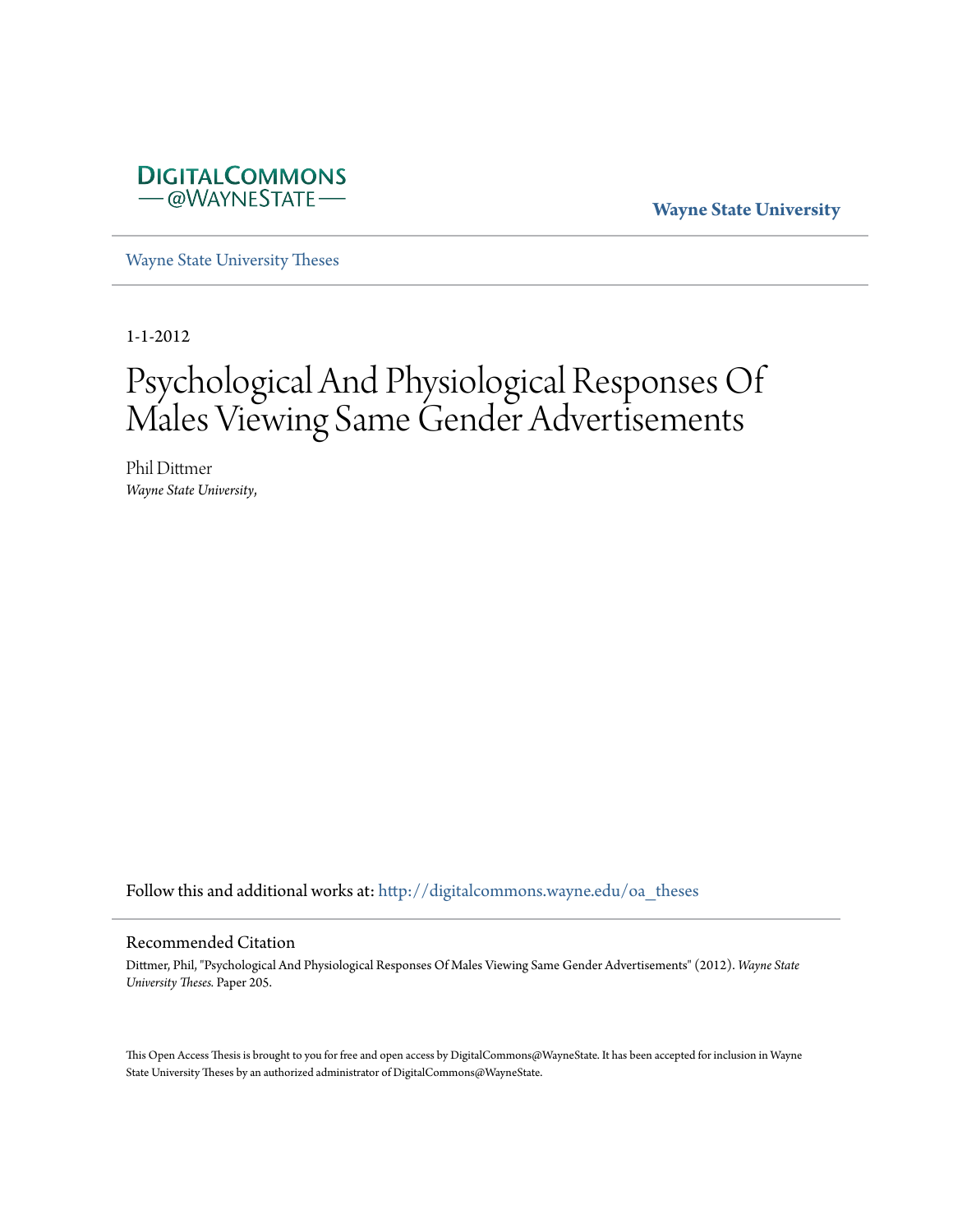## **PSYCHOLOGICAL AND PHYSIOLOGICAL RESPONSES OF MALES VIEWING SAME GENDER ADVERTISEMENTS**

by

# **PHILLIP M. DITTMER**

## **THESIS**

Submitted to the Graduate School

of Wayne State University,

Detroit, Michigan

in partial fulfillment of the requirements

for the degree of

## **MASTER OF EDUCATION**

2012

MAJOR: KINESIOLOGY, HEALTH, AND SPORT SCIENCE

Approved by:

 $\overline{\phantom{a}}$  , which is a set of the set of the set of the set of the set of the set of the set of the set of the set of the set of the set of the set of the set of the set of the set of the set of the set of the set of th Advisor Date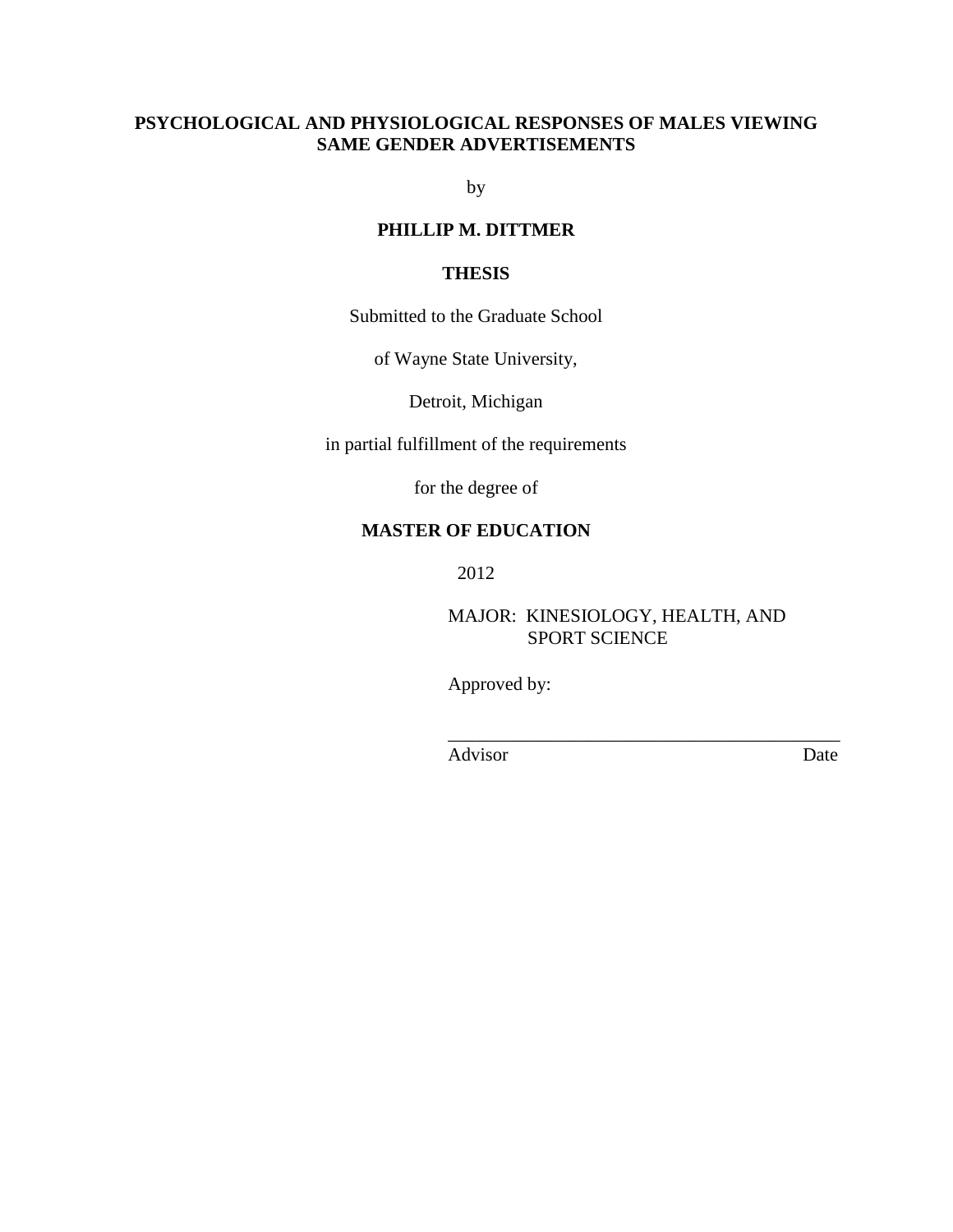#### **ACKNOWLEDGEMENTS**

 I would first like to thank Dr. Jeffrey Martin for his guidance through this process. Without his input, this journey would have been a bumbling mess that could have resulted in failure. I would also like to thank the committee for their involvement and constructive criticism.

 My father Tim Dittmer also deserves to be thanked. He provided me with inspiration during tough times of juggling the daily activities of life. I would also like to thank my mother Chris Dittmer for her endless encouragement. My dog Sophie deserves to be thanked for always knowing when I needed to take a break and go for a walk, or play with annoying toys that never seem to stop squeaking. My in-laws, Woytek and Bozena Stone, also deserved to be thanked for their supportive nature and constant generosity. Lastly, I would like to thank my wife Jennifer. She always knew when it was time to encourage me, when it was time to make me laugh, and when it was time to crack the whip. There is no other person I would want to share this journey with and I am happy regardless of the outcome to have her by my side.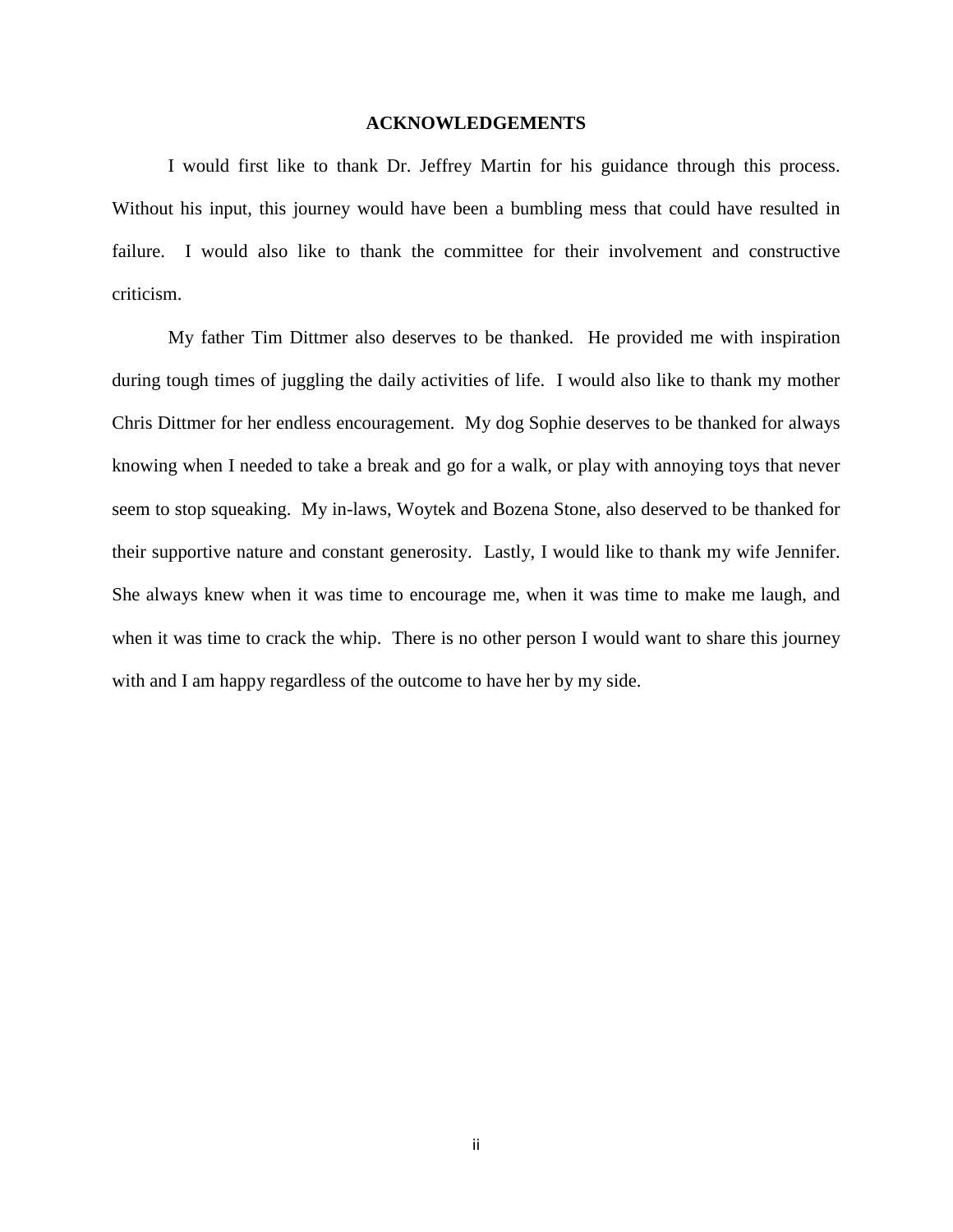| $Theory \dots 1.14$ |
|---------------------|
|                     |
|                     |
|                     |
|                     |
|                     |
|                     |
|                     |
|                     |
|                     |
|                     |
|                     |
|                     |
|                     |
|                     |
|                     |
|                     |

# **TABLE OF CONTENTS**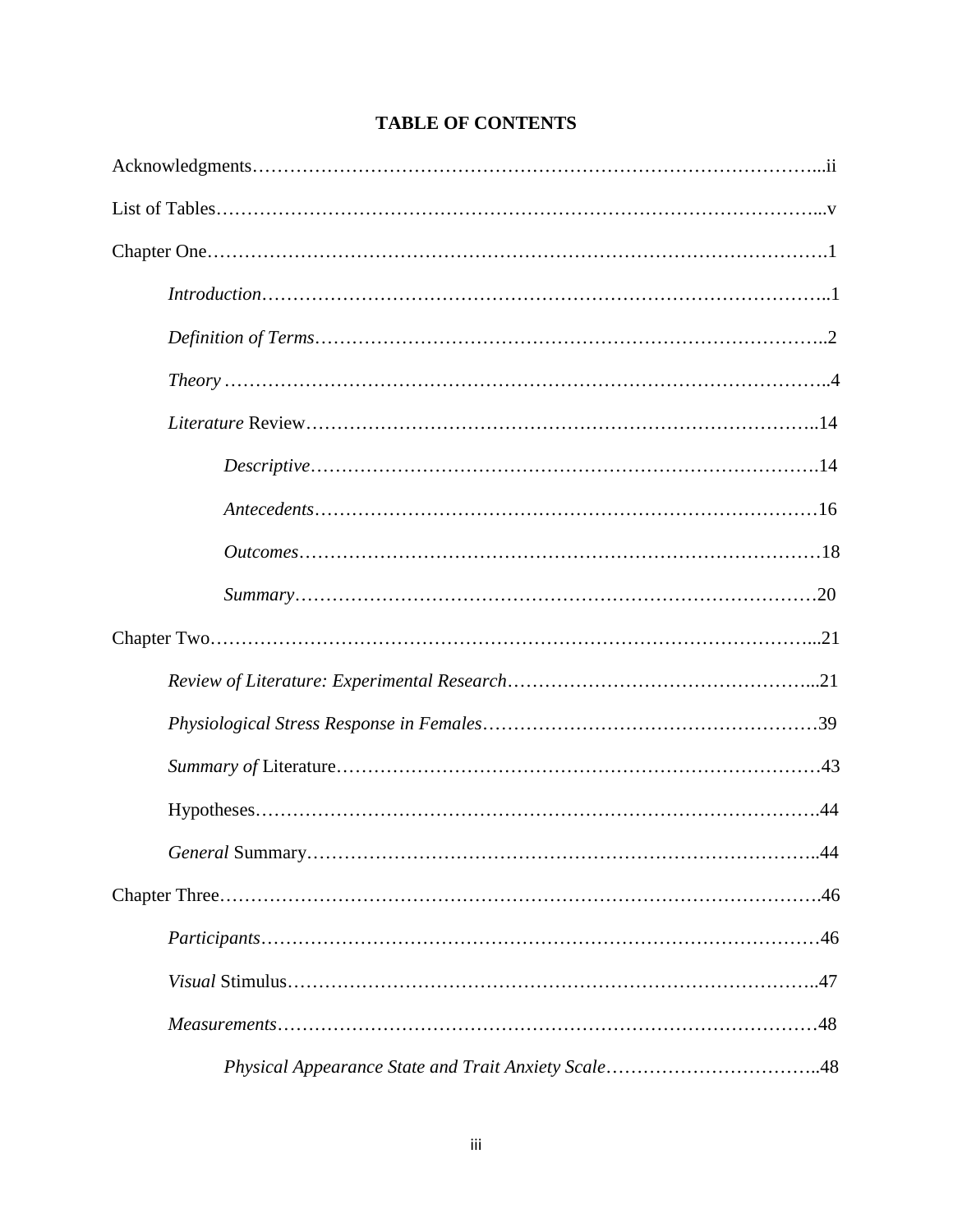| Sociocultural Attitudes Toward Appearance Questionnaire51                             |
|---------------------------------------------------------------------------------------|
|                                                                                       |
|                                                                                       |
|                                                                                       |
|                                                                                       |
|                                                                                       |
|                                                                                       |
|                                                                                       |
|                                                                                       |
|                                                                                       |
|                                                                                       |
|                                                                                       |
| Appendix E: Sociocultural Attitudes Towards Appearance Questionnaire - Male Version72 |
|                                                                                       |
|                                                                                       |
|                                                                                       |
|                                                                                       |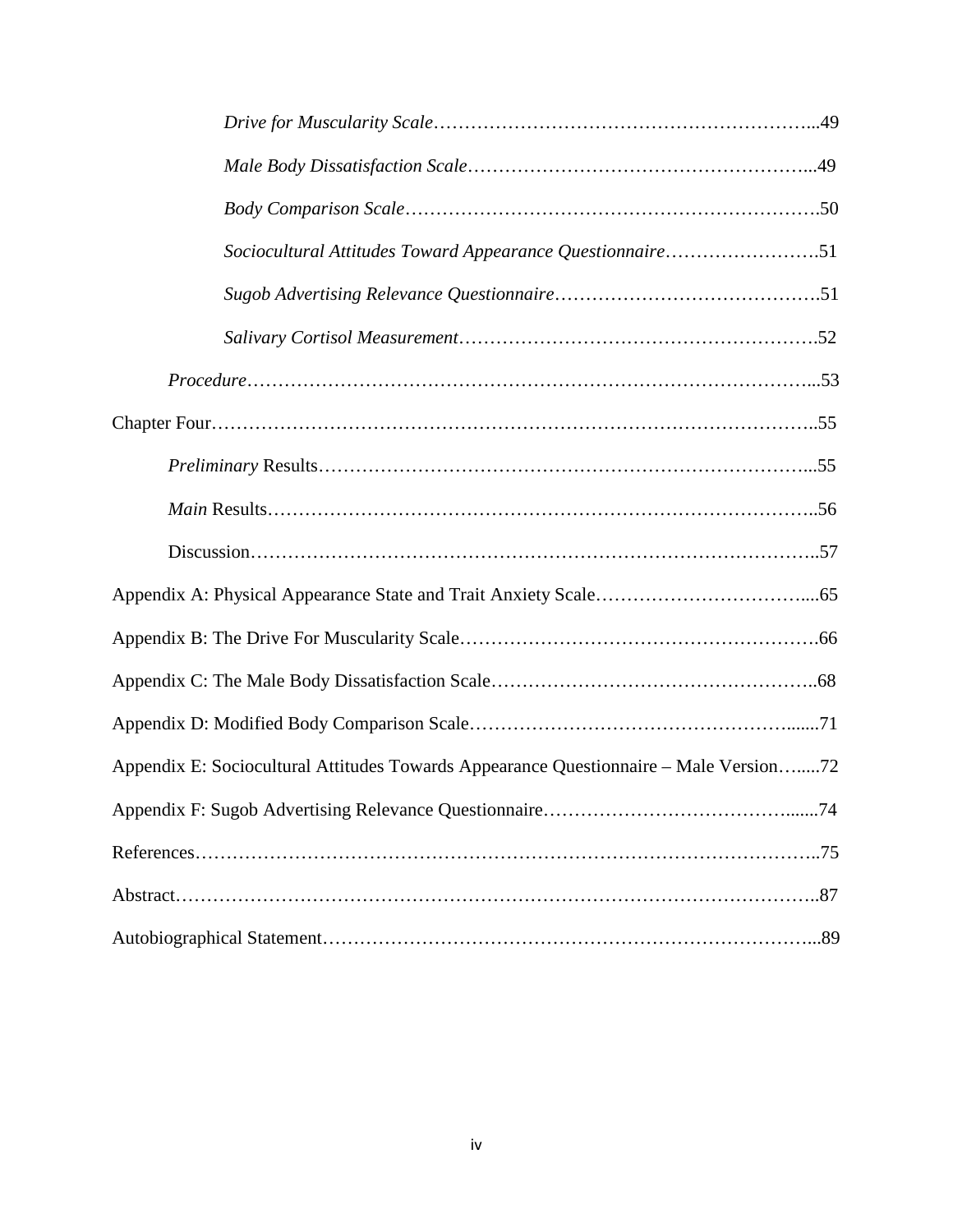# **LIST OF TABLES**

| Table One: Means, Standard Deviations, Ranges, Skewness, Kurtosis, Alpha's and |  |
|--------------------------------------------------------------------------------|--|
|                                                                                |  |
|                                                                                |  |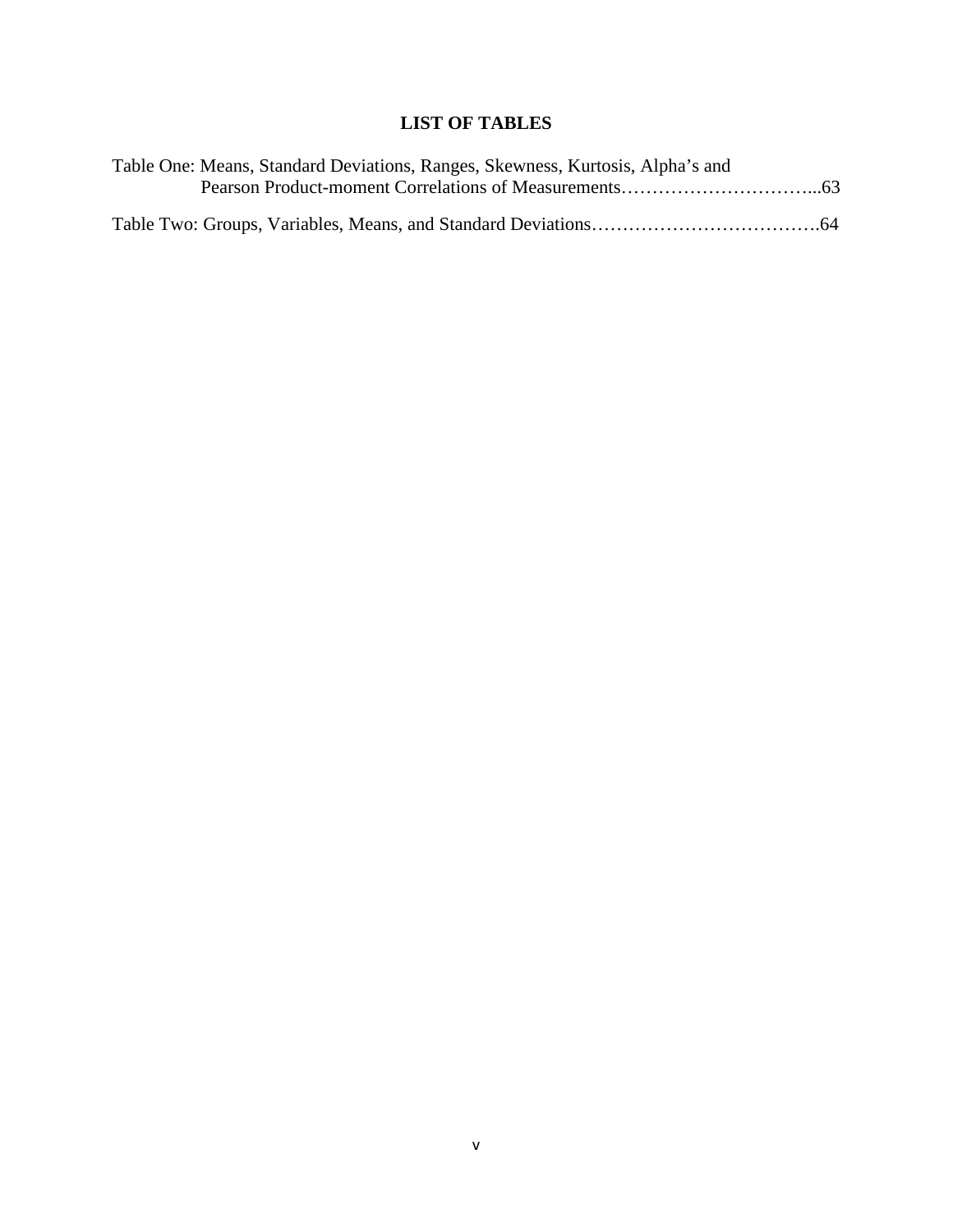#### **CHAPTER ONE**

#### **Introduction**

Body image is an area of psychology that has been a much discussed subject matter as of late. Much of the focus early in this field was on females and their tendencies to yearn for a thin and toned physique, while research on male body image concerns were considered relatively unimportant (Mishkind, Rodin, Silberstein, & Striegel-Moore, 1986; Ridgeway & Tylka, 2005). In fact several researchers have noted a dearth of literature on male body image (Halliwell, Dittmar, & Osborn, 2007; Leit, Pope, & Gray, 2001; Olivardia, Pope, & Hudson, 2000; Pope et al., 2000). In a review from 2007 exploring exposure to media images of ideal male physiques, only 15 studies could be found (Blond, 2008). In contrast, a meta-analysis done in 2001 on the effects of thin media images on females, data from 25 studies met the requirements of the review (Groesz, Levine, & Murnen, 2001). In addition, relative to men, far more cross-sectional and descriptive studies have been conducted with females. This comparison of the two reviews exemplifies the gender difference in body image research.

Although it was briefly explored in the late 1980's, it was not until recently that male body image issues have been addressed in the literature (Drewnowski & Yee, 1987; Mishkind et al., 1986). It is important to consider men's body image concerns as there has been an increase in male body dissatisfaction over time (Adams, Turner, & Bucks, 2005; Pope et al., 2000). It is now known that girls are not the only ones that experience societal pressure to look good. Today, men are feeling that pressure just as much. Despite the recent increase in male body image literature, there still remain many unanswered questions. Specifically, we do not know if men have a physiological stress response to having an unfavorable body image. Therefore, a major purpose of this study is to determine if men experience a physiological stress response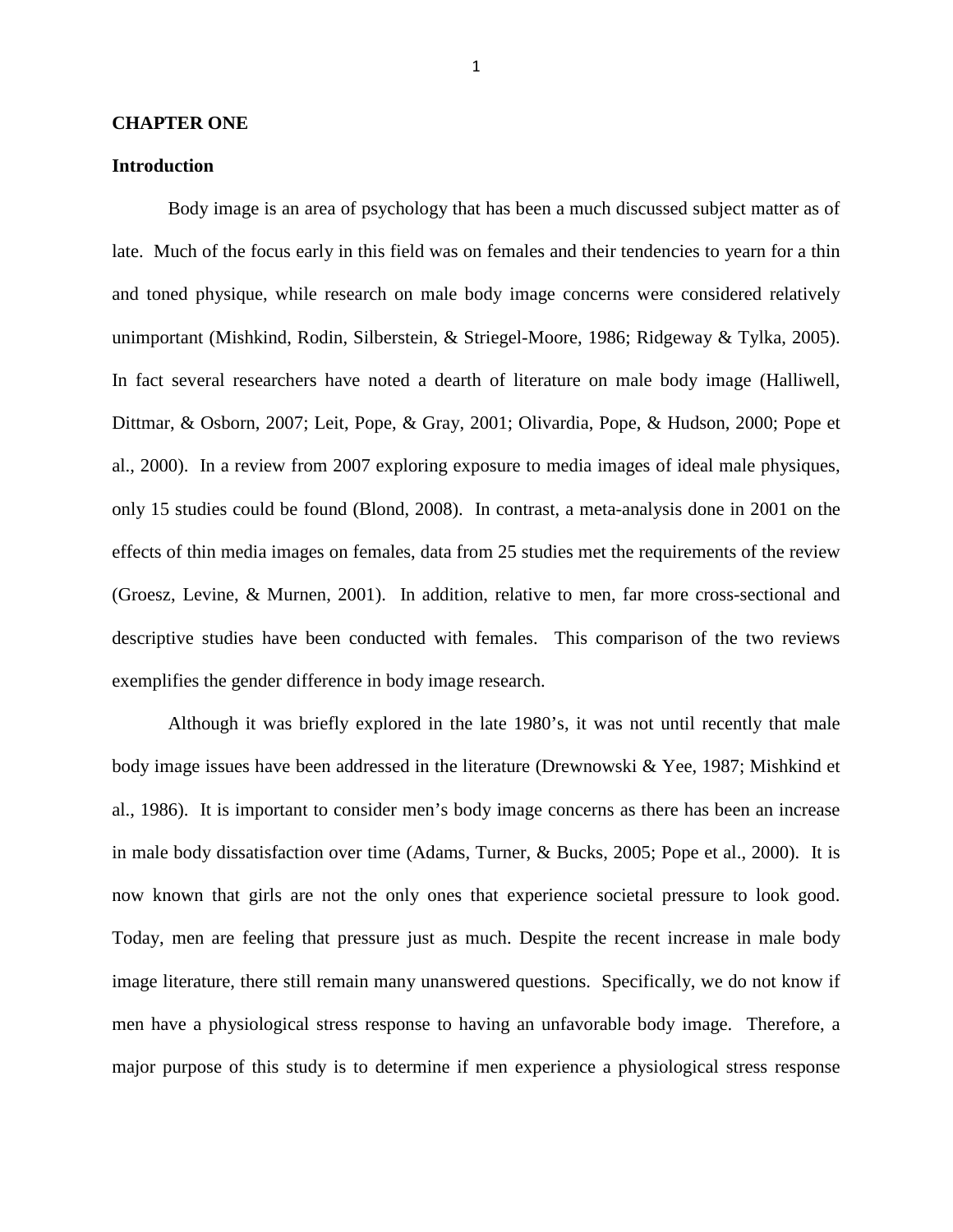from having a temporarily impaired body image. A second purpose is to assess cognitive and affective responses.

With this introduction, seven major goals will be addressed. The first goal is to define body image terms. The second goal will be to discuss body image theory. Third will be a brief review of the literature on male body image including descriptive data, and research on the antecedents and outcomes of body image satisfaction. Because an experimental design was used, the fourth topic reviewed is experimental research in the male body image realm. Fifth, because the influence of ideal body images on cognitive, physiological, and affective stress reactions was investigated, a summary on research of the proper stimuli to evoke a stress response is discussed. In the current study physiological stress responses to visual images of ideal male body images was examined. Because no prior research on males has been done, the sixth goal is to summarize the literature on physiological stress responses to ideal body image in females. Research on cortisol, epinephrine, and norepinephrine stress responses is discussed in this sixth area. Lastly, a summary of findings and research hypotheses is presented.

#### **Definition of Terms**

The following terms are defined in this section: body image, body image dissatisfaction, body dysmorphic disorder (BDD), social anxiety, social physique anxiety, and muscle dysmorphia.Body image is a person's internal perception of their external body (Cash, Fleming, Alindogan, Steadman, & Whitehead, 2002). This internal perception is not always accurate. Often, individuals will perceive themselves as overweight or soft in particular areas, or lacking muscularity in other areas. The classic example is the girl who thinks her buttocks looks too big whereas outside observers do not share that assessment. These negative thoughts regarding their entire body, or a specific body part, can lead to lower self esteem, depression, and social anxiety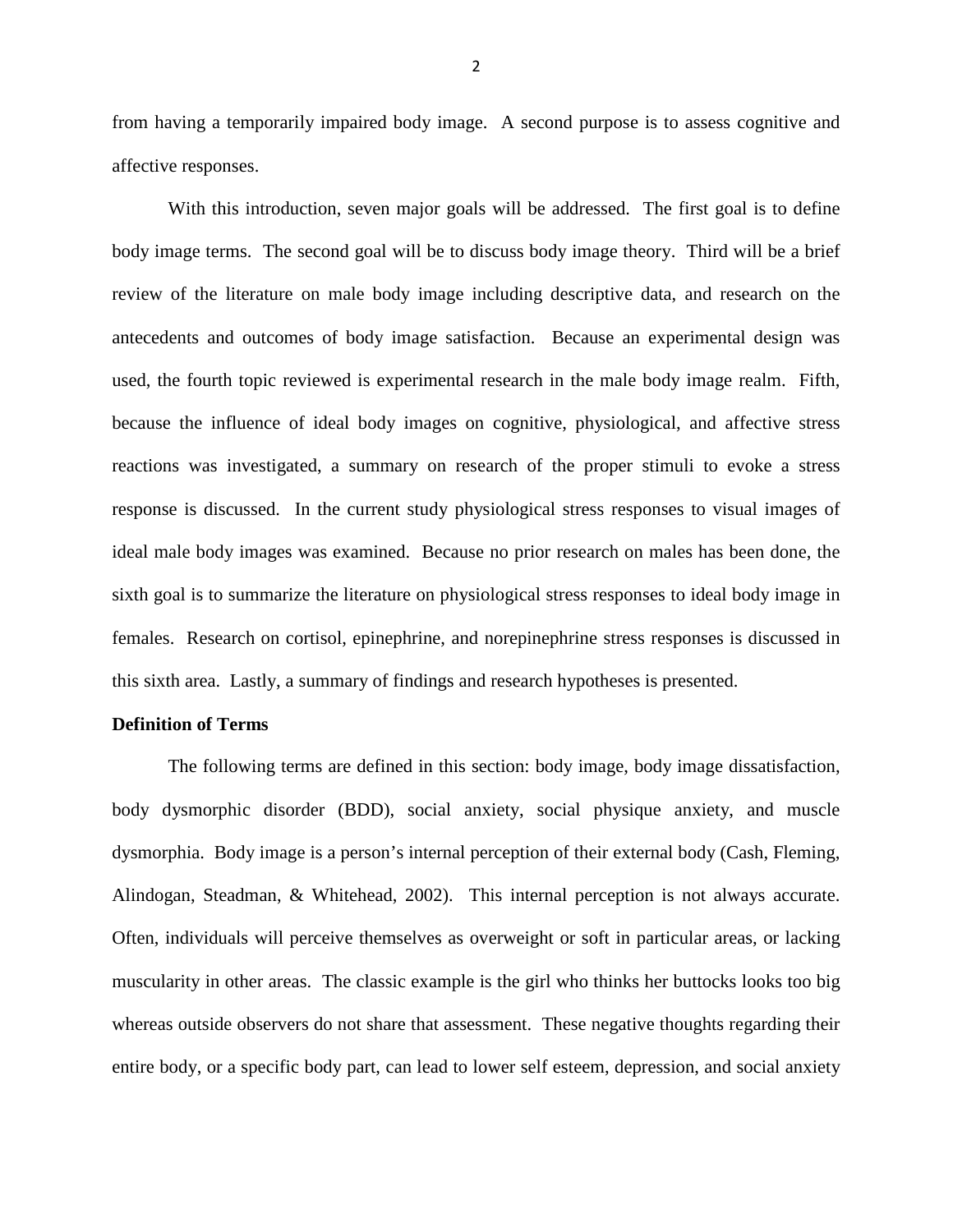(Frederick & Morrison, 1996; Thompson, 1992). The more distorted the person's view is, the more disturbed mood they experience. This disturbed mood would be considered body image dissatisfaction.

Body dysmorphic disorder (BDD) is defined by the Diagnostic and Statistical Manual of Mental Disorders Fourth Edition (DSM-IV) as a preoccupation with an imagined or slight defect in appearance that causes clinically significant distress or impairment in functioning. Often, people suffering from BDD may have another disorder, such as anorexia nervosa, depression, or obsessive compulsive disorder (Phillips, McElroy, Hudson, & Pope, 1995). In these cases, the distortion of body image is so great that it causes social anxiety.

Social anxiety is the feeling of emotional discomfort when a person is in a social situation. For example, an individual may experience emotional discomfort when they are in crowded areas. In the future, they may avoid crowded places like shopping malls and restaurants. A specific type of body related social anxiety is social physique anxiety. Social physique anxiety occurs when people feel or anticipate others are devaluing their body (Martin, Kliber, Kulinna, & Fahlman, 2006). An example of this could be of an overweight individual who wears baggy clothes to hide their body. They anticipate people will devalue their body and try to cover it up with baggy clothing. Social physique anxiety can result from BDD.

BDD can take several forms. In the case of men with BDD, they often have muscle dysmorphia. Muscle dysmorphia is a pathological preoccupation with muscularity (Pope, Pope, Menard, Fay, Olivardia, & Phillips, 2005). Certain behaviors that characterize muscle dysmorphia are long hours spent in the gym lifting weights and a constant attention to diet. According to Pope, Gruber, Choi, Olivardia, and Phillips (1997), an individual must engage in two of the following four criteria to be regarded as having muscle dysmorphia. These criteria are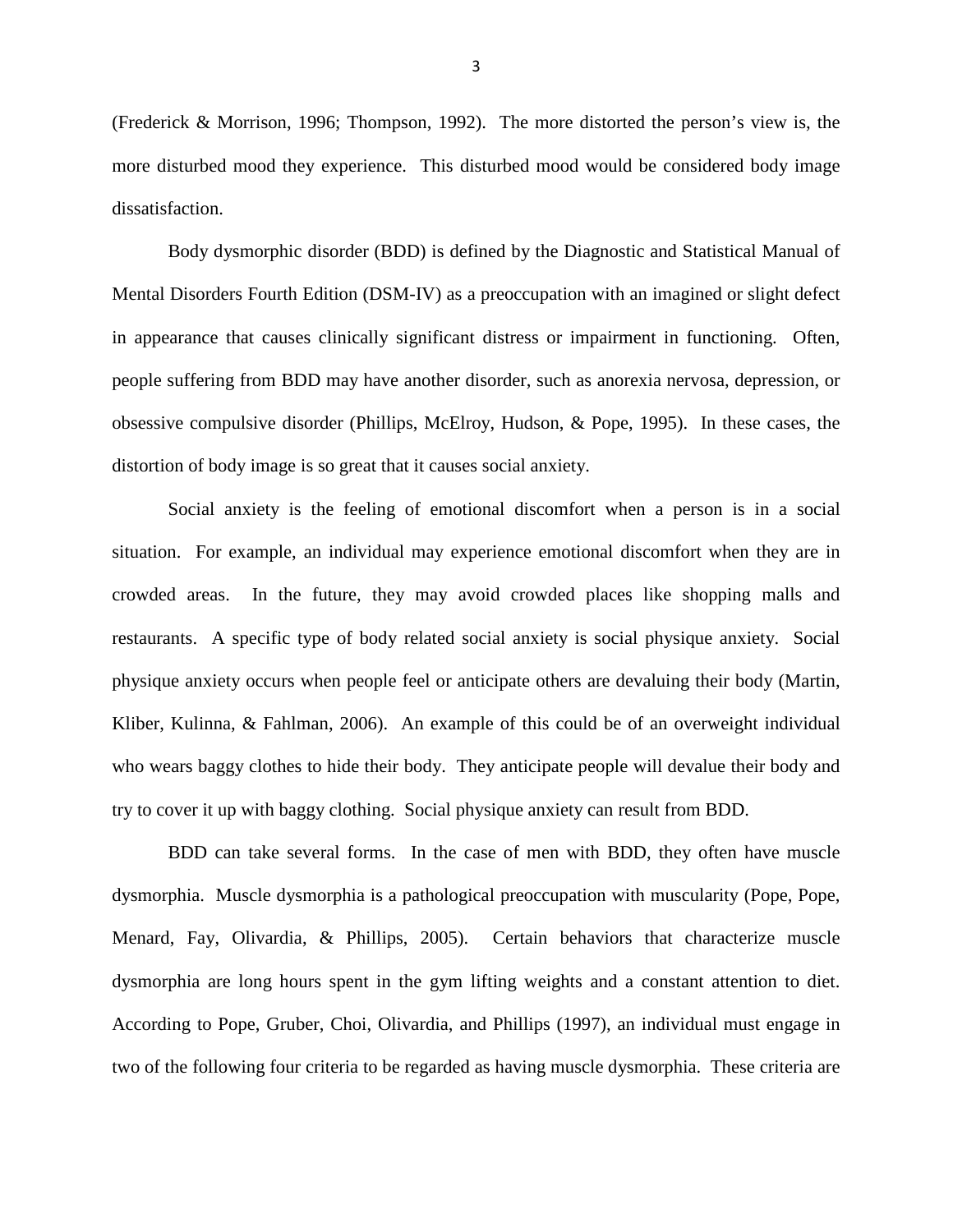1) The individual frequently gives up important social, occupational, or recreational activities because of a compulsive need to maintain his or her workout and diet schedule, 2) The individual avoids situations where his or her body is exposed to others, or endures such situations only with marked distress or intense anxiety, 3) The pre-occupation about the inadequacy of body size or musculature causes clinically significant distress or impairment in social, occupational, or other important areas of functioning, and 4) The individual continues to work out, diet, or use performance-enhancing substances despite knowledge of adverse physical or psychological consequences. The above terms and definitions were presented to help the reader understand the various body image constructs discussed in the following sections.

#### **Theory**

Several prominent scientists have used theories to help explain why men may have body image concerns. One theory of note, social comparison theory, identifies the increased use of the male physique in advertising and popular culture (Lorenzen, Grieve, & Thomas, 2004). Proponents of this theory state that people inevitably compare themselves to each other in order to figure out which characteristics are of importance to society, therefore weeding out the characteristics that are considered faulty (Festinger, 1954). An example related to body image could be women seeing thin models. Because they interpret thin models as socially acceptable and highly valued, they judge their bodies according to an excessively thin social standard. In doing so, they may develop body dissatisfaction. This is also the case with men. Men are bombarded with the ideal male figure via the media. This in turn leads to the conclusion that the ideal male figure is how every man should look. In turn, they may judge themselves as less attractive than the social ideal, leading to body dissatisfaction (Lorenzen, Grieve, & Thomas, 2004). When men with a distorted body image influenced by media manipulation notice they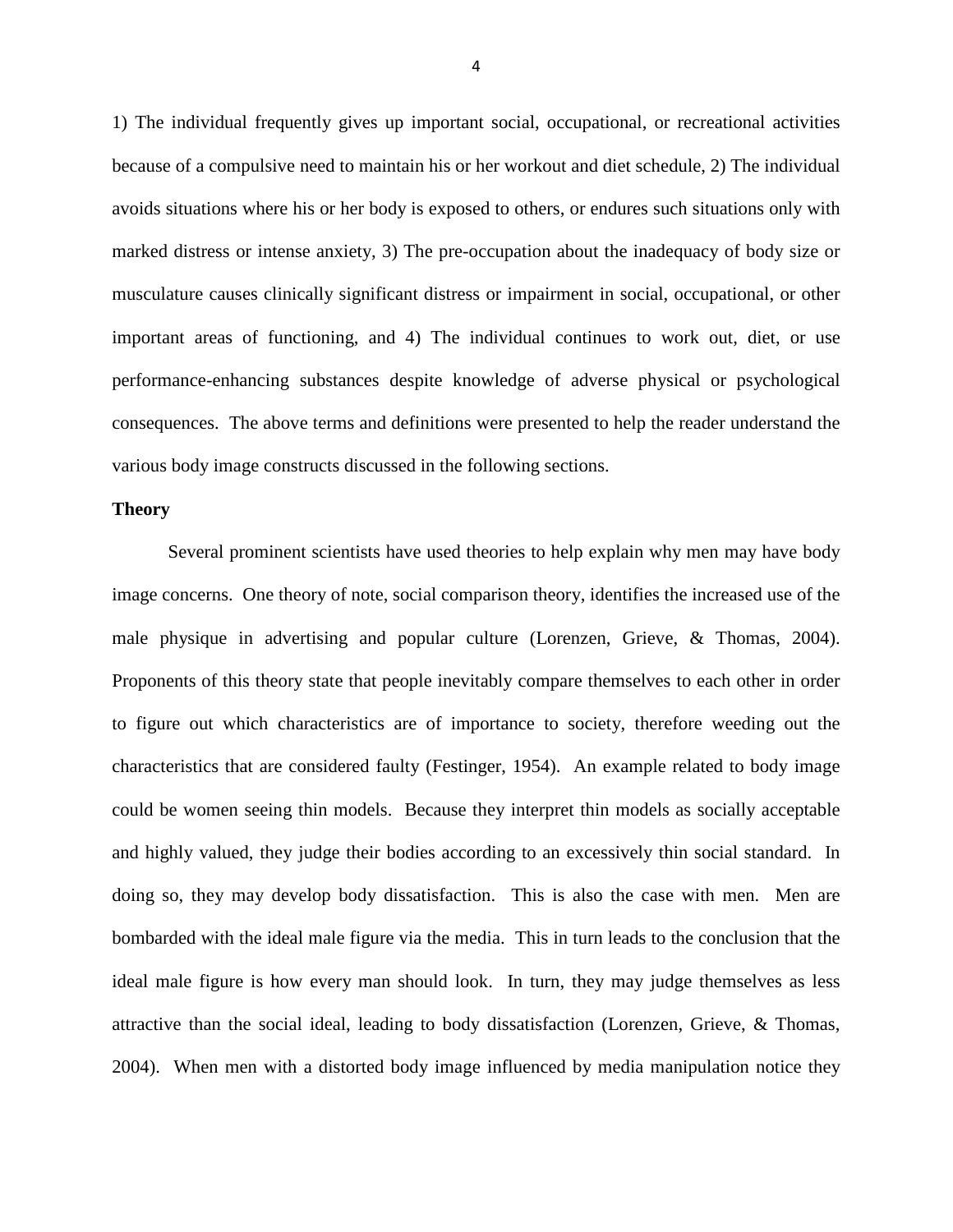lack certain qualities of the ideal male, they may develop body image dissatisfaction. In turn some men may become fixated on working towards obtaining those missing qualities, whether it is broader shoulders or a trim waist.

Men have always been used in advertisements, but there has been a noted increase (Pope, Olivardia, Borowiecki, & Cohane, 2001). These male models, much like their female counterparts, are barely clothed and do not leave much for the imagination. In advertising, the phrase "sex sells" no longer equates to a thin and toned female wearing a bikini selling beer. Now, it includes a well proportioned good looking man sporting a six pack of abs and a shaved chest selling fragrances. Often, the two are paired together to form a lethal advertising combination. Pope, Olivardia, Borowiecki, and Cohane (2001) performed a study discussing the increase of men used in advertisement. During the 1950's, only 3% of ads used undressed men. During the 1990's, 35% of ads used undressed men. To make that data even more alarming, the 35% was taken from only one year during the 1990's, while the 3% was over the course of a full decade.

The increase in men being used in advertising has led to an over exposure of the ideal male physique. Unlike the ideal female physique, which has changed over centuries, the ideal male physique has not changed in white European cultures since the ages of the Greek empires. A trim waist, broad shoulders, and flaring calves forming the silhouette of an X have always exemplified the look of the ideal male body, although his proportions have become larger (Leit, Pope, & Gray, 2001). Because the ideal has not changed over centuries, it can be assumed that the amount or rate of seeing the ideal male has increased in recent years. While women classically expect to be thinner (Brownell & Rodin, 1994), some men have become borderline obsessed with becoming more muscular (Pope et al., 2000).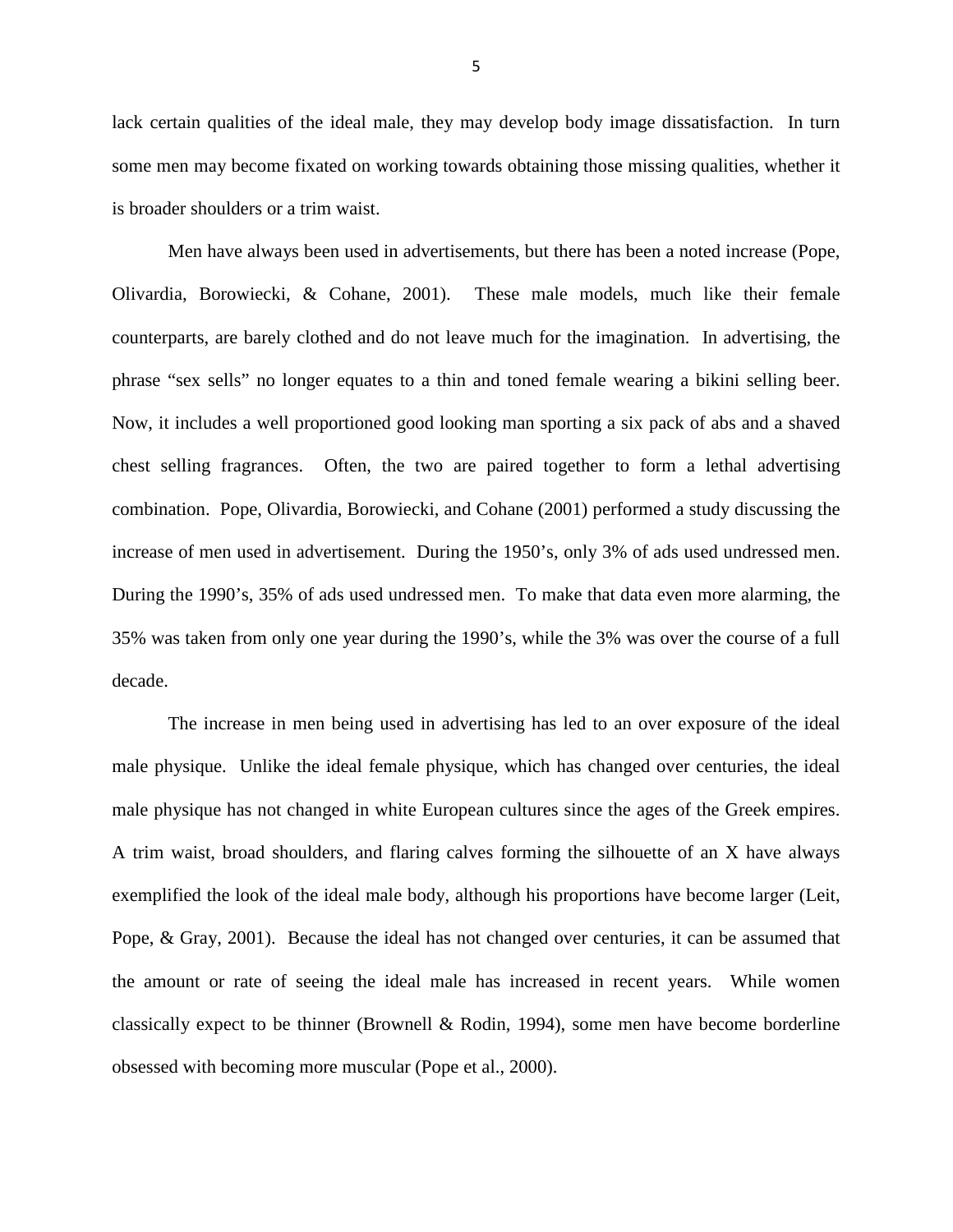The increase in the muscular male physique has also been seen in children's toys. In a study performed by Pope, Olivardia, Gruber, and Borowiecki (1999), the physique of the popular action figure G.I. Joe was found to have undergone tremendous reconstruction over the years. G.I. Joe has gone from your average looking soldier to a hulk looking beast, which has also seen a drastic change. The original "Hulk" from the television series in the 1970's, the giant of a man Lou Ferignou, looks small compared to the computer generated beast in the recent films. In the Pope et al. (1999) study, the researchers examined the most popular action figures of the past 30 years. These action figures included G.I. Joe from 1973, 1975, 1994, and 1998. Luke Skywalker and Hans Solo figures of Star Wars movie fame were also chosen from the years 1978 and 1998. Also chosen, but not compared to an older figure, were a Power Ranger figure, a World Wrestling Federation (now World Wrestling Entertainment) figure, an Iron Man figure, a Batman figure, and a figure of Wolverine from the comic book X-men. All of these figures were from the year 1998. Measurements of the circumference were taken from the chest, waist, and bicep areas. These results were then scaled to the height of an actual man of 1.78 meters tall using classical allometry. Pope et al. (1999) found that the figures from 1978 to 1998 have grown immensely. For example, the G.I. Joe figure's biceps increased from 2.1 inches in 1973 to 2.5 inches in 1975 to 2.7 inches in 1994. When this data was extrapolated to an average male, these measurements would read 12.2 inches, 15.2 inches, and 16.4 inches respectively. The more extreme measurements came from the more contemporary figures. The Wolverine figure sported a waist that measured 3.3 inches, a chest that was 6.2 inches, and biceps that measured 3.2 inches. Extrapolated to a height of 70 inches, these measurements would be a 33 inch waist, a 62 inch chest, and 32 inch biceps. It is amazing that Wolverine's arms are just an inch smaller than his waist! The contemporary figures have grown much farther than the measurements of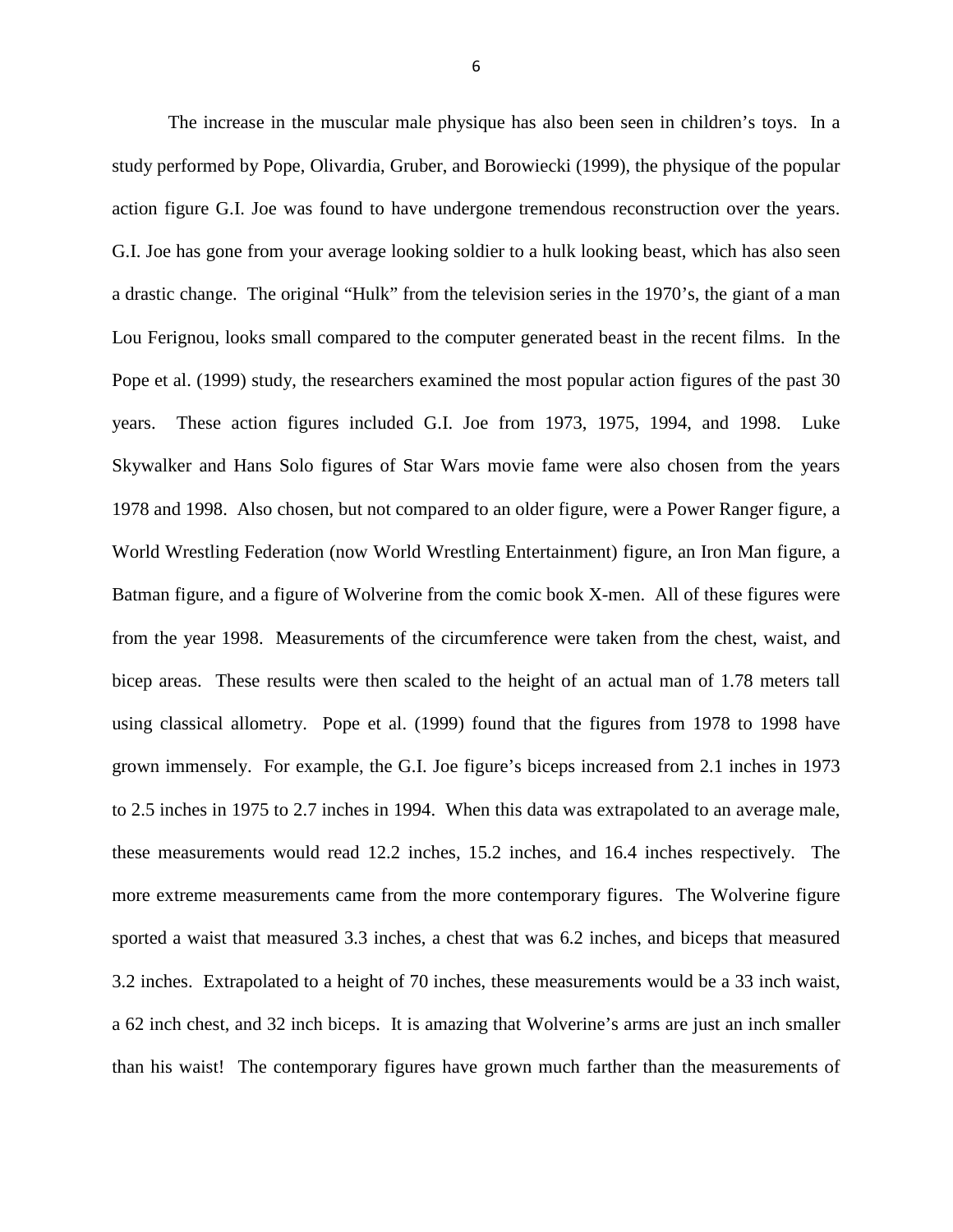some of the largest bodybuilders. These results suggest that body image expectations streaming from popular culture may contribute to the growing body image concern in males (Pope et. al, 1999).

The male physique has not only evolved in action figures, but also in the popular magazine *Playgirl.* The models used in the centerfolds have become more lean and muscular over recent years (Leit et al., 2001). The purpose of Leit et al.'s (2001) study was to find if the ideal male body has changed over the past 25 years. They examined 115 male centerfold models in *Playgirl* magazine from the years 1973 to 1997. From the information given about the model's height and weight in the magazines, their body mass index (BMI) was determined. Along with the BMI, they estimated each model's fat free mass index (FFMI). They found that the *Playgirl* centerfold models have put on an average of 27 pounds of muscle while losing an average of 12 pounds of fat over the past 25 years. These data also show that the cultural norms of the ideal male body are becoming more muscular than in previous years (Liet et al., 2001).

 Self presentation theory, a second theory of importance, is similar to social comparison theory. Self presentation theory, which is also called impression management theory, states that people tend to highlight their best characteristics and down play their negative characteristics in order to create a favorable impression in others. This theory first appeared in the 1959 book *The Presentation of Self in Everyday Life* by Goffman (1959). In this book, Goffman describes how it is important for people to manage the impression they create in others in order to define their place in the social order, for setting the tone for interaction, and for determining their efforts in role-behaviors (Goffman, 1959). Goffman, being a sociologist, looked at impression management from a sociological standpoint rather than a psychological standpoint. It was not until E.E. Jones and his contemporaries started to look at self presentation as a means to change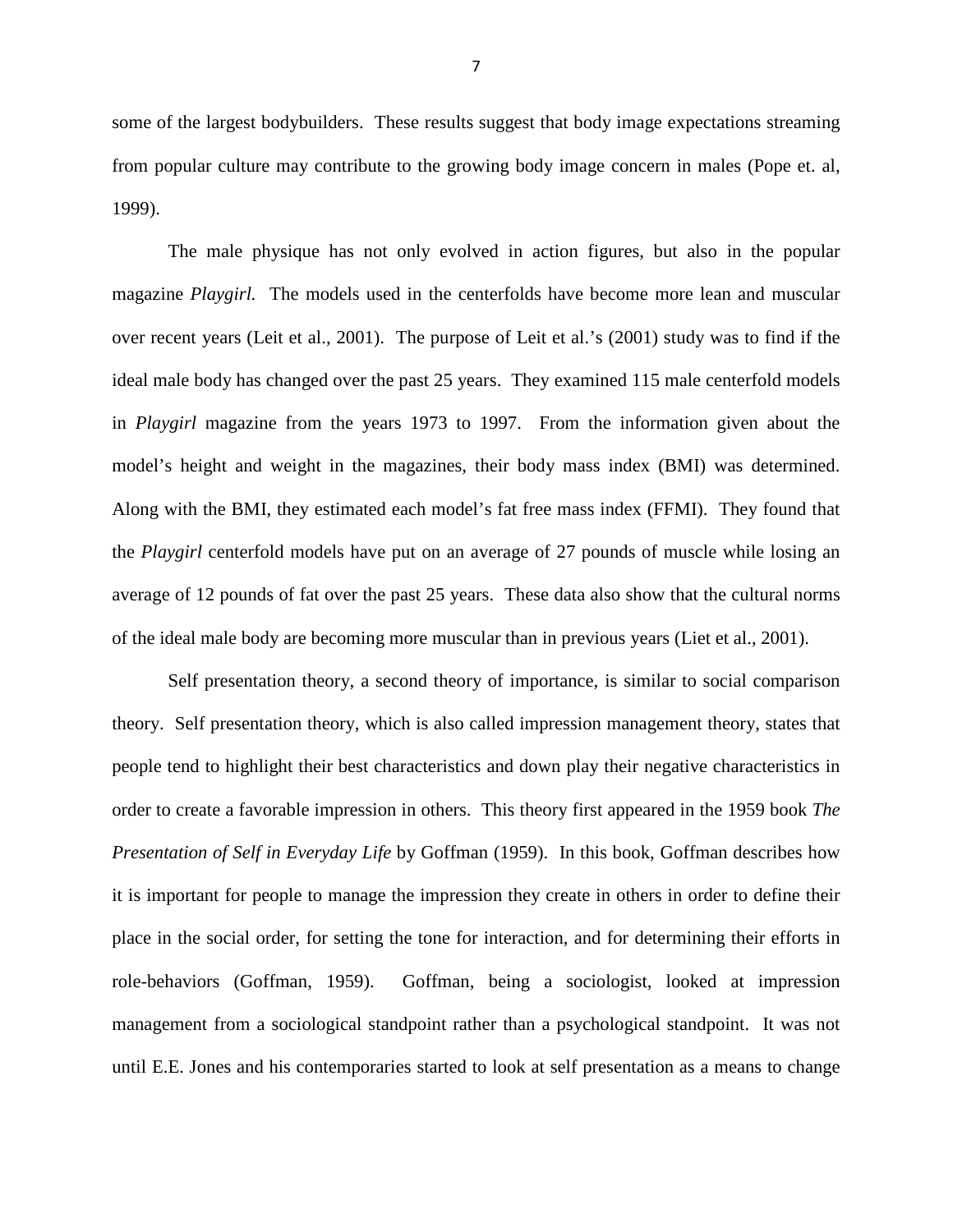and control a person's character that it was accepted into the psychological community (Jones, Gergen, Gumpert, & Thibaut, 1965; Jones, 1964; Jones, Gergen, & Jones, 1963).

The main reason people hide their perceived flaws and highlight their positive traits is so their peers will view them favorably. By manipulating their own actions, words, and clothing, they are able to get people to think about them in a positive manner. Other manipulations can include diets, cosmetics, plastic surgery, and chronic exercise. This manipulation is not done in a harmful and demeaning way, but merely to enhance the evaluation of themselves from their peers (Leary, 1992). In the case of individuals with a negative body image, these individuals may hide perceived flaws in their physiques by wearing baggy clothes (i.e., a woman wearing a pair of baggy sweat pants to hide what she thinks is a large buttocks and thighs). In a worst case scenario, the person may worry about the negative evaluation of others so much that may not leave their home. This is an example of a person with a negative body image experiencing social physique anxiety. Leary (1983) states that people experience social anxiety when they think that the efforts they put forth to manipulate their image will fail.

Leary and Kowalski (1990) developed a two component model for describing self presentation theory. According to this model, there are two processes that influence a person's level of impression management. These processes are impression motivation and impression construction. Impression motivation deals with the degree with which a person is motivated to manage the impressions they create. In other words, it is the spark to ignite the fire. Impression construction is the impression one wants to make and how they will go about developing and presenting that image. With the proper motivation, construction of the impression begins and is presented. This is the fire that follows the spark.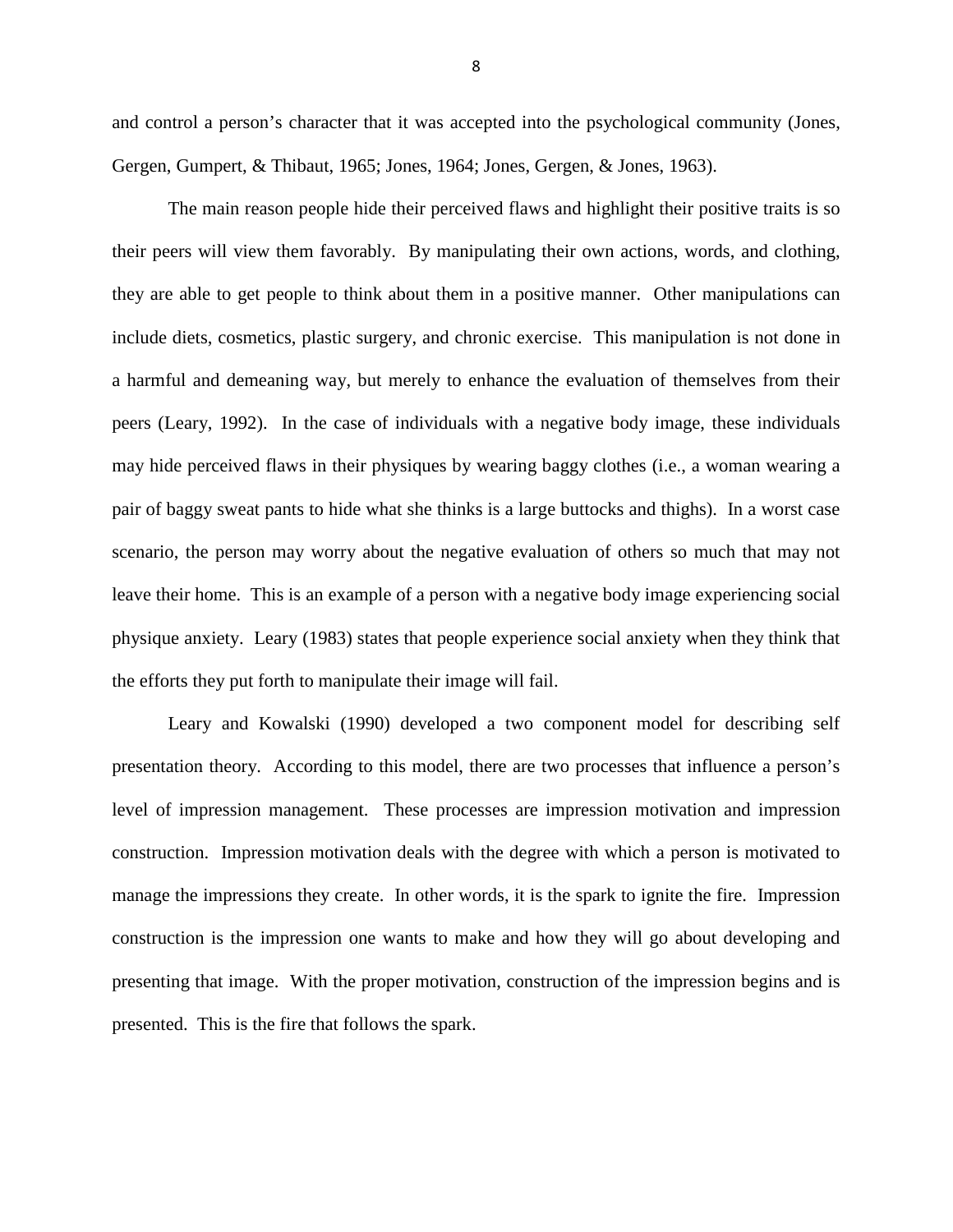The process of impression motivation is affected by three factors. These factors are goal relevance of impressions, value of desired goals, and discrepancy between desired and current image. The first of the three factors, goal relevance of impressions, is based on the idea that the relevance of managing their impression depends on how the management of their impression will affect their goals. These goals could be social and material, self esteem maintenance, or identity development. A person will be more motivated to impression manage when the impression they present greatly affects their social status, material goods, self esteem, or identity. Conversely, they will be less likely to impression-manage if it does not affect their social status, material goods, self esteem, or identity. For example, a young overweight boy knows that being made fun of by his class mates lowers his body image and reduces his social status. In order to reduce the risk of being made fun of, he manages his impression on others by dressing in baggy clothes, thus keeping his body esteem intact.

The second of the three factors, the value of desired goals, depends on the importance of the desired goals. As the value of the goal increases, so does the level of impression management (Beck, 1983). An example of this would be a person who puts a large value on how their hair looks. This person believes the proper hair style will portray the image that they are current, hip, and trendy, so they go to great lengths to present the perfect hair style.

The final factor is the discrepancy between the desired and current image. This simple concept concerns the difference between the desired image and the current image. If the current image does not match the desired image, then people are motivated to initiate impression management. This matching of the two images is based primarily on the perception of what the person believes about their current image. The perception can be skewed in either a positive or negative way. Using the same example of the person who puts a large value on how their hair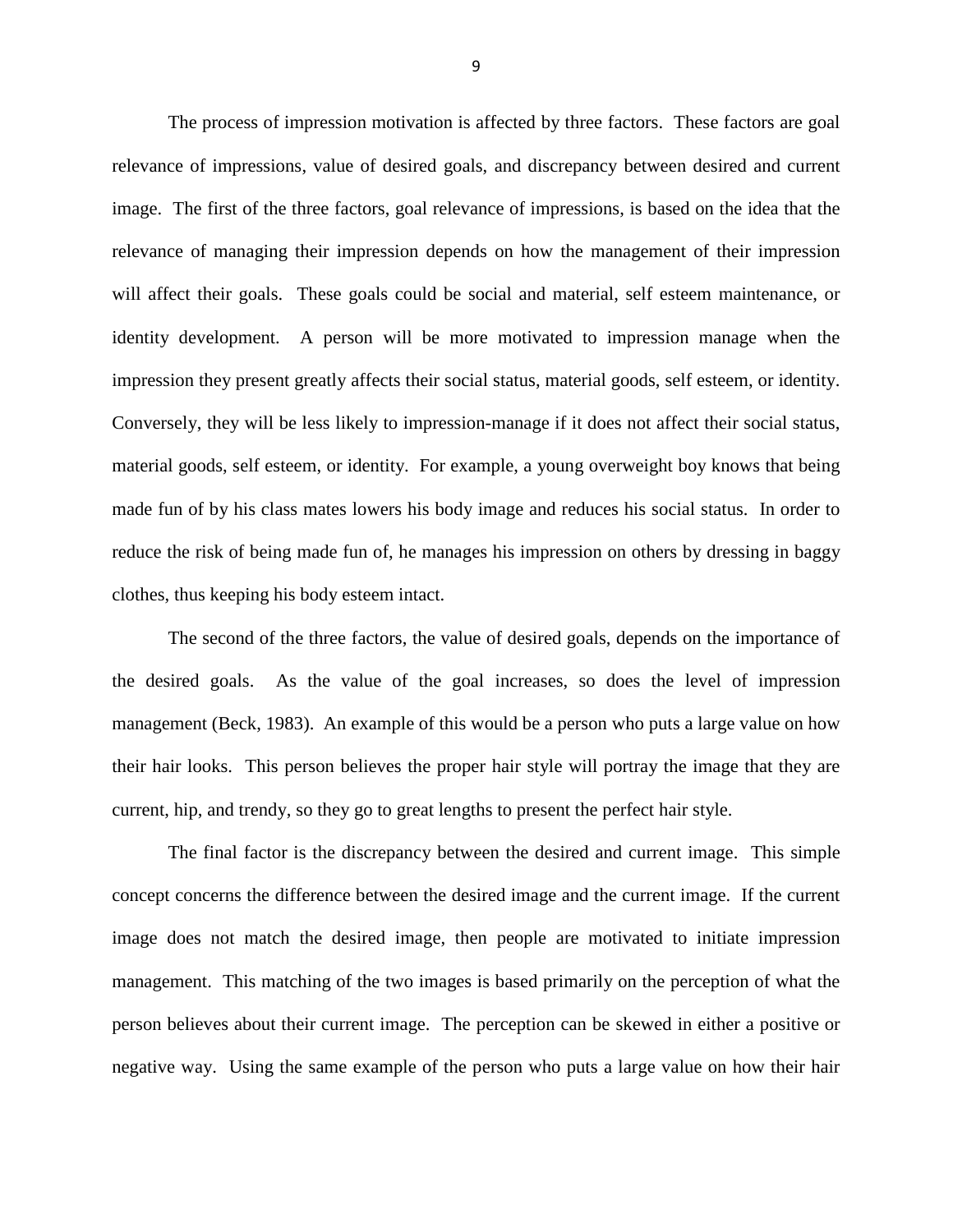looks, this person may have a perfect hair style in mind. When their hair grows to a length that no longer fits the desired hair style, they will cut their hair because they are motivated to manage their image.

The process of impression construction is affected by five factors. These factors are self concept, desired and undesired identity images, role constraints, target's values, and current or potential social image. The first factor, self concept, is the primary influence on the impressions people try to project. According to Leary and Kowalski (1990), people mainly project what they believe to be their strong traits or achievements to the public. This is not done in order to manipulate the perceptions of others. It is done to ensure that others accurately perceive them. People self regulate their impression management strategies in order to keep manipulation to a minimum. For example, people would not want to exaggerate their good traits to a degree in which they cannot live up to the standards they presented. Also, it is unethical in most people's eyes to lie. Therefore, the images that people project are the images they perceive of themselves.

Desired and undesired identity image is the second concept in the process of impression construction. Desired identity image is the portrait that people paint of themselves in order to present who they would like to be at their best. Generally, these traits are of a positive nature. If someone wants to be a nice person, they will start to act nice to other people. Not only do people project a desired identity image, they also avoid projecting unwanted characteristics. This is the undesired identity image. If a person does not like people who are meek, this person will do anything to not be meek. They will be aggressive, assertive, and abrasive in order to portray themselves as not meek. Desired and undesired identity image helps develop the first concept of impression construction, self concept (Leary & Kowalski, 1990).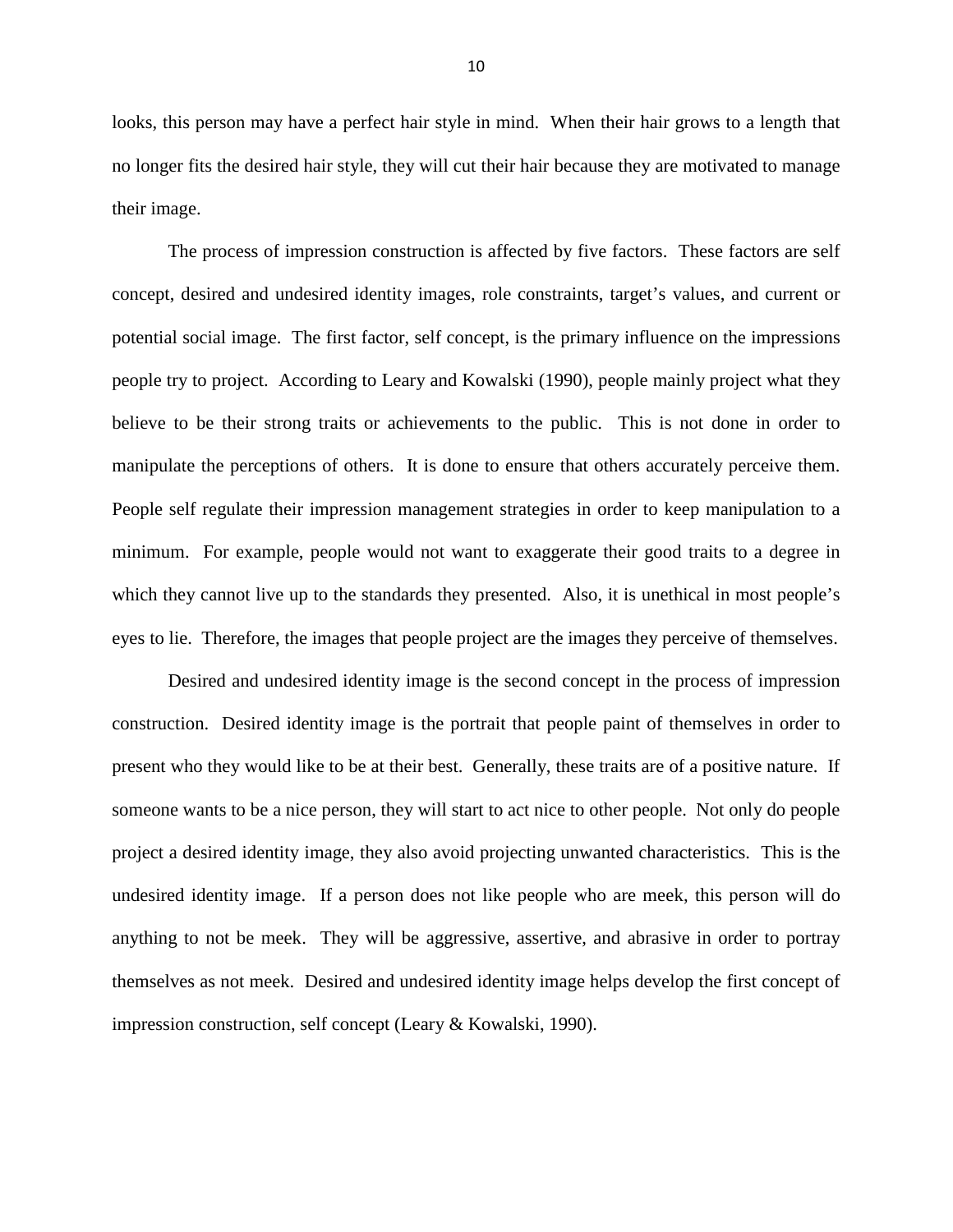The third concept in the process of impression construction is role constraints. The roles that people have in society contain certain expectations (Sarbin, Allen, & Rutherford, 1965). This also means that people filling these roles must possess certain characteristics to live up to the social standard. Because of these expectations, people will act accordingly. An example of this would be clergy men. In society, clergy are supposed to be of the highest moral aptitude. Due to this role, clergy will act as such. This does not necessarily mean that the role has pigeon holed a person into thinking and acting a particular way. Generally, this thinking comes naturally as a consequence of being in that profession (Leary & Kowalski, 1990).

Target value is the fourth concept in the process of impression construction. According to this concept, people will alter their public image in order to fit into the perceived values of significant others. For instance, a person may portray themselves as strong willed to a colleague in order to maintain a working relationship. This is a very strong extrinsic factor in the process of impression construction. However, people do not always present themselves to fit the target values of others. Rosenfeld (1966) noted that people may not act according to the target values in order to avoid or alienate themselves from another person. Gergen and Taylor (1969) also suggested that people may avoid the target values of others in order to keep their autonomy. For the most part, the values of others are in fact an accurate portrayal of their characteristics (Leary & Kowalski, 1990).

The final concept of impression construction is current or potential social image. The impressions that people create are based on how people think they are being viewed and how they may be viewed in the future. People who have been embarrassed often resort to strategies to save their current image. In terms of the image that may be presented in the future, people may restrict the knowledge of themselves to others in order to prevent a negative image. In order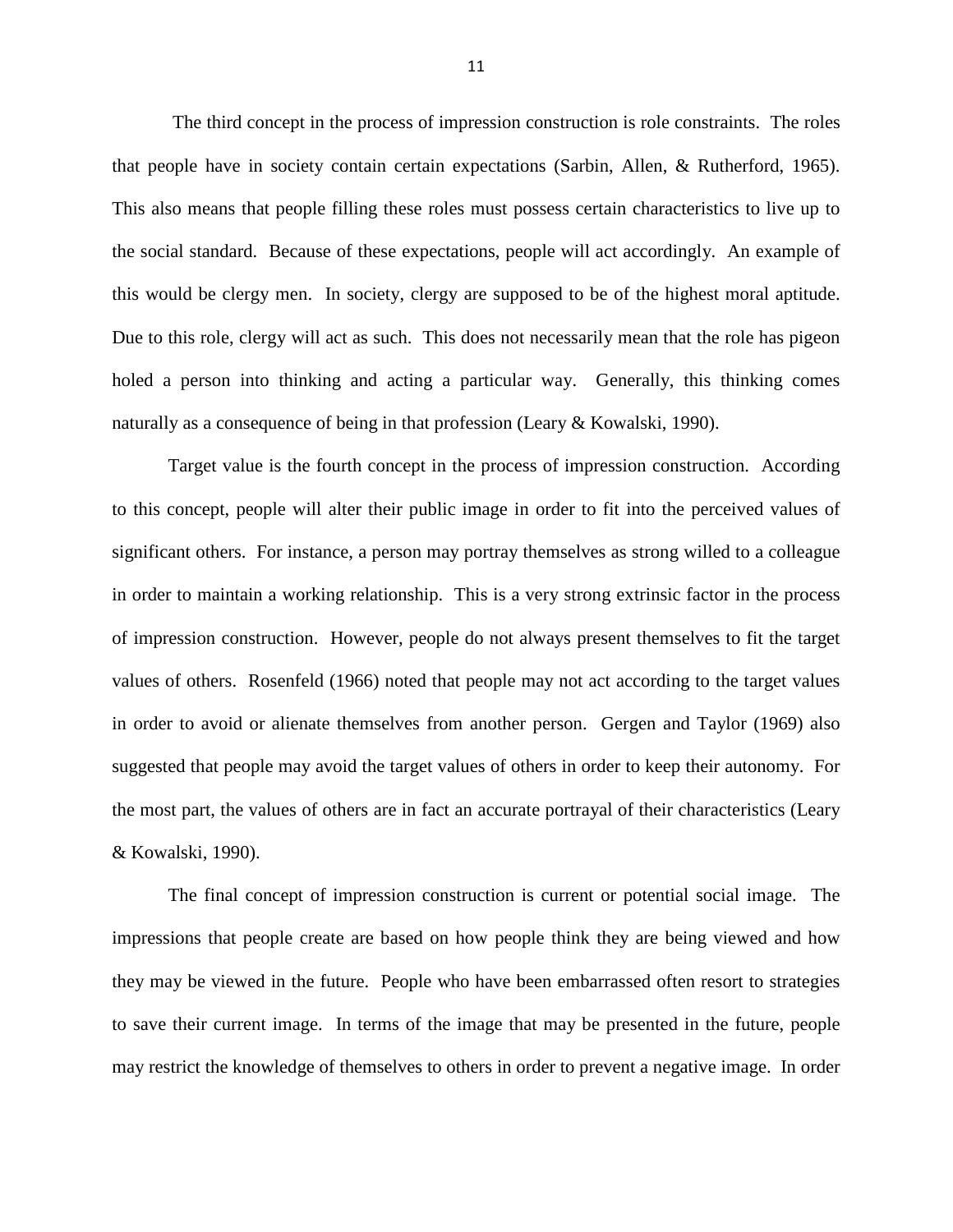to avoid a negative image, people will present themselves as positive and upbeat (Leary & Kowalski, 1990).

According to Leary (1992), one of the motivating influences of exercise is to enhance physical appearance. This is why men with a negative body image pursue a form of resistance training (e.g., bodybuilding) to enhance their physique. They are trying to produce a favorable impression on their peers by growing wide shoulders, massive arms, or a thick chest. The odd caveat to this is that Leary mentions that people who think they are inadequately strong may not want to undertake weight training. Because they feel weak, they are deterred from even trying to develop strength and large muscles. This does not explain why so many men who feel inadequate about their strength and physiques gravitate toward weight training.

Being involved in weight training also gives men with a distorted body image a social identity. According to Grove and Dodder (1982), individuals involved in sport and exercise continue in these expeditions to maintain a certain social identity. This plays into Leary's second motivational influence of exercise (1992). The negative consequence of this pertaining to men with a distorted body image is that they foster one another's problems. If a group of men with muscle dysmorphia are members at a particular health club, over time, they will start to feed off of each other's perceived inadequacies. In this instance, they are creating a negative spiral that might go out of control. For example, one male may believe he has small calves compared to his larger peers. This male's calves may be bigger than the average male calf, however, because he is comparing himself to his larger and more muscular peers, he feels inadequate.

 A third important theory is Cash's cognitive-behavioral model of body image (Cash, 2002). According to this model, four variables influence the development of a person's body image. These variables are physical characteristics, cultural socialization, interpersonal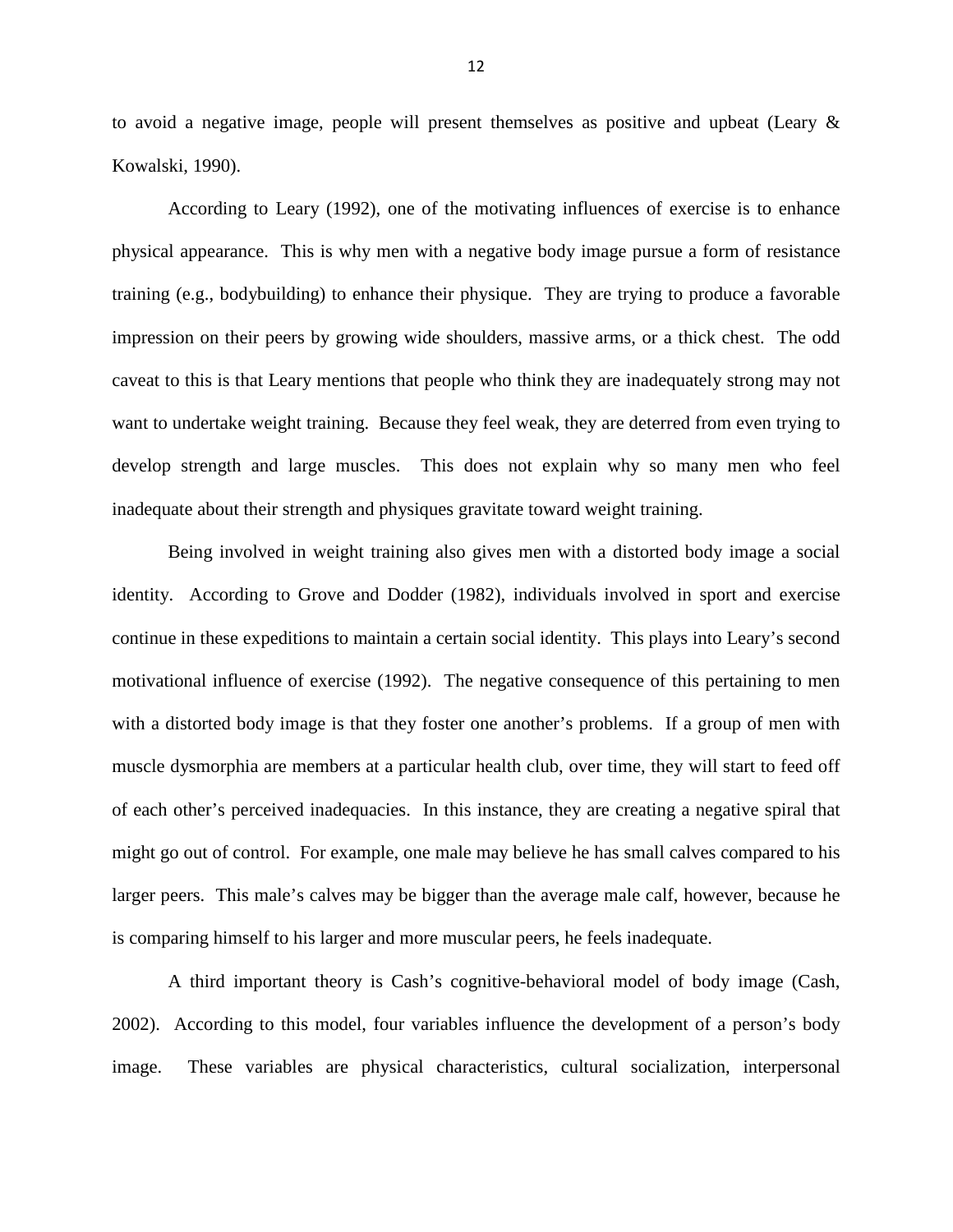experiences, and personality attributes. Physical characteristics are the features of a person's body. This includes the person's somatotype, height, and weight. The physical characteristics that a person has will greatly affect how people think about them and in turn how they think about themselves. According to Lerner and Jovanovic (1990), how well a person's physical characteristics fit the social standard determines how others will treat them. As Cash states, "the body is a moving target" (Cash, 2002, pg. 41). Cultural socialization is what the culture as a whole determines as attractive and unattractive. Not only does culture determine what is attractive, it determines what is considered the proper way to obtain beauty. Along the same lines, culture also determines gender based roles. These two can work together. For example, it is generally noted that females will go on a diet in order to lose weight, while men will exercise.

Interpersonal experiences are the molding of one's body image through the expectations, opinions, and verbal and nonverbal communication of others. Generally, these opinions, expectations, and communication come from family members and peers. Usually, teasing is the route taken by children when they perceive someone as socially unacceptable. In turn, teasing leads to poor body image. Grilo, Wilfley, Brownell, and Rodin (1994) found this to be true in obese women. The researchers found that when the sample of women was teased about their weight as children, they had a negative body image as adults and low self esteem. Finally, personality attributes are the characteristics that will affect someone's body image. Self esteem is the most influential. If someone has a high self esteem, they are less likely to have a negative body image. Perfectionism is another influential trait. Perfectionists tend to set lofty goals, thus leading to a possible negative body image because these goals may never be met in the minds of the perfectionist. Another trait that is highly influential is public self-consciousness. This is the attention one pays to other's perception of them. People who are constantly aware of how their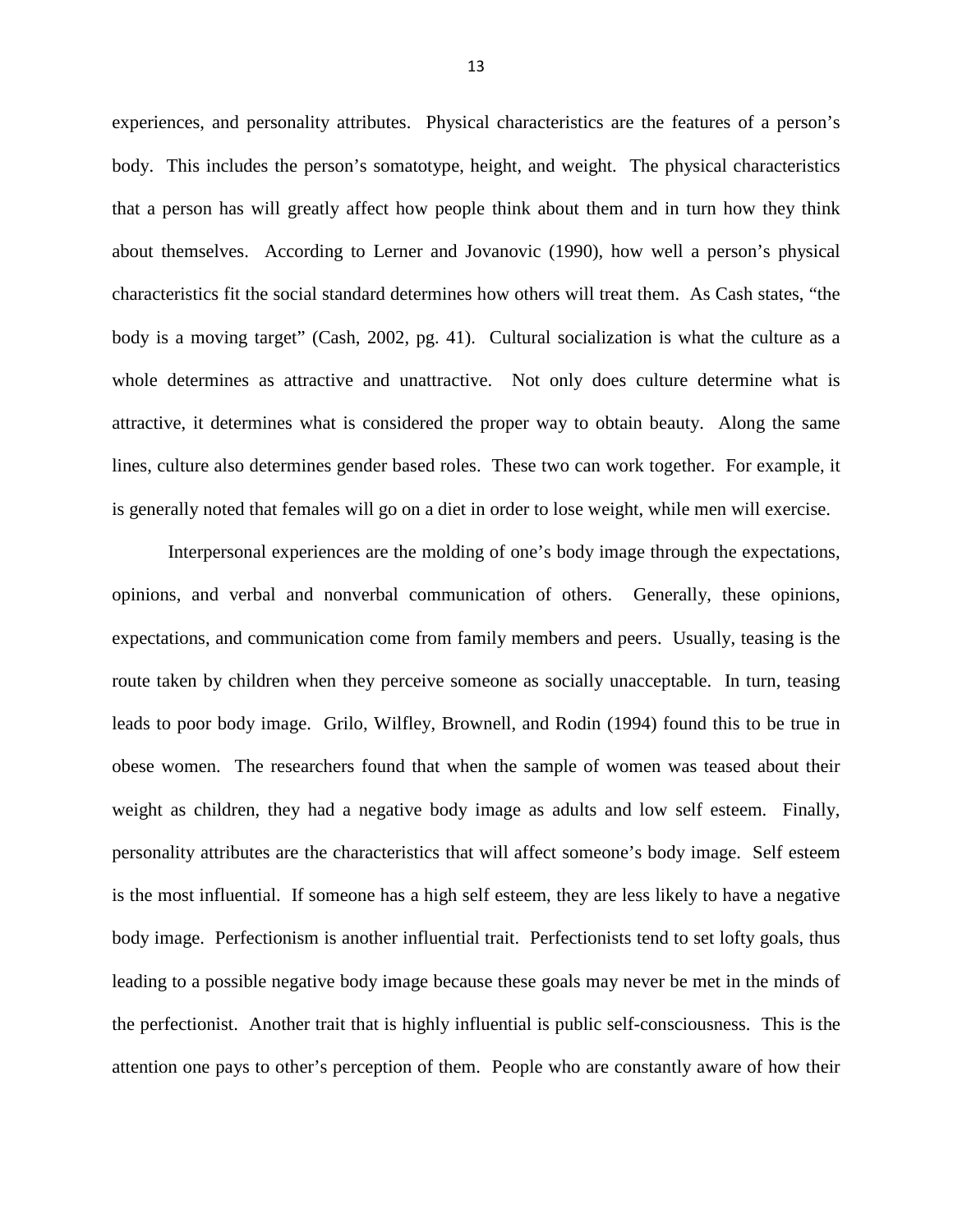actions and looks will affect their image tend to have a more negative body image compared to less public self-conscious people. One final personality factor is the need for social approval. This need for approval will increase the standard they set for themselves, hence affecting their body image greatly. In the case of men with muscle dysmorphia, the possibility of a negative interpersonal experience can lead to poor body image. The most important variable in respect to this study is cultural socialization. Media in the western cultures has made it quite clear what the idealized male body is through magazines, advertisements, and television shows. For the purpose of this paper, social comparison theory will guide the research questions.

#### **Literature Review**

In this section, descriptive data, and the antecedents and outcomes of body image dissatisfaction will be discussed.

#### *Descriptive*

It is clear that male body image dissatisfaction is a contemporary problem. According to data from a survey conducted by *Psychology Today* in 1985, there has been a rise in male body dissatisfaction*.* Respondents filled out a special version of the Multidimensional Body-Self Relations Questionnaire (MBSRQ). This survey consisted of affective and cognitive/behavioral evaluations of three areas. These areas were physical appearance, physical fitness, and physical health/illness. In the survey, 41% of respondent males said they were dissatisfied with their weight. This is an increase from 35% from a survey in 1972. Of those men, 50% of them agreed that they were unhappy with their mid torso. (Cash, Winstead, & Janda, 1986). According to a recent national survey using the same testing protocol, Garner (1997) reported that men's body dissatisfaction nearly tripled from 15% in 1972 to 43% in 1997. Other researchers have found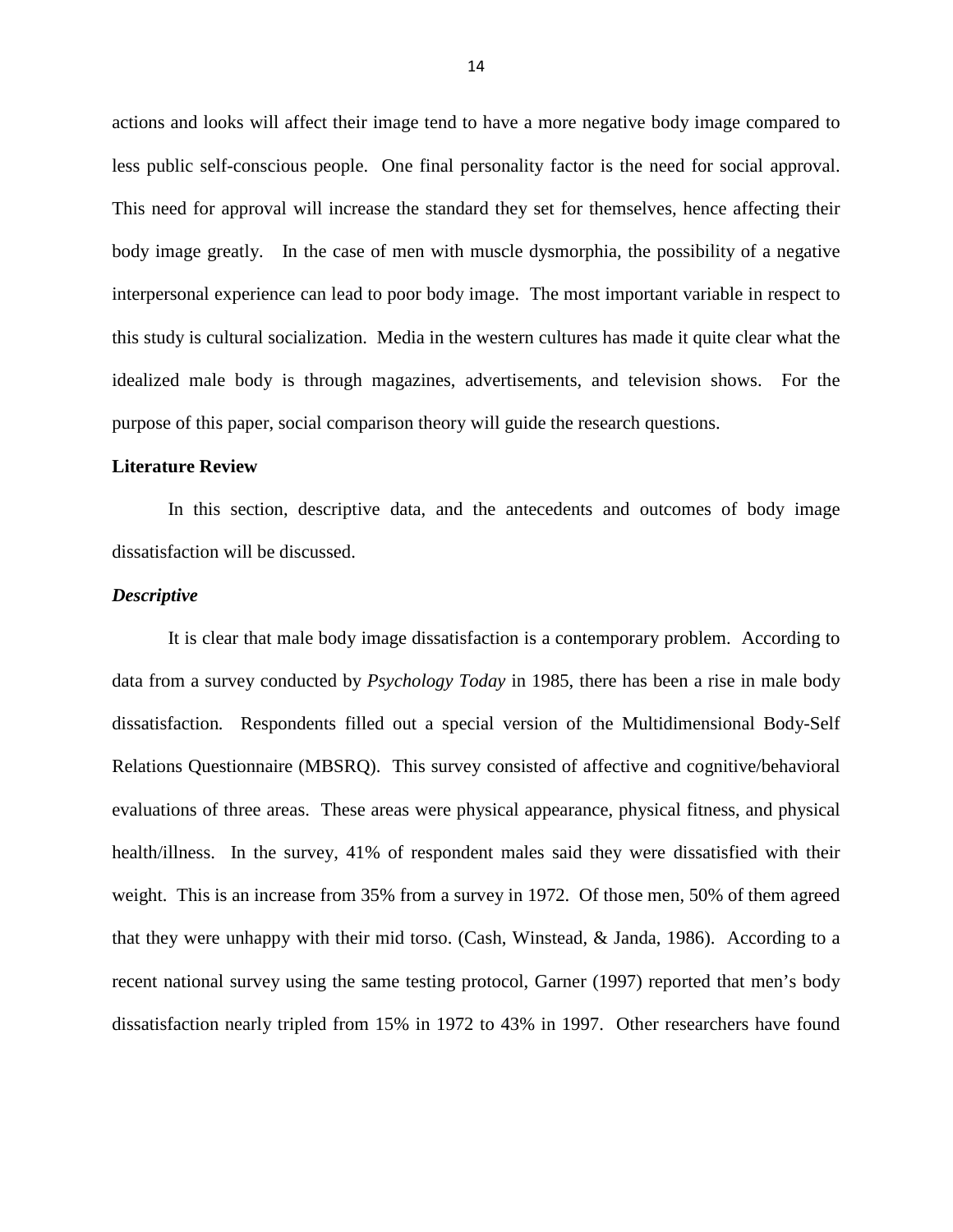that 95% of college men are dissatisfied with some part of their body, while 70% are unsatisfied with their current body as a whole (Mishkind, Rodin, Silberstein, & Striegel-Moore, 1986).

McCabe and Ricciardelli (2001) surveyed boys between the seventh and tenth grade in a recent study. Body change strategies used to increase weight and muscle tone, and the use of food supplements were measured using the Body Image and Body Change Inventory. The Sociocultural Influences on Body Image and Body Change Questionnaire were also used in this survey to get an understanding of where the pressure was coming from to convince the boys to change their body. Areas of influence included feedback from the father, mother, friends, and society. The researchers reported that approximately 21.6% of boys between seventh and tenth grade wish to lose weight, while 27.2% wish to gain weight. The desired increase in weight is specifically a desire to gain muscle in appropriate areas. Roughly 26% of respondents wish to increase their muscle tone. According to the same survey, 34.7% of boys engage in extreme weight loss strategies. These strategies include the use of diet pills and starvation. Roughly 27% of boys responded that they use a food supplement to either gain weight or lose weight (McCabe & Ricciardelli, 2001).

 In general, females wish to lose an average of five to ten pounds, while men wish to gain an average of 30 pounds of muscle (Baird & Grieve, 2006). The areas in which people wish to lose or gain this weight are different as well. Women tend to want to lose weight from the hips, thighs, and buttocks, while men wish to gain muscle in the arms, chest, and shoulders (Ridgeway & Tylka, 2005).

Pope et al. (2000) conducted an experiment that involved college men in the United States, Austria, and France. Their objective was to determine if men in the USA desired a leaner and more muscular physique than Austrian or French men. They also hypothesized that women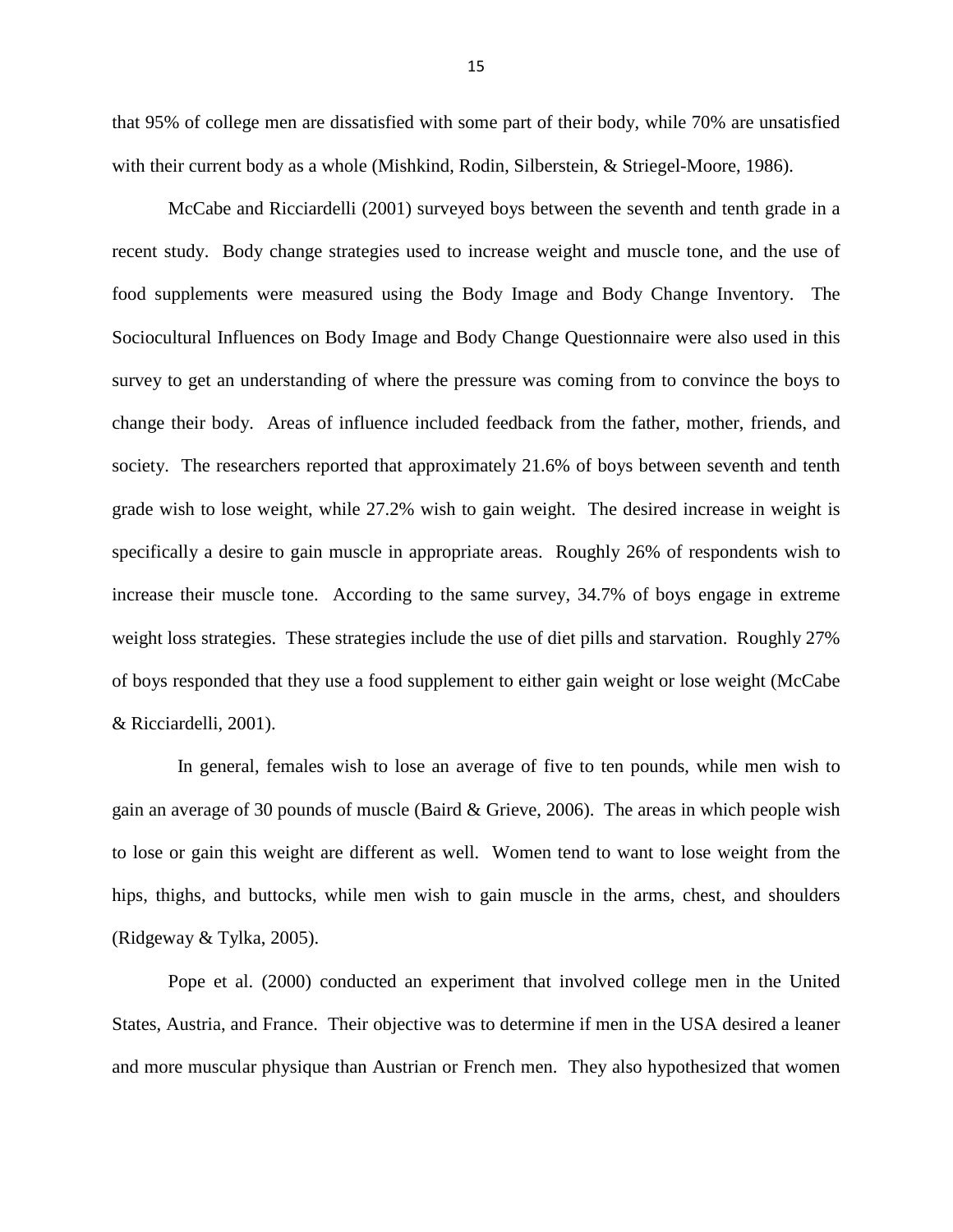would prefer that males had a more muscular and lean body. To test what they believed to be the ideal male physique, Pope et al. (2002) used a computerized test called the somatomorphic matrix. This computer program would present a baseline figure. The participant could change the muscularity of the figure on the screen with two on screen buttons. The program asked four questions in regards to their own physique and the ideal physique. These questions were 1) how the participant felt the onscreen figure represented their own body, 2) what was the body they ideally would like to have, 3) what the body of the average male of their age looks like, and 4) the male body that they felt was desired by females. After adjusting the baseline figure to the proper physique they felt would answer each of those questions, they would select that figure. The researchers also measured the participant's body fat percentages (BF%) and fat free mass index (FFMI). To measure BF%, they used skin fold calipers. From there, they were able to find each participant's FFMI. Results showed that men from all three countries desired a body that was 27-29 pounds more muscular than themselves. They also believed that women desired a man who was approximately 27 pounds more muscular than what they could offer. In contrast, when presenting the somatomorphic matrix to women in Paris, France, they found that women actually preferred a more average looking male. These researchers concluded that the modern college male has a desire to be more muscular (Pope et al., 2000).

#### *Antecedents*

There are two basic pathways that contribute to developing a disturbed body image. These pathways include biological and societal factors. Biologically speaking, researchers have shown that men with a low body mass index (BMI) tend to report wanting to gain muscle (McCabe & Ricciardelli, 2001). It is reasoned that men with a low BMI are generally skinnier and would develop a desire to become more muscular and larger. Researchers have found that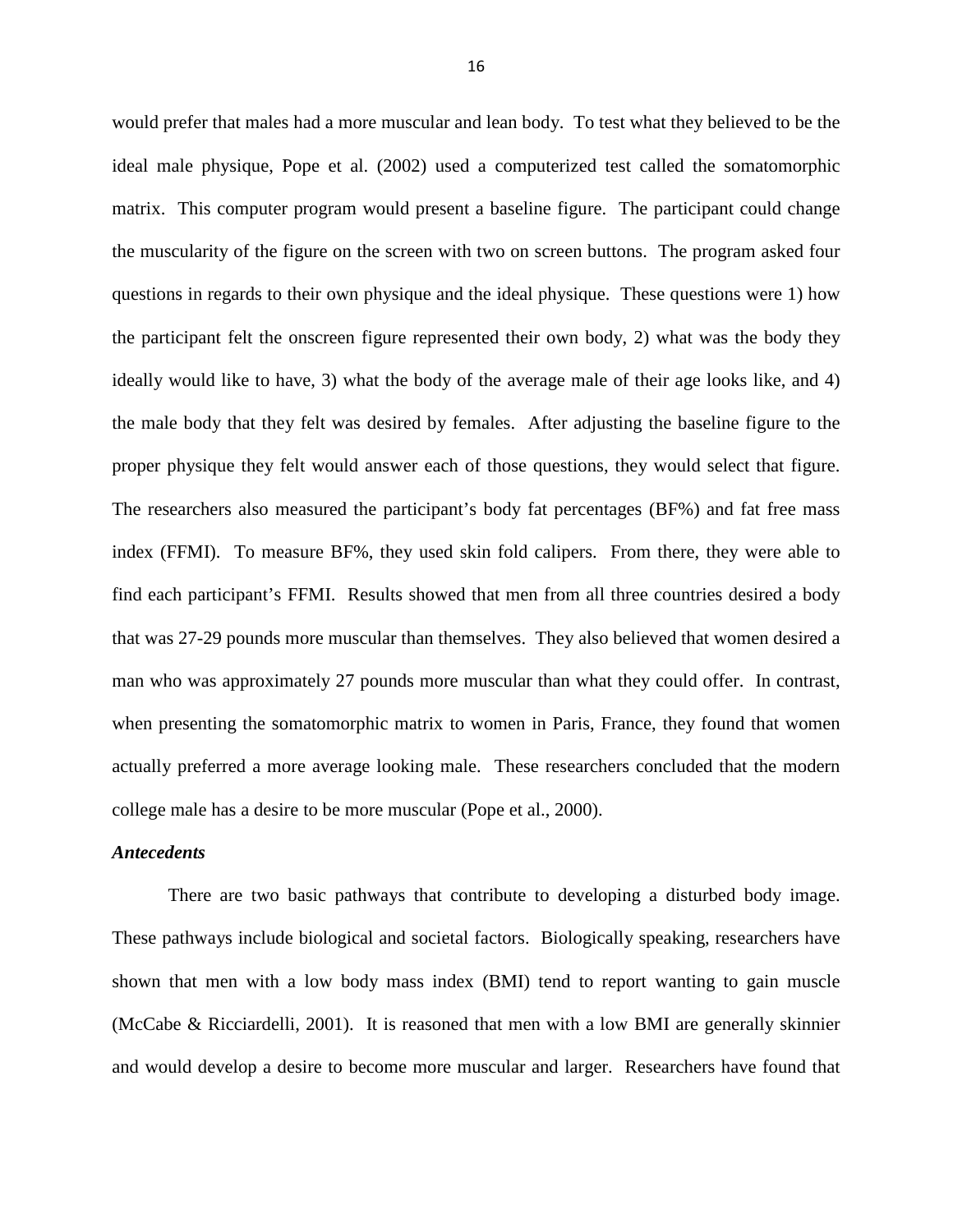men with a lower BMI are more likely to use steroids, overeat, and use food supplements (Cafri et al., 2005). Another biological factor is pubertal timing in adolescent boys. When boys start puberty, they generally start to develop muscle because of the increase in testosterone production. Researchers have found that boys who are in the pubertal stage are more likely to engage in muscle building strategies than pre-pubertal boys (O'Dea & Abraham, 1999). Another biological factor linked to body image disturbance is age. Generally, the development of body dysmorphia occurs in men between the ages of 18 and 32 (McCabe & Ricardelli, 2001; McCreary & Sasse, 2000).

 Of the societal factors, the media tends to be the biggest influence on male body image. Researchers have found that females who are shown pictures of thin models will develop negative thoughts about their own bodies (Ogden & Mundray, 1996; Stice, Schupak-Neuberg, Shaw, & Stein, 1994). The same occurrence is seen in men. Men who are shown images of muscular men are more likely to show negative affect and thoughts about their body then men shown neutral images (Agliata & Tantleff-Dunn, 2004; Arbour & Martin Ginis, 2006; Baird & Grieve, 2006; Farquhar & Wasylkiw, 2007; Grogan, Williams, & Conner, 1996; Gulas & McKeage, 2000; Halliwell, Dittmar, & Osborn, 2007; Hobza, Walker, Yakushko, & Peugh, 2007; Humphreys & Paxton, 2004; Johnson, McCreary, & Mills, 2007; Leit, Gray, & Pope, 2002; Lorenzen, Grieve, & Thomas, 2004; Ogden & Murray, 1996). Participation in sport has also been looked at by some researchers as being a precursor to both positive and negative body image in males. Some researchers have shown that adolescent boys who participate in sports tend to have a positive body image and higher self esteem (Ferron, Narring, Cauderay, & Michaud, 1999). However, the use of steroids has also been linked to sports, especially in adolescents (Cafri et al., 2005). The type of sport is related to steroid use. Sports that require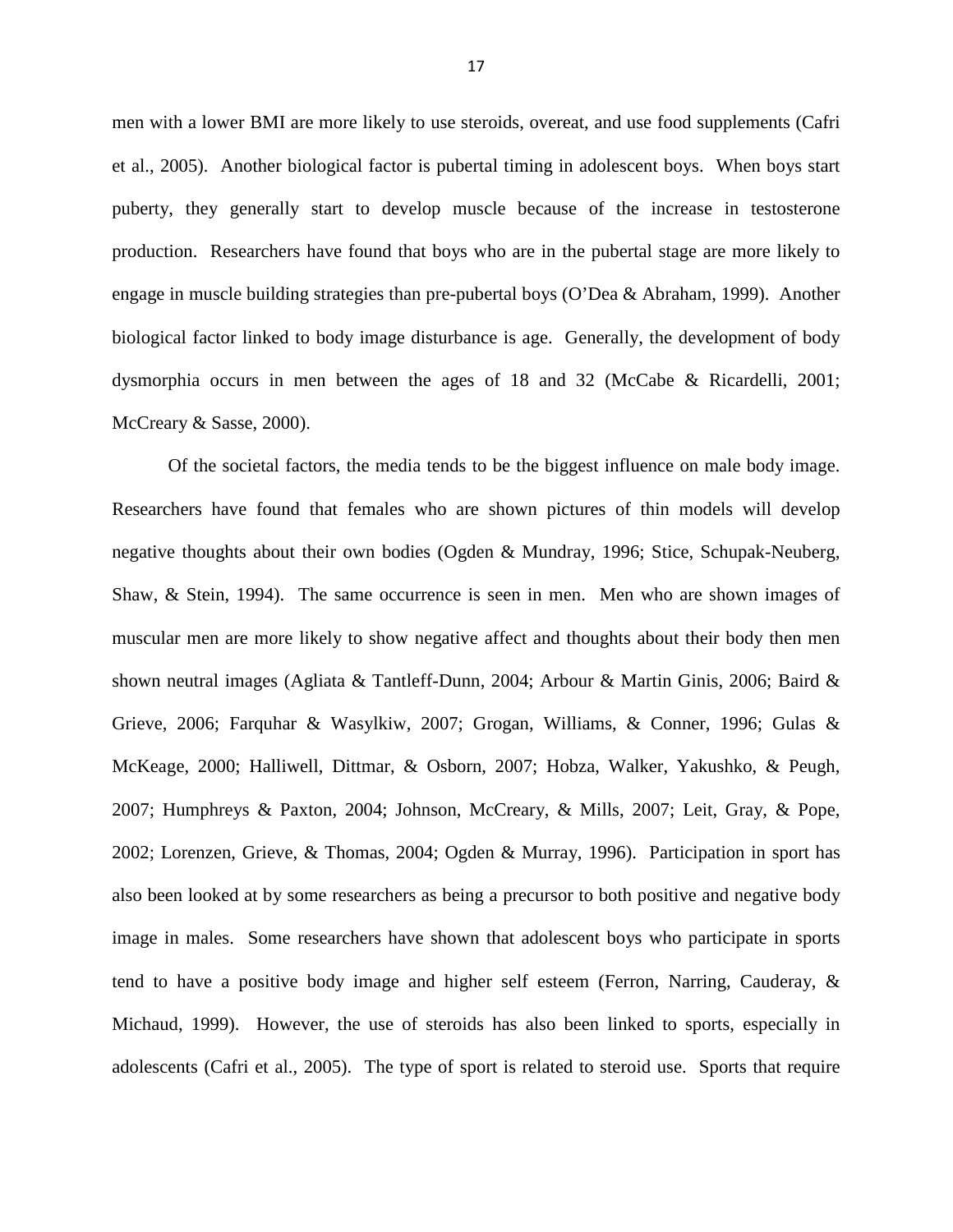power, such as football, wrestling, field events, weightlifting, and bodybuilding, have all seen increased levels of steroid use (Cafri et. al, 2005).

One researcher suggested that changing sex roles in the  $21<sup>st</sup>$  century is a contributing factor to the importance of a man to be muscular. Women are no longer staying at home with the children while men work all day to provide for their families. More and more, both the husband and wife work outside the home. In some instances, females are starting to out-perform males. This has put a strain on the "manhood" of some men. In order to make up for their lack of a clear and traditional male role, they become obsessed with looking masculine. This could include hours in the gym exercising to obtain large muscles (Mosley, 2008).

#### *Outcomes*

Because the importance of being muscular has increased, the potential for body dissatisfaction has also increased. Certain outcomes or consequences come with poor body image such as an increased fixation with becoming as muscular as possible. Researchers have indicated that men with poor body image are more likely to use anabolic androgenic steroids. Approximately three to twelve percent of young men are taking anabolic androgenic steroids (Cafri et al., 2005). With the use of anabolic androgenic steroids come adverse side effects. Scientists observing the side effects of steroids noticed a lower level of high density lipoprotein (HDL cholesterol). Also, increased levels of low level lipoproteins (LDL cholesterol) and increased blood pressure have been noticed (Lenders et al., 1988). Increasing the levels of LDL cholesterol and lowering levels of HDL cholesterol, along with elevated blood pressure, have been linked to heart disease. With an increased risk of heart disease comes an increased risk for early heart attack and stroke. Other physical side effects include acne, gynecomastia (an increase in size or development of female like breasts in men), and final stature of adolescent users (Pope,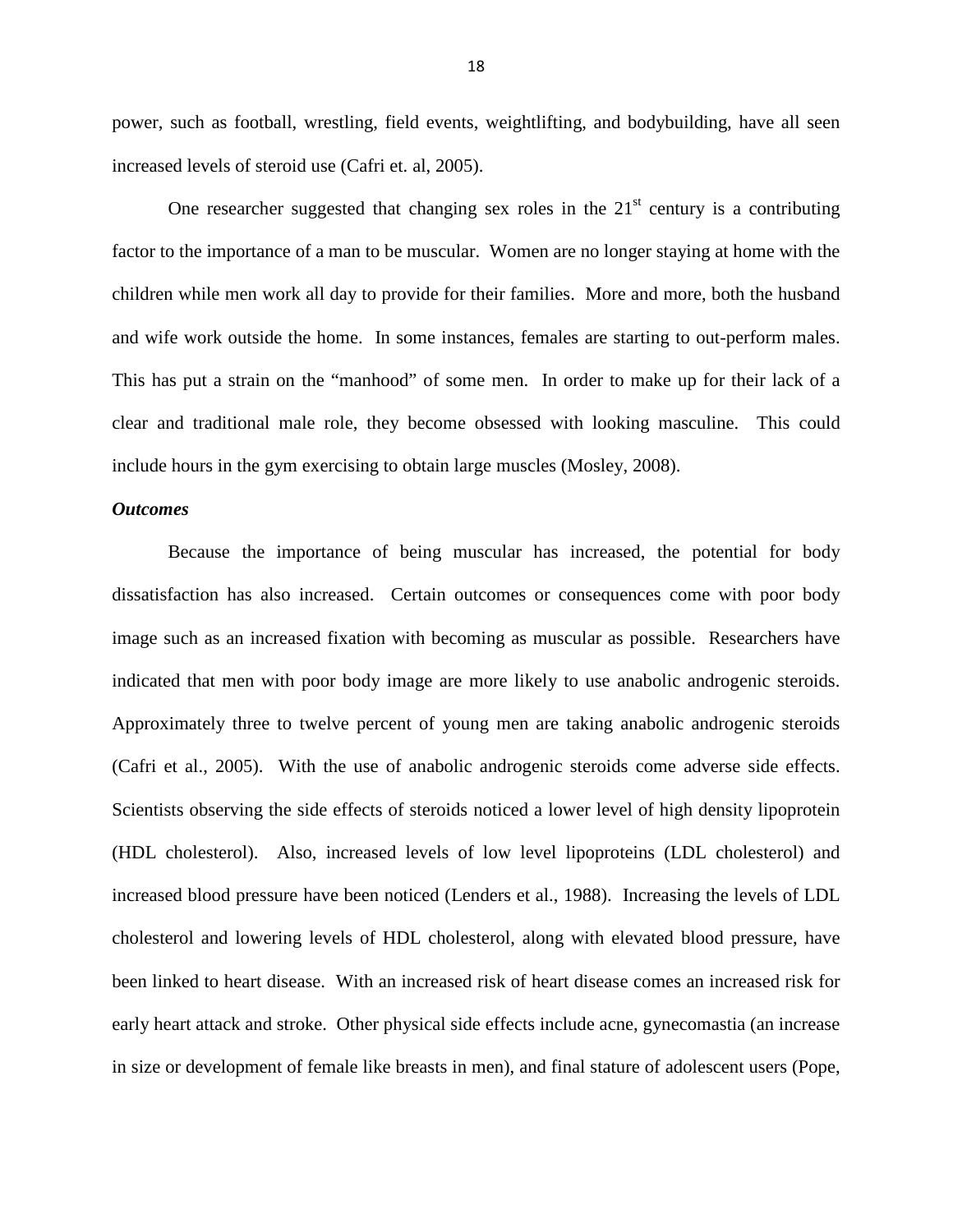Phillips, & Olivardia, 2000). Psychologically, increased rates of depression and manic episodes occur (Pope & Katz, 1987, 1988, 1994). And finally, as with any drug comes the possibility of addiction (Brower, Blow, Young, & Hill, 1991).

Along with the use and abuse of anabolic androgenic steroids, a lot of money is spent on dietary supplements, such as prohormones and ephedrine (Cafri et. al, 2005). Estimates suggest that 1.7% of males use prohormones and 2.3% to 2.8% of males use ephedrine (Bell, Dorsch, McCreary, & Hovey, 2004). Prohormones can include dehydroepiandrosterone (DHEA) and androstenedione (andro). While prohormones are sold over the counter in any typical supplement shop, they can still have the same side effects of anabolic androgenic steroids. Ephedrine, a common "fat burner", is another over the counter supplement that can be purchased at a local supplement store. Physical side effects can include an increase in systolic blood pressure, an increase in resting heart rate, and other common side effects found in central nervous system stimulants. There have also been cases of psychoses, seizures, strokes, heart attacks, and deaths reported. Exercise dependence has also been related to poor body image (Cafri et al., 2005).

Disordered eating is another behavior that has been linked as an outcome of poor body image. Generally, males who are dieting to gain weight have a higher drive for muscularity than males looking to lose weight, or who are not dieting at all (McCreary & Sasse, 2002). Normally, men who are looking to gain muscular weight engage in diets that restrict certain foods and will eat large quantities of allowed foods (Mosley, 2008). An example of this would be eating large amounts of protein from chicken, tuna, and lean ground beef, but restricting carbohydrates and fats to minimal and sometimes below minimal standards. Sometimes, this hinders their ability to socialize with peers. For example, they may skip social events because the food served at the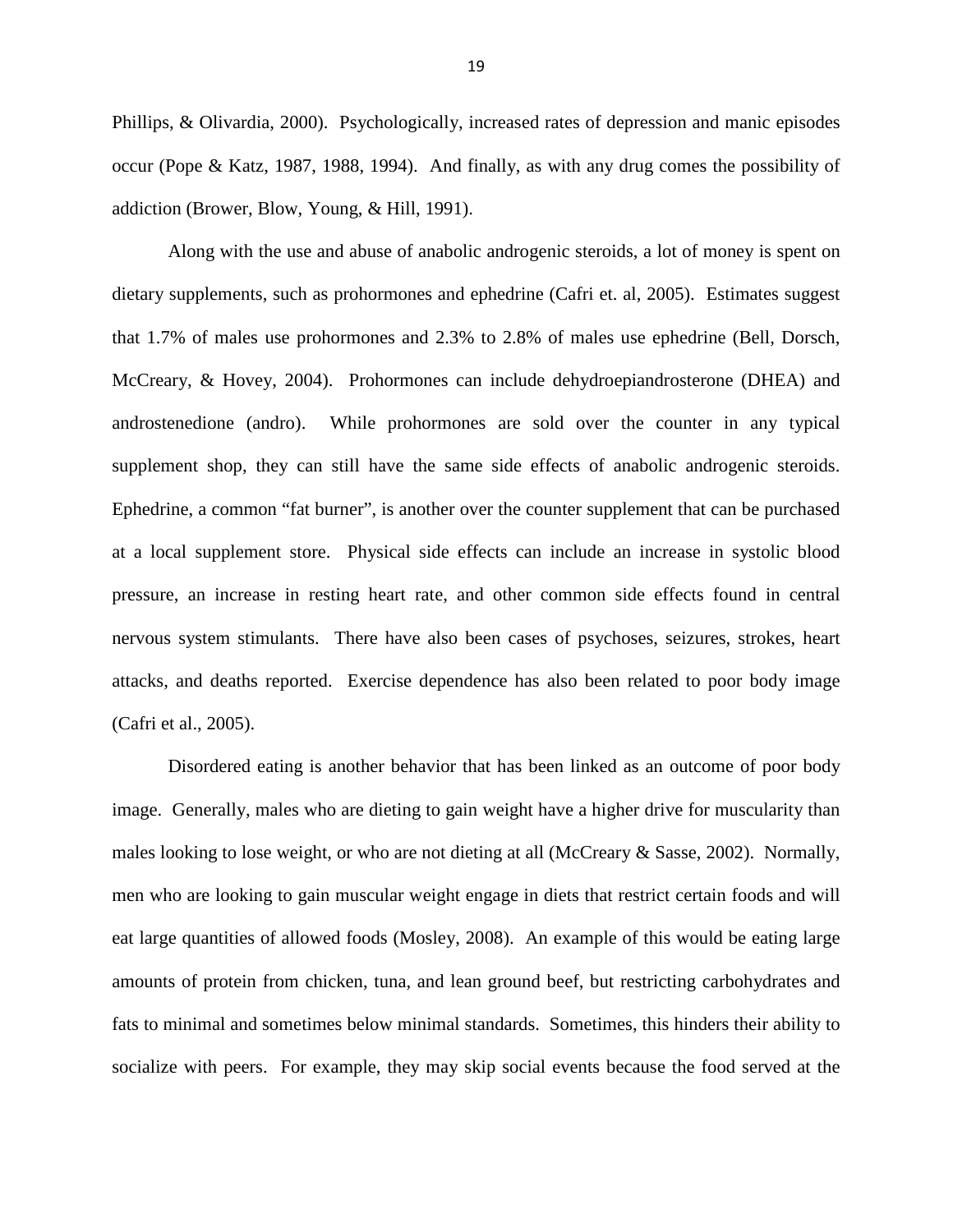social event is one of the restricted foods on their diet. If they do decide to go out with peers, they often bring their own food. Another problem is the side effects of a low carbohydrate diet. They may become disoriented and inattentive to social situations and perhaps injury prone due to the lack of carbohydrates.

#### **Summary**

In the previous chapter, key terms such as body image, body image dissatisfaction, BDD, social anxiety, social physique anxiety, and muscle dysmorphia were defined. These terms and definitions are used throughout the text and will help the reader understand the multiple differences in relation to body image. Also discussed were theories that describe body image from a psychological view. These theories included social comparison theory (Festinger, 1954), self presentation theory (Goffman, 1959), and a cognitive-behavioral model (Cash, 2002). Social comparison will be the guiding theory throughout this research. Descriptive data was presented reporting the increase in body dissatisfaction in males. Antecedents and outcomes of poor body image were also discussed in this chapter.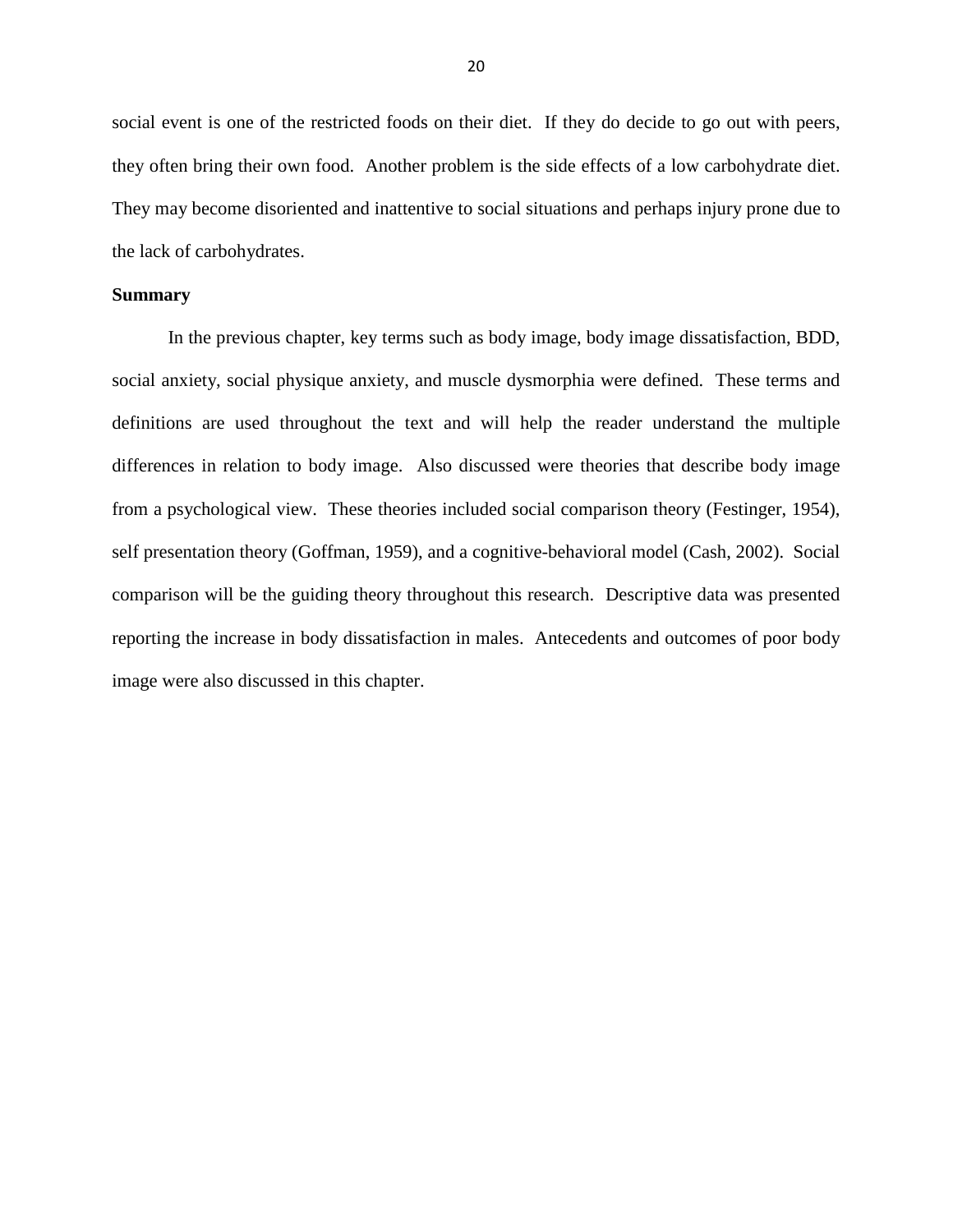#### **CHAPTER TWO**

 The purpose of this chapter is to provide background information on the experimental research that has been done in the field of body image in males, and physiological stress response in females with body image impairment.

#### **Review of Literature: Experimental Research**

 As noted earlier, several researchers have shown that images portrayed in the media influence a person's body image (Agliata & Tantleff-Dunn, 2004; Arbour & Martin Ginis, 2006; Baird & Grieve, 2006; Farquhar & Wasylkiw, 2007; Grogan et al., 1996; Gulas & McKeage, 2000; Halliwell et al., 2007; Hobza et al., 2007; Humphreys & Paxton, 2004; Johnson et al., 2007; Leit et al., 2002; Lorenzen et al., 2004; Ogden & Murray, 1996). Generally, for females, these images consist of a thin model (Ogden & Mundray, 1996; Stice, Schupak-Neuberg, Shaw, & Stein, 1994; Thompson & Stice, 2001). Most researchers examining male body image have sampled men in college. Other researchers have looked at body image of adolescent males. Very little research with older males has been done. Generally, the research is performed using a type of visual stimuli. One group will receive provoking body image stimuli, while the control group will receive innocuous stimuli.

In the case of males, the images of attractive muscular men have caused body dissatisfaction. For example, Lorenzen et al. (2004) developed a study that compared the body satisfaction of males after viewing photos of average looking males and muscular males. In this study, 104 male participants were randomly assigned to a group that either viewed muscular male models or average looking male models. The level of body satisfaction was the dependent factor, while the images were the independent factor. Before and after the exposure, the participant's body image was assessed using the Body Assessment scale (BA). The BA was not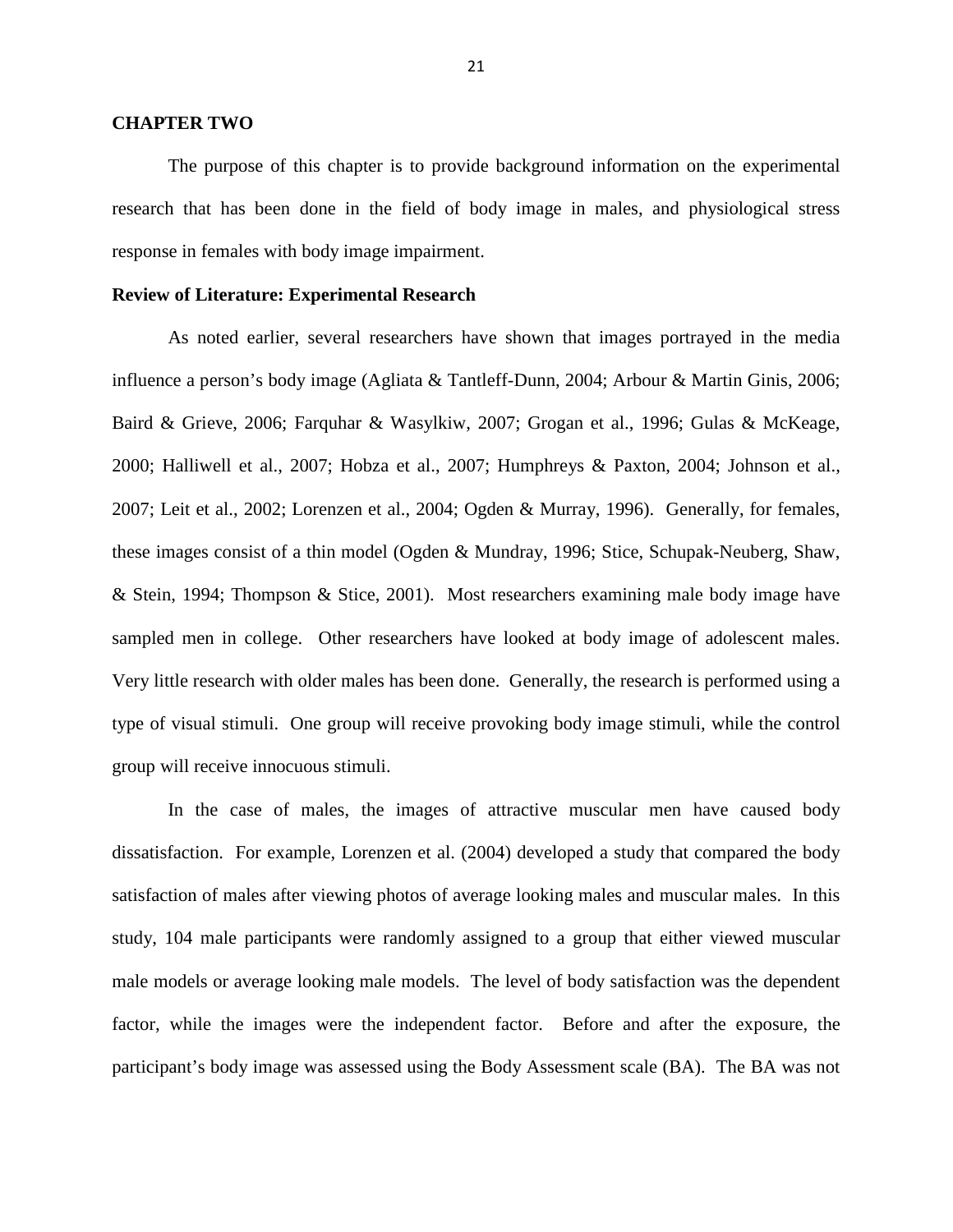designed to measure the level of satisfaction in muscularity, but overall body satisfaction. Muscular models were considered to have high levels of muscular mass. The muscular male models were shirtless with their faces exposed. Average or non-muscular models were considered to not have high levels of muscular mass. Twelve images were used, consisting of six muscular and six average models. These images were picked from a group of 40 images after female participants completed a survey in a pilot study to determine which images would produce the greatest reactions in the male participants. Results from analysis of variance (ANOVA) showed that the men who were exposed to the muscular male models experienced decreased body satisfaction from before exposure to after exposure. The control group had no change in body satisfaction. The authors suggested that visual stimuli of muscular male models produced a greater decrease in body satisfaction compared to participants viewing average looking male models. A second conclusion established was that only a brief exposure to visual stimuli was enough to decrease a male's body satisfaction (Lorenzen et al., 2004).

In support of Lorenzen et al. (2004), Baird and Grieve (2006) found similar results. In their study, Baird and Grieve recruited 173 college males to view two different types of magazine advertisements. The control group viewed eight magazine advertisements for men's products that included clothing and cologne. The experimental group viewed eight slides of male models selling the same products. Particular attention was paid to the models to ensure they were muscular, attractive, and had a visible upper body. The advertisements were taken from popular male magazines including *FHM, Maxim,* and *Sports Illustrated*. To measure body satisfaction, the researchers used the BA from the Lorenzen et al. (2004) study. Just as in the Lorenzen et al. (2004) study, the BA measures appearance and body performance as a whole. It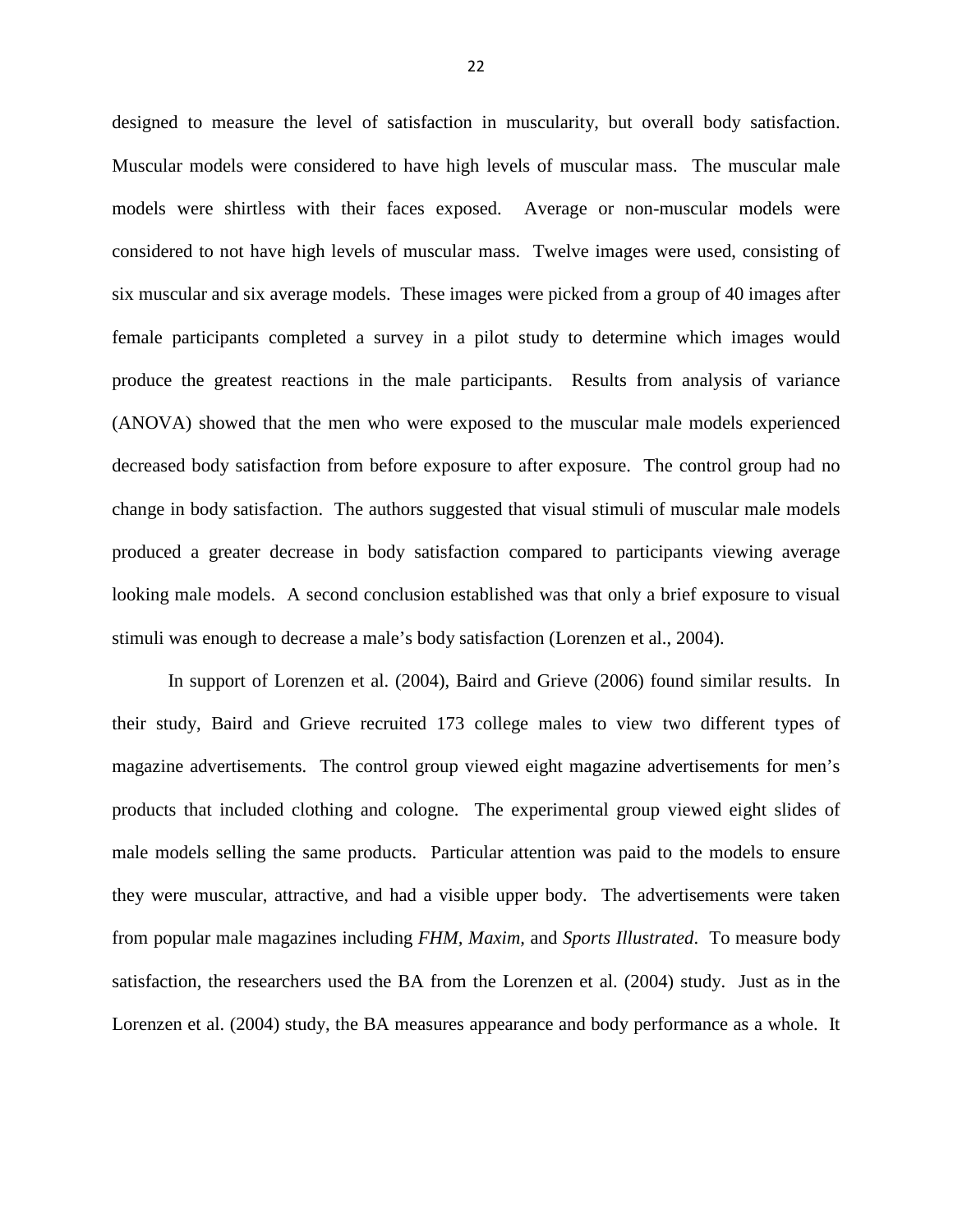does not focus on particular areas like chest, biceps, or shoulders. The BA was administered before and after viewing the advertisements.

To keep the participants from guessing the true nature of the study, the Magazine Advertisement Questionnaire (MAQ) was developed. This questionnaire would ask the participants to rate the level of effectiveness of the advertisement. Such questions included "I currently buy products such as those featured in this ad" and "This ad accurately represents the product". Data from the MAQ was not used in the study. The MAQ was completed after viewing the advertisements shown on a projector. Approximately 30 seconds was allotted per slide. Results from an ANOVA showed the body satisfaction of the men viewing the slides of muscular male models decreased while the body satisfaction of the control group stayed the same. While this study supported the results of the Lorenzen et al. (2004) study, it is more ecologically valid because of the use of common advertisements which are ubiquitous rather than slides of muscular males which are less prevalent. It was noted by the researchers that the effect size between the before and after scores of the experimental group was small. They speculated that there was not enough time given to each slide to generate enough of an impact on the participants (Baird & Grieve, 2006).

Grogan, Williams, and Conner (1996) hypothesized that when men viewed slides of attractive male models, men would not be affected by them in a negative way while women would be affected by viewing slides of attractive females. According to Thompson and Heinberg (1992), because the male body has less social relevance than the female body, men do not make as many or as strong upward comparisons with attractive males compared to women. Hence, they will not have a marred body image. Their hypothesis was proven false. In their study, 94 participants (49 men, 45 women) between the ages of 17 and 32 were used. Sixteen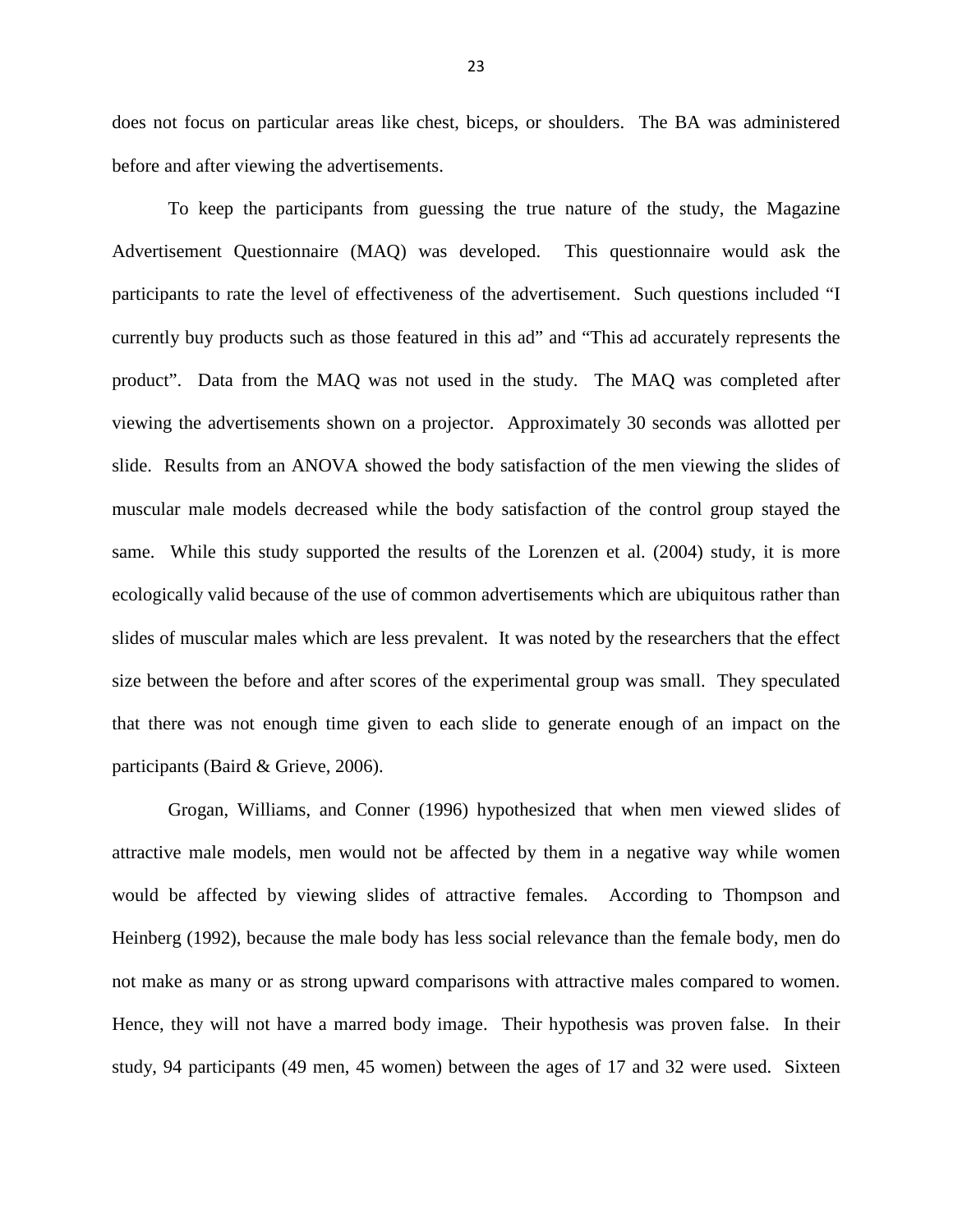photos of male or female models were taken from fashion magazines. The level of attractiveness of the model was measured by a group of six male and six female independent judges. On a scale of 1 to 7 with 1 being very attractive and 7 being very unattractive, the judges rated each model. Only the most attractive models were selected, with anything less than 3.5 considered attractive. Sixteen photos of landscapes were viewed by the control group. The Body Image Scale (BIS) was used to measure body esteem. This scale had two subscales including body esteem and general attractiveness. The BIS was non-gender specific. There were two test sessions separated by one week. At the first test session participants completed the BIS. After the week layoff, the participants returned to view the 16 photos of male models, female models, or the landscape control depending on gender and group. After viewing the photos, the participants completed the BIS for a second time. Results showed that both men and women's body esteem were negatively affected by the photos, while the control group's body esteem stayed the same. The researchers suggested that men and women make comparisons with same gender models that negatively affects their body esteem and supports social comparison theory (Grogan et al., 1996).

Leit, Gray, and Pope (2002) found similar results to Baird and Grieve (2006), Grogan et al. (1996), and Lorenzen et al. (2004). These researchers hypothesized that men exposed to images of hypermesomorphic males would have decreased levels of body satisfaction compared to a control group that was not exposed to these slides. Eighty two undergraduate men viewed 30 slides in one of two groups. The first group viewed 20 slides of muscular men with 10 impartial slides containing no human images or human images that did not focus on the body. The photos of the muscular men were judged on a seven point Likert scale by 10 college men on three categories. These categories were level of muscularity, level of attractiveness, and level of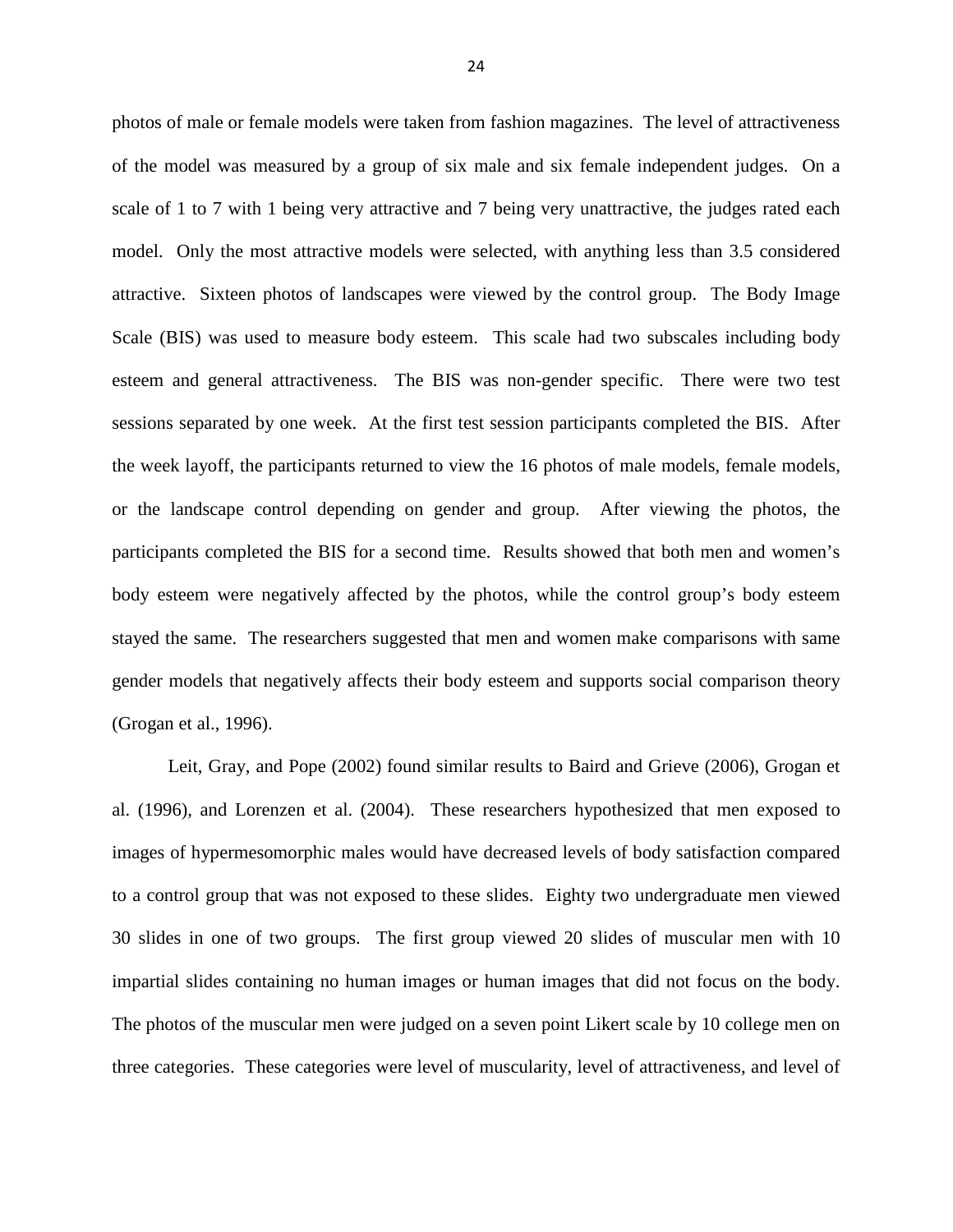sexual provocativeness. Images that were considered too provocative were omitted. Images that were high in muscularity and attractiveness were then chosen for the study. After viewing the slides, the participants used a computerized test of body image perception called the Somatomorphic Matrix. This computer program allowed the participants to adjust the level of body fat percentage and fat free mass index on a computerized male image. The participants were asked to form a figure that represented their current body shape, their ideal body shape, the average body shape of men, and the body shape of men that women prefer. Results from the ttest revealed the experimental group relative to the control group displayed a greater difference in body fat percentage and fat free mass index between current and ideal fat free mass index and between current and average man's fat free mass index. The authors concluded that images of muscular males cause body dissatisfaction in males (Leit et al., 2002).

Ogden and Mundray (1996) found that when men were presented with slides showing overweight males, their body satisfaction increased. Data for this experiment was collected using a visual analogue scale, silhouettes, body size estimations, and profile questionnaires. All of these measures were used to explain the participant's level of body approval. The visual analogue scale was a series of questions asking each participant how fat, sexy, attractive, toned, and fit each participant felt at that moment. The silhouettes ranged on a 12 point scale from very obese to very thin. Each participant chose a silhouette to describe how they looked at that moment and how they wanted to look. Body size estimation was used by having the participants stand in front of a large white paper. They were asked to place dots on the paper to estimate the width of their chest, waist, and hips. The profile questionnaires included the Dutch Eating Behavior Questionnaire (DEBQ) and the Body Shape Questionnaire (BSQ). The DEBQ was used to study if restrained eating was linked to reactions to media photos. The BSQ further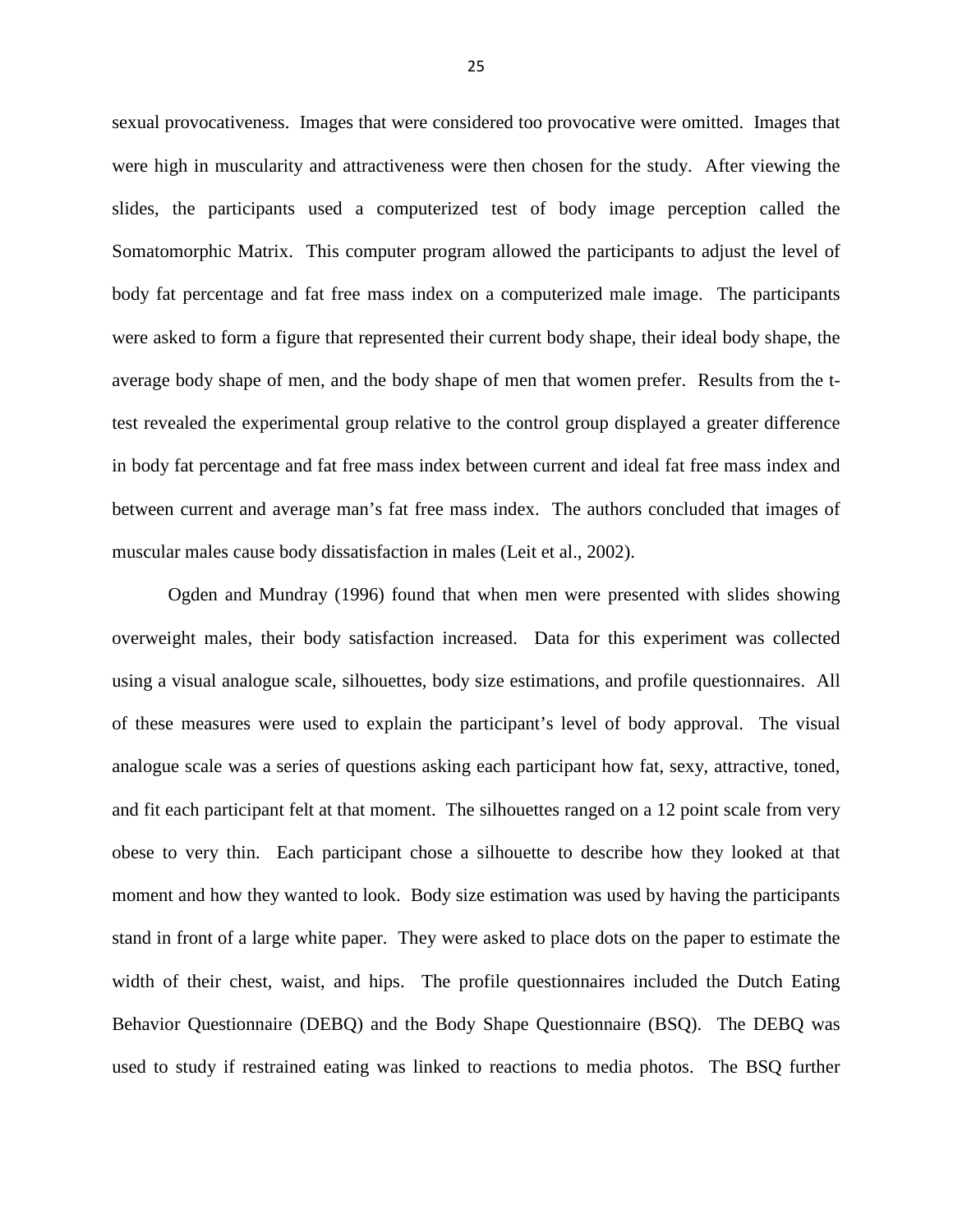described body satisfaction of the participants. This study shows that men are affected by media exposure, and that in order to elicit a negative response, the stimulus must not be of overweight men. In the study, 20 male participants reported feeling sexier, more attractive, more toned, fit, and less fat after viewing slides of overweight individuals. The study also included visual stimuli of thin males that had no effect on the male participants. Female participants were also involved in the study and when shown pictures of thin models, their body satisfaction decreased. After being shown the photos of overweight individuals, the body satisfaction of the females increased. Like the Lorenzen et al. study, this study showed that a brief exposure to stimuli is all that is needed to elicit a response. Also, that social comparison operates in both a downward and upward fashion (Ogden & Mudray, 1996).

In addition to the model in general (muscular vs. overweight), the level of muscularity of the model also has an impact on body satisfaction. Arbour and Ginis (2005) recruited males from a college in Ontario, Canada. The sample group was split into two groups consisting of 34 men and 29 men. Both groups received the same lecture entitled "Muscle Building 101" that was presented by a human nutrition and metabolism professor at the college. During the presentation, the group with 34 men viewed slides of muscular men that can be seen in such magazines as *Men's Health*. These men were to be considered the media ideal. The second group of 29 males viewed slides of hyper-muscular bodybuilders that can be found in magazines like *Flex* and *Muscular Development.* Before and after the lecture, participants were asked to fill out a Body Areas Satisfaction subscale (BASS) from the Multidimensional Body-Self Relations Questionnaire (MBSRQ) to measure body dissatisfaction. To measure muscularity dissatisfaction, the Drive for Muscularity Subscale (DMS) was used. Results from the three exams showed that there was a greater decrease in baseline body satisfaction level with the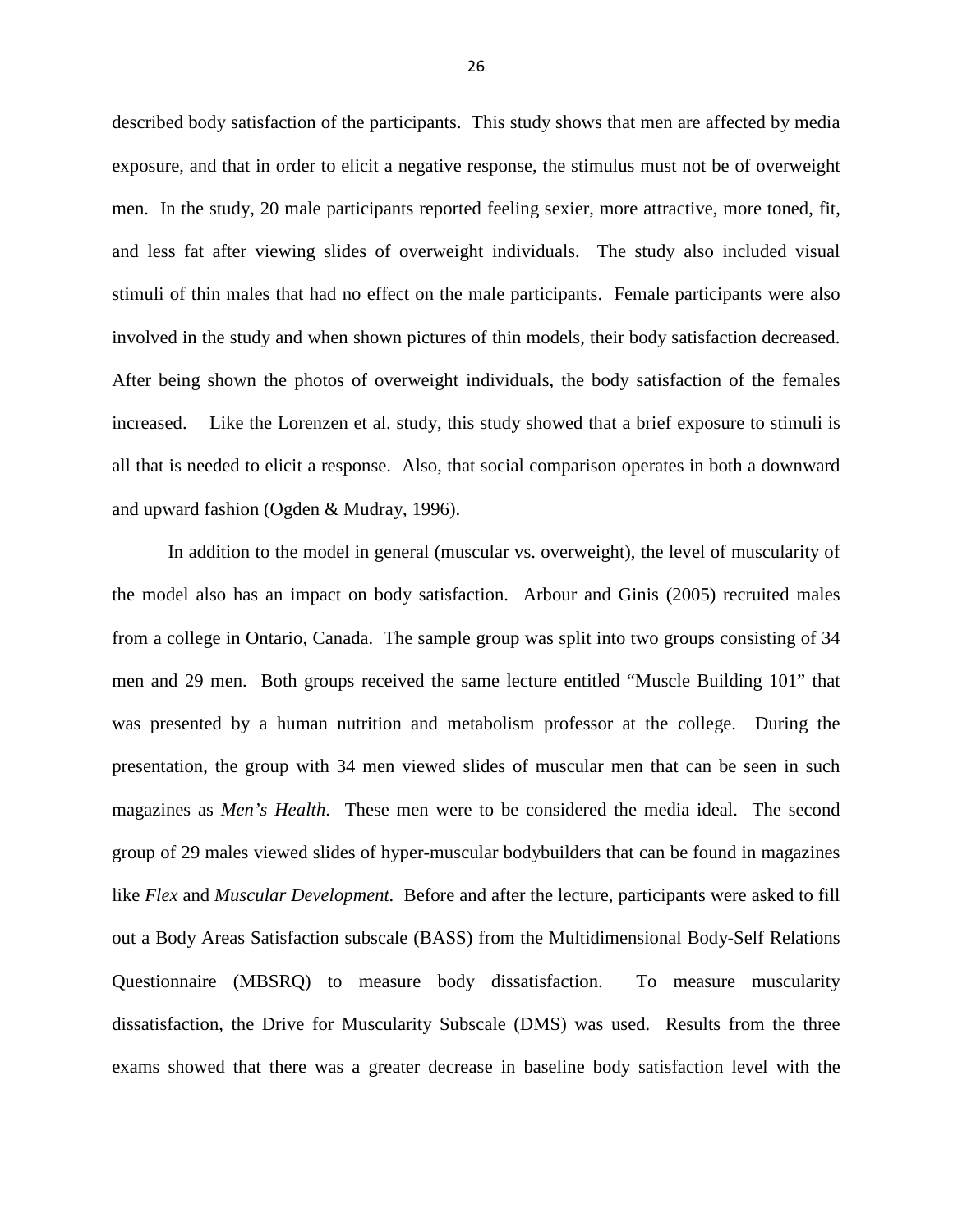muscular group compared to the hyper muscular group. This means that viewing slides of hypermuscular men does not create as much of a decrease in body satisfaction in men compared to slides of athletically toned men. The reasoning behind this was that the athletic and toned males were viewed as more obtainable than the hyper-muscular bodybuilders. It was also noted that it is the media's presentation of their ideal of muscularity, not objective muscularity itself that determines body dissatisfaction (Arbour & Ginis, 2005).

One set of researchers performed a creative study involving college aged men viewing slides of what they called objectified men with unique results (Johnson, McCreary, & Mills, 2007). The researchers had two purposes. First, they wanted to examine the reactions of males viewing slides of objectified men and women. The other purpose was to investigate the psychological well being of the participants and their desire to become more muscular. The researchers proposed that men viewing slides of objectified men or women would have a higher desire to become muscular and report a higher level of psychological stress. Ninety nine male students between the ages of 17 and 28 volunteered for the experiment. The slides presented objectified men, women, and neutral ads. The slides of men were taken from magazines like *Men's Health, Men's Journal,* and *GQ* and the slides of women were taken from magazines like *Vogue, Harper's Bazaar,* and *Shape.* The neutral ads were of either household products or automobiles and did not include humans.

The photos of the objectified men and women were chosen by researchers who informally judged the images to fit the male and female stereotype. Hence, they chose the photos that best depicted the description of "thin" and "sexy" for the females and "strong" and "muscular" for the males. The researchers measured the state self esteem of the participants using the State Self-Esteem Scale. The participants answered 20 questions that assessed their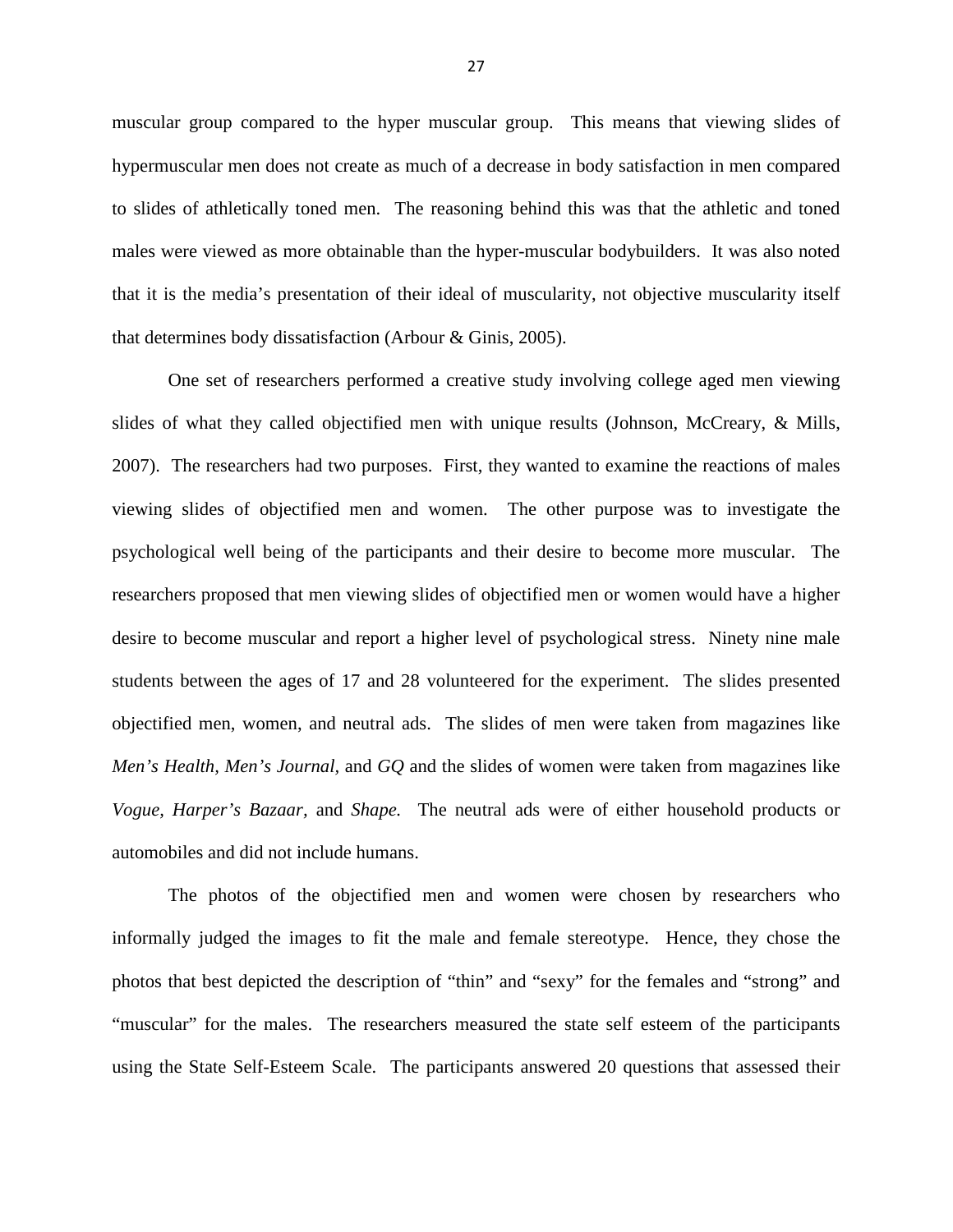feelings regarding their appearance, social, and performance self esteem at that moment using a five point Likert scale with 1 being not at all and 5 being extremely. An overall self esteem score can be gathered from this information. The participants were also given the Drive for Muscularity Scale (DMS) to measure their desire to be muscular. The DMS is a 15 item questionnaire that assesses the attitudes toward muscularity ("I wish I were more muscular") and behaviors about muscularity ("I lift weights to build up muscle"). Only the Muscularity Oriented Body Image (MBI) subscale of the DMS was used in this study. The psychological well being of the participants was measured using the Affect Rating Scale (ARS). This is a 66 item questionnaire with a four point Likert scale that has subscales for depression, general anxiety, and hostility. Participants were randomly assigned to one of three groups that viewed seven slides each. The first group observed five ads depicting objectified males and two neutral slides. The second group saw five ads of objectified females and two neutral ads. The third group received seven neutral ads. After viewing the slides for seven minutes, the participants were given the self report surveys with no time limit for completion.

Results showed that the men who were exposed to the objectified female images had a higher level of anxiety and hostility compared to the other men, and the slides of the objectified males did not increase participants desire to be muscular as the researchers had hypothesized. The researchers concluded that viewing advertisements or magazines of objectified women would increase a man's antagonist tendencies toward women. This coincides with literature exploring pornography exposure and males. Some researchers found that males respond aggressively towards females and not males who anger them after viewing pornography (Donnerstein & Berkowitz, 1981). Other researchers found that men are sexually aroused by violent pornography while women are not (Glascock, 2005). Basically, men will increase their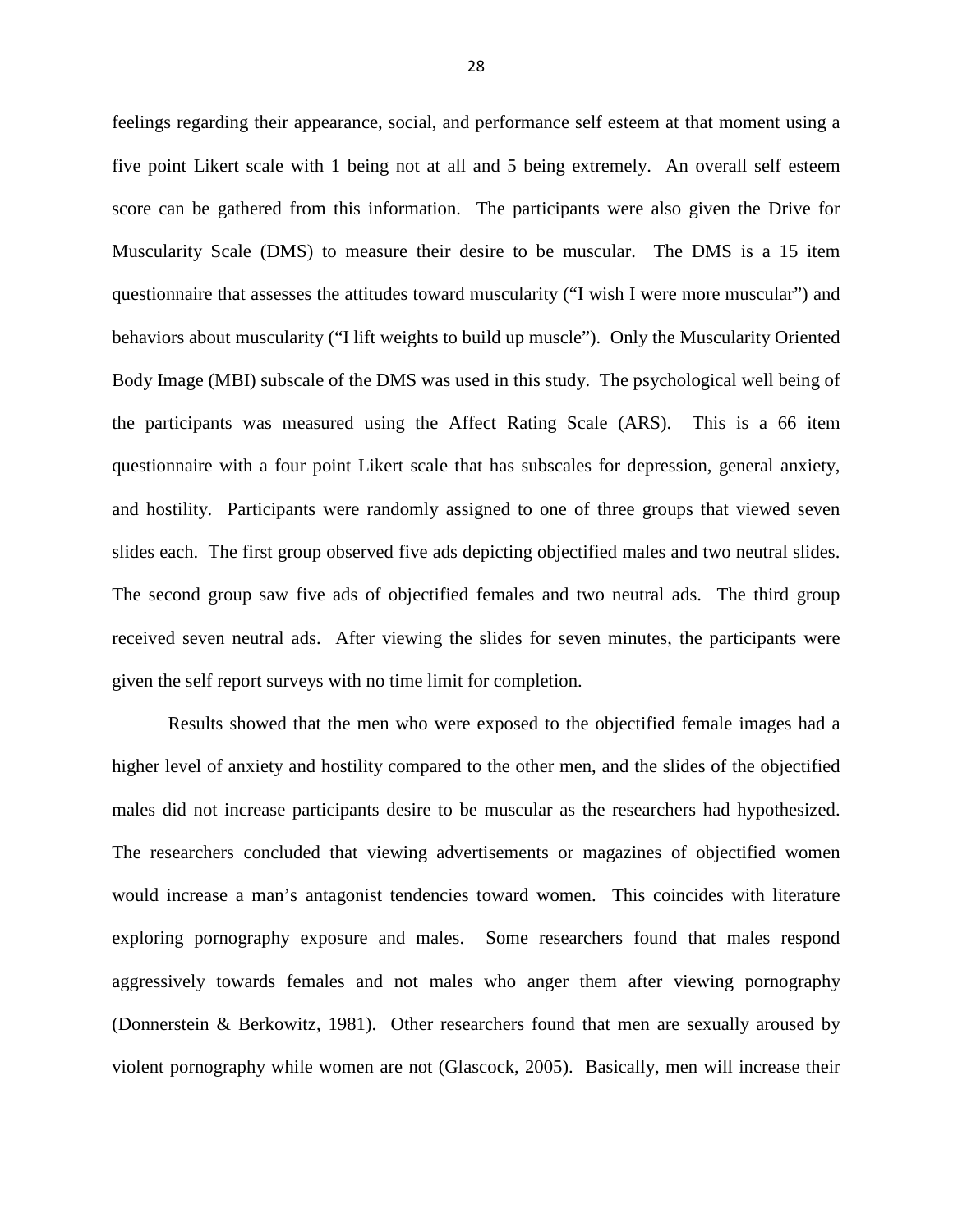level of masculine tendencies after viewing not only pornography, but photos of sparsely clothed females. The researchers also concluded the reason they did not find the results they hypothesized was because there were not enough visual stimuli, the stimuli was not intense enough, and that men are more resilient compared to women when exposed to objectified images of the same sex (Johnson et al., 2007). The researchers also did not take into account the type of ad being used. For example, an advertisement for a nutritional supplement with an objectified male would probably be more likely to elicit a desire to be more muscular compared to an advertisement depicting objectified males selling cologne.

The type of model is very important, but how the model is portrayed in advertisements is also critical. Farqhar and Wasylkiw (2007) set out to find two things with their study. First, they wanted to establish that not only has the male model become more muscular and lean, but how they are portrayed has changed. They theorized that over time, the focus on the model has changed from what they called a "body as process" to a "body as object". In other words, the shift has gone from what the male model can do to a strict aesthetic look. For example, body as process ads show the model doing something, like climbing a mountain, riding a bike, or running. Body as object ads presents the model in a posed position standing still. To prove this hypothesis, the researchers used advertisements from *Sports Illustrated* that featured men from the years 1975 to 2005. *Sports Illustrated* was used because of the high subscription rate of predominant male readers. After obtaining estimated demographics of the models from a group of judges, they set out to find how the body of the model was conceptualized in the advertisements. They measured the level of activity (the amount of activity the model exhibit), the level of pose (how natural the model appears), the use of the advertised item (whether or not the model is using the product), nudity (with or without clothing), fragmentation (if certain parts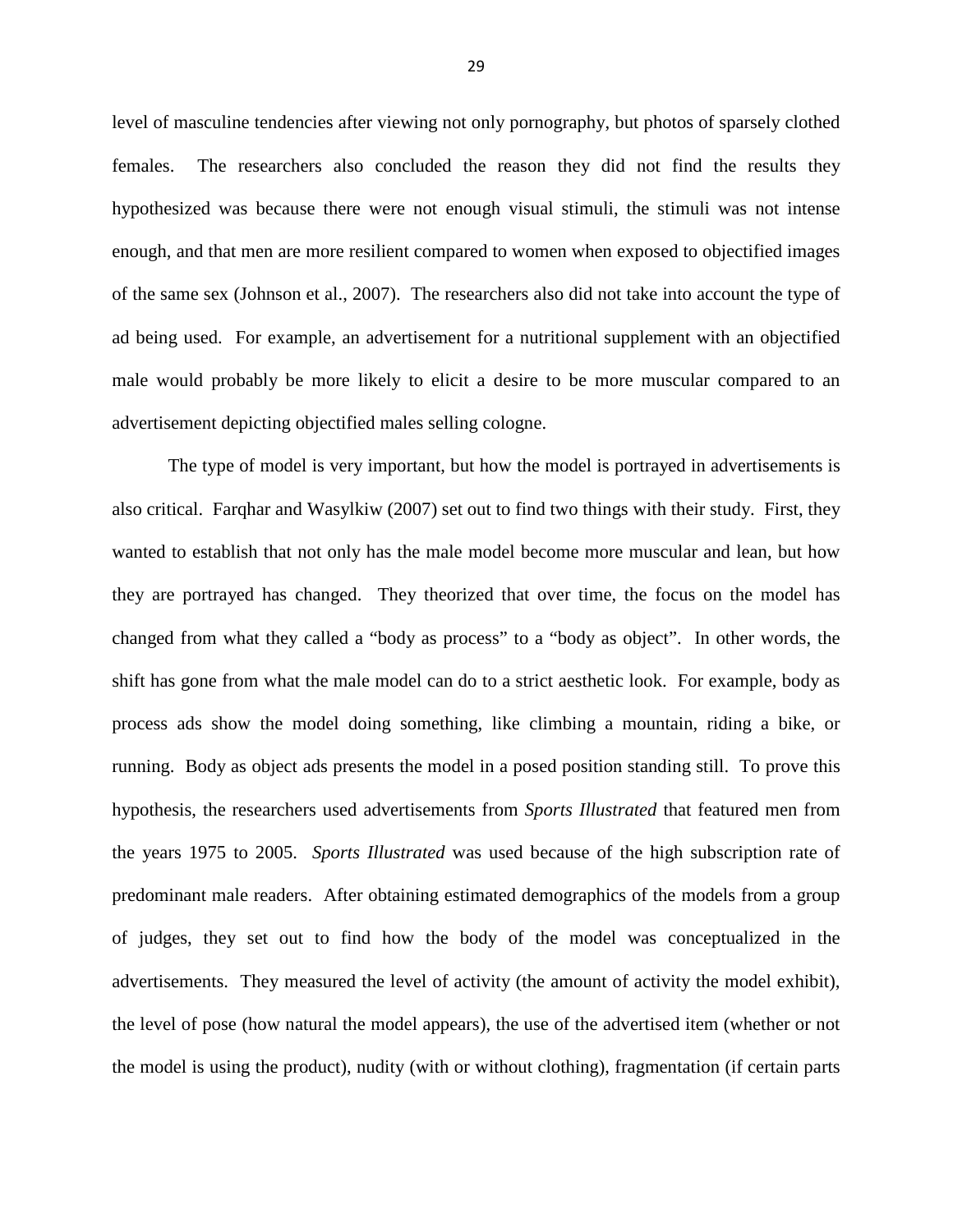of the body are highlighted like the abs, chest, and biceps with the head excluded), eye gaze (direction of the model's line of sight), and object representation (whether or not the model's body is used as an object) of the models to establish conceptualization of the model. These measurements were taken over four time periods worth of advertisements. These time periods were the 1970's (1975-1979), the 1980's (1984-1989), the 1990's (1992-1996), and the 2000's (2000-2005).

The results showed the level of activity and the percentage of nudity reached a peak in the 1990's, while dipping slightly in the 2000's. The level of item use decreased from each time period. Fragmentation hit an extreme high in the 1990's before dropping dramatically in the 2000's. Finally, eye gaze was sporadic throughout each time period. The researchers concluded that the role of the male model has made a shift into the "body as object" realm. This means that the focus on the male body has changed from functionality to appearance. Now that the researchers understood how the male model role has changed, they decided to explore how this affects male adolescents. They theorized that being exposed to advertisements featuring the idealized male in a body as object role would have a negative impact on body image. Using a sample of 107 male students between the grades of six and nine, they randomly assigned each student to one of three groups. The first group was presented with advertisements featuring the male model in a body as object role. The second group was exposed to advertisements featuring the male model in a body as process role. The third group received images of electronics and was dubbed the control. The models of each group were different people.

After viewing the assigned slides, the participants had their state self esteem measured using the Current Thought Scale. This scale was divided into three subscales that included social self esteem, performance self esteem, and appearance self esteem. Their level of depression was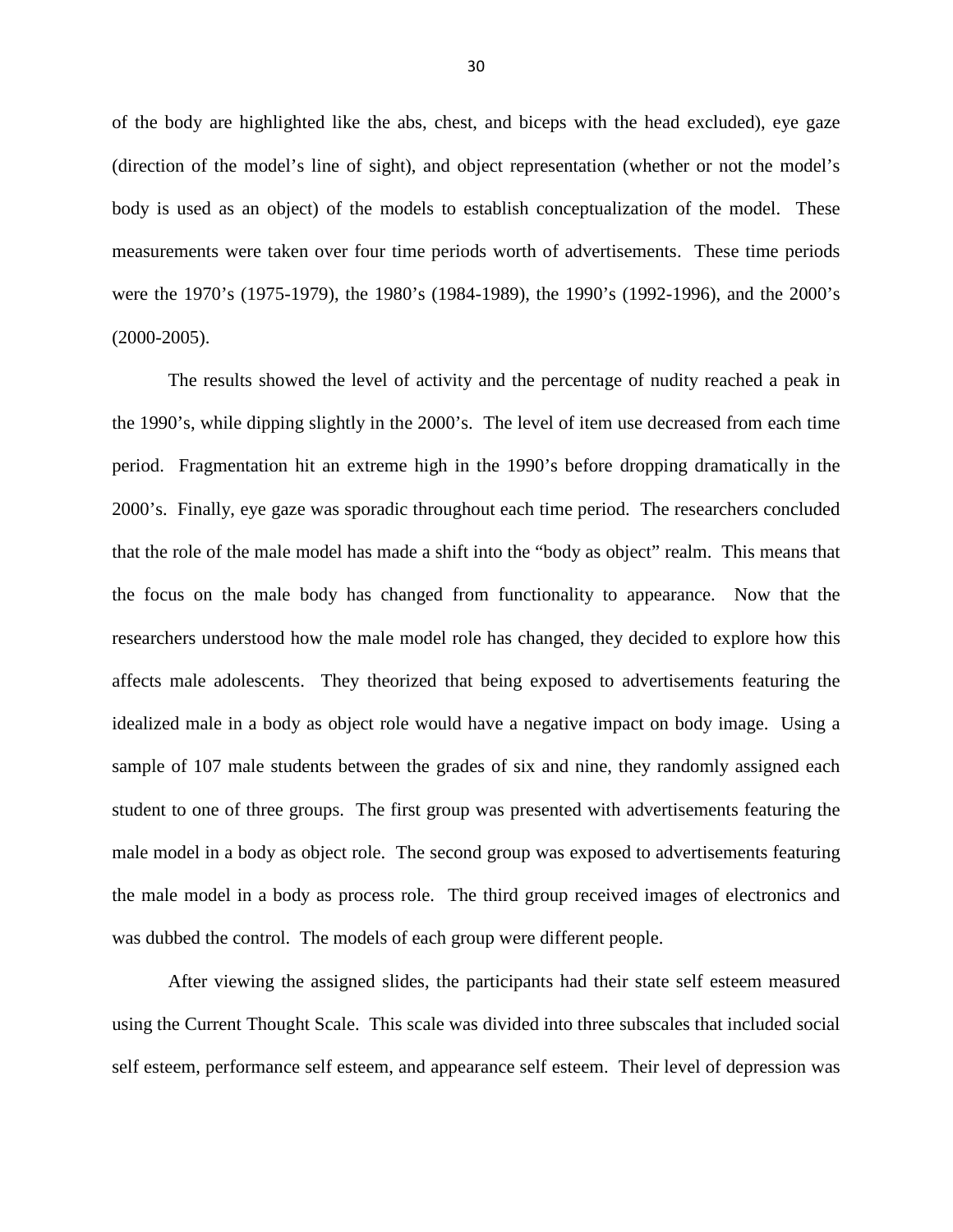also measured using the depression dejection questionnaire from the Profile of Mood States – Revised. The participants were also asked about their ideal male physique self. To do this the researchers first asked an open ended question that was "If you could change one thing about yourself, what would that be?". The answer given was either labeled as body as process or body as object response. Second, they asked the participants what 10 attributes they would like to have. Again, these responses were labeled as body as object or body as process. After viewing the slides, the body as object group had low performance and appearance self esteem ratings. Interestingly, the social and appearance self esteem of the body as process group was high. They also had lower levels of depression than the other two groups. The researchers suggested that the activity of the model acts as a buffer. In other words, the activity distracts the viewer from the ideal male image. When there is no activity, there is nothing to distract the viewer, so they focus solely on the model.

Also of note were the results of the open ended question in regards to the ideal male physique. Results show that 71.43% of responses in the body as object group gave an answer that was considered a body as object answer. This is compared to 51.43% in the body as process group and 34.48% in the control group. Despite well muscled and lean men used in both types of advertisements, the body as process group still had higher levels of self esteem and lower levels of depression. This study did have limitations. In the first half, the sample of advertisements was only from one source. It would be interesting to see how television ads, or even different magazine ads for that matter, have changed. In the second half of the study, it was hypothesized that the changes in mood and self esteem might only be short lived. Also, the models needed to be controlled such as using the same model in both types of advertisements with the same level of nudity (Farqhar & Wasylkiw, 2007).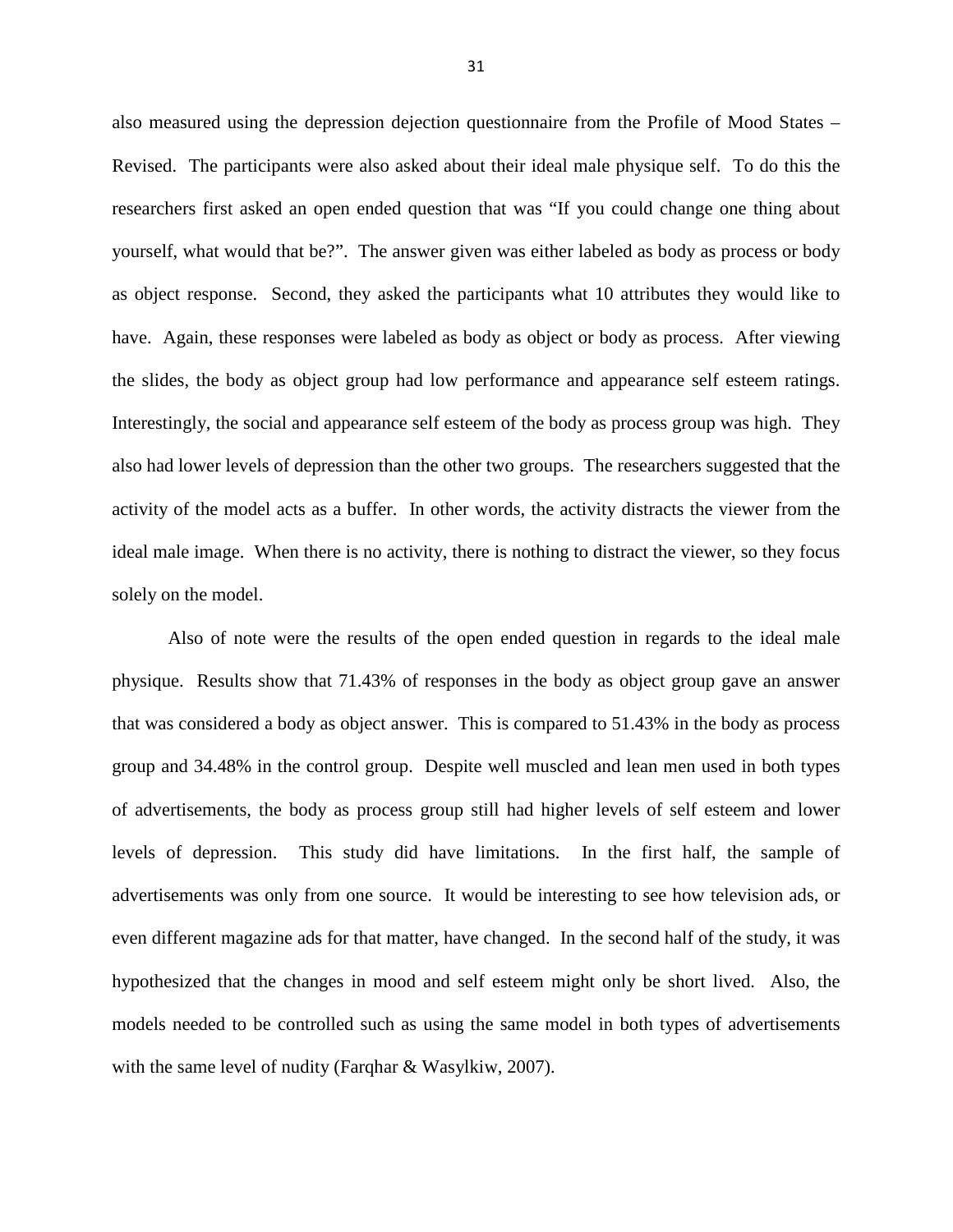According to Humphreys and Paxton (2004), the level of prior body dissatisfaction and internalization of the muscular male physique determines if adolescent males are susceptible to media portrayal of the idealized male body. To establish this, the researchers used 106 males in the ninth and tenth grades from four private secondary schools in Melbourne, Australia. Participants were split into two groups; experimental and control. The experimental group viewed ten slides of full or three quarter length images of rugged, athletic, lean, and muscular late adolescent males. These images were chosen with the help of a 16 year old male and were taken from newspapers, magazines, and sporting websites. The control group watched ten slides of products that contained no figures. These slides contained advertisements of popular products like sport shoes, sunglasses, phones, watches, and cars. In these images, there was no sexual component. To measure the potential impact of the images, participants completed the Body Image and Body Change Inventory Body dissatisfaction subscale (BIBCI-Body Dissatisfaction), a boys' version of the Sociocultural Attitudes Towards Appearances Questionnaire-Internalization Subscale (SATAQ-I), the Body Comparison Scale (BCS), the Rosenberg Self Esteem Inventory (RSE), the Beck Depression Inventory-II (BDI-II), the Self Concept Clarity Scale, and the Image Appeal scale.

The BIBCI-Body Dissatisfaction was used to measure body dissatisfaction in the participants. The SATAQ-I calculated each participants level of which they adopted the stereotype of a muscular male ideal. The RSE scored self esteem in the participants. The participant's level of depression was measured using the BDI-II. Measuring the self beliefs and consistency of these beliefs was done using the Self Concept Clarity Scale. Finally, the Image Appeal scale measured the appeal of each image to the participants and also helped predict the response to each image. To measure the impact of the exposure to the images, the researchers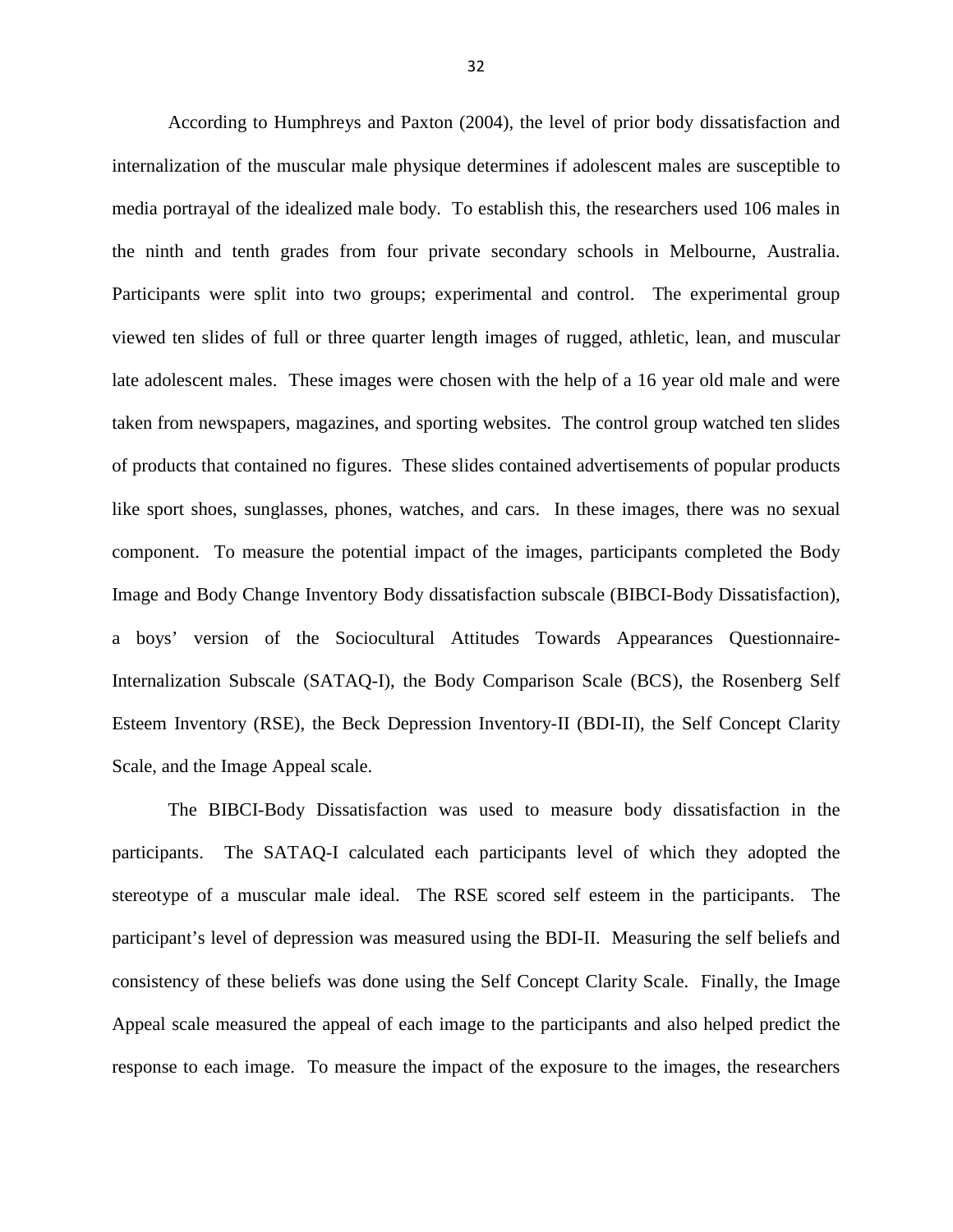administered the Visual Analogue Scale (VAS). The VAS had three subscales that measured body image (Body Image VAS). These were Like Body Shape, Want Toned Body, and Want to Change Body Shape. The VAS had two subscale that measured anxiety and depression (Anxiety VAS and Depression VAS). Each of these measured the current thoughts of the participants on how much they liked their body (Like Body Shape), how badly they wanted a toned body (Want Toned Body), whether or not they wanted to change their body (Want Change Body Shape), level of depression (Depression), and level of anxiety (Anxiety). This was given pre and post exposure to the images.

In general, the researchers found that the images did not have a deleterious effect on the participants. However, they did find that the greater the internalization of the muscular male physique, the greater the negative response from the images in the experimental group. The researchers suggested the reason the majority of participants did not respond negatively to the images was because adolescent boys believe they will grow into a muscular body. Young adults may not think the same way as their bodies have already fully developed. Another reason may have been out of fear of being labeled homosexual by their peers. Despite the privacy and confidentiality of the experiment, there is still the paranoia of potential backlash from peers. This study shows that young adult males with an internalization of the ideal muscular male should be used for future research regarding males and negative body image (Humphreys  $\&$ Paxton, 2004).

Gulas and McKeage (2000) had results that were similar to Humphreys and Paxton (2004). Gulas and McKeage (2000) hypothesized that exposing males to advertising of attractive males and females would reduce their satisfaction with their physical attraction and self esteem. They also hypothesized the same results when viewing advertisements of financially successful

33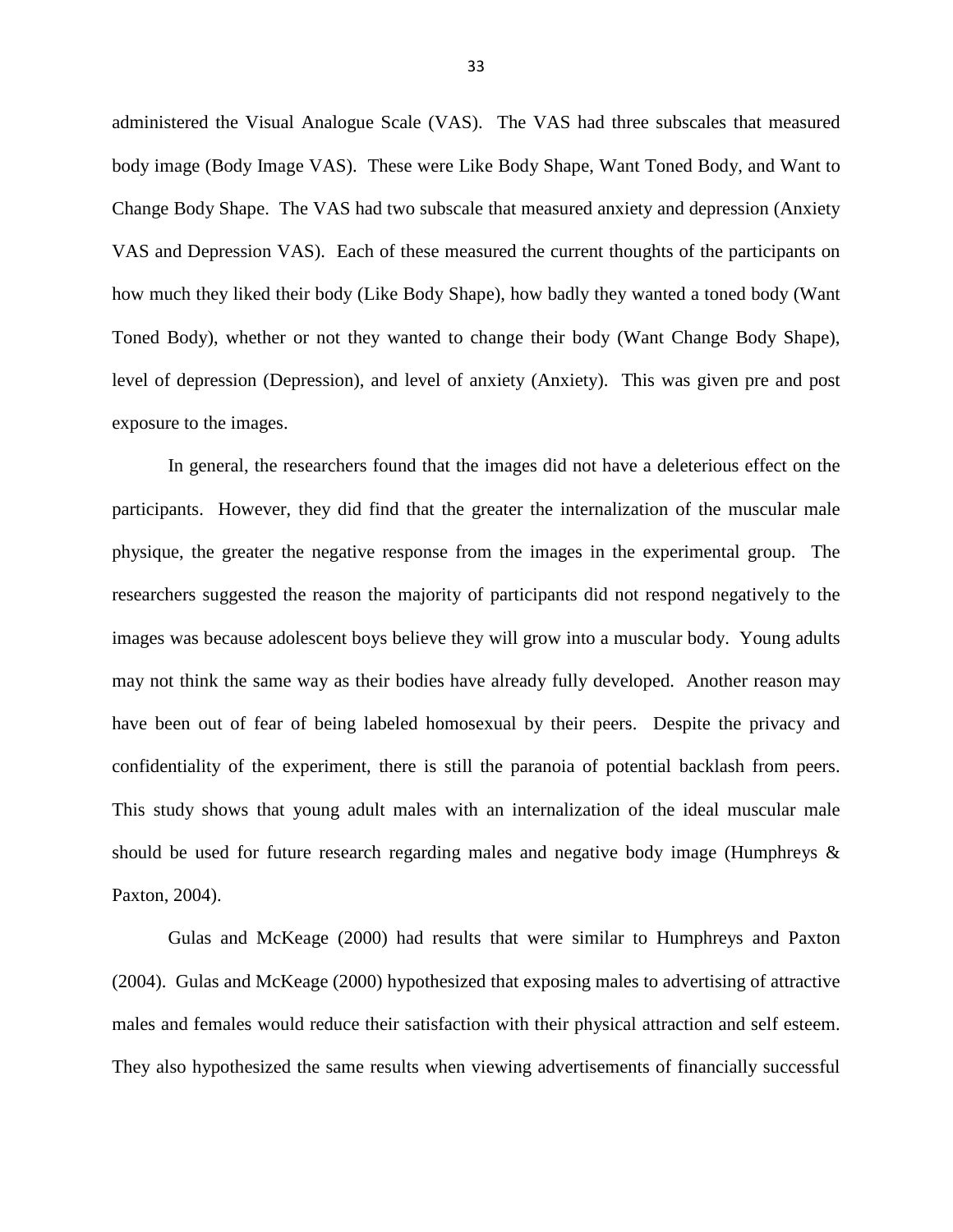males and females. A final hypothesis was that men high in Attention to Social Comparison Information (ATSCI) would be affected more negatively then men who are low in ATSCI. According to the researchers, ATSCI is how much a person cares about what others think of them. In order to test their hypotheses, the experimenters exposed 143 male college students to full page print ads featuring either attractive men or women, financially successful men or women, or the product alone. Products in the advertisements were of clothing, electronics, colognes, and financial services. The participants were then randomly assigned to one of five groups. These groups included images of attractive males, attractive females, financially successful males, financially successful females, and images of the product alone (control). Each experimental group saw five advertisements with five filler advertisements taken from the control group, making ten total advertisements in each group. The control group received ten product only advertisements. After viewing the advertisements, the participants completed a two item scale to measure thoughts on their physical attractiveness, a 20 item scale to measure self esteem, and a 13 item ATCSI scale. Results from the experiment did not support the researcher's hypothesis that advertisements of attractive males or females would have a negative effect on the participant's satisfaction of physical attraction and self esteem. The hypothesis that advertisements of financially successful men and women would negatively affect the participant's satisfaction of physical attraction and self esteem was supported. Finally, the hypothesis that men with high ATSCI would be more affected by advertisements featuring either attractive or financially successful men or women was supported. This shows that the initial level of body satisfaction and how much people value what others think of them plays a role in the impact of the advertisements (Gulas & McKeage, 2000).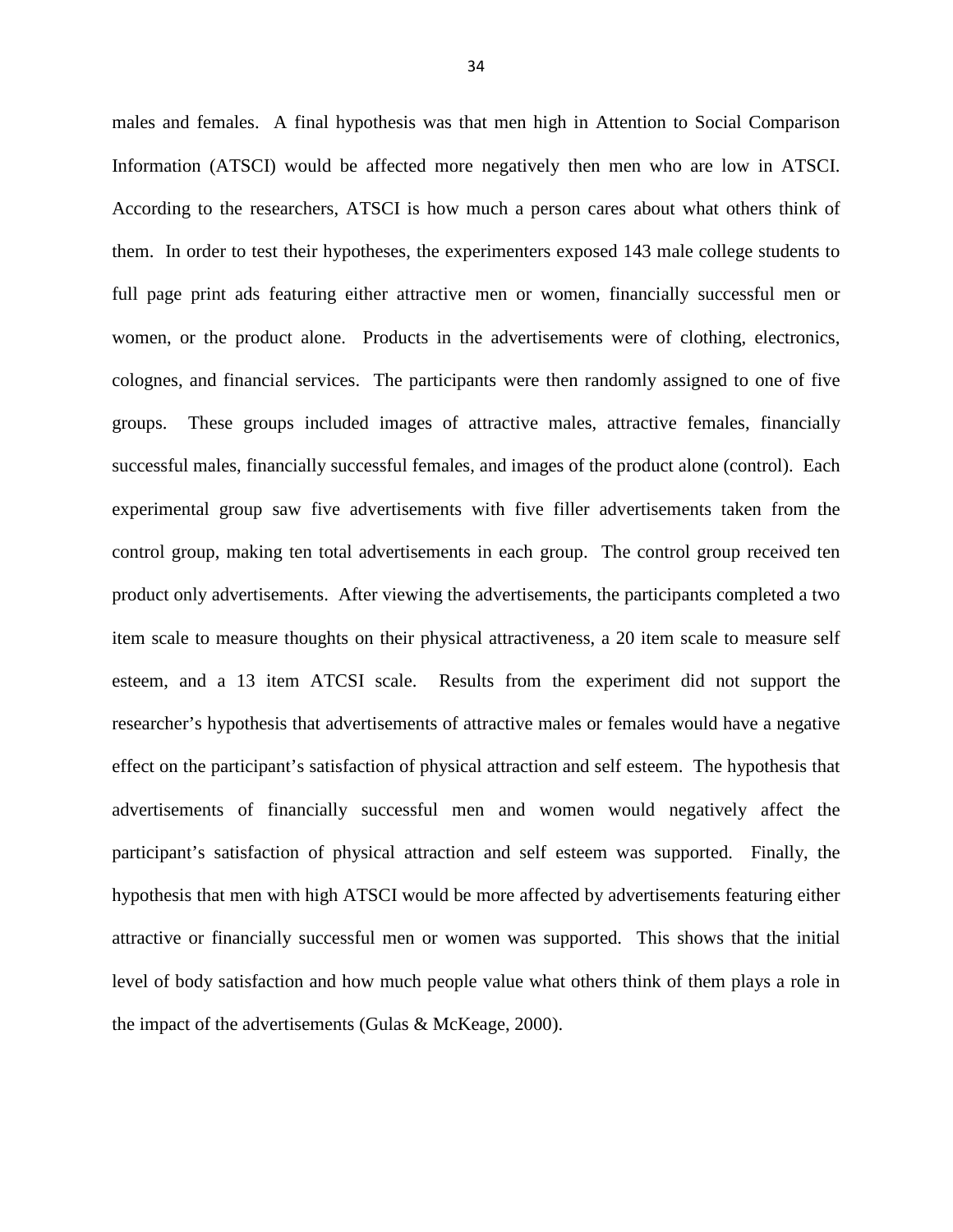Halliwell, Dittmar, and Orsborn (2007) hypothesized that viewing print advertisements featuring a muscular male would create greater dissatisfaction in men who are not regular exercisers. They believed regular exercising males (especially males who exercise for muscular size and strength) had a different motivation compared to non exercisers; therefore, they would use the advertisements as a point of reference and motivation rather than an insult to their ego. In other words, the gym users would look at the advertisements in a positive manner while the non gym users would look at the advertisements in a negative manner. To test this theory, the researchers recruited 106 men from a local gym and train station. Regular exercise was described as exercising more than once per week, while anything less was considered non regular exercise. Evenly split, 58 men were labeled non exercisers and 58 men were labeled regular exercisers. Two advertisements featuring two different muscular males for a bogus after shave were used in the experimental group. The control group received advertisements for the same bogus aftershave, but they did not have the muscular male models and were on a landscape backdrop. A slogan was added to the advertisements that were simple and discrete. The regular exercisers group completed the strength and endurance sub scale of the Exercise Motivations Inventory 2 to measure their motivations for exercise. This was given before viewing the advertisements. Both groups completed the Physical Appearance State and Trait Anxiety Scale (PASTAS). This scale measures anxiety in regards to localized body areas. The PASTAS was given only post exposure to reduce influencing the participant's answers.

Results from the self report surveys concluded that non exercising men are negatively affected more from images of idealized males than regular exercisers. Also of note was the men exercising to increase muscular strength and size had lower levels of negative body affect compared to the controls. A limitation of this study was it did not present the PASTAS before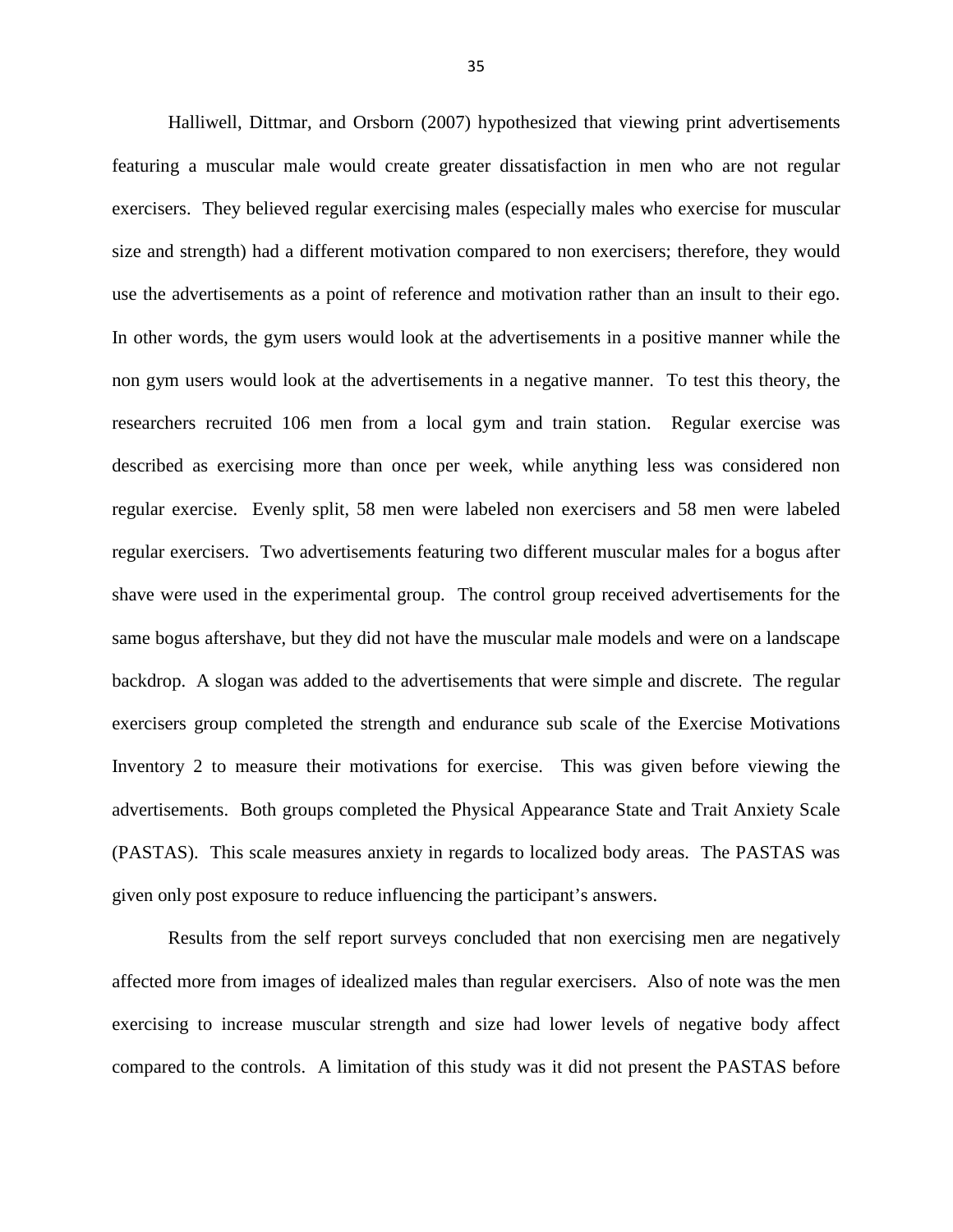exposure to the advertisements. There is the possibility that the exercising men did experience negative body affect when viewing the slides between pre and post exposure. Also, it was noted that the negative body image feelings in the non exercising group may be short lived. Perhaps once the non exercising men walked out of the study, they felt good again. However, because men are exposed to advertisements of the idealized male on a daily basis this very well could influence them every day of their lives (Halliwell et al., 2007).

Agliata and Tantleff-Dunn (2004) exposed a group of 158 undergraduate males between the ages of 17 and 27 to either an advertisement featuring the ideal male or an advertisement that did not feature an ideal male. The ideal male was considered to be muscular, lean, and youthful. These ideal male models were featured wearing athletic attire and sometimes in very little clothing. The non ideal male was older and was fully clothed. Each group of advertisements was shown during an episode of a game show to provide a realistic television watching experience. In total, there was 30 minutes of advertisement shown in each group. Four subscales of the MBSRQ were used. These subscales measured appearance satisfaction, importance of outward appearance, feelings of being physically fit, and lastly overall investment in appearance and fitness. To assess the awareness and acceptance of cultural ideals of attractiveness of the participants, the Sociocultural Attitudes Toward Appearance Questionnaire – Male Version (SATAQ-M) was used. The Physical Appearance Subscale of the Bulimia Cognitive Distortions Scale (BCDS-PA) was used to measure distorted ideas and thoughts about physical appearance. To assess immediate changes in mood and body dissatisfaction after viewing the commercials, the VAS was used. Results showed that regardless of initial level of body dissatisfaction, viewing television commercials of the ideal male has harmful effects. Most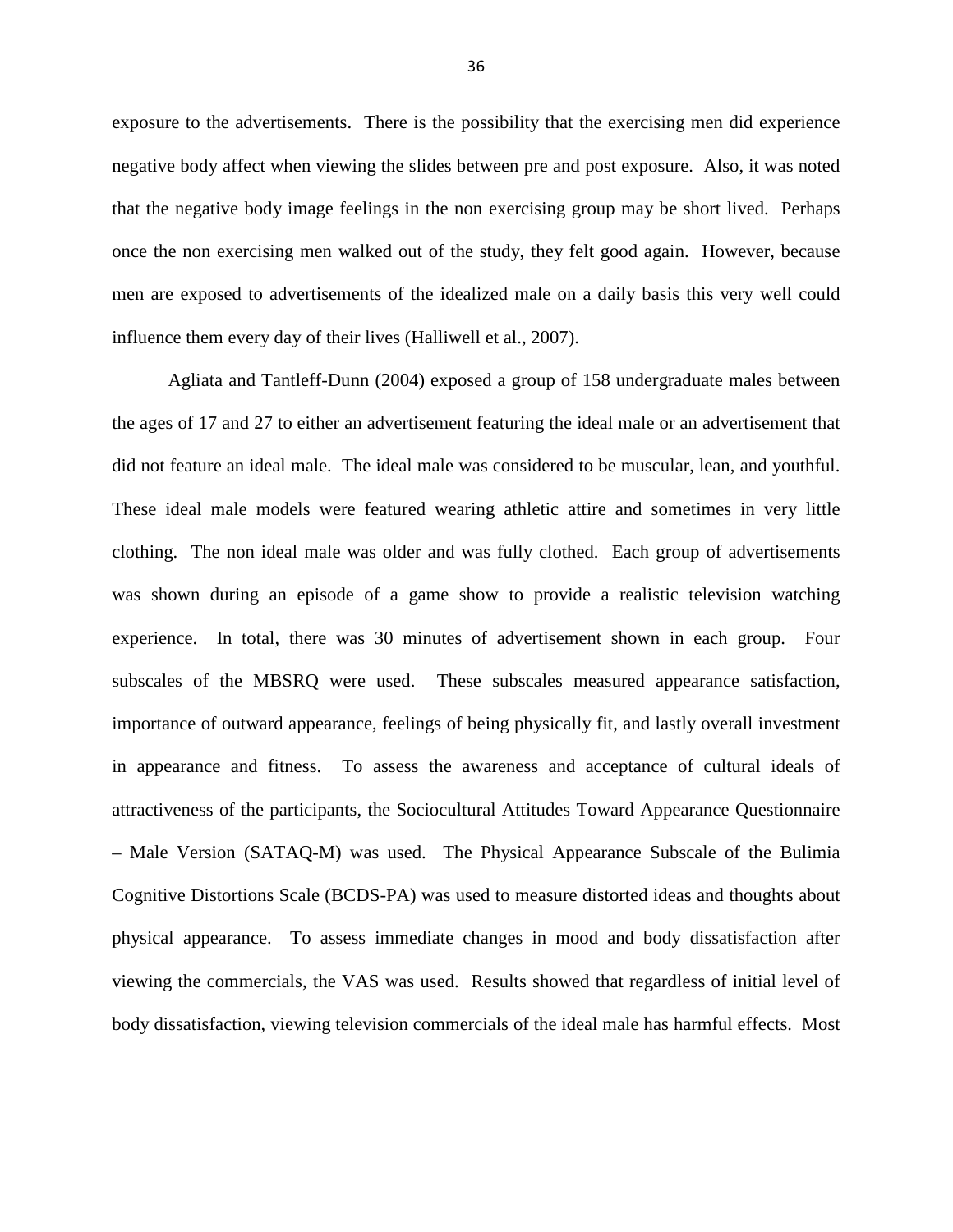of this comes in the form of muscle dissatisfaction and depression (Agliata & Tantleff-Dunn, 2004).

In an attempt to distinguish between body esteem and state self esteem, Hobza, Walker, Yakushko, and Peugh (2007) hypothesized that men exposed to images of the ideal male would experience lower levels of body esteem and state self esteem. They also hypothesized that men exposed to images of wealthy males would experience a decrease in self esteem. The experimenters described body esteem as a sub unit of general self esteem. Body esteem encompasses thoughts and feelings about the body and how it looks and performs, while self esteem is a more general evaluation of the whole self. Body esteem influences self esteem, but usually not the other way around. State self esteem is the self esteem of an individual at that exact moment and is only momentary. The researchers used data of 46 undergraduate college males from a larger group of 94 participants. Female participants were also used in this study to help conceal the study purpose. Participants were randomly assigned to one of three groups; an image neutral group, a physical image group, and a resource image group. The image control group viewed advertisements of household products. The physical image group viewed advertisements that featured the physically ideal male. The resource image group viewed advertisements that featured men portraying the image of wealth. Five slides from the image control group were also shown to the physical image group and resource image group. Each group viewed 25 total slides. Slides were viewed using PowerPoint software on a projector screen. To measure each participant's level of body self esteem, the Body Esteem Scale (BES) was administered. The BES has three subscales that measure perceptions about physical attractiveness, upper body strength, and physical condition. State self esteem was measured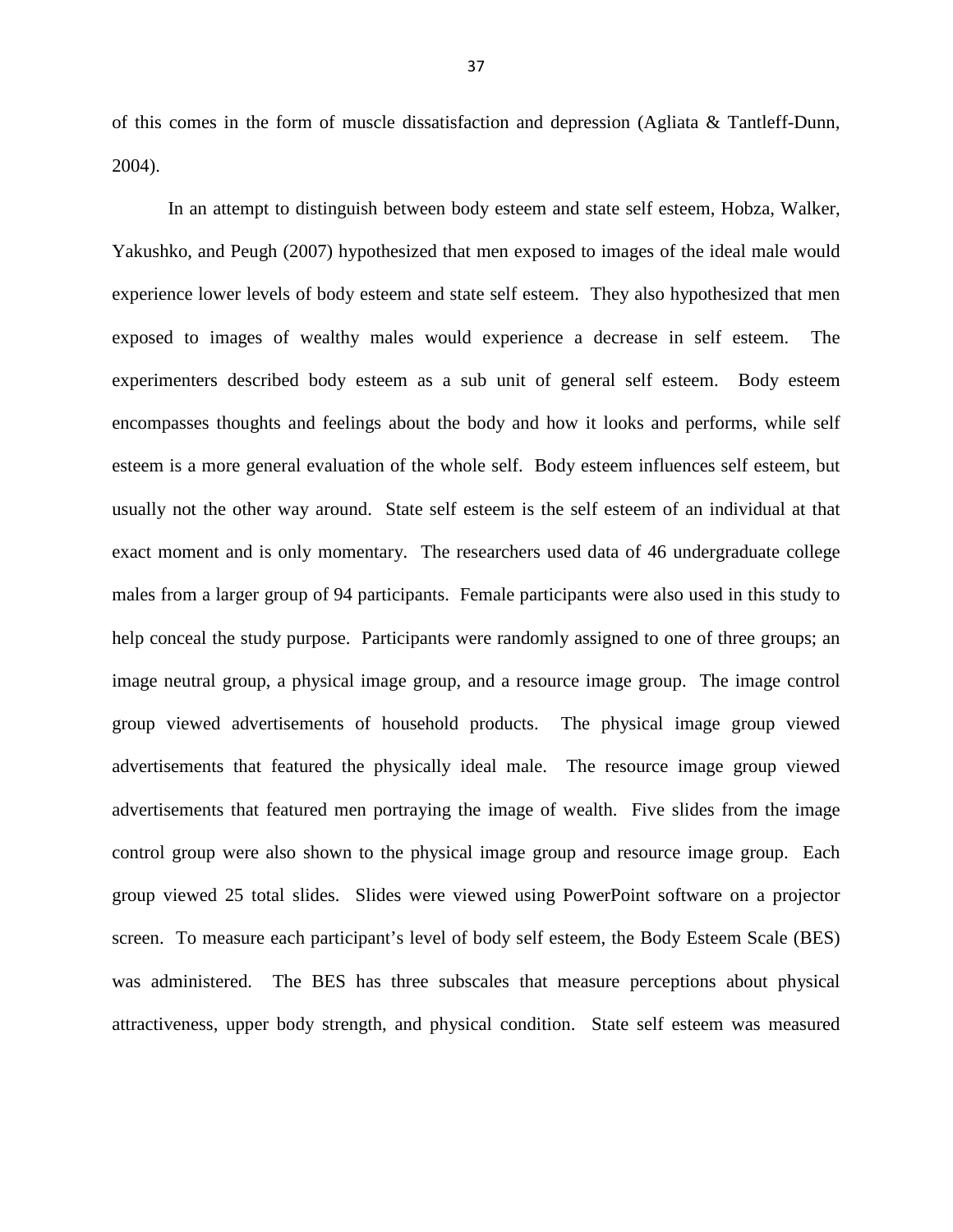using the State Self Esteem Scale (SSES; Heatherton & Polivy, 1991). The SSES has three subscales that include perceptions about appearance, performance, and social skills.

Results from the BES and SSES partially supported the first hypothesis. After viewing the slides of the physically ideal males, body esteem levels were lower in the experimental group, but there was no difference in the level of state self esteem compared to controls. The researchers suggested that media images of physically ideal males only negatively affect feelings about physical characteristics that are unchangeable. The second hypothesis was not supported. This contradicts the findings of Gulas and McKeage (2000). The researchers suggested that wealth is no longer an emphasis of modern males because women no longer place emphasis on finding a mate who is wealthy. Older women are currently more financially sound than in years past, so they place less emphasis on finding a man who is wealthy to support them. Instead, they look for a man who they are physically attracted to. Men now adjust to this accordingly by exercising and paying attention to how they look.

One limitation of this study was it did not have a broad ethnicity of participants. Another limitation was that the participants could have experienced fatigue after completing the BES and therefore scores of the SSES were hurried and falsified. Another limitation reported was some women shouted and made cat calls when viewing some of the slides. This could have embarrassed, or exacerbated, the negative affect felt by the male participants. This does not produce a valid measurement. One final limitation reported of note was self report exams were only given after viewing the slides. Therefore pre to post direct changes in the groups could not be assessed. There is the chance that one of the groups had some people who initially had low self esteem. Regardless of the type of image, they always have a low self esteem (Hobza, Walker, Yakushko, & Peugh, 2007).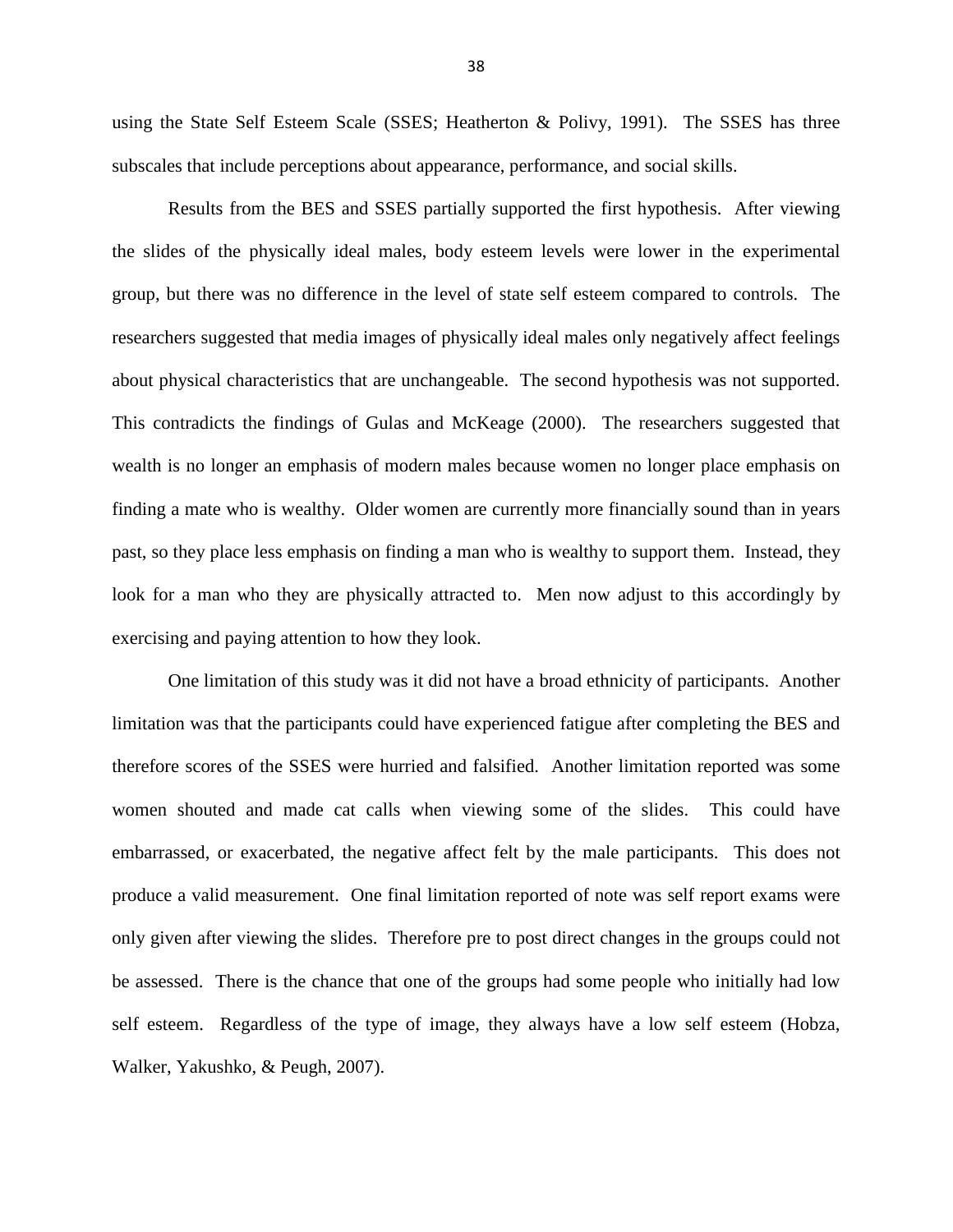In summary, images of physically fit men in the media can have a detrimental effect on male body image (Agliata & Tantleff-Dunn, 2004; Arbour & Ginis, 2006; Baird & Grieve, 2006; Farquhar & Wasylkiw, 2007; Grogan et al., 1996; Gulas & McKeage, 2000; Halliwell et al., 2007; Hobza et al., 2007; Humphreys & Paxton, 2004; Johnson et al., 2007; Leit et al., 2002; Lorenzen et al., 2004; Ogden & Mundray, 1996). The images that create the greatest decrease will generally have the male model in a posed posture (Farquhar & Wasylkiw, 2007) and be of a physically fit male and not of an overly muscular bodybuilder (Arbour & Ginis, 2006). Also of note is that when men are presented with slides of overweight models, their body satisfaction increases (Ogden & Mundray, 1996). Men who have a desire to be muscular are at a higher risk of decreased body satisfaction when viewing slides of muscular male models (Gulas  $\&$ McKeage, 2000; Humphreys & Paxton, 2004), although it is not entirely important (Agliata & Tantleff-Dunn, 2004). Finally, it was found that regular exercisers use images of physically fit men as motivation. Unlike non exercisers, they do not see a decrease in body satisfaction when viewing photos of physically fit men (Halliwell et al., 2007). Based on a review by Cafri and Thompson (2004), the DMS (Arbour & Ginnis, 2005; Johnson et al., 2007; McCreary & Sasse, 2000) and the somatomorphic matrix (Leit et al., 2002) are the most effective avenues for measuring male body dissatisfaction.

#### **Physiological Stress Response in Females**

Because physiological and psychological stress responses were observed, it is important to understand the physiological responses of the body to stress. However, because cortisol has not been studied in male body image research, research with women was reviewed. Cortisol is a hormone that is produced and released by the adrenal gland (Rhoades & Pflanzer, 2003). Cortisol secretion is cyclical with levels of the hormone at their highest in the early morning and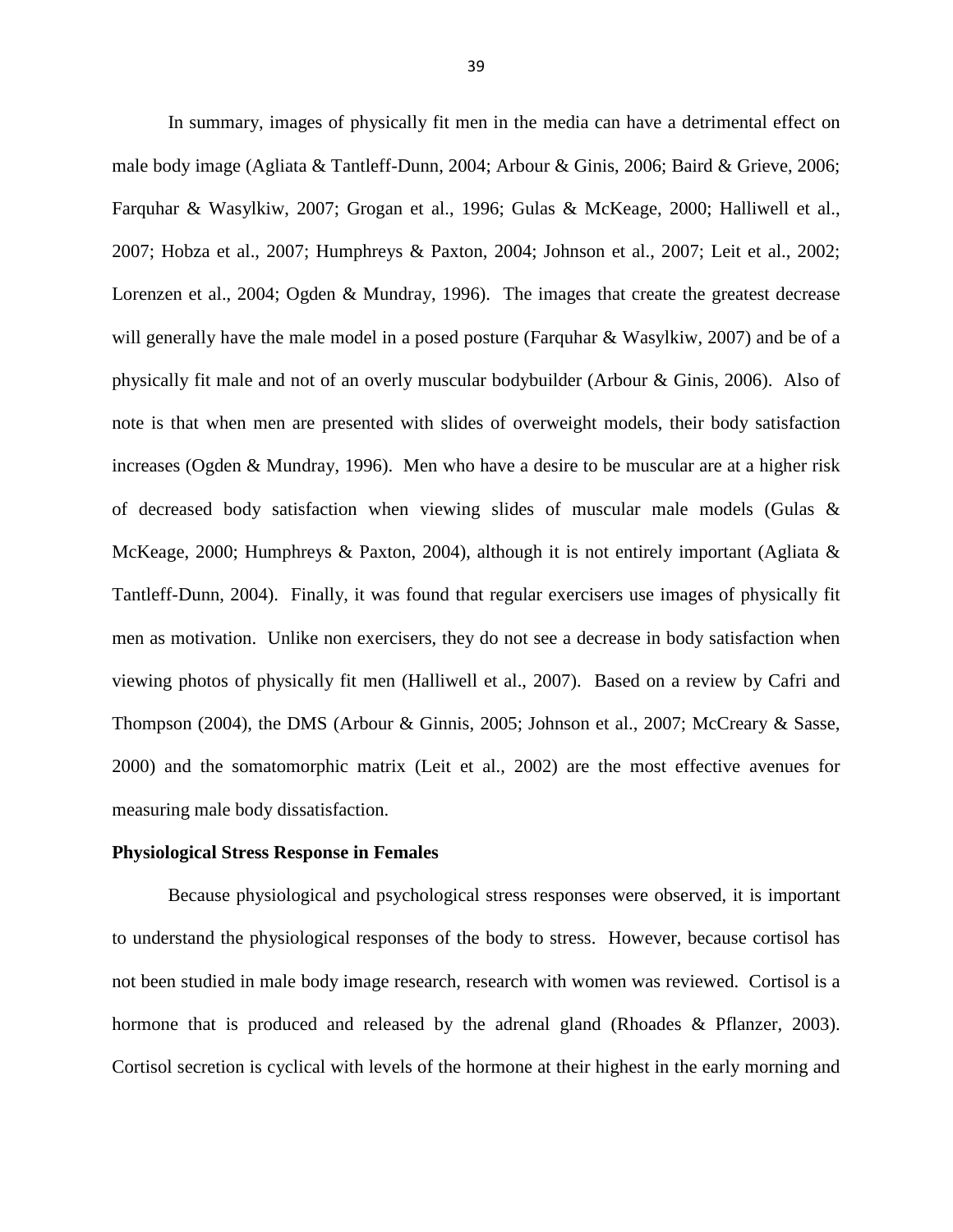dwindling as the day progresses (Chernow et al., 1987). Regardless of the time of day, levels of cortisol will increase during times of stress (Rhoades & Pflanzer, 2003). Stresses can be physical, like running a 100 meter sprint, or mental stress, such as the mental pressure before a big test. The role of cortisol in the body is to break down tissue and help transport amino acids to be burned for energy. Generally, the amino acids will first come from the blood stream in the form of branched chain amino acids. Once those are used up, or there is an insufficient supply of them, cortisol will start to break down muscle fibers in order to gain amino acids. This will normally only happen if the person has been starving or the stress response lasts for an extended period of time. This occurs because muscle takes a long time to atrophy. Because cortisol works relatively quick, this is why it is released by the body during times of stress. In evolutionary terms, this release of cortisol and subsequent substrate break down allows for a quick energy burst, allowing people to run from danger. Cortisol, along with epinephrine and norepinephrine, help produce the fight or flight response (Rhoades & Pflanzer, 2003). Cortisol is also involved in the regulation of calcium absorption, blood pressure maintenance, anti-inflammatory function, gastric acid and pepsin secretion, and immune function (Migeon & Lanes, 1990; Drucker, 1987; Fischbach, 1992).

Stress can be a trigger to the symptoms of binging and purging in bulimics (Cattanach, Malley, & Rodin, 1988). It can also trigger binge episodes in people diagnosed with binge eating disorder (Lingswiler, Crowther, & Stephens, 1987; Telch & Agras, 1996). Because cortisol is released during times of mental stress, it is assumed that individuals (especially ones who have body dysmorphia) who are exposed to a stimulus that will make them think negatively about their body will experience increased cortisol levels. Some researchers have tested this hypothesis. In a study performed by Vocks, Legenbauer, Wachter, Wucherer, and Kosfelder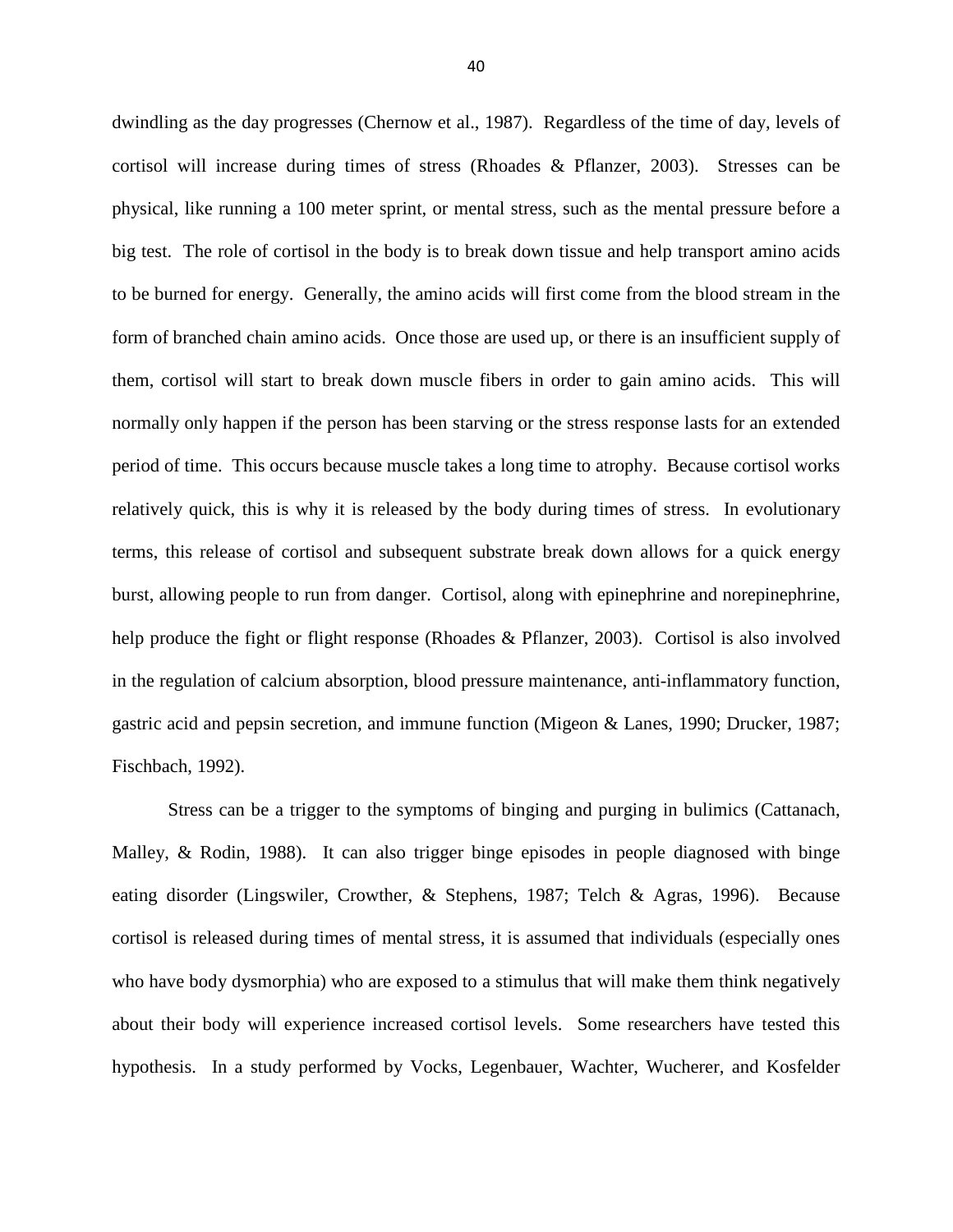(2007), physiological and psychological reactions to mirror exposure were measured in females with eating disorders and normal female controls. The mirror exposure consisted of the participant standing in front of a mirror for 40 minutes. Measurements of physiological reactions to the mirror exposure consisted of saliva cortisol every ten minutes, and heart rate and skin conductance continuously. To measure psychological responses, the researchers used an emotions rating scale every ten minutes. In the study, the participants were asked about the level of sadness, tension, fear, insecurity, disgust, stress, and anger on a five point scale. One was equal to not at all and five was equal to extremely. Negative cognitions were monitored using the Thoughts Checklist. This checklist consisted of 17 items where the participants used a six point scale to answer each question. One equated to the thought did not occur and six equated to thought was there all the time. These researchers found that the eating disorder patients had a higher resting cortisol level than a control group; however, there was no difference between the two groups after the exposure. Both groups' physiological responses went up. Psychologically, the eating disorder group showed a higher level of negative emotional (emotions rating) and cognitive responses (Thoughts Checklist) compared to the normal control (Vocks et al., 2007).

The finding of higher resting levels of cortisol in females with an eating disorder has been shown by other researchers. Monteleone et al. (1999) found that 21 participants with bulimia nervosa and 21 participants with anorexia nervosa had higher levels of resting plasma cortisol than 21 healthy female participants. In a study involving bulimic females, Pirke, Platte, Laessle, Seidl, and Fichter (1992) reported that bulimic girls had a significantly elevated level of cortisol. Koo-Loeb, Pederson, and Girdler (1998) also reported that bulimics have higher resting levels of plasma cortisol than healthy controls. Gluck, Geliebter, Hung, and Yahav (2004) reported that obese women with binge eating disorder have higher basal levels of cortisol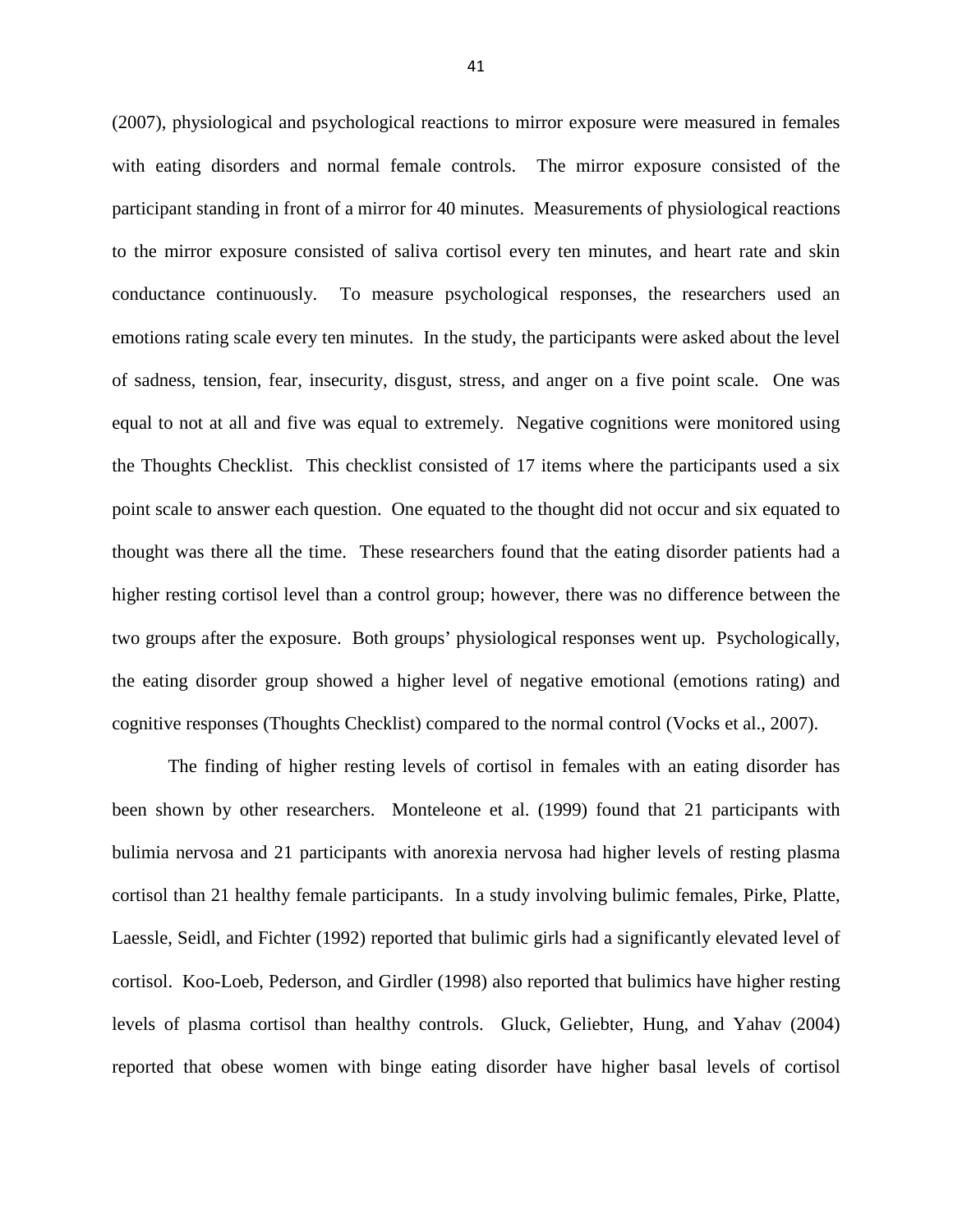compared to obese women who do not have binge eating disorder. They also concluded that obese women with binge eating disorder react with more cortisol after a cold pressor test. This test involved the participants placing their hand in an ice bath solution for two minutes, which significantly increases the level of stress in the participant (Gluck et al., 2004).

Having high levels of resting cortisol can result in long term health problems. One such problem is hypercortisolemia (unusually high levels of basal cortisol) and depressed sensitivity to hypothalamic pituitary adrenal (HPA) axis negative feedback. Basically, this would be like a house having a malfunctioning thermostat. The thermostat may be set at 68 degrees Fahrenheit, but the furnace may keep running because the thermostat is broken and reads 48 degrees Fahrenheit. In people with normal HPA negative feedback (a working thermostat), they will experience a suppression of cortisol in the morning after administration of a dexamethasone suppression test (DST). DST mimics cortisol in the body, hence leading to cortisol suppression the morning after administration (Levine & Marcus, 1997). Individuals with anorexia nervosa or bulimia nervosa have shown insensitivity to DST (Brambilla et al., 1993; Walsh et al., 1987; Monteleone et al., 1999). Therefore, individuals with anorexia nervosa or bulimia nervosa, who have high basal levels of cortisol, have an ineffective HPA negative feedback system. Other health problems with chronic cortisol elevation include insulin resistance and abdominal obesity (Jayo, Shively, Kaplan, & Manuck, 1993; Bjorntorp & Rosmond, 2000). Abdominal obesity is associated with increased risk of cardiovascular disease and stroke (Bjorntorp, 1985).

This prior research done with females does not necessarily mean that males will experience the same results. In one study, a group of healthy males had a greater cortisol response to mental stress stimuli compared to a group of healthy women (Kirschbaum, Wust, & Hellhammer, 1992). The increase was between 1.5 and two times greater than the female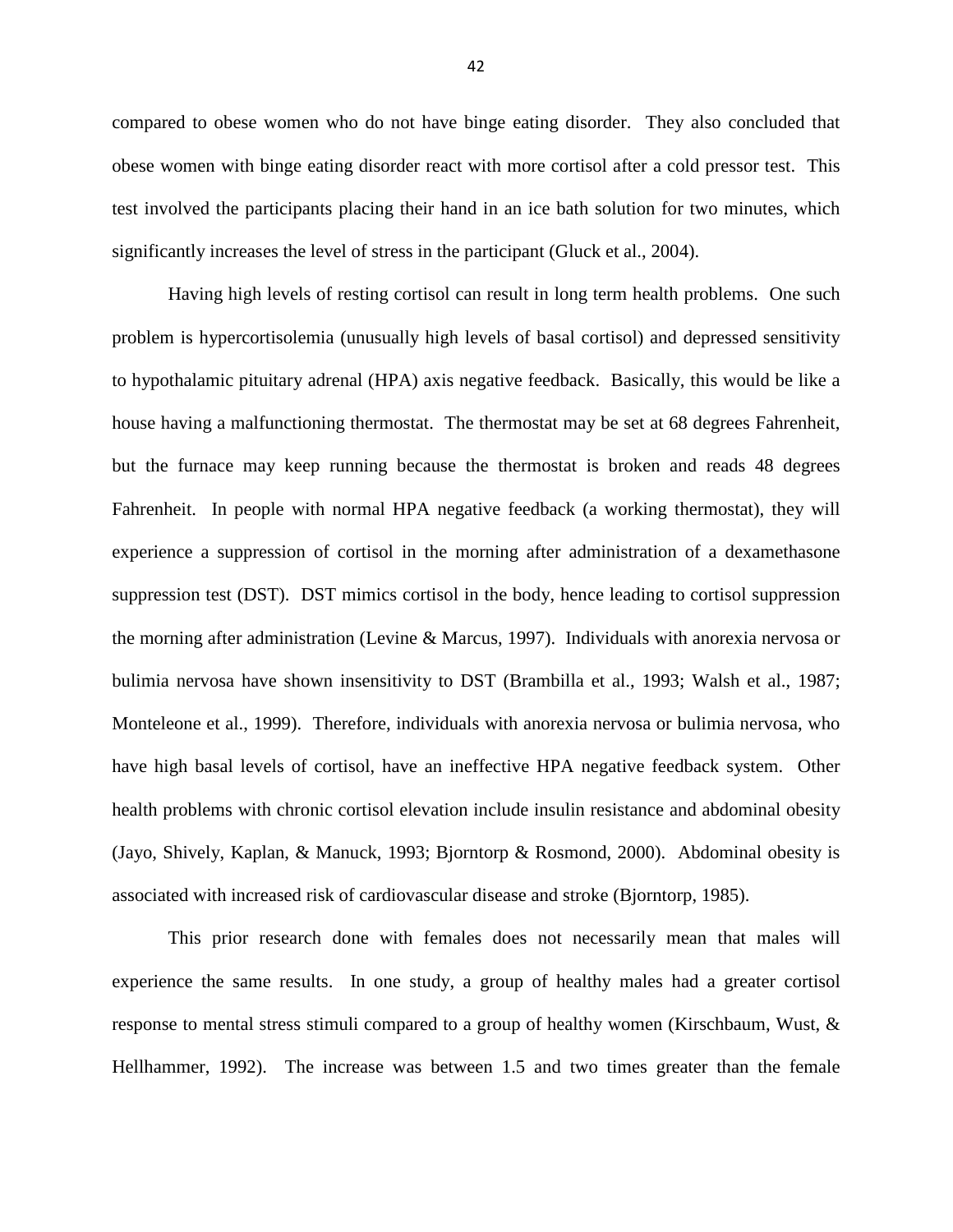response. The mental stress stimuli used in this experiment was a public speaking and mental arithmetic task. When comparing the two genders in response to an exercise stimulus such as a cycle ergometry until failure, the two were relatively similar. This shows that men have a greater response to mental stimulus compared to females (Kirschbaum et al., 1992), but respond the same as females to physical stress. Rohleder, Schommer, Hellhammer, Engel, and Kirschbaum (2001) found no differences between males and females using the same stress inducing protocol. However, they did find that men had an increase in glucocorticoid sensitivity one hour after the exposure, while women experienced a decrease in glucocorticoid sensitivity after the same time frame. The other difference of note was a decrease in lipopolysaccharide-induced cytokine production in men with an increase in women. This finding is important because these two proteins play a large role in the immune function of the human body (Rohleder et al., 2001).

On the other end of the spectrum is the effect relaxation has on cortisol levels. After a session with a massage therapist, levels of cortisol can decrease by 31% (Field, Hernandez-Reif, Diego, Schanberg, & Kuhn, 2005). Massage therapy along with standard treatment can also decrease the level of cortisol, stress, and anxiety in women who are diagnosed with anorexia nervosa (Hart, Field, Hernandez-Reif, Nearing, Shaw, Schanberg, & Kuhn, 2001).

#### **Summary**

Cortisol is a hormone released by the adrenal gland during times of stress (Rhoades  $\&$ Pflanzer, 2003). Individuals diagnosed with anorexia nervosa, bulimia nervosa, and binge eating disorder have elevated basal levels of cortisol (Vocks et al., 2007; Monteleone et al., 1999; Pirke et al., 1992; Koo-Loeb, Pederson, & Girdler, 1998; Gluck et al., 2004). Having chronically elevated levels of cortisol can result in health problems including inadequate HPA axis negative feedback function (Brambilla et al., 1993; Walsh et al., 1987; Monteleone et al., 1999), increased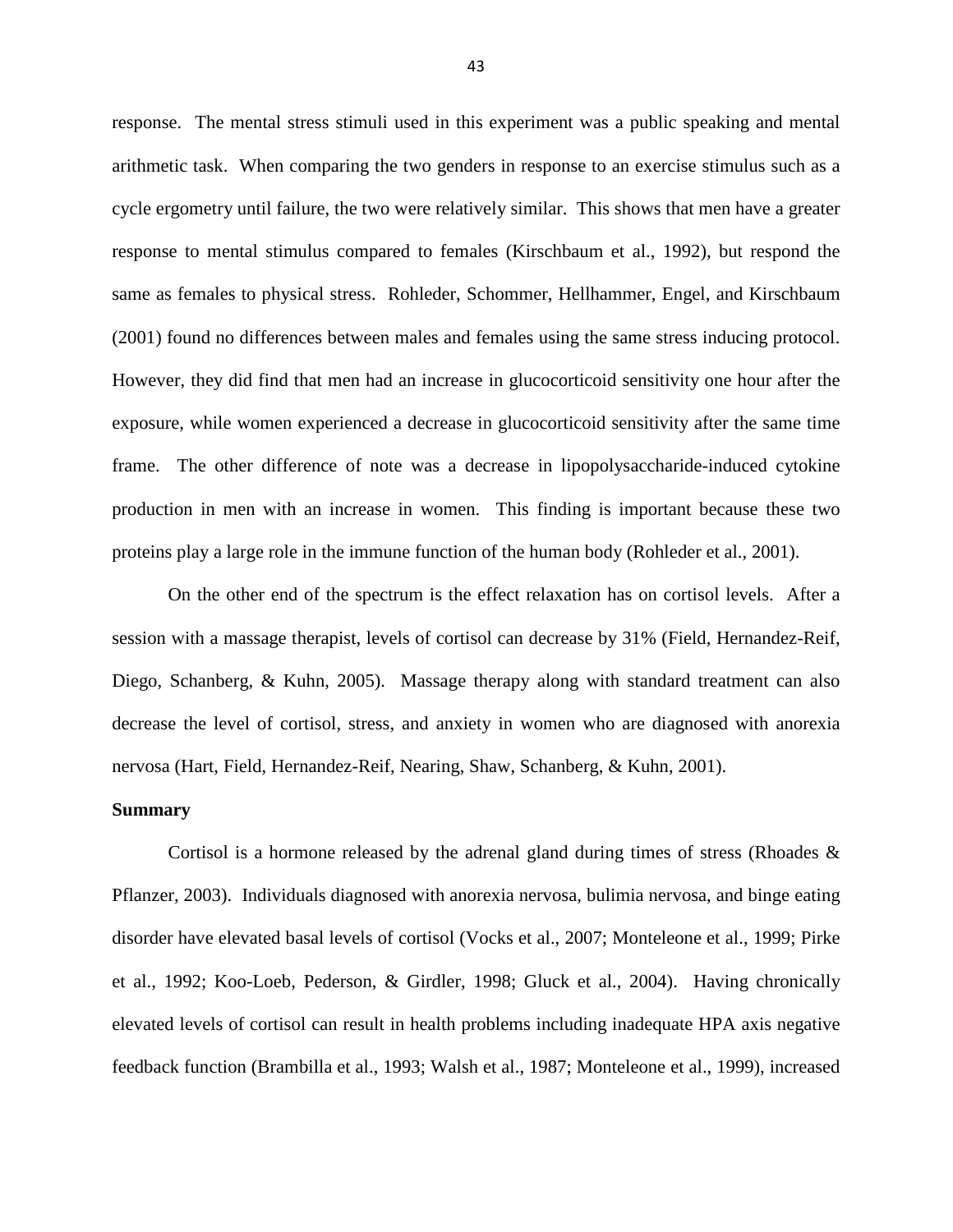levels of abdominal obesity, and insulin insensitivity (Jayo, Shively, Kaplan, & Manuck, 1993; Bjorntorp & Rosmond, 2000). Men may experience a greater response in cortisol release compared to females in response to a mental stimulus (Kirschbaum et al., 1992). They also experience an increase in glucocorticoid sensitivity and decrease in lipopolysaccharide-induced cytokine production compared to women when induced with stress (Rohleder et al., 2001). Reducing stress via massage therapy is one modality to reduce cortisol levels (Field et al., 2005; Hart et al., 2001), and can also be more effective in treating anorexia nervosa along with standard treatment than standard treatment alone (Hart et al., 2001).

#### **Hypotheses**

In accordance with previous research, it was predicted within group change for four of the six dependent measures with increases (i.e., greater negative affect and higher cortisol) from pre to post for the experimental group. Body comparison and sociocultural attitude should not change because these cognitions are relatively stable and not body specific judgments that are likely to be influenced by the stimulus slides. All six dependent measures will stay the same pre to post for the control group. Between groups, there will be no difference between experimental and control at pre-test. However, at post-test, there will be greater negative affect and cortisol for the experimental group compared to the control group.

#### **Summary**

 Much of the research performed suggests that the body image perceptions of both men and women can be changed to a negative state via visual stimuli. It has been hypothesized that the negative emotional state aroused by the visual stimuli will evoke both psychological and physiological responses. Although many researchers have examined psychological responses to ideal body images in females, few researchers have examined males. Furthermore, while a few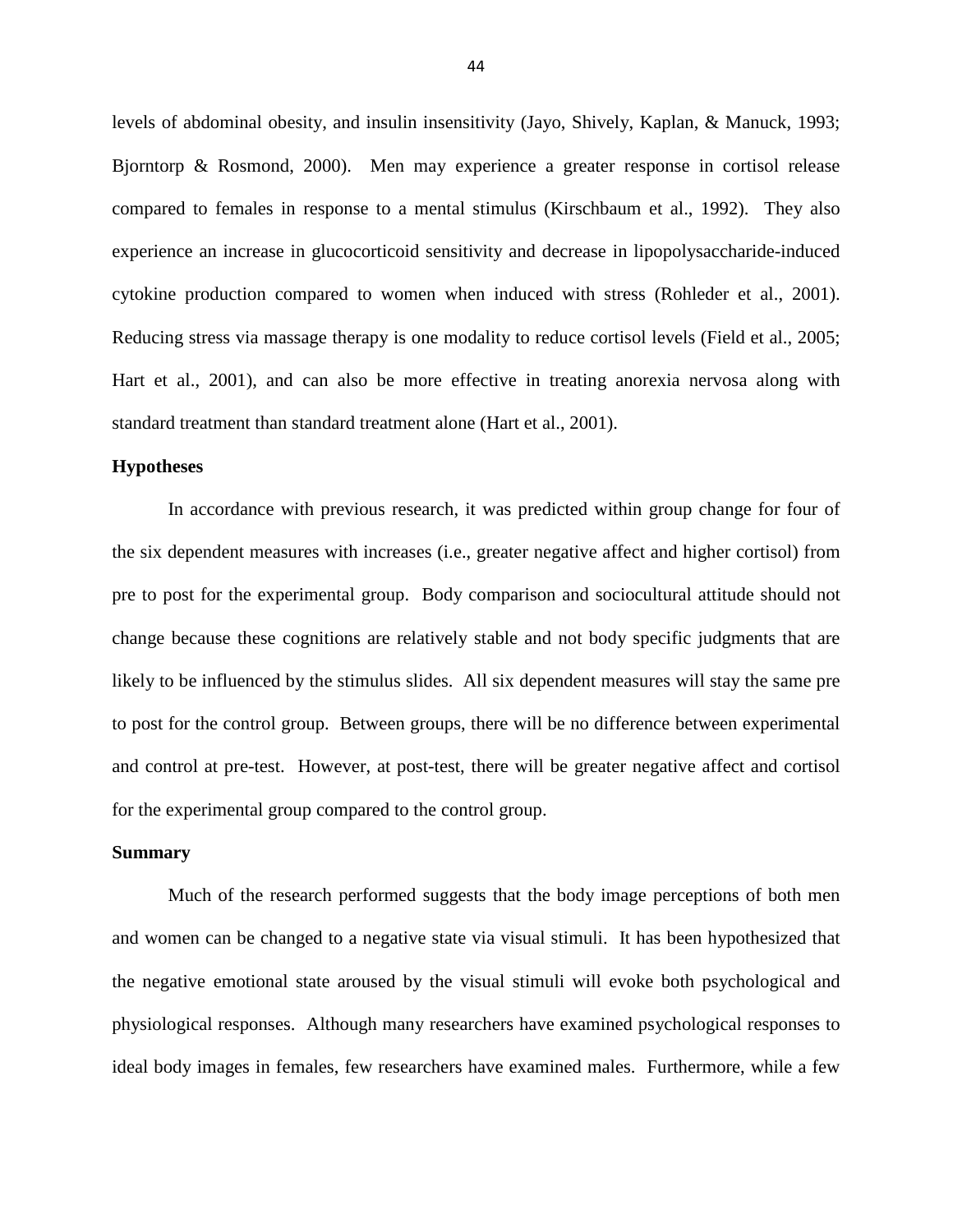studies on physiologic stress responses (i.e., cortisol) have been conducted with females in response to ideal body images, no research has been done with males. Thus far, the current study is the first. Based on previous research, the hypothesis of this study is that a group of males viewing slides of attractive male models paired with male centric products will see an increase in cortisol release and negative body affect compared to a group that will see a non-threatening set of slides. Knowledge gained through this study will give more perspective to researchers in the field of body image on how a negative body image can affect not only thought processes, but biological processes as well.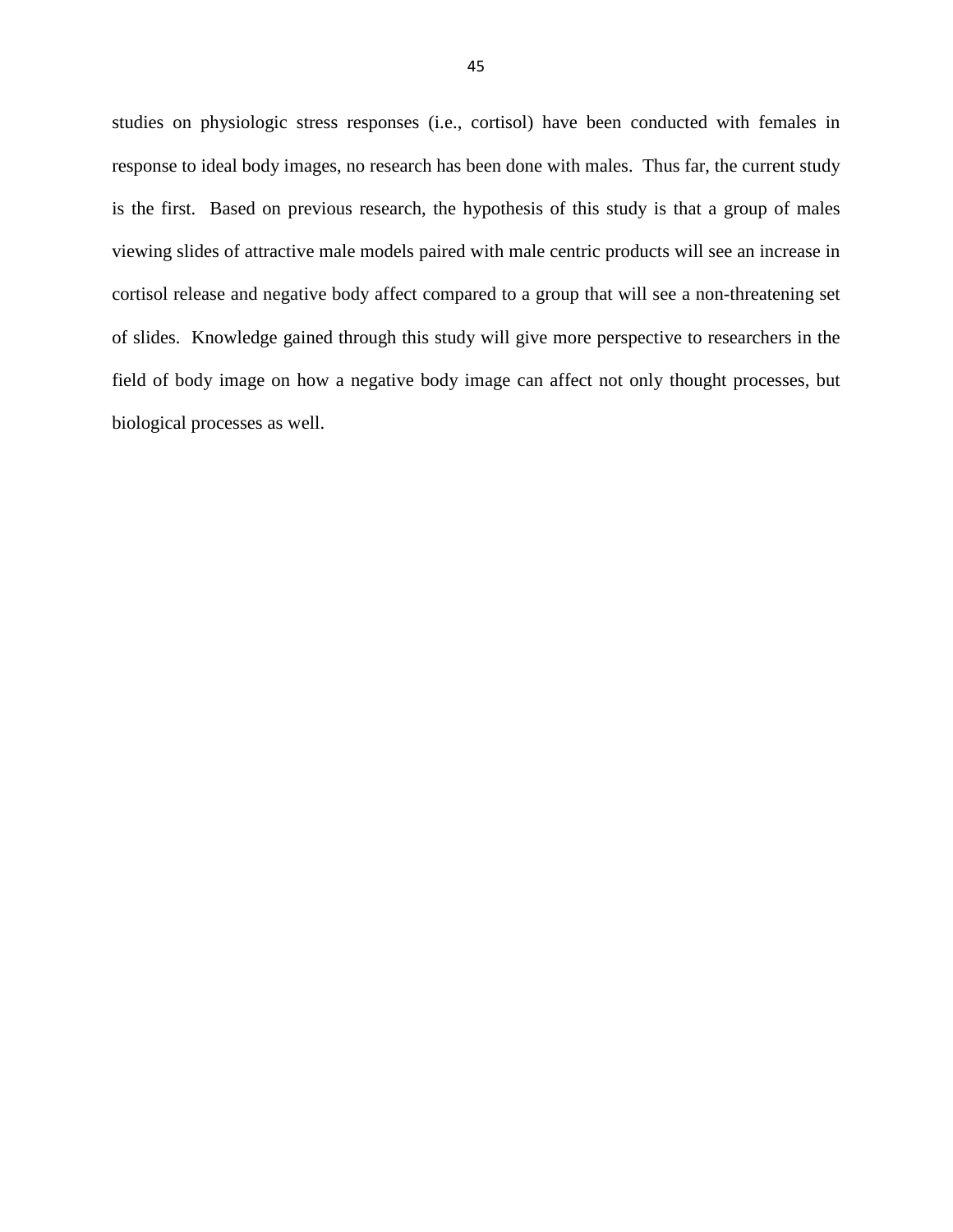#### **CHAPTER THREE**

In this section, first described are the participants that were used in the study. Also discussed is the type of visual stimulus and the self report questionnaires used in this experiment. Also described is the method for measuring cortisol levels in the body. Reliability and validity of for all measures will also be reported. Finally, an explanation of the experimental procedure is reported.

#### **Participants**

A power analysis is a statistical test that can be used to determine a minimum sample size needed to acquire a level of power to accept the hypothesis with confidence. Using the G\*Power 3.1.2 program, it was determined that 40 participants should be recruited for this study with an A priori: compute required sample size analysis. Because this study is explorative, the alpha error probability was adjusted from 0.05 to 0.10. This was done in an effort to allow for significant power when a post-hoc analysis is performed (actual power of 0.81). However, due to economical restraints, only 30 participants were recruited.

The participants encompassed a wide range of demographics. They were recruited from health classes of all levels at the university. They were not regular exercisers (Halliwell et al., 2007). Participants were screened with a questionnaire to determine their activity level. If potential participants exercised more than once a week they were excluded from the study. Exercise encompassed "formal exercise", meaning actively going to a gym with the intent to exercise. Bike riding and walking for transportation was not considered exercise. Participant BMI ranged from 19.7 to 39.3 with a mean BMI of  $28.6 \ (\pm 5.44)$ . Considering that two thirds of the United States of America is considered overweight or obese, participants were considered average. BMI was initially measured with a self-report height and weight. Because this was a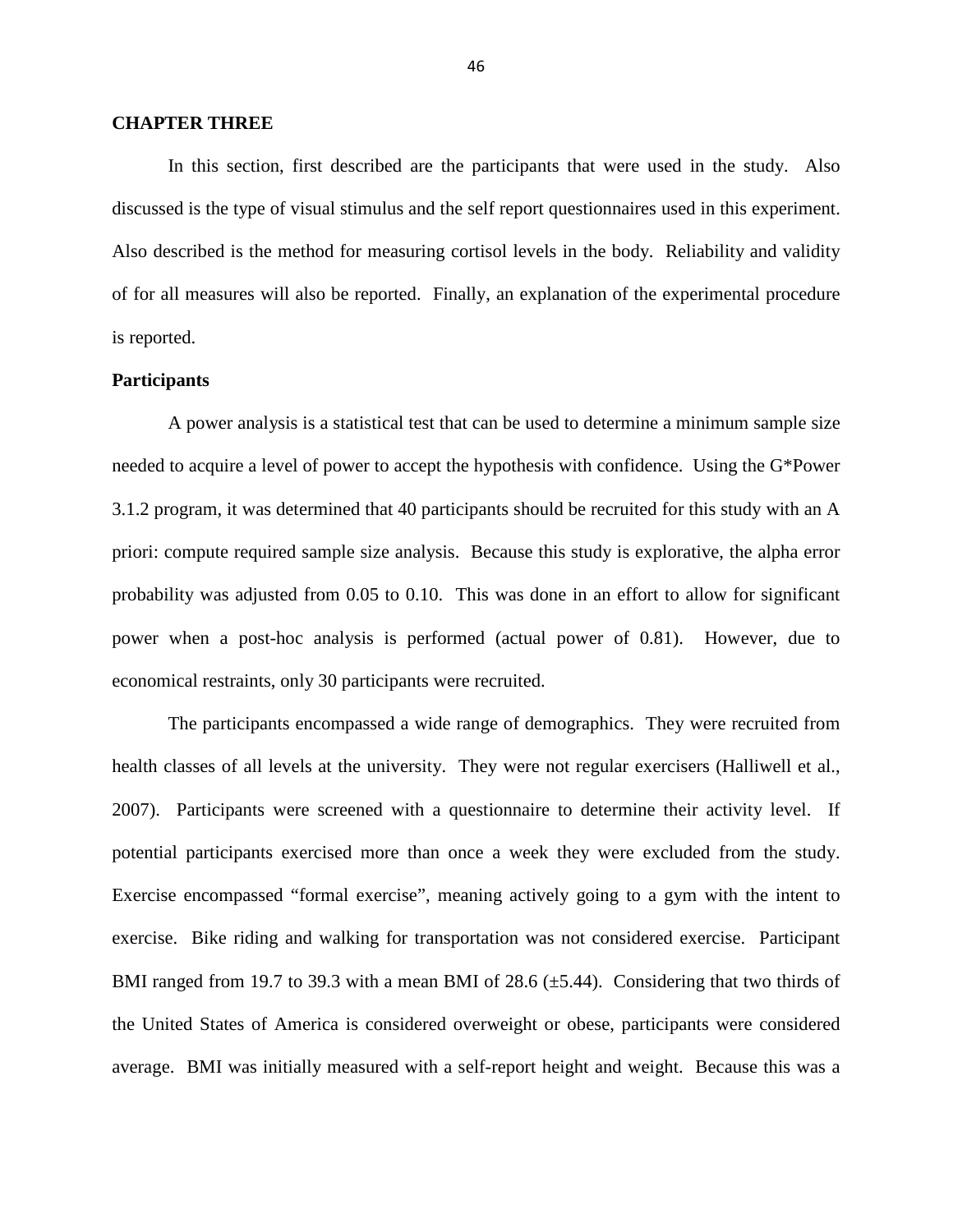potential weakness, height and weight was measured two more times via self-report pre and post scales that include height in weight. Height and weight was also measured objectively with a scale and tape measure once the participants finished the post exposure exams. The age range of the participants was between 17 and 52.

#### **Procedure**

The 30 participants were randomly assigned to a control  $(n=15)$  and an intervention group (n=15). To ensure random assignment, participants were placed in a group via a random number generator. This ensured participants did not know that a control or experimental group exists, hence not causing an unwanted spike in cortisol. Each participant viewed a set of 20 slides on a laptop in PowerPoint format individually. The slides were of mock advertisements for male products like aftershave, razors, and electronics. The control group viewed identical slides of the product alone. The intervention group viewed slides of the same products being used by muscular and attractive shirtless males. Keeping in mind the findings of Arbour and Ginnis (2005), the male models were not overly muscular. They were also not thin or overweight (Ogden & Mundray, 1996), and were set in a posed position (Farqhar & Wasylkiw, 2007). Each participant viewed a slide for 90 seconds. According to Lorenzen et al. (2004) and Ogden and Mundray (1996), a short period of time, such as 90 seconds, can be enough time to produce body anxiety in males viewing slides of muscular male models. The images of the male models were taken from magazines like *Men's Health, Muscle and Fitness, GQ,* and *Maxim,* and from current advertisements already highlighting an attractive male model*.* The images were chosen by an independent judging panel of 22 (9 male, 13 female) students not in the study. These students were from a health class at the university and represented a portion of the target demographic used in the actual study. Females were used in an attempt to gather more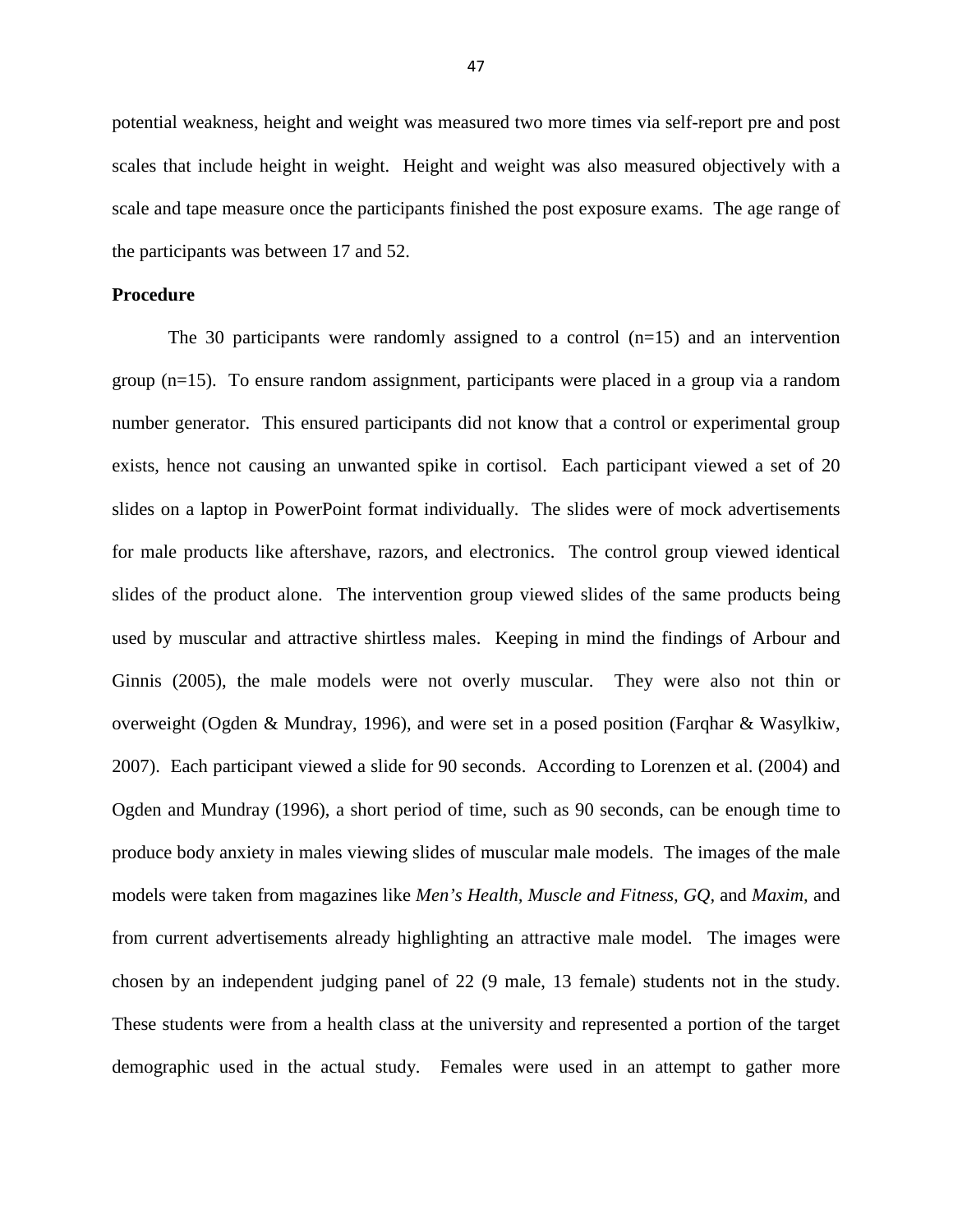information. The judging panel was shown 44 slides of male models. A four question five point questionnaire was given to the students. A measure of five was "strongly agree" and a measure of one was "strongly disagree". The questions asked were "Women like this type of body on men", "He is muscular", "He is athletic", and "He is not too muscular". The 20 images that score the highest on average were chosen for this study.

#### **Measurements**

 Five psychosocial scales were used in this study. These scales were the PASTAS state version, the DMS, the Male Body Dissatisfaction Scale (MBDS), the BCS, and the SATAQ-M. Each scale provides unique body image information about the participants. Also used in this study was a bogus scale to ensure the true purpose of the study was held secret (SARQ). Finally, salivary cortisol was measured to evaluate physiologic changes.

#### *Physical Appearance State and Trait Anxiety Scale (PASTAS)*

 The first self report survey intended for use was the eight item PASTAS state version (Reed, Thompson, Brannick, & Sacco, 1991; See appendix A). The PASTAS was administered to measure the level of state anxiety in the participants before and after viewing the slides. Only the body size sub scale was used in this study. There were eight questions that measured the level of anxiety a participant felt at the exact moment about their thighs, buttocks, hips, stomach, legs, waist, overall muscle tone, and the extent to which they looked overweight. Participants rated each question on a five point scale with zero being "not at all" and four being "exceptionally so". Halliwell, Dittmar, and Orsborn (2007) stated that this measure was particularly sensitive to media exposure in men and women. The PASTAS state scale had alpha coefficients ranging from 0.82 to 0.86 for internal consistency. When tested for convergent validity against the Body Self Relations Questionnaire, the Eating Disorders Inventory – Drive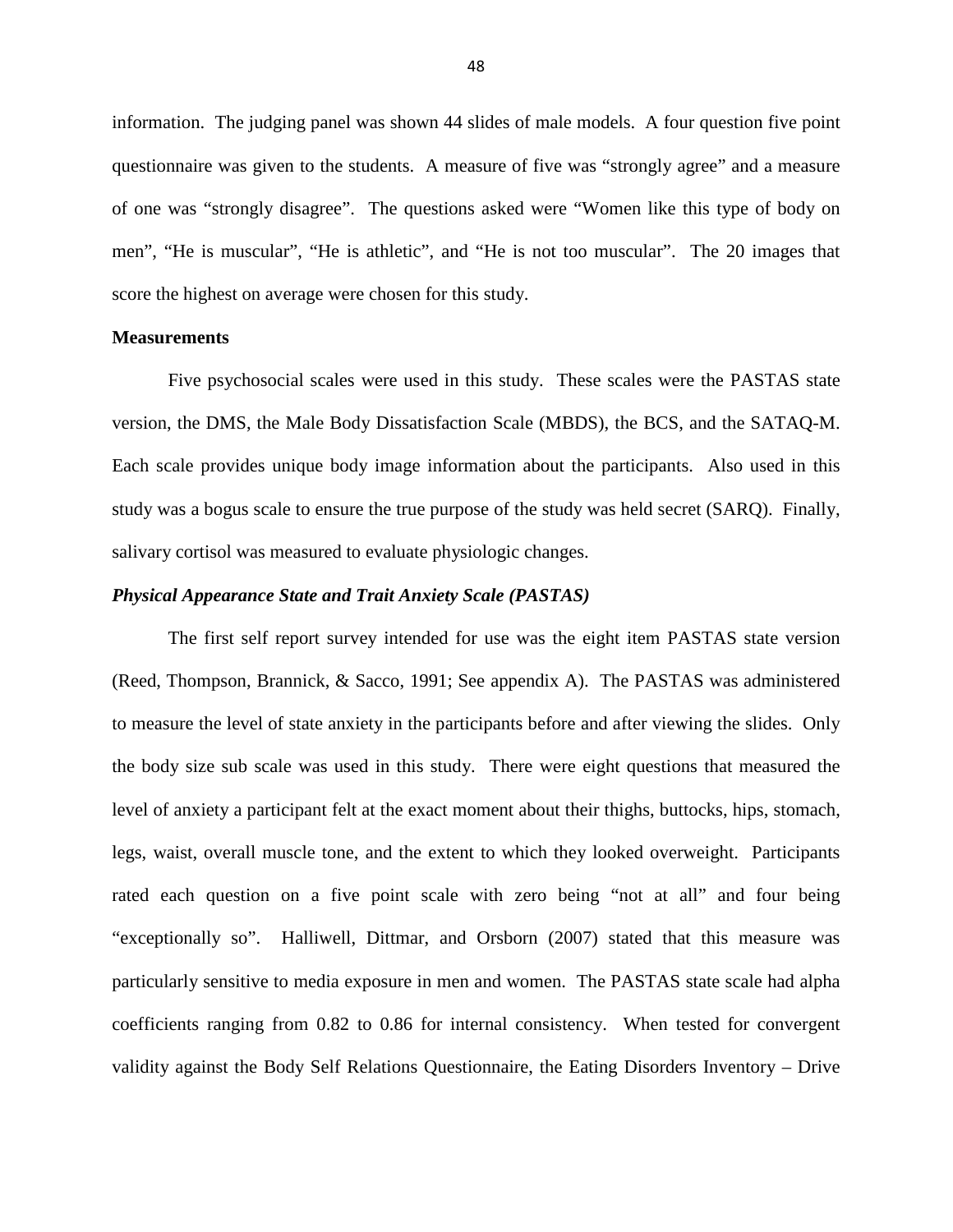For Thinness Scale, Eating Disorders Inventory – Body Dissatisfaction Scale, Eating Disorder Inventory – Bulimia Scale, and Spielberger Trait Anxiety Inventory, correlations were found at - 0.40 (lower scores designate more disorder), 0.62, 0.74, 0.36, and 0.37 respectively. The testretest correlation was 0.87 (Reed, Thompson, Brannick, & Sacco, 1991).

#### *Drive for Muscularity Scale*

 The second self report survey used was the DMS (McCreary & Sasse, 2000; See appendix B). According to a review of current measuring methodologies in male body image, the DMS was deemed to be the best and only measure that should be used specifically to measure muscularity related cognitions of males (Cafri & Thompson, 2004). The DMS measures the level of importance it is to be muscular for the participant. The DMS includes 15 questions that ask "I wish I were more muscular", "I lift weights to build more muscle", and "I think that my arms are not muscular enough". Participants answered each question on a six point Likert scale with the scores ranging from always to never. The DMS was found to have good internal consistency with alpha reliability coefficients ranging from  $0.84$  (McCreary  $\&$  Sasse, 2000) to 0.87 (McCreary, Sasse, Saucher, & Dorsch, 2004) for boys and 0.78 (McCreary & Sasse, 2000) to 0.82 (McCreary, Sasse, Saucher, & Dorsch, 2004) for girls. Convergent validity evidence revealed that men trying to gain weight, men that weight trained frequently, men that had lower self esteem, and men that had higher depressive symptoms had higher scores on the DMS (McCreary  $\&$  Sasse, 2000). The DMS was also found have good test-retest reliability ( $r =$ 0.93; Cafri, Thompson, & Roehrig, 2002).

#### *Male Body Dissatisfaction Scale*

 The MBDS is a recently developed scale (Ochner, Gray, & Brickner, 2009; See appendix C). This scale measures the level of body dissatisfaction in males. It consists of 25 items that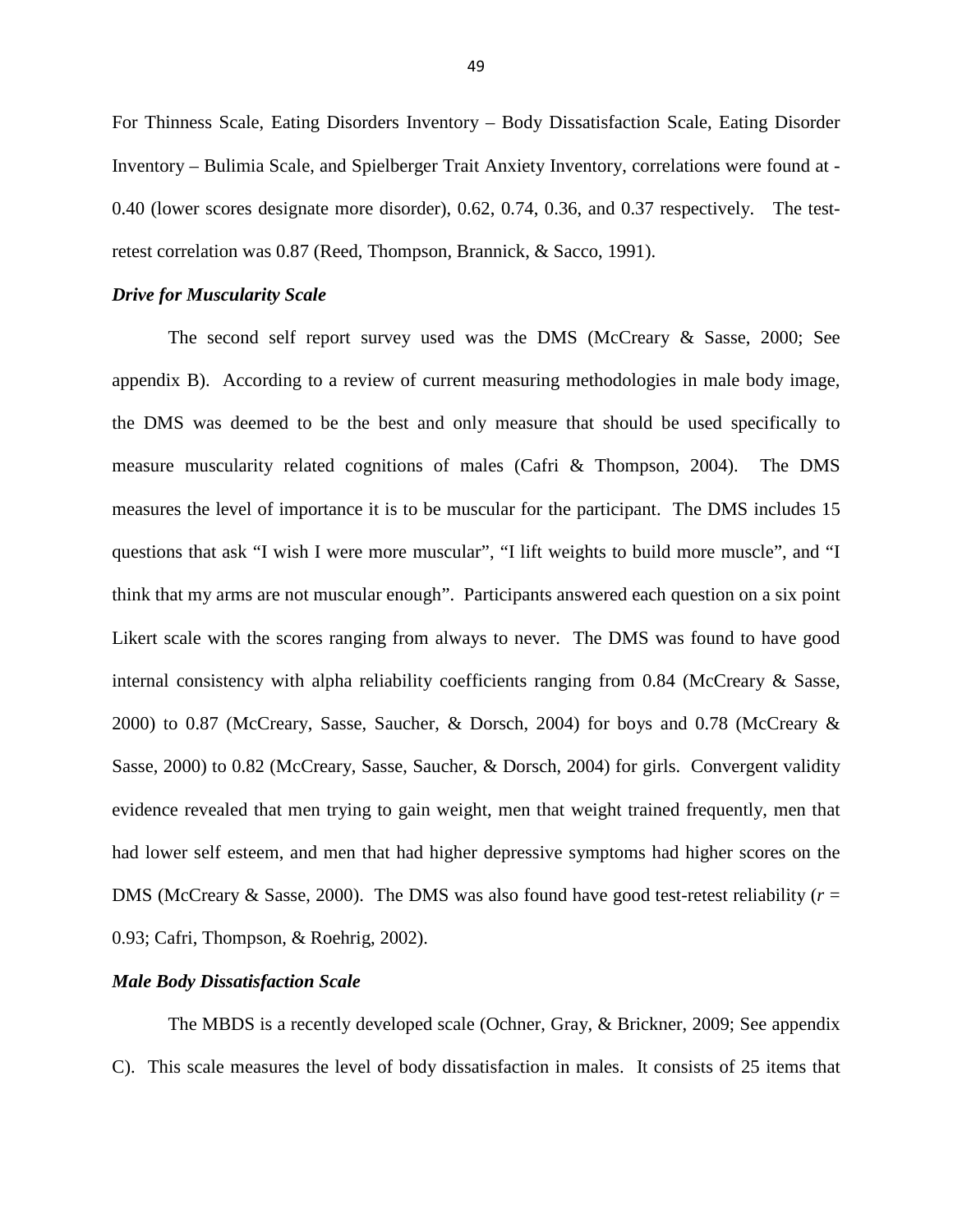are scored on a five point Likert scale with answers ranging from "Always" to "Never" or "Strongly Agree" to "Strongly Disagree". Questions include "I am happy with how much muscle I have compared to how much fat I have", "I am more muscular than the average male my age", and "I wish I could build a better body for myself". What separates this scale from the others is that it was developed strictly for use on males. When compared with other scales, the MBDS demonstrated convergent validity with correlates between measures of -0.29 with the Body Esteem Scale, -0.33 with the Rosenberg Self Esteem Scale, 0.53 with the Shape and Weight Based Self-Esteem Inventory, and -0.14 and -0.11 with the Positive and Negative Affect Schedule positive and negative scale respectively. All of these were significant at  $p<0.05$  or p<0.01. The MBDS has a high test-retest reliability with a correlation coefficient of 0.95 (Ochner, Gray, & Brickner, 2009).

#### *Body Comparison Scale*

The fourth self report survey used was a modified version of the Body Comparison Scale (BCS) used in Humphreys and Paxton's work (2004; See appendix D). The original BCS is a 25 item questionnaire that assesses the tendency for people to compare their body to others. Items one through 19 were not used because they assess non muscular body cognitions such as size of the ears, nose, etc. The 16 ideas that reflect perceptions of specific muscles and large muscle groups were used. Participants used a five point Likert scale to answer each question, with one being "never" and five being "always". According to Humphreys and Paxton (2004), the BCS has an alpha of 0.92 for internal consistency. "I often compare my body with other guys" and "I always notice guys who are more muscular than me" are samples of questions used on the BCS. The BCS was originally developed for adolescent girls (Schultz, Paxton, & Wertheim, 2002). For this study, the modified version for boys used in the Humphreys and Paxton (2004) study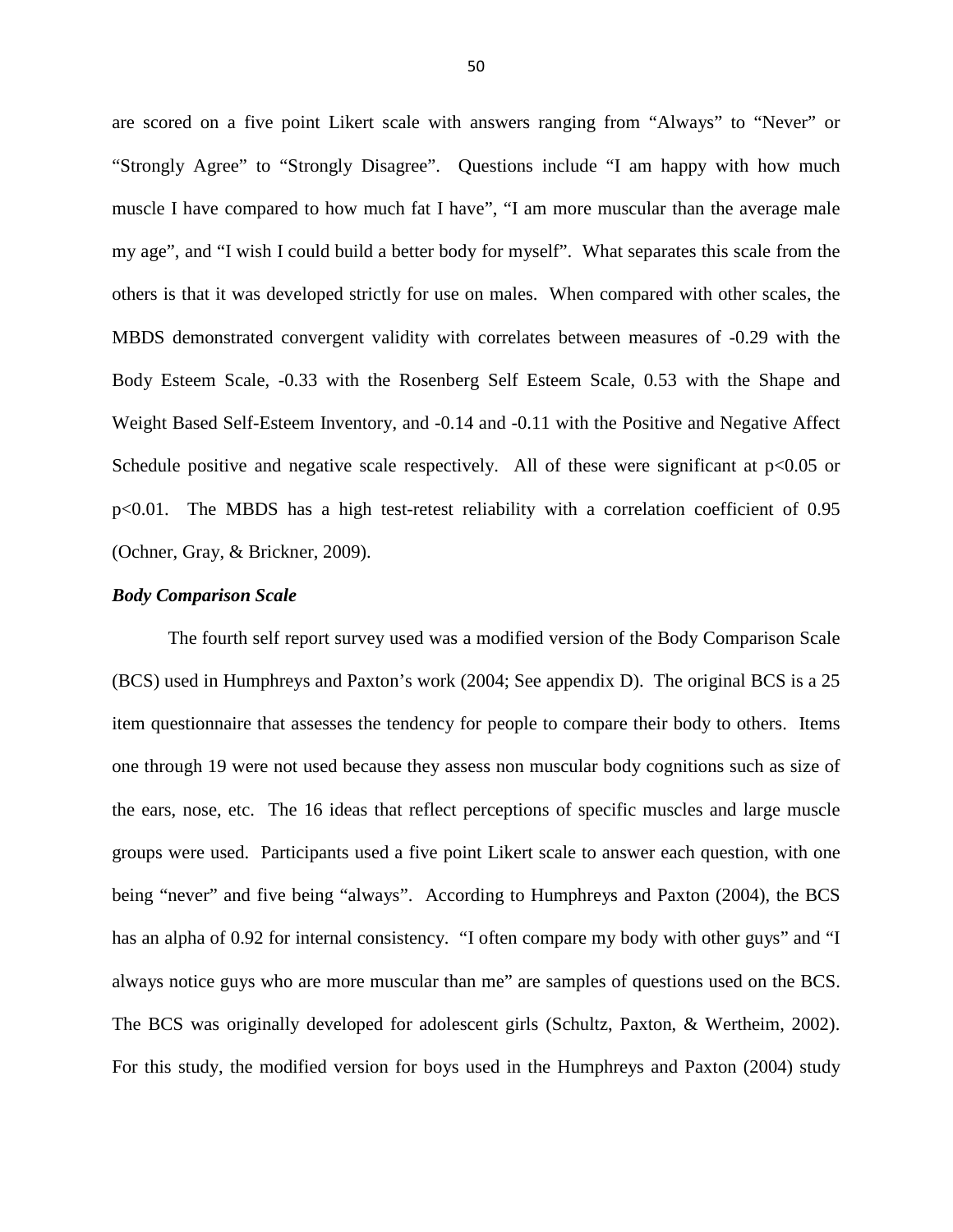was used. This scale was used in the current experiment because it measures the level of which a person compares themselves to other people. Knowing how much a person compares themselves to other people will help explain why they might experience a drastic change in physiological change (i.e., increase in cortisol) after viewing slides of physically attractive models.

#### *Sociocultural Attitudes Toward Appearance Questionnaire – Male Version*

 The final self report survey used was the Sociocultural Attitudes Toward Appearance Questionnaire – Male Version (SATAQ-M; See appendix E). This survey is a 21 item questionnaire aimed at assessing the level of which each participant is aware of and accepting of the social ideal of attractiveness (Heinberg, Thompson, & Stormer, 1995). The internal consistency for the total SATAQ-M is 0.87 based from Cronbach's alpha. When tested for convergent validity against the Body Esteem Scale (BES), the SATAQ-M was found to be adequate with a correlation of -0.24 (Smolak, Levine, & Thompson, 2001). This exam was used because it evaluates the level of awareness a person has of the current trend in attractiveness. If participants are highly aware of the current trend in attractiveness and they are shown photos of people who are considered attractive by current standards, they should feel negative affect. This is important to understand why a person may feel negative affect after viewing photos of attractive same sex models.

#### *Sugob Advertising Relevance Questionnaire*

In order to conceal the nature of this study, participants were told the purpose of this study was to determine the effectiveness of advertising. A five item questionnaire was developed for this study called the Sugob (bogus backwards) Advertising Relevance Questionnaire (SARQ; See appendix F). Each question was open ended for the participants to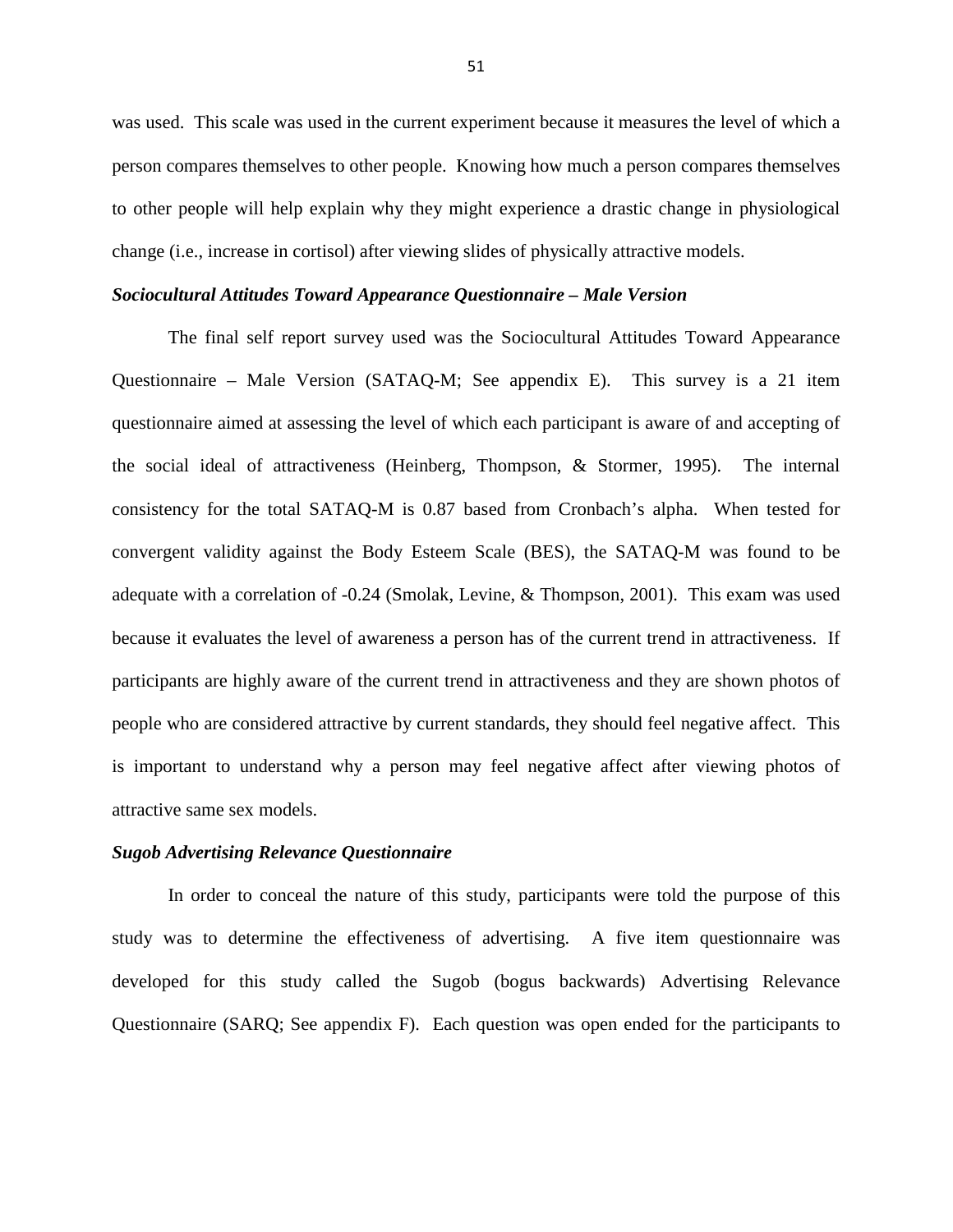write a response. The questions included were "Which advertisements stood out in your mind?" and "Would you buy these products because of their advertisements, or the product itself?".

#### *Salivary Cortisol Measurement*

 Salivary cortisol was the physiologic measurement used for this experiment. The reason a salivary method was used compared to a blood draw method is it was non-invasive. Also, the same method for measuring salivary cortisol has been used satisfactorily by Vocks et al. (2006) and Kirschbaum et al. (1992). Participants held a cotton roll in their mouth under their tongue for 60 seconds to obtain a sample of their saliva. Samples were placed in specified tubes for holding. Immediately after collection, tubes were kept cool in a cooler at 20 degrees C until they could be frozen at -20 degrees C (normal freezer temperature). They were kept in the cooler for no longer than one hour. Each sample was labeled with a number (1 through 30 respectively) to match the sample with the self report surveys. Samples and surveys with red tape were the controls, while samples and surveys labeled with blue tape were the experimental group. After complete collection, labeling, and freezing, they were sent to an independent laboratory (Salimetrics) for analysis. Samples were shipped on dry ice to remain frozen in an approved shipping container by Salimetrics via overnight shipping. Once the samples arrived, they were centrifuged at 2000g for 10 minutes at room temperature. This resulted in a clear liquid of low viscosity. Analyses of the samples were done on-one time resolved fluorescence immunoassay with biotin-conjugated cortisol used as a tracer, and europium-streptavidin was used as a label. The coefficient of variation was less than 7% and 9% (Vocks et al., 2006). Once analysis was completed by Salimetrics, an Excel spreadsheet containing data analysis of the samples was emailed to the author.

#### **Procedure**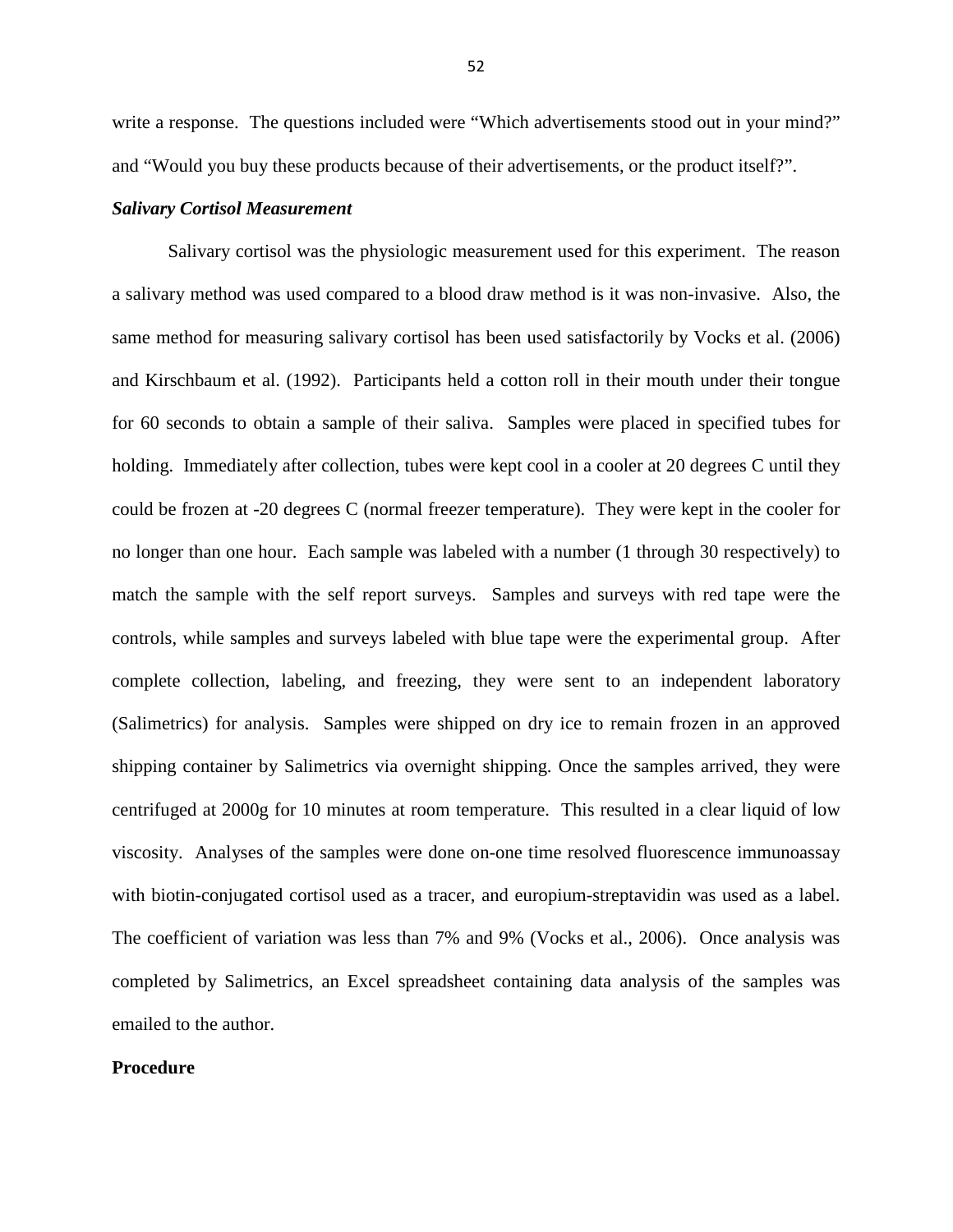Once consent from the Wayne State University International Review Board was provided, data collection started. Participants gave consent from a consent form. Upon arrival on test day, participants were read a script thanking them and to help keep them calm in order to obtain a true basal cortisol measurement. The script read as such: "Thank you for volunteering to take part in this interesting study about advertisement. We intend to find what kind of advertising works best with males. For this study, you will see a set of slides on a projector, fill out some surveys relating to the slides, and chew on some cotton balls. The cotton balls are for a saliva sample for a separate study. If you have any questions, I will be happy to field them". Once the script was read, initial cortisol levels were obtained. Afterwards, the participants were administered the self-report surveys. The intention of obtaining the cortisol level before the scales was to ensure that the scales did not cause a spike in cortisol levels. Collection of basal cortisol levels and completion of pre intervention surveys took approximately 30 minutes. Measurements were taken in the morning at 10:00 AM because cortisol levels are near their highest in the morning (Chernow et al., 1987). Once the initial measurements were completed, the participants viewed the slides. This took 30 minutes because in order for cortisol levels to register, they must be elevated for at least 30 minutes. Thus, each slide was viewed for 90 seconds. Immediately after the participants were administered the entire proper stimulus, cortisol was measured a second time, followed by the surveys. This was done to ensure that the scales did not cause a rise in cortisol. The scales were given in a counter balanced fashion so as not to give preference to one scale over another. Completing the post scale took 30 minutes. The total time of measurements took up to 90 minutes.

 Once the participants were finished, they were debriefed of the true purpose of the study. The debriefing script read as such: "Thank you all for participating in this study. Some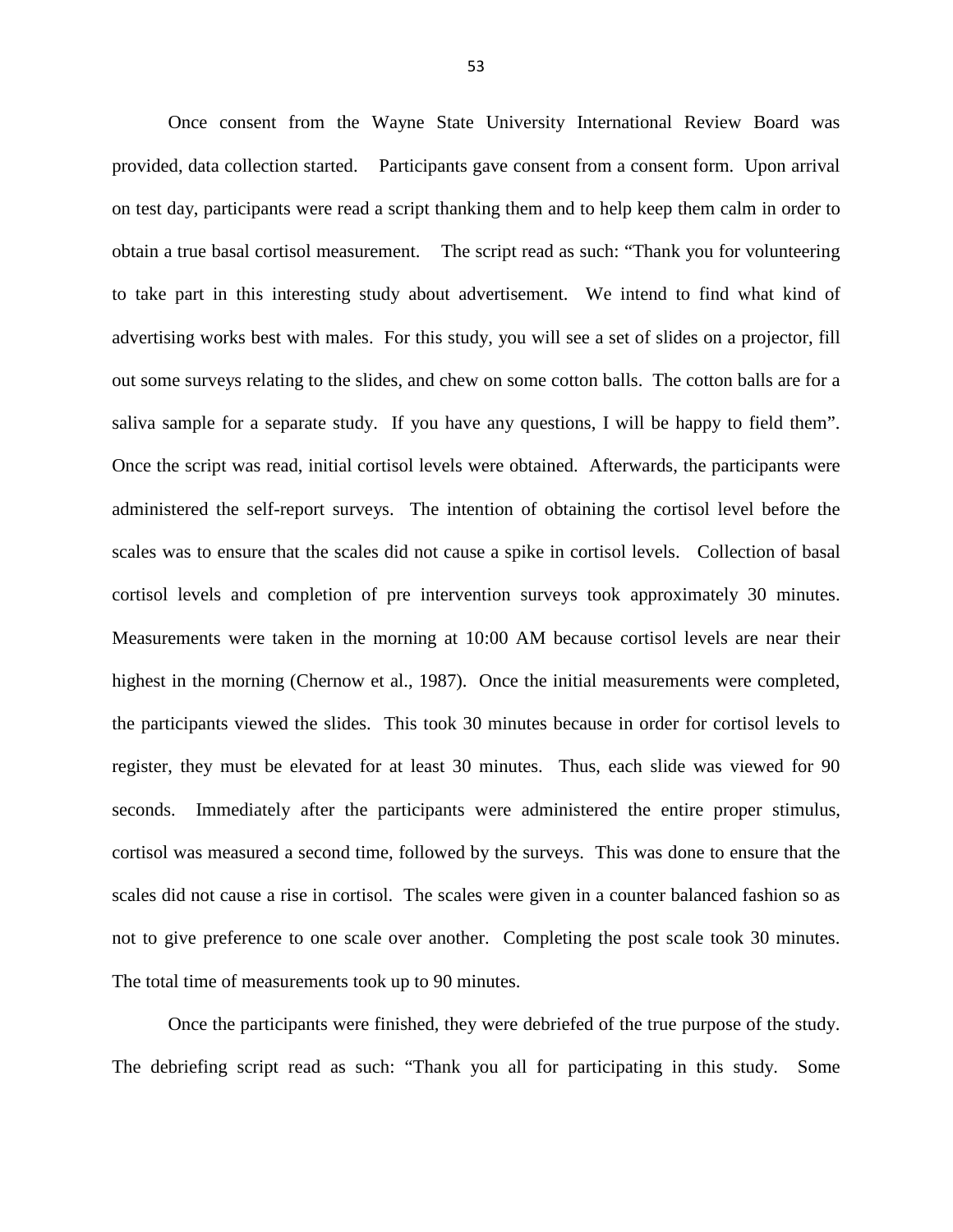deception was used in order to not influence your answers on the questionnaires. The true purpose of this study is find a link between advertisements using attractive male models and the physical response of males. We intend for this research to open several doors in the area of biopsychosocial research. Again, thank you for your time and participation".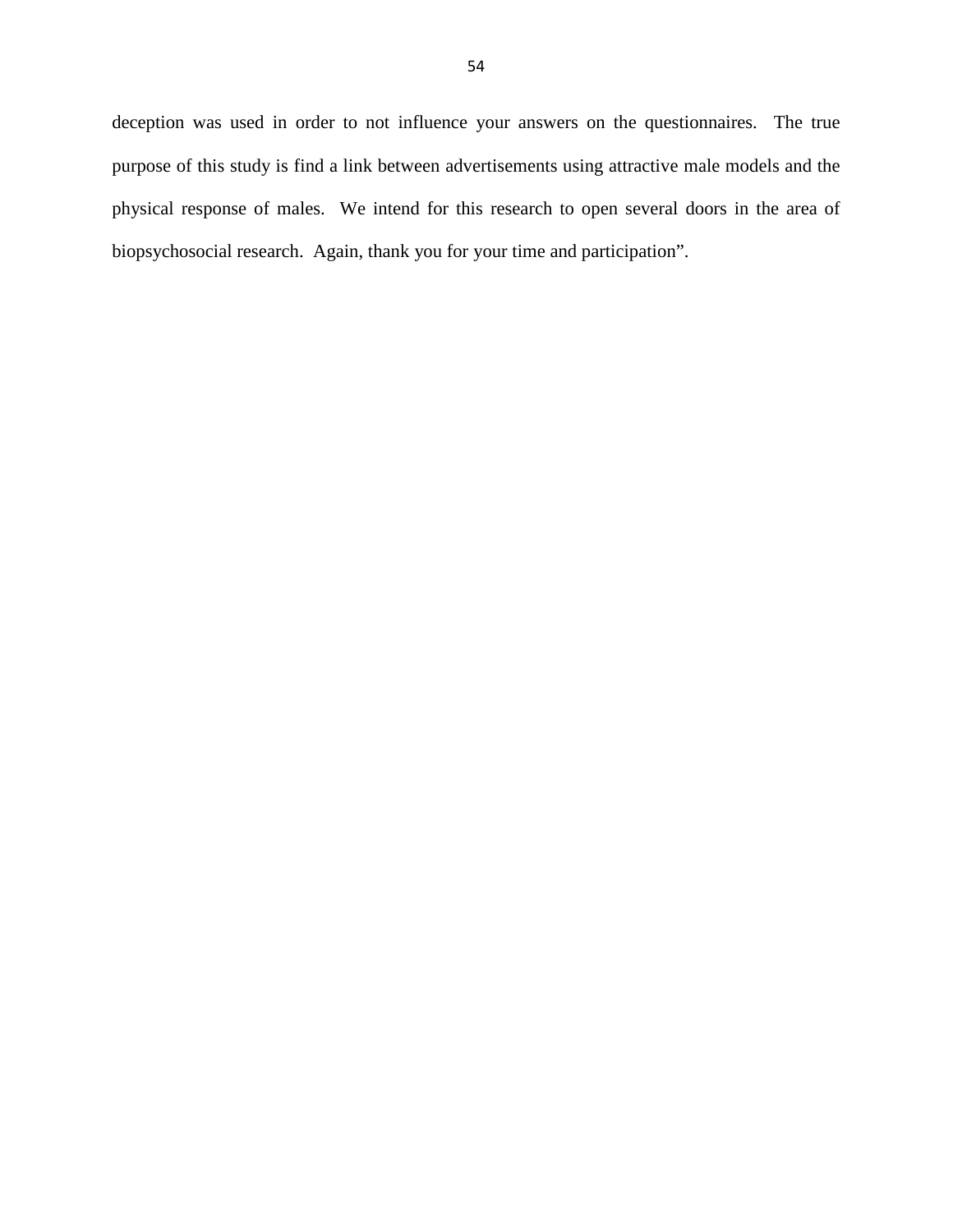#### **CHAPTER FOUR**

 The results are presented in two sections. In the preliminary results intended, reliability, convergent and divergent validity, kurtosis, and skewness of the scales is reported. Then in the main results the means, standard deviations, data analysis, and trends of the means is discussed. Last in the discussion the reasons for the results, and suggestions for future research are presented.

#### **Preliminary Results**

Table 1 contains the alphas for all scales at both pre and post test times. These results indicate that all scales were internally consistent because they fell within the range of acceptable to excellent (>.07) according to Cronbach's alpha-internal consistency table (Cronbach, 1951). This can be observed by alpha levels which ranged from 0.79 to 0.90. The test-retest correlations were also all significant (*p<.05*) and ranged from 0.73 to 0.91 from pre to post intervention of same variables for each scale. The test-retest correlation between pre and post for the same variables also indicates that each scale was reliable. Convergent validity was established as the various constructs that should be theoretically or logically related were in fact significantly correlated. For example, the Body Comparison Scale (BCS) and Sociocultural Attitudes Towards Attractiveness Questionnaire (SATAQ) were significantly correlated. This makes sense because an individual who is aware of the social norm for attractiveness is also logically more inclined to make upward comparisons with the bodies of their peers. The Male Body Dissatisfaction Scale (MBDS) and Drive For Muscularity (DMS) scales also demonstrated convergent validity. Again, this holds true because a male who has an impulse to be muscular is more likely to be unhappy with their body. Divergent validity was established as scales not expected to be correlated were in fact not significantly correlated. For example, the Physical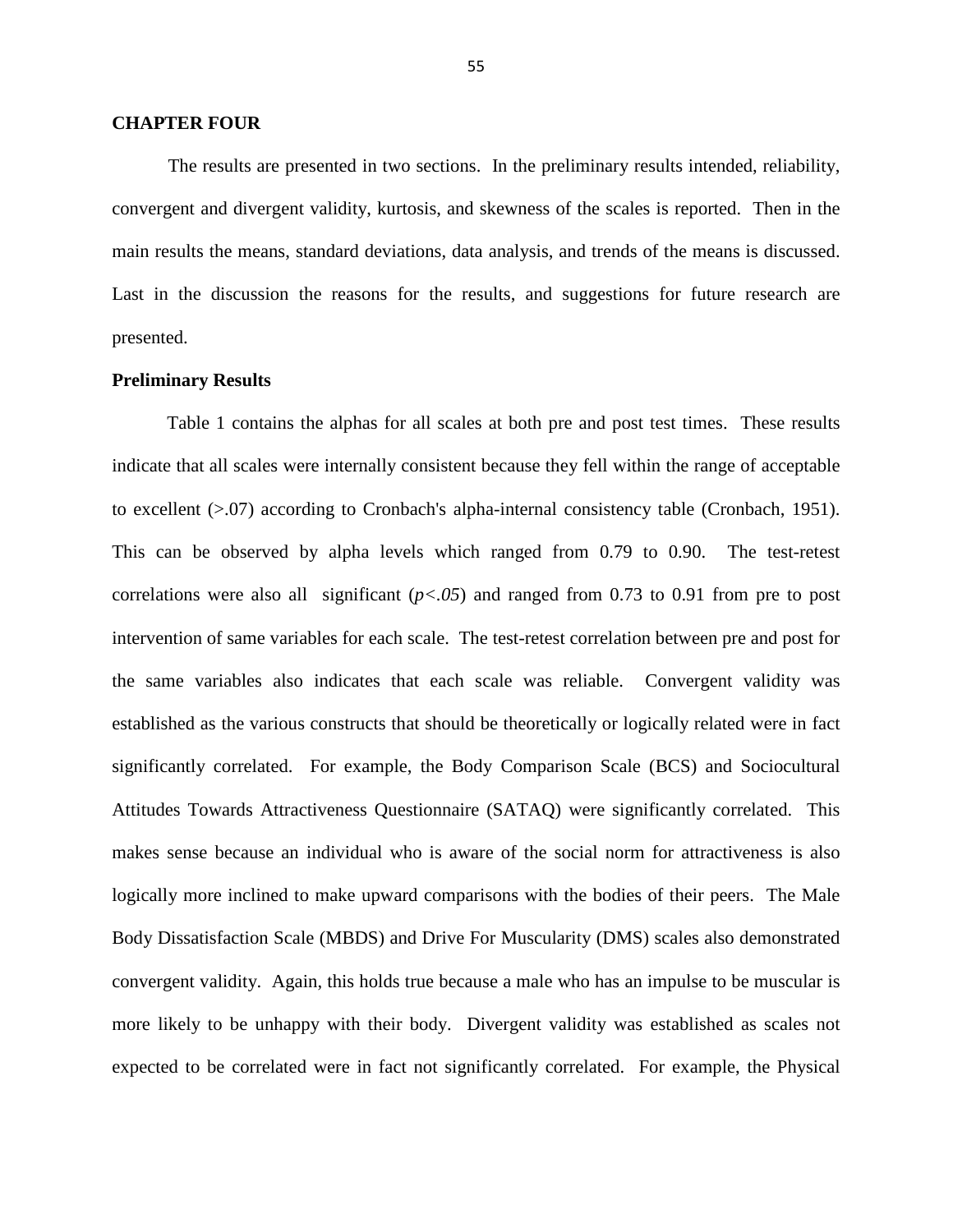Appearance State and Trait Anxiety Scales (PASTAS) were not significantly correlated with the Sociocultural Attitudes Towards Attractiveness Questionnaire (SATAQ). This is valid because a person who is anxious about their body will not necessarily understand the social norm for attractiveness. Also demonstrating divergent validity was the Drive For Muscularity Scale (DMS) and Sociocultural Attitudes Towards Attractiveness Questionnaire (SATAQ). A man who has an impulse to be muscular will not necessarily know what the societal norm is for male attractiveness.

 One pre-test measurement for cortisol was considered an outlier because it's score of 3.469 was 3.101 standard deviations greater than the mean of 0.368 in relation to the other participants. This score was corrected by using the mean of the other 14 participants cortisol score. Some data was missing from the surveys due to a failure to follow directions by some participants and some participants not completing some exams. Hence the sample size for each mean score of the various scales (see Table 2) and analysis based on these mean scores varies from 11 to 15. The scale that was the most problematic was the Male Body Dissatisfaction Scale (MBDS). Kurtosis on each scale ranged from -1.2 to 21.4. This demonstrates there was a wide range of variability for each scale. Skewness for each scale ranged from -0.98 to 4.44. On average, this demonstrated that each scale tended to skew toward the middle (average of 0.19) and was neither positively nor negatively skewed.

#### **Main Results**

 The means and standard deviations for each construct were examined at pre and post intervention via intervention and control group. This data can be found in Table 2. A Multivariate Analysis of Variance (MANOVA) examining the post test scores on the four dependent variables expected to be influenced by the intervention was then conducted. Pre-test

56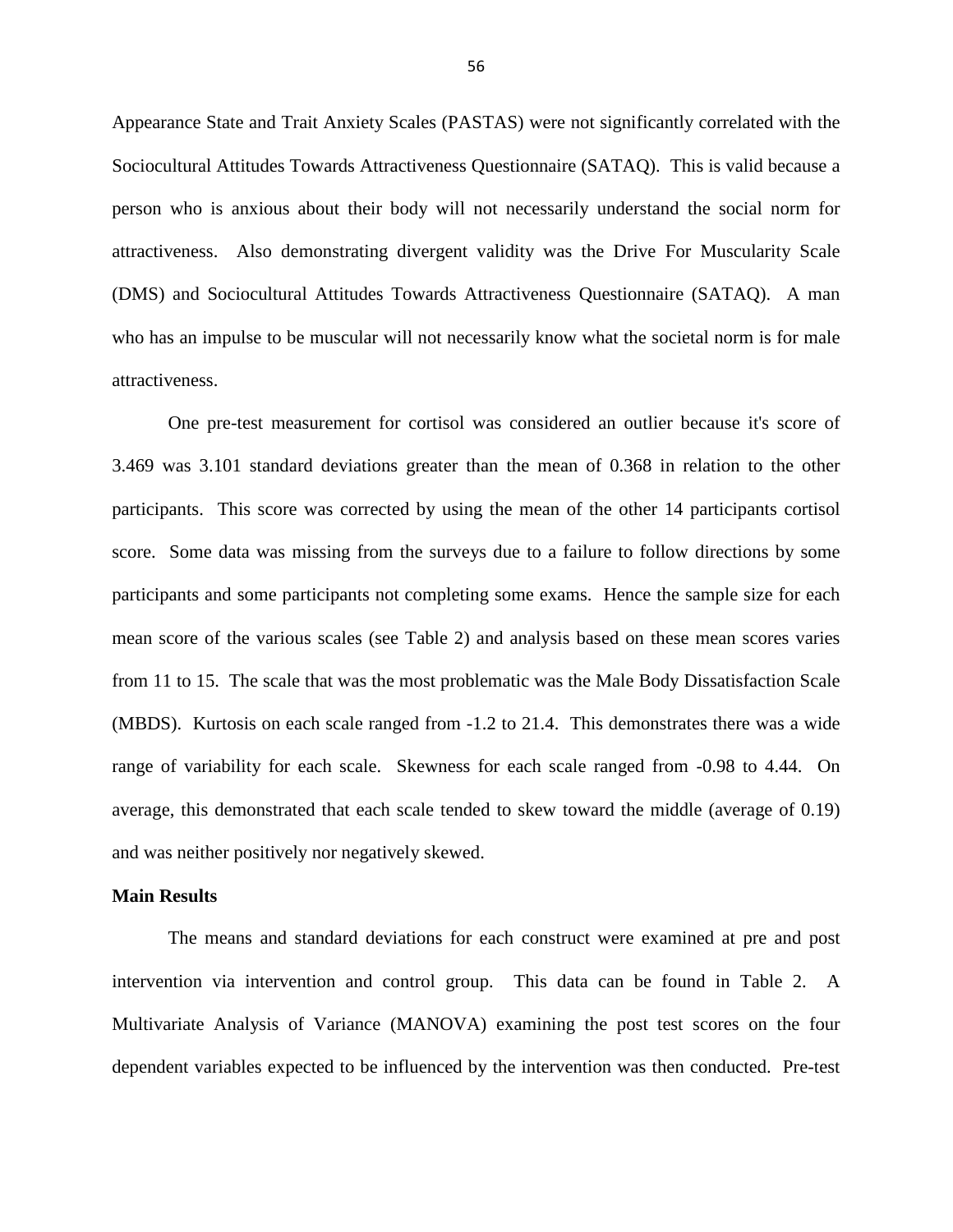scores for each dependent variable were controlled for (i.e., covariates), as well as both attitude and sensitivity as measured by the Sociocultural Attitudes Towards Appearance Questionnaire (SATAQ) and Body Comparison Scale (BCS) respectively. These two constructs were controlled (i.e., covariates) because these traits are stable attitudes and were not hypothesized to be influenced by the intervention, however, they still provide insight on each participant.

This MANOVA was not significant  $(f(4,7)=1.4, p<0.326$  from Pillai's Trace) indicating any further analysis of the univariate results would be inappropriate. Despite the non-significant MANOVA, the pattern of means pre to post for each group is discussed to illustrate an understanding of the descriptive scores across time and group. In both groups, the means for the Drive for Muscularity Scale (DMS), Body Comparison Scale (BCS), Physical Appearance State and Trait Anxiety Scale (PASTAS), and Sociocultural Attitudes Towards Appearance Questionnaire (SATAQ) essentially stayed the same from pre to post. For example, DMS was 4.31 in the control group and 4.25 in the intervention group at pre-intervention and 4.12 in the control group and 4.31 in the intervention group at post-intervention. The Male Body Dissatisfaction Scale (MBDS) scores demonstrated a slight decrease in both groups. As for cortisol, there was a slight decrease from pre to post in the control group. However, the intervention group demonstrated a sharp decrease from pre to post. While the decrease was not statistically significant, the trend can still be observed.

#### **Discussion**

 It was expected that the intervention of muscular male models in posed positions paired with male centric products in advertisements would have a negative effect on body image in male viewers, thus leading to an increase in physiologic stress response as measured by salivary cortisol. The rationale for this hypothesis was that if these advertisements have an effect strong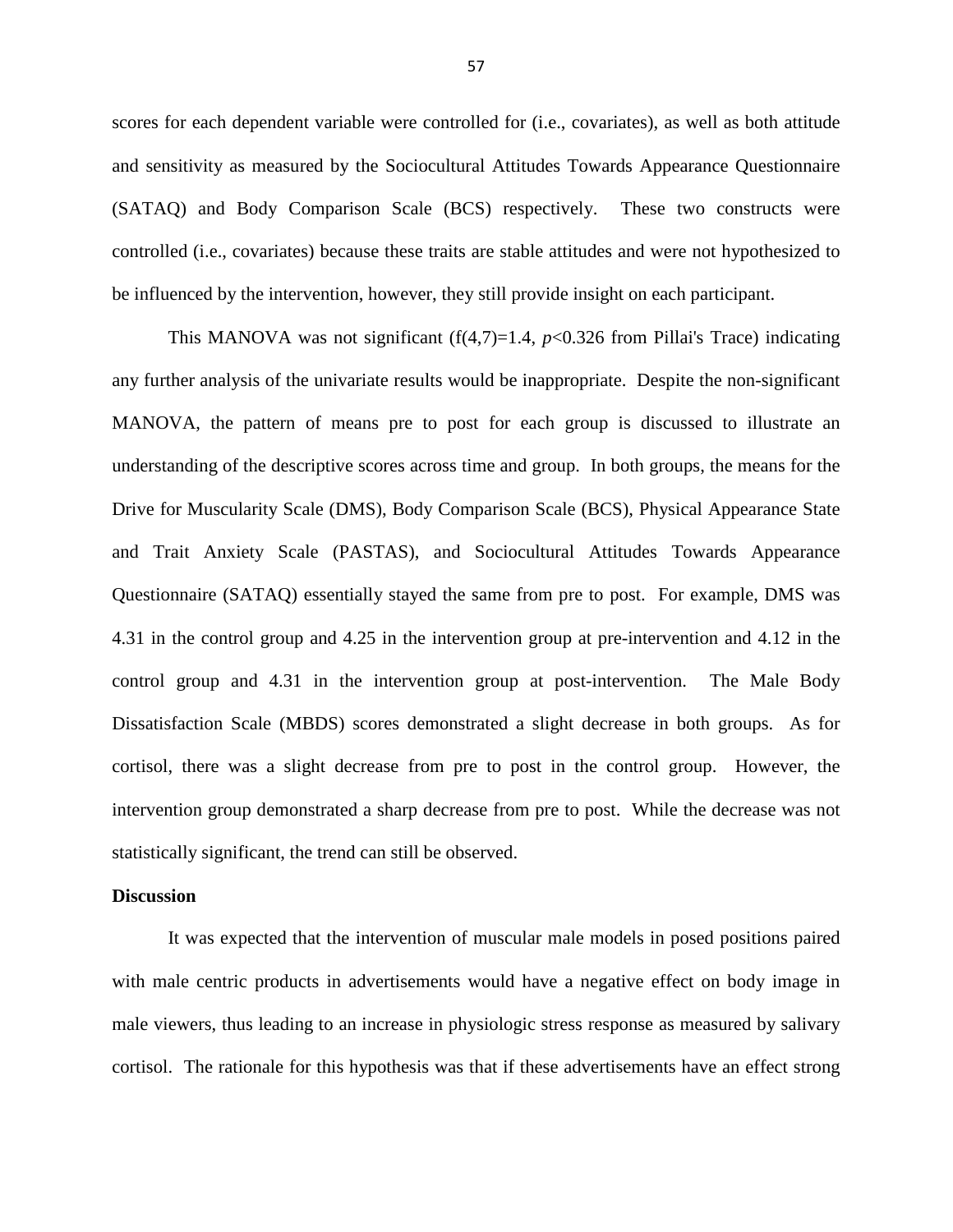enough to create a negative psychological body image affect, which is stressful, then it is possible that these advertisements are strong enough to create a physical stress response as well. The means for each group (see Table 2) and the MANOVA indicate that this hypothesis was not supported.

 A number of potential reasons exist for this. First, the unexpected outcome may indicate that the intervention was not strong enough for the participants. Reasons for the intervention not being strong enough include a stable body image in the participants and the types of models used in the advertisements. The participants of this study exhibited a resiliency towards advertisements portraying attractive male models as demonstrated by their relatively low scores in the Body Comparison Scale and Sociocultural Attitudes Towards Appearance Questionnaire. The low scores on the Body Comparison Scale indicate that the participants did not engage in a lot of social comparison of their bodies to their peers in general which suggests that viewing slides of ideal body images would have little impact on their body image feelings. Second, the low scores on the Sociocultural Attitudes Towards Appearance Questionnaire indicate that they were somewhat oblivious to what society depicts as attractive body images. The lack of social comparison and obliviousness towards societal attitudes toward attractiveness created a resilient and positive body image. Due to this resiliency they were likely relatively immune to the slides ability to create anxiety. They would need a stronger intervention to create a negative effect. Essentially, a ceiling effect was demonstrated with the participant's favorable body image being so positive at pre-test. This same effect has been demonstrated in previous research (Humphreys & Paxton, 2004; Gulas & McKeage, 2000).

 A possible explanation for this resiliency is an over saturation of attractive fit males used in advertising. It is possible through the years that the average male has become immune to the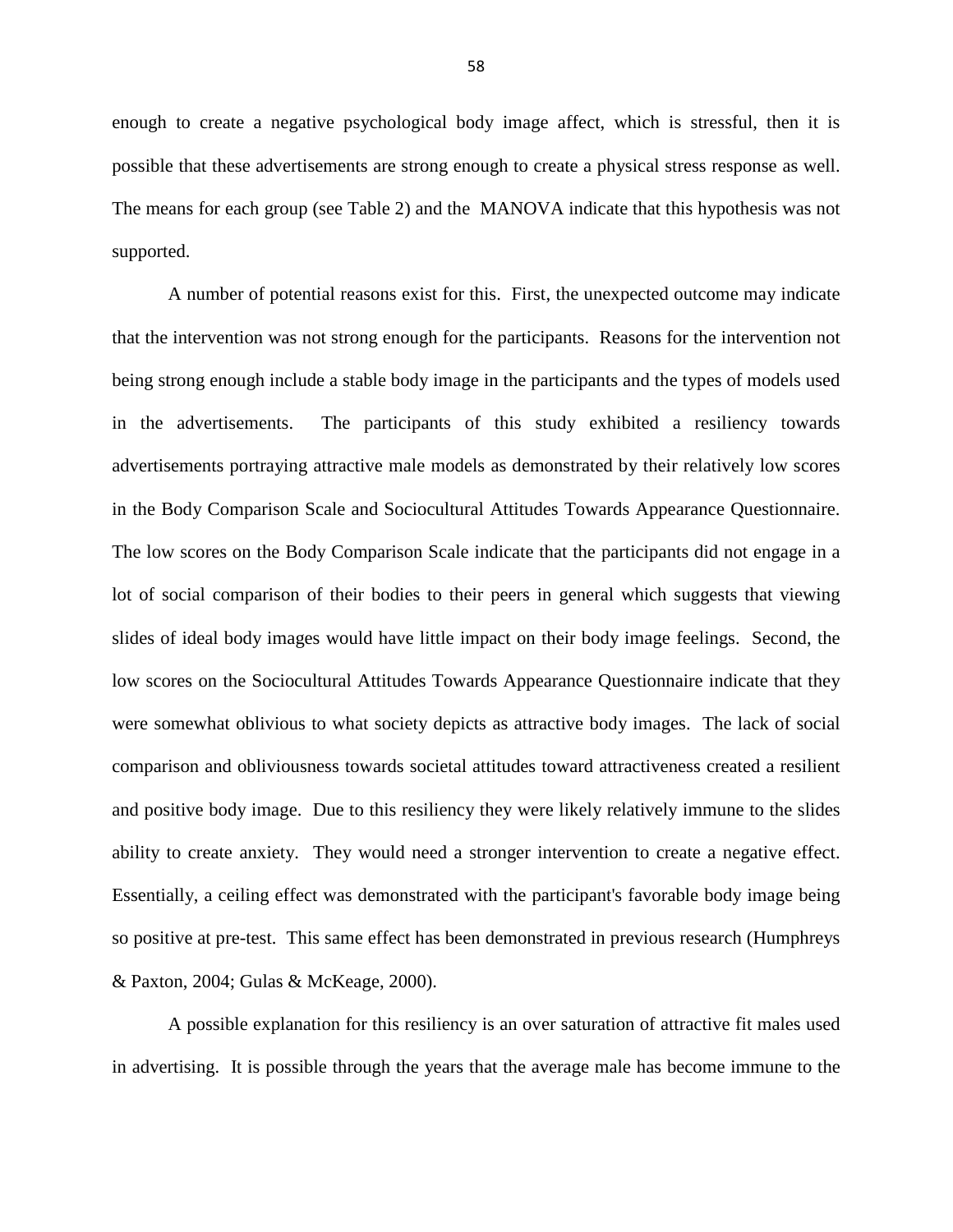fact they are not as attractive as the models. This idea of over saturation debunks social comparison theory and its main tenet that people use upward comparisons to weed out unwanted characteristics (Festinger, 1954).

 Self presentation theory (Goffman, 1959; Leary & Kowalski, 1990) also does not explain this resiliency. The scores of the MBDS were relatively average, indicating the participants were neither satisfied nor dissatisfied with their bodies. This average score of the MBDS demonstrates that those participants did not feel an obligation to highlight another aspect of their body to hide any perceived imperfections. Essentially, this indifference towards their body would cause them to need a stronger intervention to elicit a negative effect.

 Cash's cognitive-behavioral model of body image (2002) does help to explain the resiliency of the participants. Due to the low scores of the Sociocultural Attitudes Towards Appearance Questionnaire, it can be concluded that the participants lacked awareness of what the social norm is for attractiveness. Therefore, their lack of cultural socialization is shielding them from a poor body image. Also, the participants did not have some of the key personality attributes that most likely lead to a negative body image. As indicated by the low Body Comparison Scale scores, their public self consciousness and need for social approval are on the low end. This means that they do not engage in lots of comparisons of their body with their peers' body. Likewise, the moderate scores on the Male Body Dissatisfaction Scale also indicate they did not have low body esteem. Again, these variables help the participants to shield themselves from having a poor body image. In a sense, their lack of awareness is helping them to be healthier individuals.

 Also contributing to the intervention not being strong enough for the participants were the models used in the mock advertisements. This conclusion was reached despite the care taken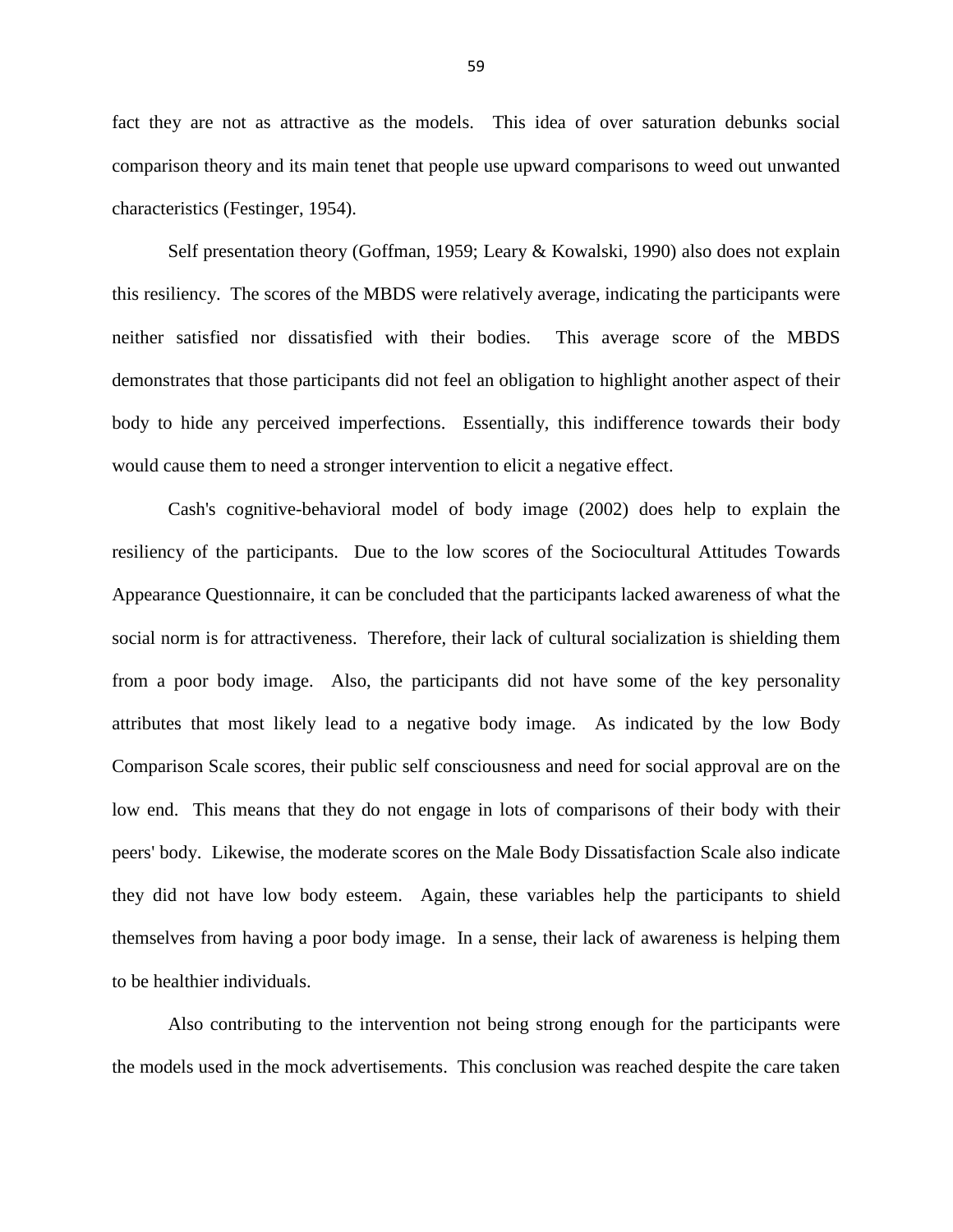to make sure the selected male models were not overly muscular (Arbour & Ginis, 2006), were in posed positions highlighting their body (Farqhar & Wasylkiw, 2007), and were extremely fit (Agliata & Tantleff-Dunn, 2004; Arbour & Ginis, 2006; Baird & Grieve, 2006; Farquhar & Wasylkiw, 2007; Grogan et al., 1996; Gulas & McKeage, 2000; Halliwell et al., 2007; Hobza et al., 2007; Humphreys & Paxton, 2004; Johnson et al., 2007; Leit et al., 2002; Lorenzen et al., 2004; Ogden & Mundray, 1996). For the most part, the models used were well known physically fit athletes, models, and celebrities. It is possible that because the participants knew the models were well known for their bodies, this may have had less of an impact on their own body image. An analogy to help describe this is a child and a math problem. When a child first learns math, the idea of  $2+2=4$  is novel and leads to an excitement. As that child ages,  $2+2=4$ becomes remedial and they accept that  $2+2=4$  as old news, thus leading to less excitement and influence on their attitude. This analogy could apply to the participants, only because the intervention models became the old news math problem.

 Another factor that influenced the unexpected outcome was the small sample size. Having a small sample size limited the study's power and the range of scores and variance on each scale by the participants. The sample size was small due to practical constraints (e.g., the cost of cortisol analyses), a power analysis and previous research involving cortisol measurement (Gluck et al., 2004; Koo-Loeb, Pederson, & Girdler, 1998; Monteleone et al., 1999; Pirke et al., 1992; Vocks et al., 2007) that all suggested the current sample size was established as adequate. However, in retrospect, a larger sample may have still helped detect small differences that might be meaningful. Also aiding the unexpected outcome was some participants not completing the surveys. The missing data caused a small sample size to be even less impactful and revealing. This proved to be a costly learning experience.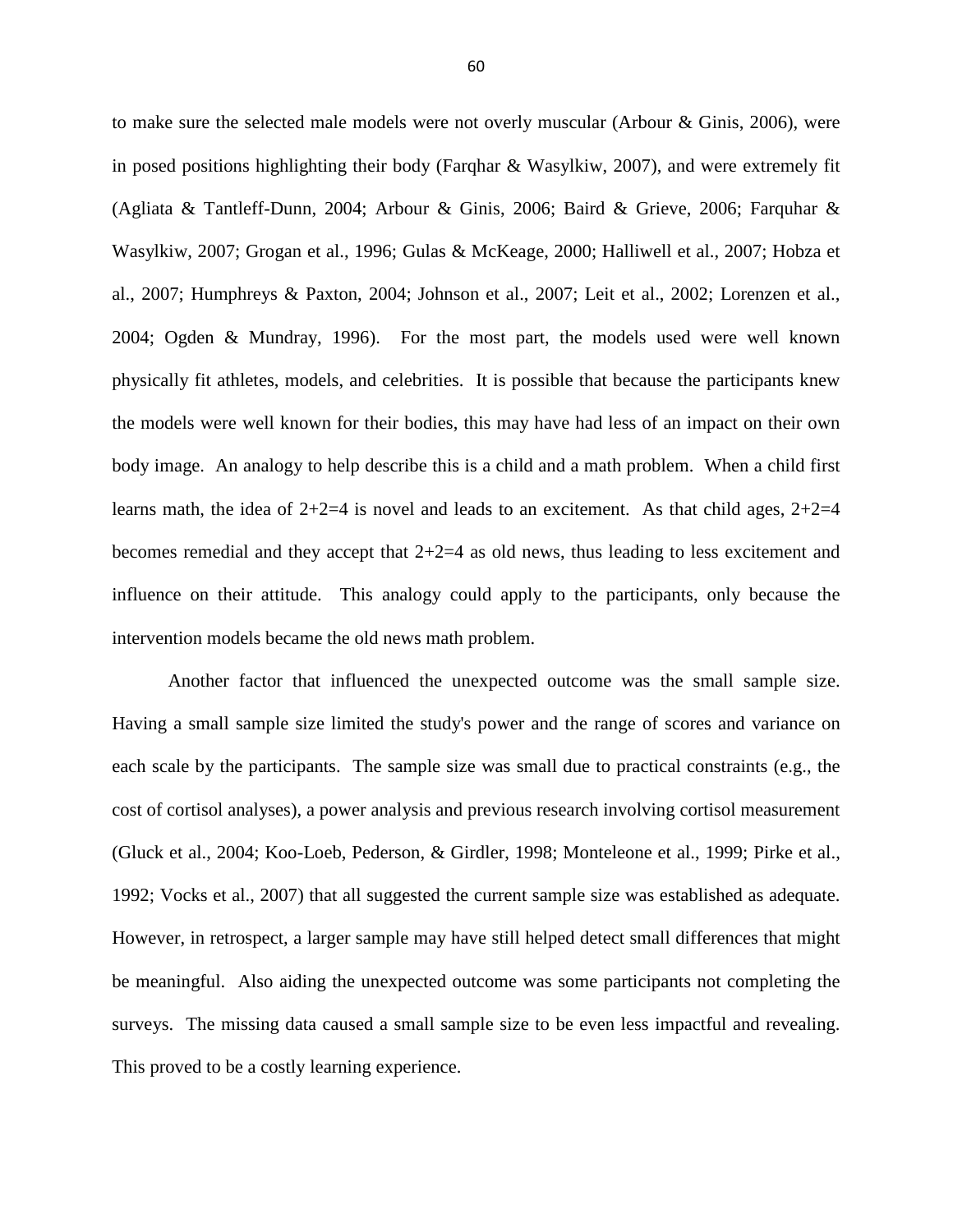Future researchers can apply the short comings of this study to their studies in order to examine similar research questions and increase the odds of supporting this study's hypotheses. The first resolution to improve this study would be more slides featuring muscular male models. In this study, only 20 slides were used, which fell in line with previous research as enough exposure time (30 minutes total) to affect the body image of the participants (Lorenzen et al., 2004; Ogden & Mudray, 1996). If the participants of this study are an indication of males worldwide becoming resilient to muscular male models in advertising, a longer exposure time will be needed. The simple solution would be to add more slides leading to a longer total exposure time of the intervention, thus more of an impact on their body image and possibly cortisol levels. This same conclusion has been reached by other researchers (Baird & Grieve, 2006)

 Another recommendation for future research is to use unknown models. As stated earlier, the models used in this study were well known celebrities, models, and athletes, leading to less of a novelty for the participants. This lack of novelty may lead to a lower reaction from the participants. In order for future research to be successful when looking at the impact of muscular male models in advertising on physiological stress response, models who are less known may need to be used. Maybe other college students who represent a more common peer group should be selected as models.

 Future researchers should also screen for participants who are more socially aware of what attractiveness is and who make more upward comparisons than these participants. Because these men were average and exhibited obliviousness towards social acceptance for attractiveness and did not make comparisons with their peers, we do not know what kind of physiological responses would occur in men who are socially aware, make comparisons, or who have a body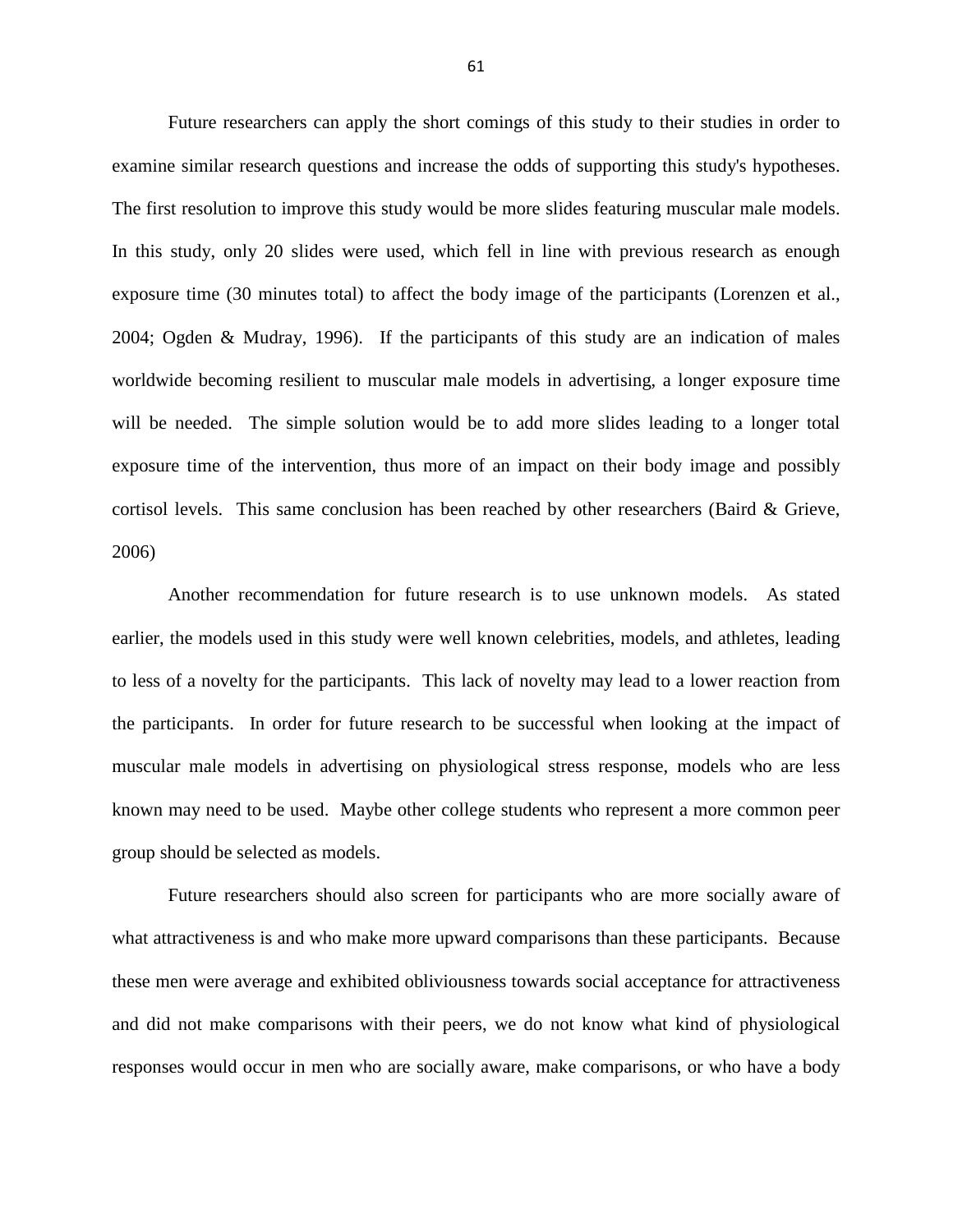image disorder or at least have a poor body image. As a stepping stone, previous research involving individuals diagnosed with anorexia nervosa, bulimia nervosa, and binge eating disorder have elevated basal levels of cortisol compared to normal controls (Gluck et al., 2004; Koo-Loeb, Pederson, & Girdler, 1998; Monteleone et al., 1999; Pirke et al., 1992; Vocks et al., 2007). Perhaps the same case can be made for men who exhibit signs of muscle dysmorphia.

 In summary, the major study hypotheses were not supported. However, valuable information about males, their body image, and the research process were learned. Advertisements featuring muscular male models did not create a strong enough stress response to elicit an increase in cortisol in average men based on these means. This is possibly due to the resiliency of average men toward these advertisements. If anything, this failure demonstrates that men are becoming immune to muscular male models. This immunity is thus creating healthier men in society who do not have body image issues. Future research can learn from this study by increasing the number of participants, using unknown models, using more slides, and screening for participants who exhibit signs of body image concerns.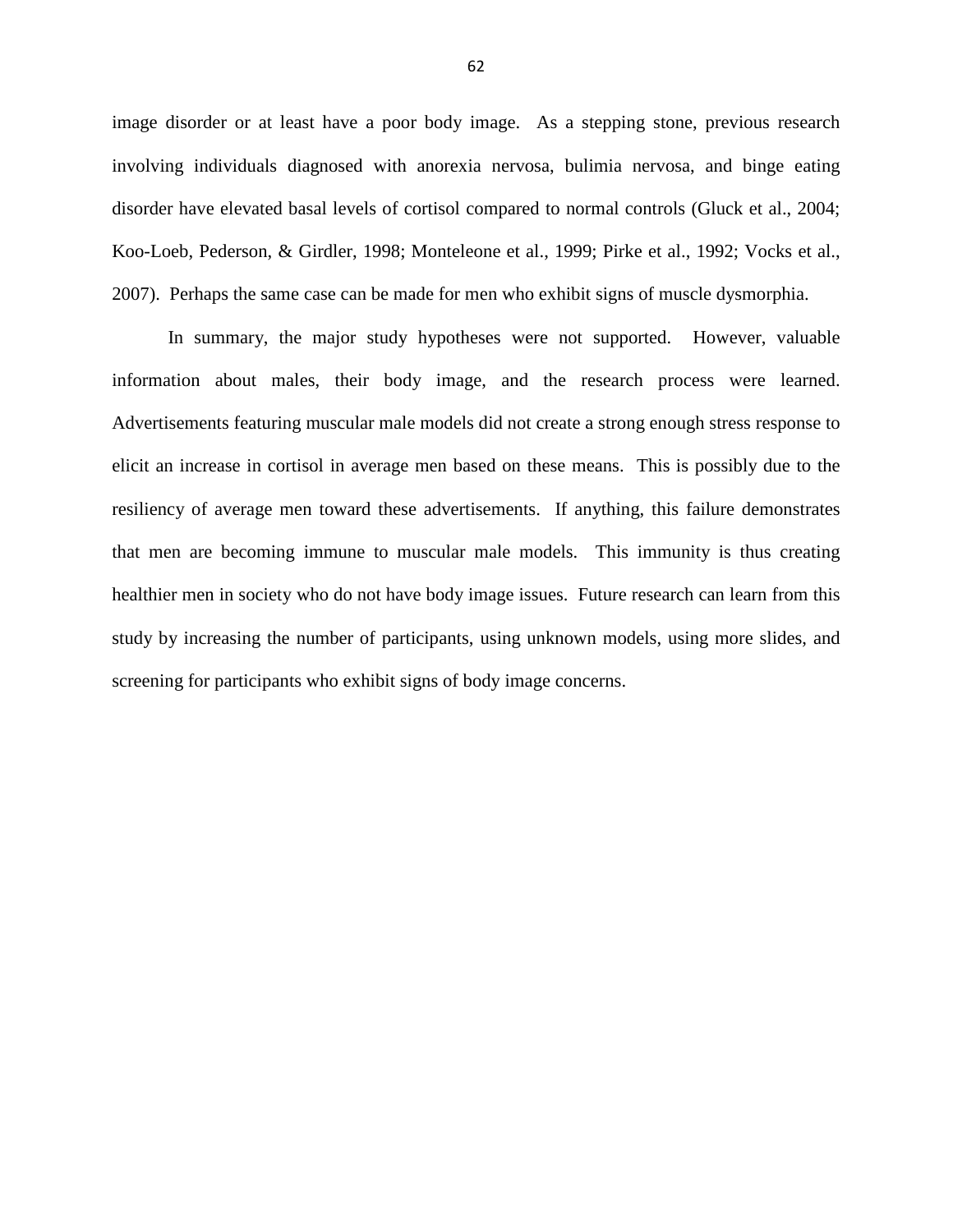### **Table 1**

Means, Standard Deviations, Ranges, Skewness, Kurtosis, Alpha's and Pearson Product-moment

| Variable         | 1                        | $\overline{2}$           | 3                        | $\overline{4}$           | 5                        | 6                | $\tau$                   | 8       | 9                        | 10             | 11                       | 12                       |
|------------------|--------------------------|--------------------------|--------------------------|--------------------------|--------------------------|------------------|--------------------------|---------|--------------------------|----------------|--------------------------|--------------------------|
| 1. Cortisol Pre  | $\overline{\phantom{a}}$ |                          |                          |                          |                          |                  |                          |         |                          |                |                          |                          |
| 2. Cortisol Post | $0.73*$                  | $\equiv$                 |                          |                          |                          |                  |                          |         |                          |                |                          |                          |
| 3. DMS Pre       | 0.14                     | 0.1                      | $\overline{\phantom{a}}$ |                          |                          |                  |                          |         |                          |                |                          |                          |
| 4. DMS Post      | 0.04                     | $-0.06$                  | $0.88*$                  | $\overline{\phantom{a}}$ |                          |                  |                          |         |                          |                |                          |                          |
| 5. BCS Pre       | 0.14                     | $-0.05$                  | $-0.24$                  | $-0.25$                  | $\overline{\phantom{a}}$ |                  |                          |         |                          |                |                          |                          |
| 6. BCS Post      | 0.27                     | 0.09                     | $-0.21$                  | $-0.2$                   | $0.89*$                  |                  |                          |         |                          |                |                          |                          |
| 7. PASTAS Pre    | 0.14                     | 0.21                     | $-0.12$                  | $-0.15$                  | $0.48*$                  | $0.43*$          | $\overline{\phantom{a}}$ |         |                          |                |                          |                          |
| 8. PASTAS Post   | 0.3                      | 0.26                     | $-0.11$                  | $-0.16$                  | $0.47*$                  | $0.45*$          | $0.82*$                  | $\Box$  |                          |                |                          |                          |
| 9. SATAQ Pre     | 0.11                     | $-0.24$                  | 0.03                     | 0.12                     | $0.44*$                  | $0.47*$          | $-0.03$                  | 0.05    | $\overline{\phantom{a}}$ |                |                          |                          |
| 10. SATAQ Post   | $-0.19$                  | $-0.35$                  | $-0.11$                  | $-0.06$                  | $0.43*$                  | $0.55*$          | $-0.06$                  | $-0.01$ | $0.91*$                  | $\overline{a}$ |                          |                          |
| 11. MBDS Pre     | 0.06                     | 0.08                     | $-0.35\dagger$           | $-0.47*$                 | 0.01                     | $-0.22$          | 0.01                     | 0.08    | $-0.05$                  | $-0.16$        | $\overline{\phantom{a}}$ |                          |
| 12. MBDS Post    | 0.16                     | 0.22                     | $-0.54*$                 | $-0.55*$                 | 0.14                     | $\boldsymbol{0}$ | 0.16                     | 0.23    | 0.06                     | $-0.04$        | $0.82*$                  | $\overline{\phantom{a}}$ |
| Mean             | 0.45                     | 0.23                     | 4.28                     | 4.21                     | 2.52                     | 2.61             | 1.02                     | 1.05    | 3.43                     | 3.48           | 1.79                     | 1.81                     |
| SD.              | 0.64                     | 0.12                     | 0.72                     | 0.86                     | 0.58                     | 0.61             | 0.67                     | 0.62    | 0.54                     | 0.5            | 0.47                     | 0.41                     |
| <b>Skewness</b>  | 4.44                     | 1.31                     | $-0.71$                  | $-0.98$                  | $-0.64$                  | $-1.1$           | 0.21                     | $-0.09$ | $-0.06$                  | 0.01           | $-0.06$                  | $-0.07$                  |
| Kurtosis         | 21.4                     | 1.27                     | 0.01                     | 0.57                     | 0.6                      | 0.82             | $-0.82$                  | $-1.23$ | 0.45                     | 0.25           | $-1.11$                  | $-0.88$                  |
| α                |                          | $\overline{\phantom{a}}$ | 0.86                     | 0.89                     | 0.87                     | 0.9              | 0.83                     | 0.82    | 0.85                     | 0.85           | 0.79                     | 0.84                     |

Correlations of Measurements.

\*=Significant at 0.05

†=Significant at 0.10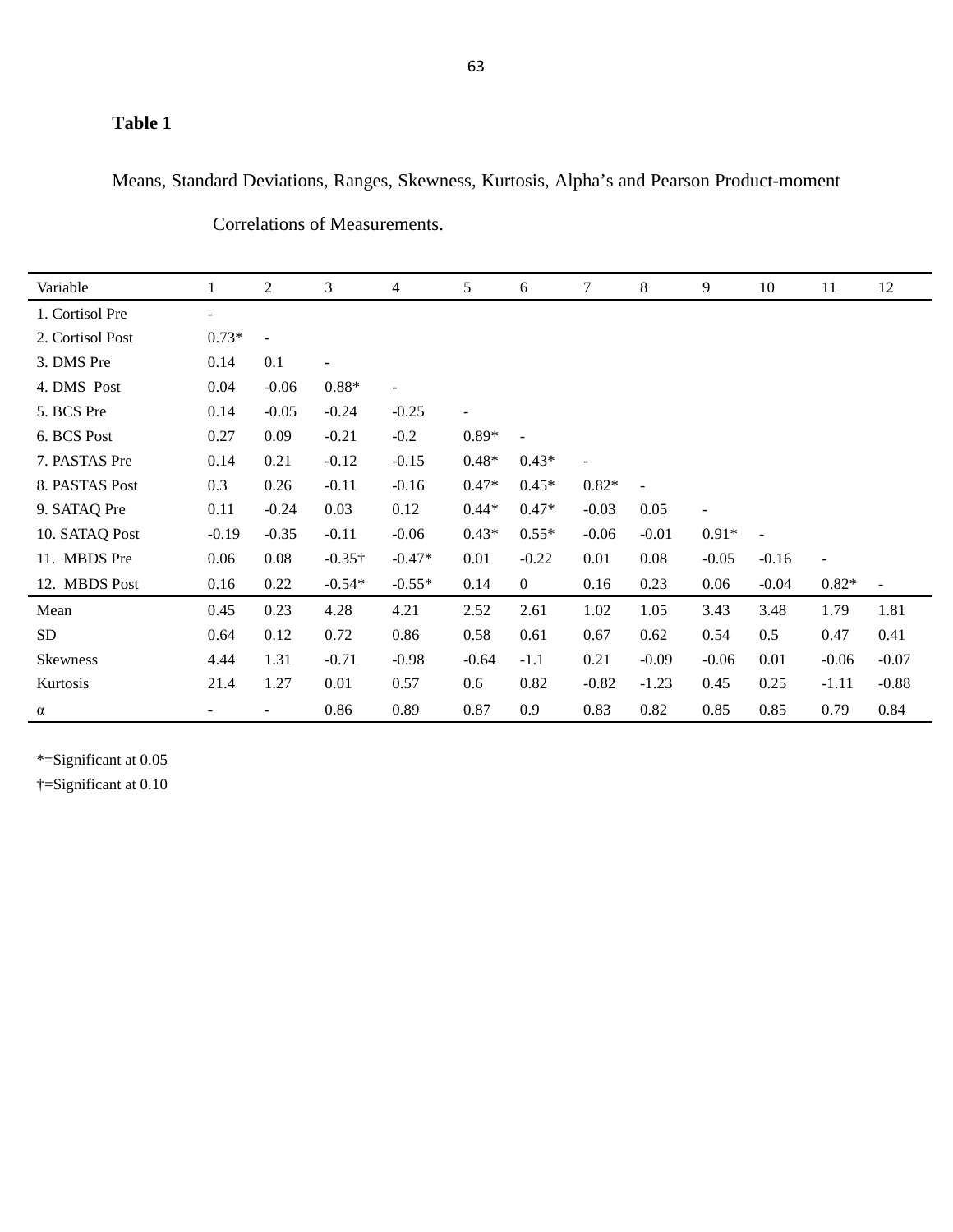## **Table 2**

## Groups, Variables, Means, and Standard Deviations

|               |             | Control    |             |            | Intervention |            |           |            |  |  |
|---------------|-------------|------------|-------------|------------|--------------|------------|-----------|------------|--|--|
| Pre<br>Post   |             |            |             |            | Pre          | Post       |           |            |  |  |
| Variable      | $\mathbf N$ | M(SD)      | $\mathbf N$ | M(SD)      | N            | M(SD)      | ${\bf N}$ | M(SD)      |  |  |
| Cortisol      | 14          | .368(.192) | 14          | .234(.088) | 13           | .531(.907) | 14        | .231(.147) |  |  |
| <b>DMS</b>    | 15          | 4.31(.703) | 15          | 4.12(1.02) | 15           | 4.25(.763) | 15        | 4.31(.686) |  |  |
| <b>BCS</b>    | 14          | 2.59(.695) | 14          | 2.60(.649) | 14           | 2.46(.458) | 13        | 2.63(.584) |  |  |
| <b>PASTAS</b> | 15          | 1.23(.775) | 15          | 1.19(.696) | 15           | .817(.472) | 15        | .917(.508) |  |  |
| <b>SATAQ</b>  | 14          | 3.34(.654) | 14          | 3.43(.595) | 15           | 3.50(.413) | 14        | 3.54(.406) |  |  |
| <b>MBDS</b>   | 12          | 45.3(12.6) | 12          | 46.6(12.0) | 11           | 44.0(11.2) | 11        | 43.8(8.48) |  |  |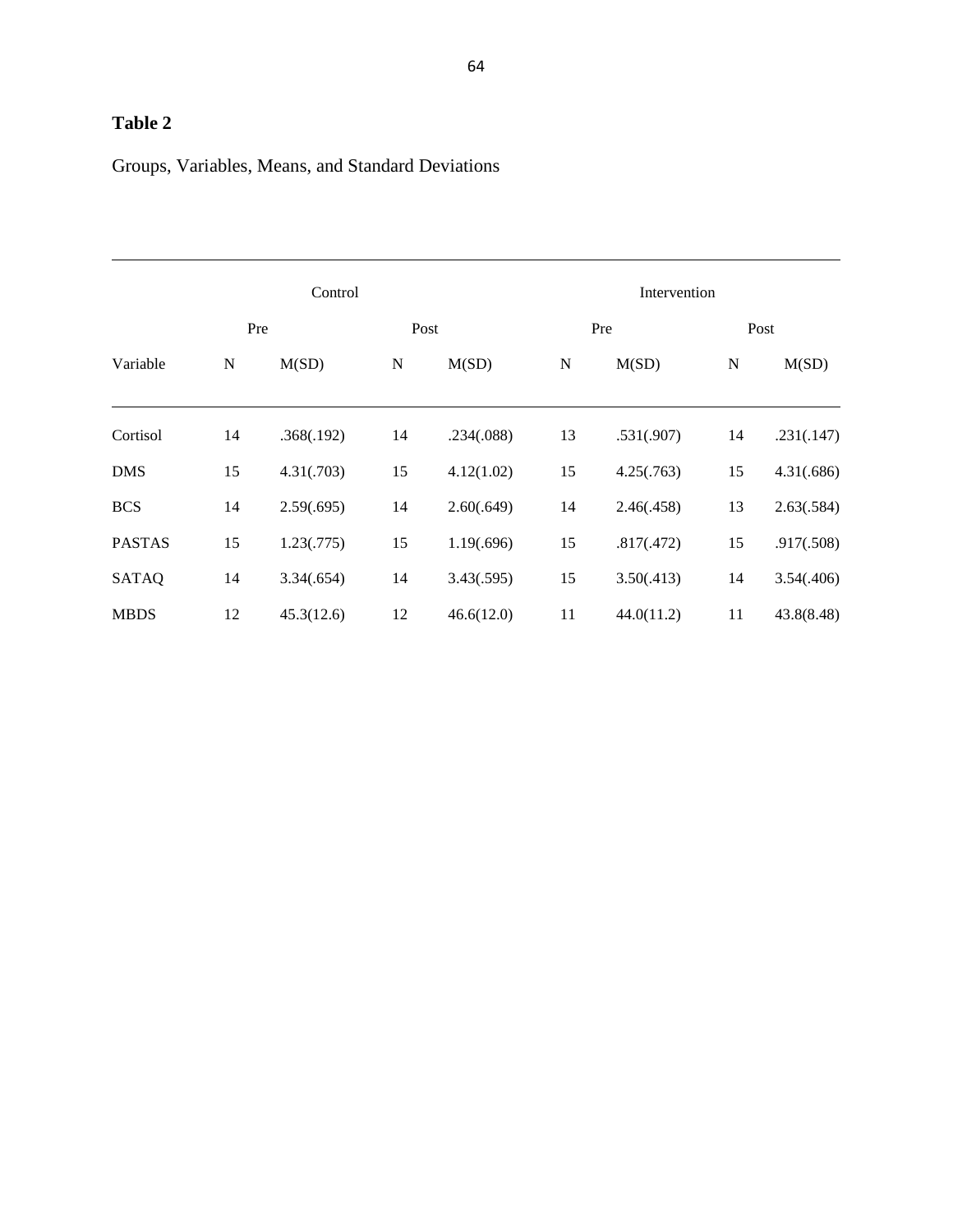### **APPENDIX A**

## **Physical Appearance State and Trait Anxiety Scale**

The statements listed below are used to describe how anxious, tense, or nervous you feel *Right Now* about your body. Use the following scale:

| Not at All                                          |                 | Slightly                               | Moderately | Very Much So     |              |                | <b>Exceptionally So</b> |                |  |  |  |  |
|-----------------------------------------------------|-----------------|----------------------------------------|------------|------------------|--------------|----------------|-------------------------|----------------|--|--|--|--|
| $\overline{0}$                                      |                 |                                        |            |                  |              |                |                         |                |  |  |  |  |
| Right now, I feel anxious, tense, or nervous about: |                 |                                        |            |                  |              |                |                         |                |  |  |  |  |
| 1.                                                  |                 | The extent to which I look overweight. |            | $\theta$         | $\mathbf{1}$ | $\overline{2}$ | 3                       | $\overline{4}$ |  |  |  |  |
| 2.                                                  | My thighs.      |                                        |            | $\boldsymbol{0}$ | $\mathbf{1}$ | $\overline{2}$ | 3                       | $\overline{4}$ |  |  |  |  |
| 3.                                                  | My buttocks.    |                                        |            | $\overline{0}$   | $\mathbf{1}$ | $\overline{2}$ | 3                       | $\overline{4}$ |  |  |  |  |
| 4.                                                  | My hips.        |                                        |            | $\boldsymbol{0}$ | $\mathbf{1}$ | $\overline{2}$ | 3                       | $\overline{4}$ |  |  |  |  |
| 5.                                                  |                 | My stomach (abdomen).                  |            | $\overline{0}$   | $\mathbf{1}$ | $\overline{2}$ | 3                       | $\overline{4}$ |  |  |  |  |
| 6.                                                  | My legs.        |                                        |            | $\boldsymbol{0}$ | $\mathbf{1}$ | $\overline{2}$ | 3                       | $\overline{4}$ |  |  |  |  |
| 7.                                                  | My waist.       |                                        |            | $\boldsymbol{0}$ | $\mathbf{1}$ | $\overline{2}$ | 3                       | $\overline{4}$ |  |  |  |  |
| 8.                                                  | My muscle tone. |                                        |            | $\overline{0}$   | 1            | $\overline{2}$ | 3                       | $\overline{4}$ |  |  |  |  |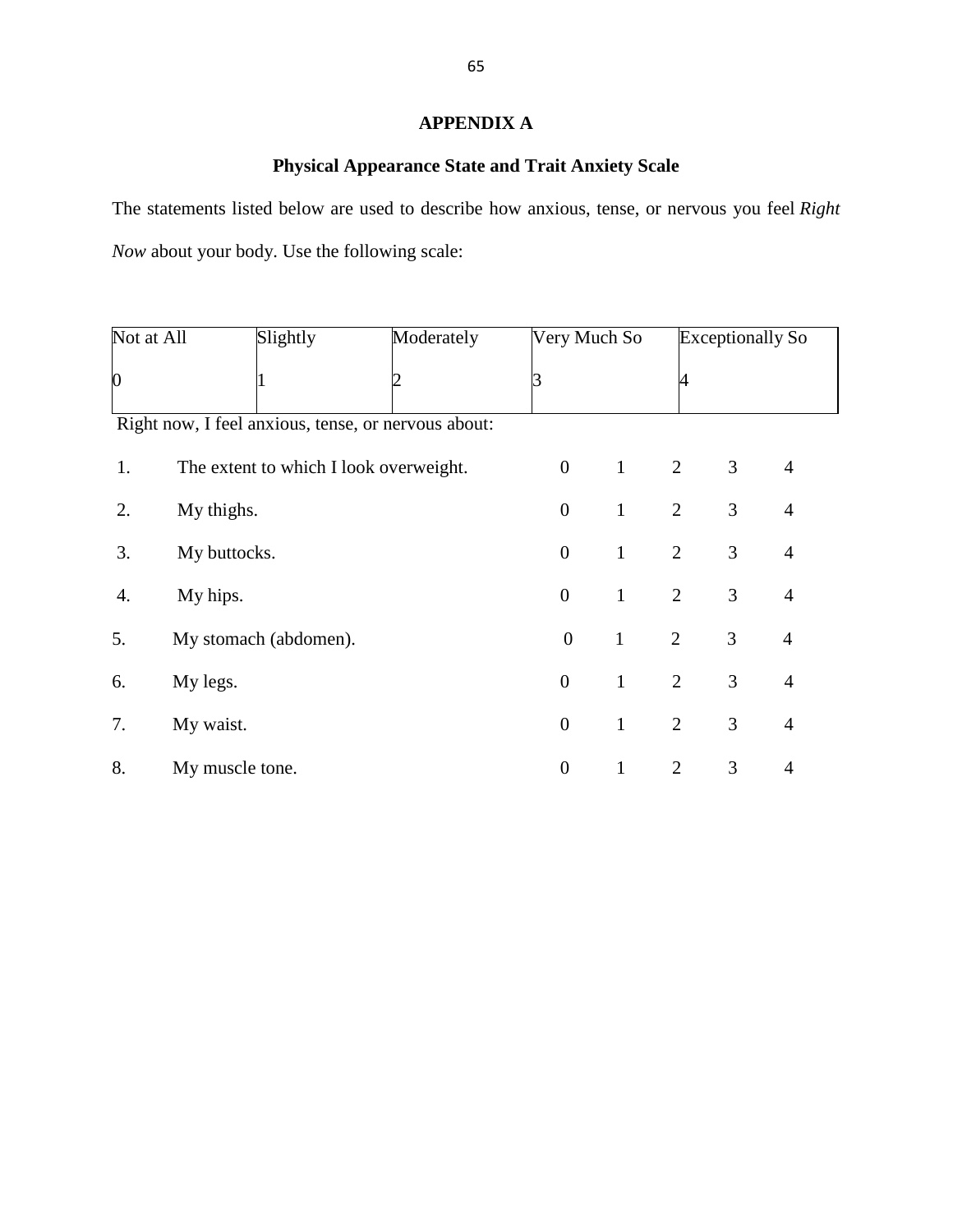## **APPENDIX B**

# **The Drive for Muscularity Scale**

Please read each item carefully then, for each one, circle the number that best applies to you.

| $\overline{1}$       |                    | $\overline{2}$                                  | 3            | $\overline{4}$ |                | 5              | 6 |   |
|----------------------|--------------------|-------------------------------------------------|--------------|----------------|----------------|----------------|---|---|
| Very Often<br>Always |                    | Often                                           | Sometimes    |                | Rarely         | Never          |   |   |
|                      |                    |                                                 |              |                |                |                |   |   |
|                      |                    | 1. I wish that I were more muscular.            | $\mathbf{1}$ | $\overline{2}$ | 3              | $\overline{4}$ | 5 | 6 |
|                      |                    | 2. I lift weights to build up muscle.           | $\mathbf{1}$ | $\overline{2}$ | 3              | $\overline{4}$ | 5 | 6 |
|                      |                    | 3. I use protein or energy supplements.         | $\mathbf{1}$ | $\overline{2}$ | 3              | $\overline{4}$ | 5 | 6 |
|                      |                    | 4. I drink weight gain or protein shakes.       | $\mathbf{1}$ | $\overline{2}$ | 3              | $\overline{4}$ | 5 | 6 |
| 5.                   |                    | I try to consume as many calories as I can      |              |                |                |                |   |   |
|                      | in a day.          |                                                 | 1            | $\overline{2}$ | 3              | $\overline{4}$ | 5 | 6 |
|                      |                    | 6. I feel guilty if I miss a weight training    | 1            | $\overline{2}$ | $\overline{3}$ | $\overline{4}$ | 5 | 6 |
|                      | session.           |                                                 |              |                |                |                |   |   |
|                      |                    | 7. I think I would feel more confident if I     | 1            | $\overline{2}$ | 3              | $\overline{4}$ | 5 | 6 |
|                      |                    | had more muscle mass.                           |              |                |                |                |   |   |
| 8.                   |                    | Other people think I work out with              | 1            | $\overline{2}$ | 3              | $\overline{4}$ | 5 | 6 |
|                      | weights too often. |                                                 |              |                |                |                |   |   |
|                      |                    | 9. I think that I would look better if I gained | $\mathbf{1}$ | $\overline{2}$ | 3              | $\overline{4}$ | 5 | 6 |
|                      | 10 pounds in bulk. |                                                 |              |                |                |                |   |   |
|                      |                    | 10. I think about taking anabolic steroids.     | $\mathbf{1}$ | $\overline{2}$ | 3              | $\overline{4}$ | 5 | 6 |
|                      |                    | 11. I think that I would feel stronger if I1    |              | 2              | 3              | $\overline{4}$ | 5 | 6 |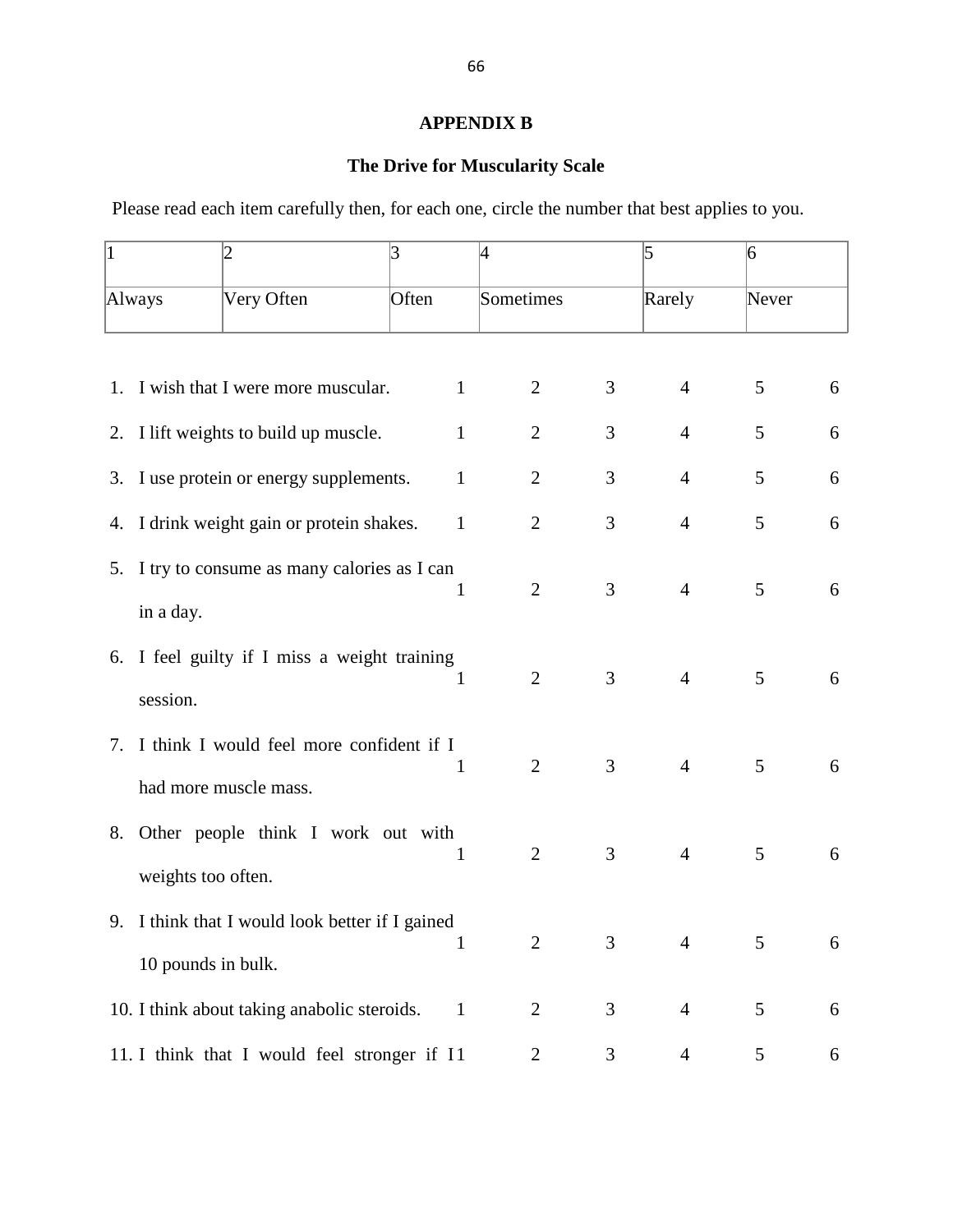gained a little more muscle mass.

| 12. I think that my weight training schedule | $\overline{2}$ | $\mathfrak{Z}$ | $\overline{4}$ | 5 | 6 |
|----------------------------------------------|----------------|----------------|----------------|---|---|
| interferes with other aspects of my life.    |                |                |                |   |   |
| 13. I think that my arms are not muscular    | 2              | $\mathfrak{Z}$ | $\overline{4}$ | 5 | 6 |
| enough.                                      |                |                |                |   |   |
| 14. I think that my chest is not muscular    | 2              | $\mathfrak{Z}$ | $\overline{4}$ | 5 | 6 |
| enough.                                      |                |                |                |   |   |
| 15. I think that my legs are not muscular    | 2              | 3              | $\overline{4}$ | 5 | 6 |
| enough.                                      |                |                |                |   |   |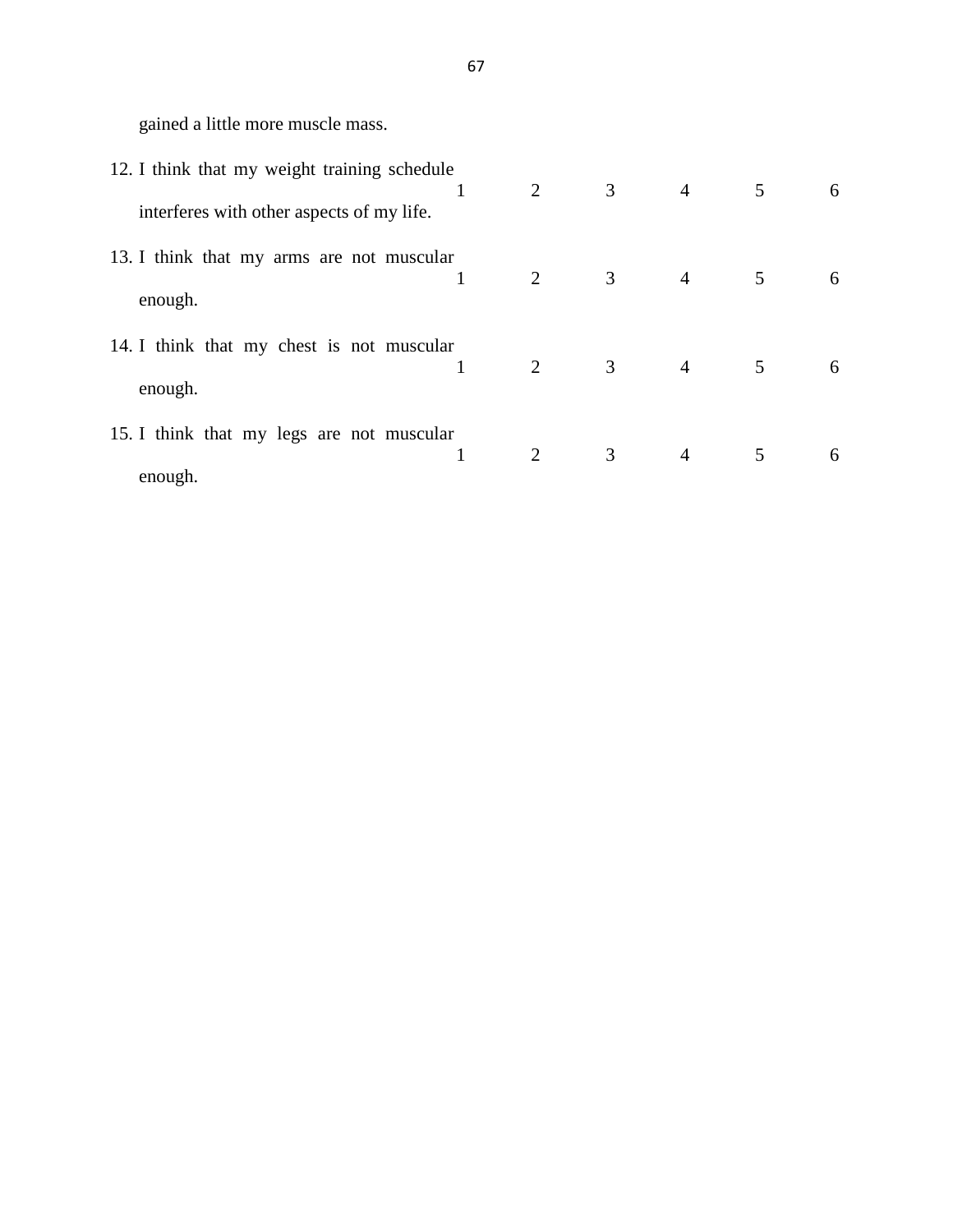#### **APPENDIX C**

#### **The Male Body Dissatisfaction Scale**

Height: ft. the same weight: lbs.

Body type (please check one): skinny\_\_\_\_\_ overweight\_\_\_\_\_ average\_\_\_\_\_ muscular\_\_\_\_\_ PLEASE READ: Circle one answer below each item according to how you currently feel about your body. In addition, rate how important each item is to you-place a number from 1 to 10(1=no importance to you; 10=great importance to you) on the line before each item. Read all questions carefully and answer honestly; all responses are kept confidential.

- 1. I am happy with how much muscle I have compared to how much fat I have.
- Strongly agree Agree Neutral Disagree Strongly disagree 2. \_\_\_\_\_\_\_\_ Other people think I have a good body.
- Strongly agree Agree Neutral Disagree Strongly disagree
- 3. \_\_\_\_\_ I am a good weight for my height. Strongly agree Agree Neutral Disagree Strongly disagree
- 4. \_\_\_\_\_ I wish I had more muscular arms. Strongly agree Agree Neutral Disagree Strongly disagree
- 5. \_\_\_\_\_ I am hesitant to take my shirt off in public because people will look at my body. Strongly agree Agree Neutral Disagree Strongly disagree
- 6. \_\_\_\_\_ I fantasize about having more muscle.
	- Always Often Sometimes Rarely Never
- 7. \_\_\_\_\_ I have thoughts of dissatisfaction towards my body.
- Always Often Sometimes Rarely Never
- 8. \_\_\_\_\_\_\_\_ I think I have a generally attractive body.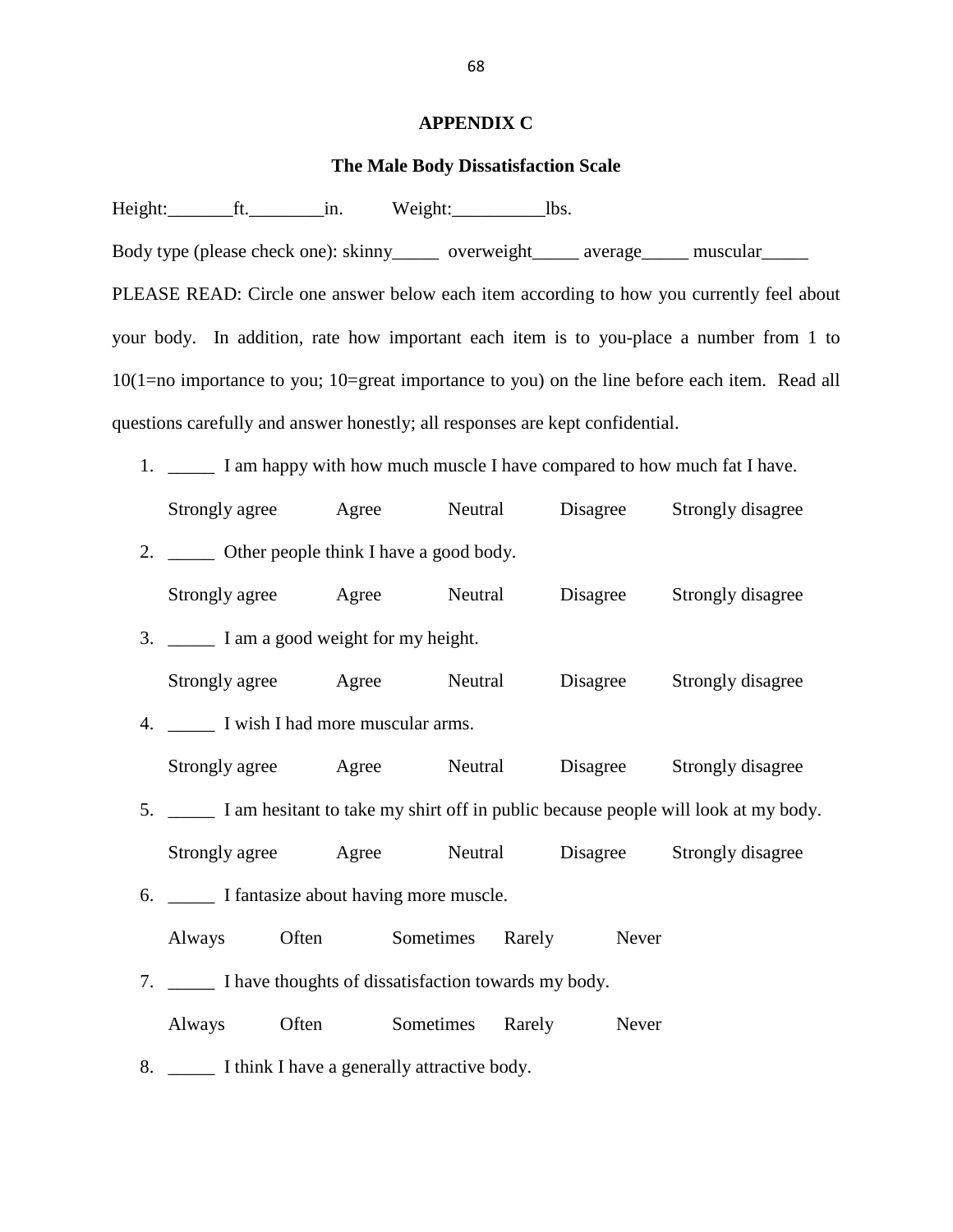| Strongly agree Agree Neutral Disagree Strongly disagree                          |       |           |          |                                    |
|----------------------------------------------------------------------------------|-------|-----------|----------|------------------------------------|
| 9. ______ I wish I had more of a V-shaped torso(upper body).                     |       |           |          |                                    |
| Strongly agree Agree Neutral Disagree Strongly disagree                          |       |           |          |                                    |
| 10. I wish I could become more toned in order to accentuate the muscle I do have |       |           |          |                                    |
| Strongly agree Agree Neutral Disagree Strongly disagree                          |       |           |          |                                    |
| 11. I am more muscular than the average male my age.                             |       |           |          |                                    |
| Strongly agree Agree Neutral Disagree Strongly disagree                          |       |           |          |                                    |
| 12. I worry about being more muscular                                            |       |           |          |                                    |
| Always Often Sometimes Rarely Never                                              |       |           |          |                                    |
| 13. I wish I had bigger biceps.                                                  |       |           |          |                                    |
| Strongly agree Agree Neutral Disagree Strongly disagree                          |       |           |          |                                    |
| 14. I think my pectoral (chest) muscles are well developed.                      |       |           |          |                                    |
| Strongly agree Agree Neutral Disagree Strongly disagree                          |       |           |          |                                    |
| 15. I have a "six pack" or "washboard abs".                                      |       |           |          |                                    |
| Strongly agree Agree Neutral Disagree Strongly disagree                          |       |           |          |                                    |
| 16. _______ Others would find me more attractive if I had more muscle.           |       |           |          |                                    |
| Strongly agree Agree                                                             |       |           |          | Neutral Disagree Strongly disagree |
| 17. I wish I could lose more fat.                                                |       |           |          |                                    |
| Strongly agree Agree                                                             |       | Neutral   |          | Disagree Strongly disagree         |
| 18. _______ My body looks healthy.                                               |       |           |          |                                    |
| Strongly agree Agree                                                             |       | Neutral   | Disagree | Strongly disagree                  |
| 19. I like to show off my body                                                   |       |           |          |                                    |
| Always                                                                           | Often | Sometimes | Rarely   | Never                              |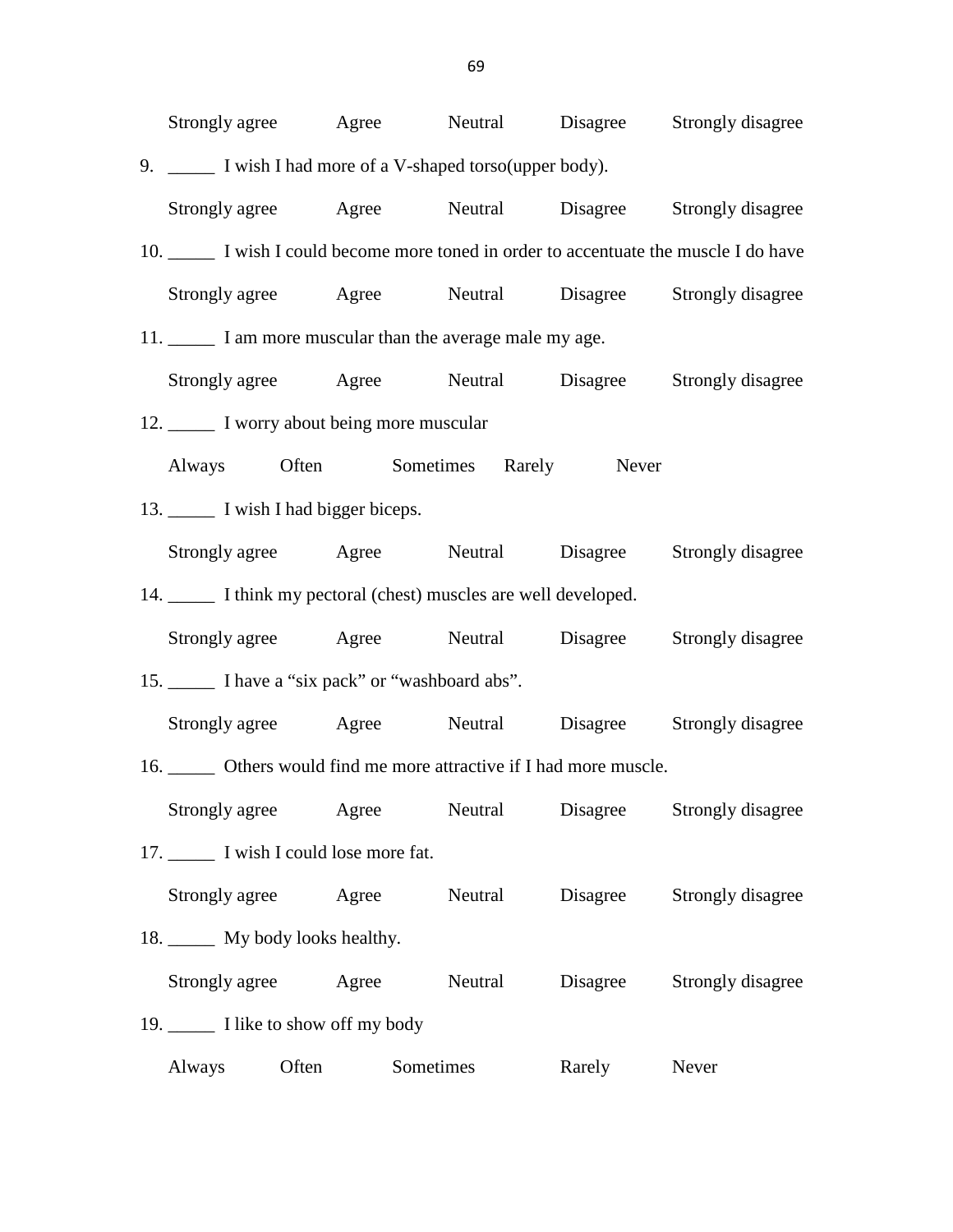20. \_\_\_\_\_ The shape of my body is one of my assets.

Strongly agree Agree Neutral Disagree Strongly disagree

21. \_\_\_\_\_ I look like I could lift more weight than the average male my age.

| Strongly agree Agree Neutral Disagree Strongly disagree |           |        |                                                                                  |
|---------------------------------------------------------|-----------|--------|----------------------------------------------------------------------------------|
| 22. I wish I had better muscle definition.              |           |        |                                                                                  |
| Strongly agree Agree Neutral Disagree Strongly disagree |           |        |                                                                                  |
| 23. My body is sexually appealing to others.            |           |        |                                                                                  |
| Strongly agree Agree Neutral Disagree Strongly disagree |           |        |                                                                                  |
|                                                         |           |        | 24. I think about how different my body looks from what my ideal body would look |
| like.                                                   |           |        |                                                                                  |
| Always Often                                            | Sometimes | Rarely | Never                                                                            |
| 25. I wish I could build a better body for myself.      |           |        |                                                                                  |
|                                                         |           |        |                                                                                  |

Strongly agree Agree Neutral Disagree Strongly disagree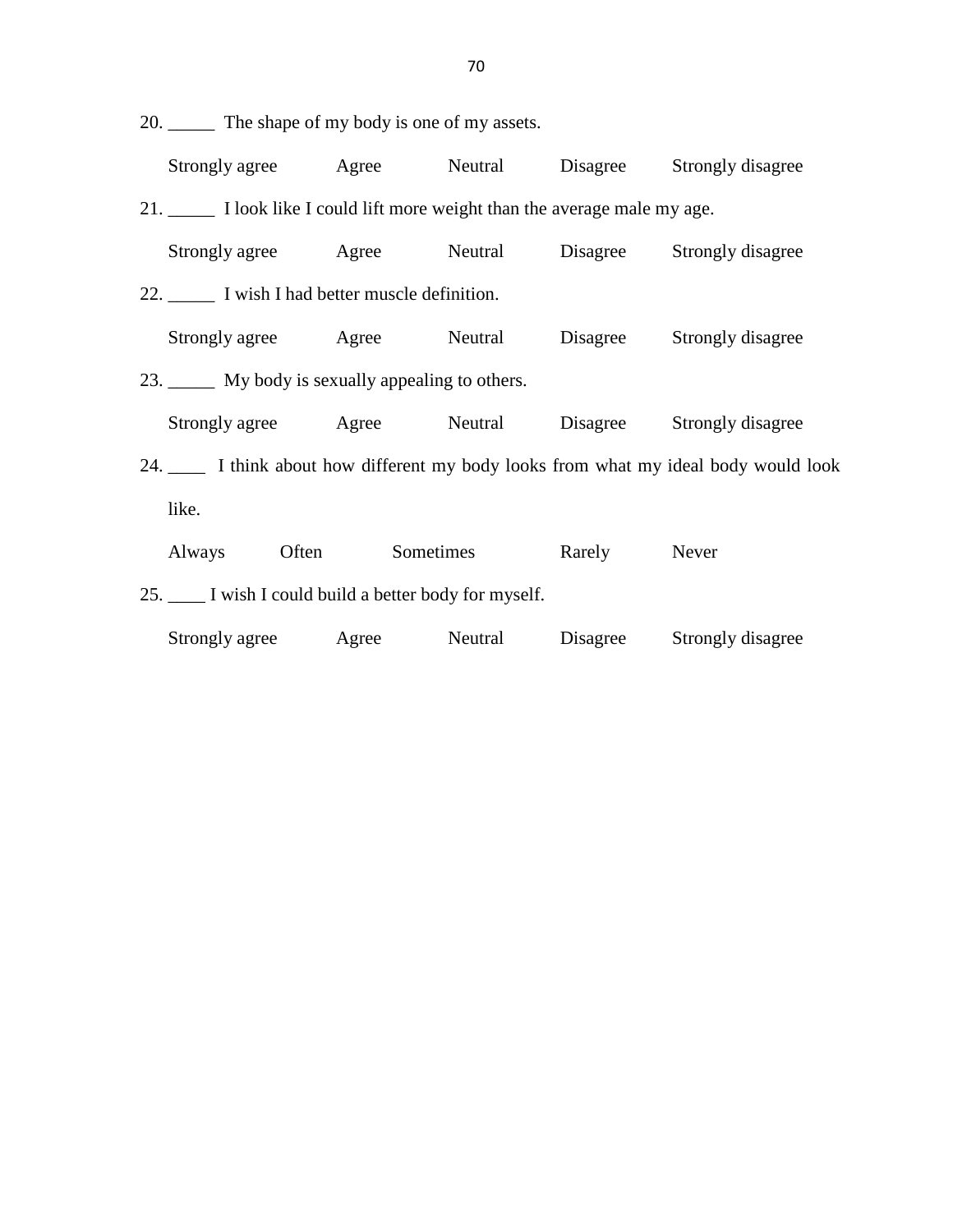## **APPENDIX D**

# **Modified Body Comparison Scale**

For the items below, use the following scale to rate how often you compare these aspects of your body to those of other individuals of the same sex. NOTE: Please be sure that you read and respond to all of the questions according to how you would compare yourself to your same sex peers.

| Never<br>$\vert$ 1 |                 | Rarely<br>2                 | Sometimes<br>3 | Often<br>4   |                |                | Always<br>5    |                |  |
|--------------------|-----------------|-----------------------------|----------------|--------------|----------------|----------------|----------------|----------------|--|
| 1.                 | Upper arm       |                             |                | $\mathbf{1}$ | $\overline{2}$ | $\overline{3}$ | $\overline{4}$ | 5              |  |
| 2.                 | Forearm         |                             |                | $\mathbf{1}$ | $\overline{2}$ | 3              | $\overline{4}$ | 5              |  |
| 3.                 | Shoulders       |                             |                | $\mathbf 1$  | $\overline{2}$ | 3              | $\overline{4}$ | $\sqrt{5}$     |  |
| 4.                 | Chest           |                             |                | $\mathbf{1}$ | $\overline{2}$ | 3              | $\overline{4}$ | 5              |  |
| 5.                 | <b>Back</b>     |                             |                | $\mathbf{1}$ | $\overline{2}$ | 3              | $\overline{4}$ | 5              |  |
| 6.                 | Waist           |                             |                | $\mathbf 1$  | $\overline{2}$ | 3              | $\overline{4}$ | 5              |  |
| 7.                 | Stomach         |                             |                | $\mathbf 1$  | $\overline{2}$ | 3              | $\overline{4}$ | $\sqrt{5}$     |  |
| 8.                 | <b>Buttocks</b> |                             |                | $\,1\,$      | $\mathbf{2}$   | 3              | $\overline{4}$ | 5              |  |
| 9.                 | Thighs          |                             |                | $\mathbf{1}$ | $\overline{2}$ | 3              | $\overline{4}$ | $\mathfrak{S}$ |  |
| 10.                | Hips            |                             |                | $\mathbf 1$  | $\overline{2}$ | 3              | $\overline{4}$ | 5              |  |
| 11.                | Calves          |                             |                | $\mathbf{1}$ | $\overline{2}$ | $\mathfrak{Z}$ | $\overline{4}$ | 5              |  |
| 12.                |                 | Muscle tone of upper body   |                | $\mathbf 1$  | $\mathbf{2}$   | $\mathfrak{Z}$ | $\overline{4}$ | 5              |  |
| 13.                |                 | Overall shape of upper body |                | $\,1\,$      | $\sqrt{2}$     | 3              | $\overline{4}$ | $\mathfrak{S}$ |  |
| 14.                |                 | Muscle tone of lower body   |                | $\mathbf{1}$ | $\overline{2}$ | 3              | $\overline{4}$ | 5              |  |
| 15.                |                 | Overall shape of lower body |                | $\mathbf{1}$ | $\overline{2}$ | 3              | $\overline{4}$ | $\mathfrak{S}$ |  |
| 16.                | Overall body    |                             |                | $\mathbf{1}$ | $\sqrt{2}$     | $\mathfrak{Z}$ | $\overline{4}$ | 5              |  |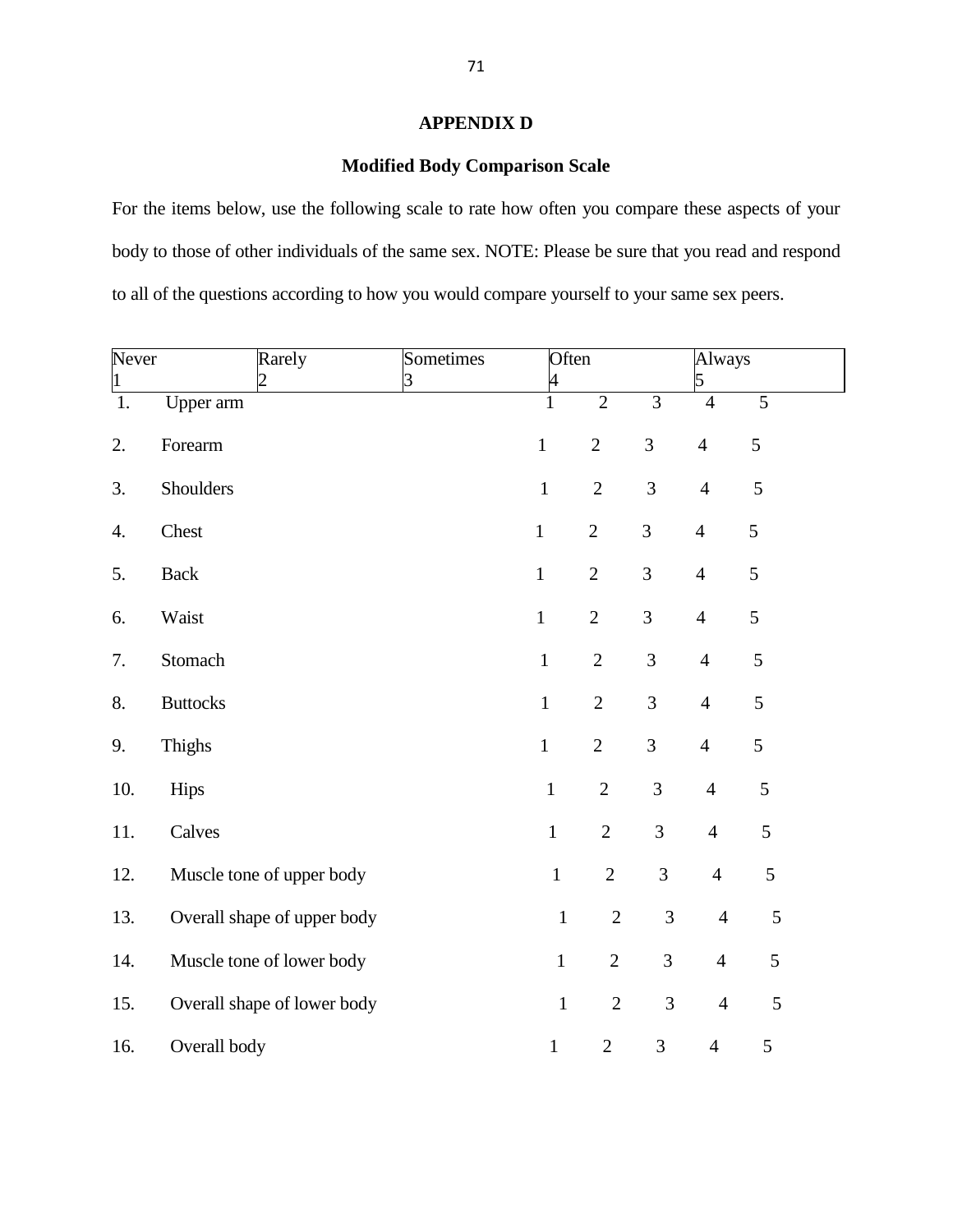# **APPENDIX E**

# **Sociocultural Attitudes Towards Appearance Questionnaire – Male Version**

Please read each of the following items, and circle the number that best reflects your agreement with the statement.

| Completely<br>disagree<br>1 | 3                                                        | Neither agree nor<br>disagree | 4            |                | 5              |                | Completely agree |
|-----------------------------|----------------------------------------------------------|-------------------------------|--------------|----------------|----------------|----------------|------------------|
| 1.                          | I would like my body to look like the men who            |                               |              |                |                |                |                  |
|                             | appear in TV shows and movies.                           |                               | $\mathbf{1}$ | 2              | 3              | $\overline{4}$ | 5                |
| 2.                          | I believe that clothes look better on men that are in    |                               |              |                |                |                |                  |
|                             | good physical shape.                                     |                               | $\mathbf{1}$ | $\overline{2}$ | 3              | $\overline{4}$ | 5                |
| 3.                          | Music videos that show women who are in good             |                               |              |                |                |                |                  |
|                             | physical shape make me wish that I were in better        |                               |              |                |                |                |                  |
|                             | physical shape.                                          |                               | $\mathbf{1}$ | $\overline{2}$ | 3              | $\overline{4}$ | 5                |
|                             | 4. I do not wish to look like the male models who        |                               |              |                |                |                |                  |
|                             | appear in magazines.                                     |                               | $\mathbf{1}$ | $\overline{2}$ | 3              | $\overline{4}$ | 5                |
| 5.                          | I tend to compare my body to TV and movie stars. 1       |                               |              | $\overline{2}$ | 3              | $\overline{4}$ | 5                |
| 6.                          | In our society, fat people are regarded as attractive. 1 |                               |              | $\overline{2}$ | 3              | $\overline{4}$ | 5                |
| 7.                          | Photographs of physically fit men make me wish           |                               |              |                |                |                |                  |
|                             | that I had a better muscle tone.                         |                               | $\mathbf{1}$ | $\overline{2}$ | 3              | $\overline{4}$ | 5                |
|                             | 8. Attractiveness is very important if you want to       |                               |              |                |                |                |                  |
|                             | get ahead in our culture.                                |                               | $\mathbf{1}$ | 2              | $\mathfrak{Z}$ | $\overline{4}$ | 5                |
|                             | 9. It's important for people to look attractive if       |                               |              |                |                |                |                  |
|                             | they want to succeed in today's culture.                 |                               | $\mathbf{1}$ | $\overline{2}$ | 3              | $\overline{4}$ | 5                |

10. Most people believe that a toned and physically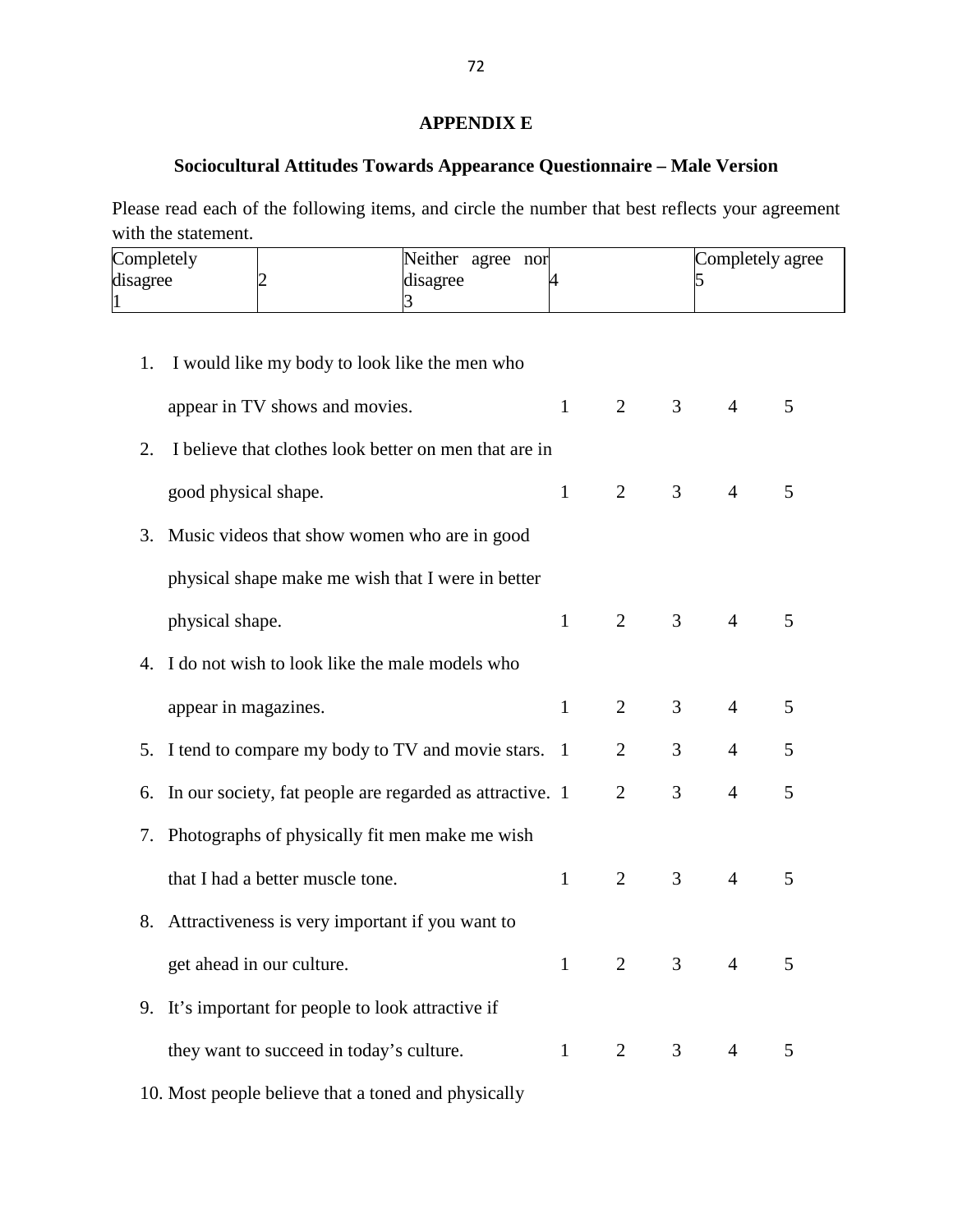| fit body improves how you look.                    | $\mathbf{1}$   | $\overline{2}$ | $\overline{3}$ | $\overline{4}$ | 5 |
|----------------------------------------------------|----------------|----------------|----------------|----------------|---|
| 11. People think that the more attractive you are, |                |                |                |                |   |
| the better you look in clothes.                    | $\mathbf{1}$   | 2              | 3              | $\overline{4}$ | 5 |
| 12. In today's society, it's important to always   |                |                |                |                |   |
| look attractive.                                   | $\mathbf{1}$   | 2              | $\overline{3}$ | $\overline{4}$ | 5 |
| 13. I wish I looked like the men pictured in       |                |                |                |                |   |
| magazines who model underwear.                     | $\mathbf{1}$   | 2              | 3              | $\overline{4}$ | 5 |
| 14. I often read magazines and compare my          |                |                |                |                |   |
| appearance to the male models.                     | $\mathbf{1}$   | $\overline{2}$ | $\overline{3}$ | $\overline{4}$ | 5 |
| 15. People with well-proportioned bodies look      |                |                |                |                |   |
| better in clothes.                                 | $\mathbf{1}$   | 2              | $\overline{3}$ | $\overline{4}$ | 5 |
| 16. A physically fit man is admired for his looks. | $\mathbf{1}$   | 2              | 3              | $\overline{4}$ | 5 |
| 17. How I look does not affect my mood in social   |                |                |                |                |   |
| situations.                                        | $\mathbf{1}$   | 2              | 3              | $\overline{4}$ | 5 |
| 18. People find individuals who are in shape more  |                |                |                |                |   |
| attractive that individuals who are not in shape.  | $\mathbf{1}$   | 2              | 3              | $\overline{4}$ | 5 |
| 19. In our culture, someone with a well-built body |                |                |                |                |   |
| has a better chance of obtaining success.          | $1 \quad \Box$ | $\overline{2}$ | 3 <sup>7</sup> | $\overline{4}$ | 5 |
| 20. I often find myself comparing my physique to   |                |                |                |                |   |
| that of athletes pictured in magazines.            | $\mathbf{1}$   | 2              | 3 <sup>7</sup> | $\overline{4}$ | 5 |
| 21. I do not compare my appearance to people I     |                |                |                |                |   |
| consider very attractive.                          | 1              | 2              | 3              | $\overline{4}$ | 5 |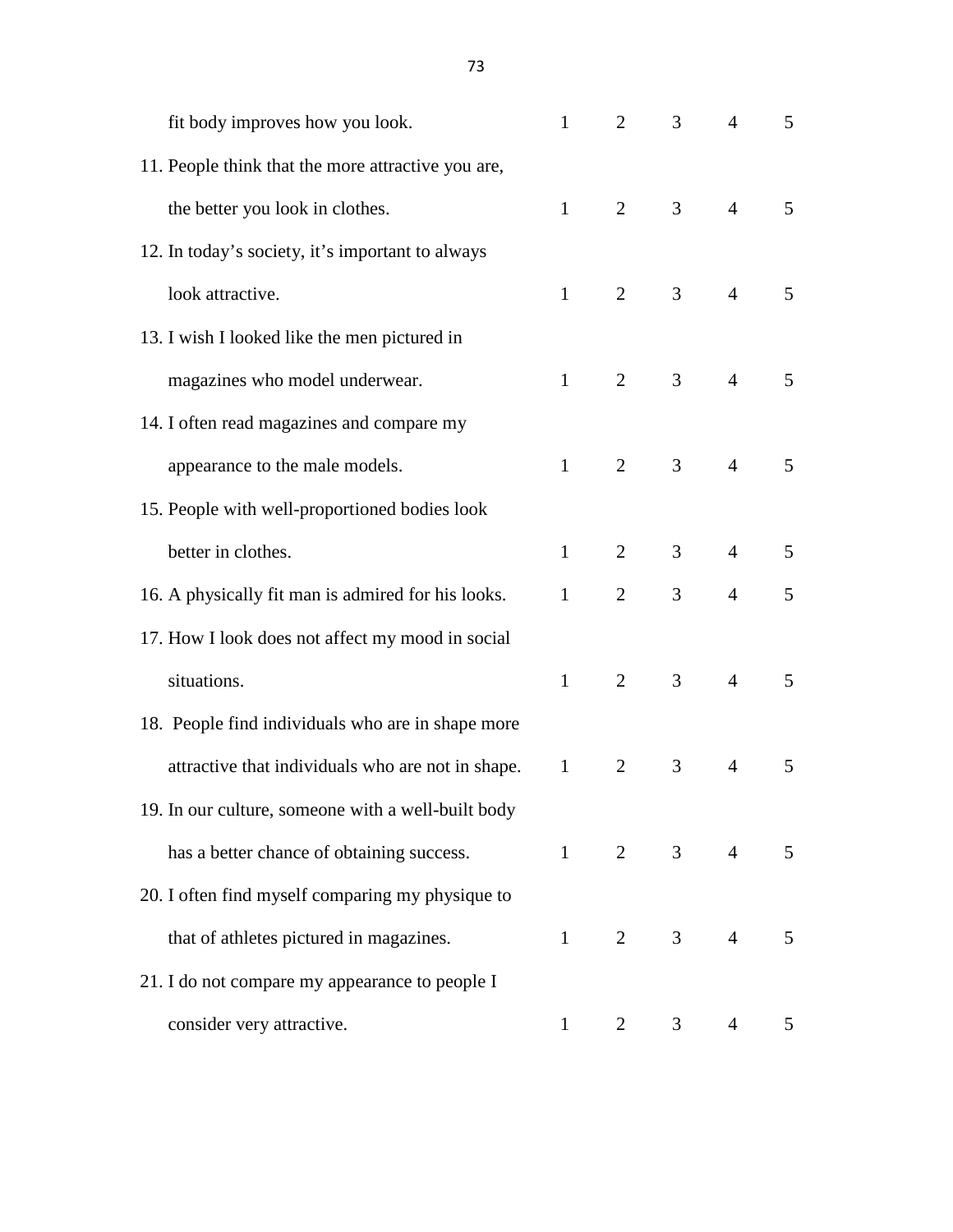## **APPENDIX F**

# **Sugob Advertising Relevance Questionnaire**

- 1. Which advertisements stood out in your mind?
- 2. Would you buy these products because of their advertisements, or because you like the product?
- 3. Does knowing who the model/endorser is effect your perception of the product?
- 4. Would you purchase a product because of who models/endorses it?
- 5. Is it easier to remember an advertisement if it focuses on the model/endorser, or if it focuses on the product?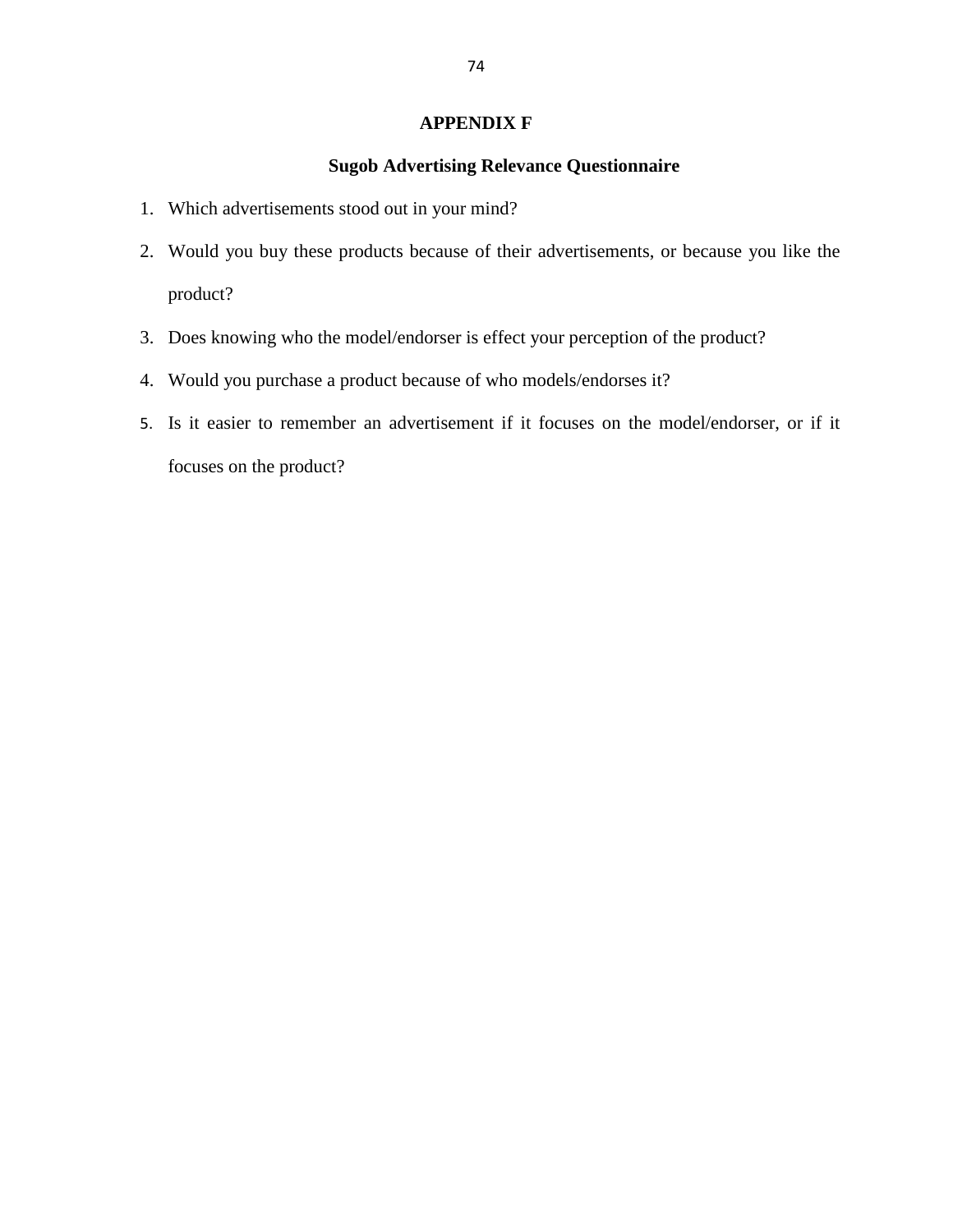#### **REFERENCES**

- Adams G, Turner H, Bucks R. (2005). The experience of body dissatisfaction in men. *Body Image*, *2*, 271-283.
- Agliata D, Tantleff-Dunn S. (2004). The impact of media exposure on males' body image. *Journal of Social and Clinical Psychology, 23,* 7-22.
- Arbour KP, Martin Ginis KA. (2006). Effects of exposure to muscular and hypermuscular media images on young men's muscularity dissatisfaction and body dissatisfaction. *Body Image, 3,* 153-161.
- Baird A, Grieve FG. (2006). Exposure to male models in advertisements leads to a decrease in men's body satisfaction. *North American Journal of Psychology*, *8,*  115-122.
- Beck RC. (1983). *Motivation: Theories and principles (2nd edition).* Englewood Cliffs, NJ: Prentice-Hall.
- Bell A, Dorsch KD, McCreary DR, Hovey R. (2004). A look at nutritional supplement use in adolescents. *The Journal of Adolescent Health : Official Publication of the Society for Adolescent Medicine*, *34*, 508-516.
- Bjorntorp P. (1985). Obesity and the risk of cardiovascular disease. *Annals of Clinical Research, 17,* 3-9.
- Bjorntorp P, Rosmond R. (2000). Neuroendocrine abnormalitites in visceral obesity. *International Journal of Obesity and Related Metabolic Disorders, 24(Suppl 2),* S80-S85.
- Blond A. (2008). Impacts of exposure to images of ideal bodies on male body dissatisfaction: A review. *Body Image, 5,* 244-250.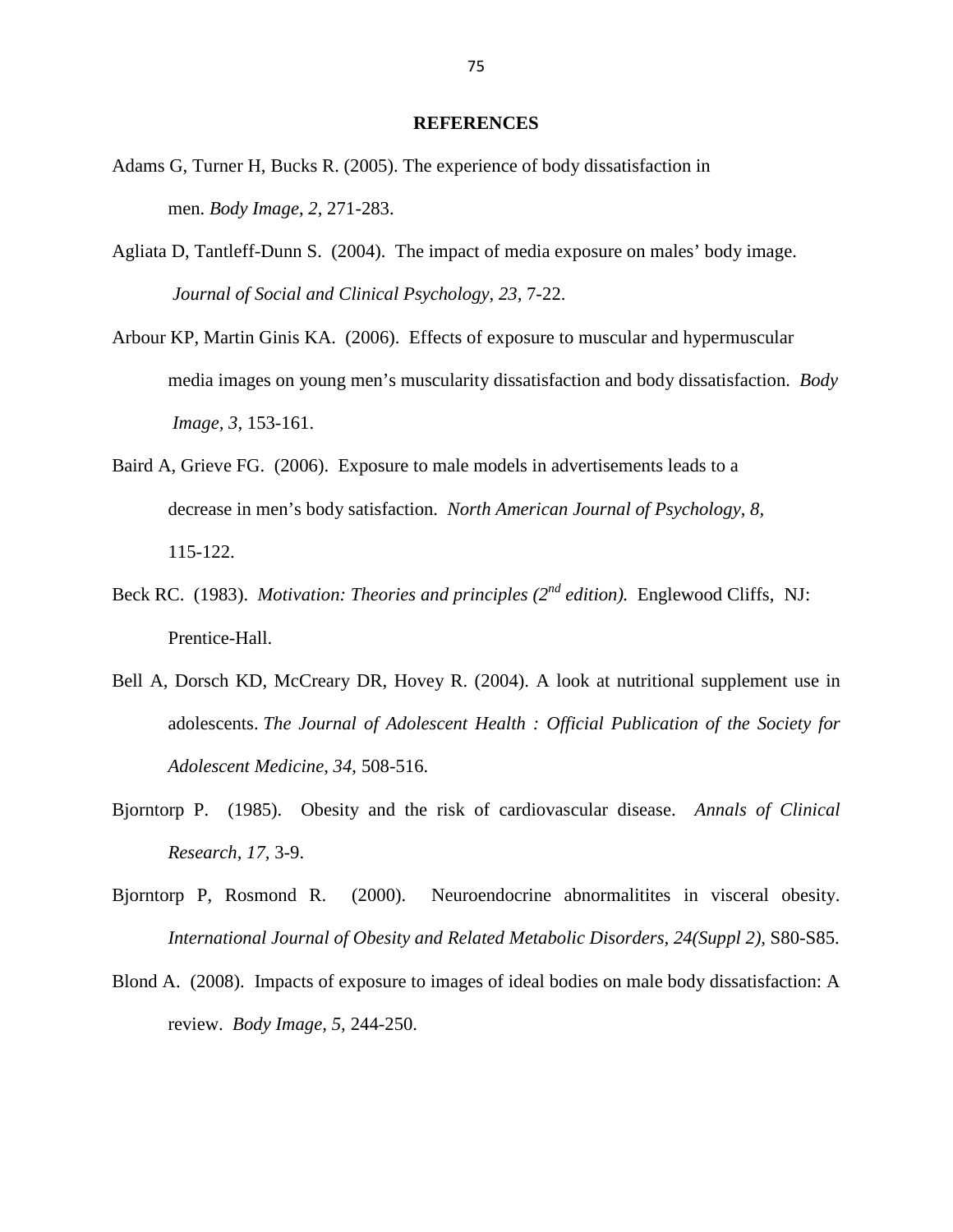- Brambilla F, Ferrari E, Panerai A, Manfredi B, Petraglia F, Catalano M, Sacerdote P. (1993). Psychoimmunoendocrine investigation in anorexia nervosa. *Neuropsychobiology, 27,* 9- 16.
- Brower KJ, Blow FC, Young JP, Hill EM. (1991). Symptoms and correlates of anabolic androgenic steroid dependence. *British Journal of Addiction*, *86*, 759-768.
- Brownell K. (1991). Dieting and the search for the perfect body: Where physiology and culture collide. *Behavior Therapy 22,* 1-12.
- Brownell KD, & Rodin J. (1994). The dieting maelstrom. Is it possible and advisable to lose weight? *The American Psychologist*, *49*, 781-791.
- Cafri G, Thompson JK. (2004). Measuring male body image: A review of the current methodology. *Psychology of Men and Masculinity, 5,* 18-29.
- Cafri G, Thompson JK, Ricciardelli L, McCabe M, Smolak L, Yesalis C. (2005). Pursuit of the muscular ideal: Physical and psychological consequences and putative risk factors. *Clinical Psychology Review, 25,* 215-239.
- Cafri G, Thompson JK, Roehrig M. (2002, November). *Reliability assessment of muscle based attitudinal measures of body image.* Poster presented at the Association for Advancement of Behavior Therapy conference, Reno, NV.
- Cafri G, van den Berg P, Thompson JK. (2006). Pursuit of muscularity in adolescent boys: relations among biopsychosocial variables and clinical outcomes. *Journal of Clinical Child and Adolescent Psychology, 35,* 283-291.
- Cohane GH, Pope HG. (2001). Body image in boys: A review of the literature. *International Journal of Eating Disorders, 29,* 373-379.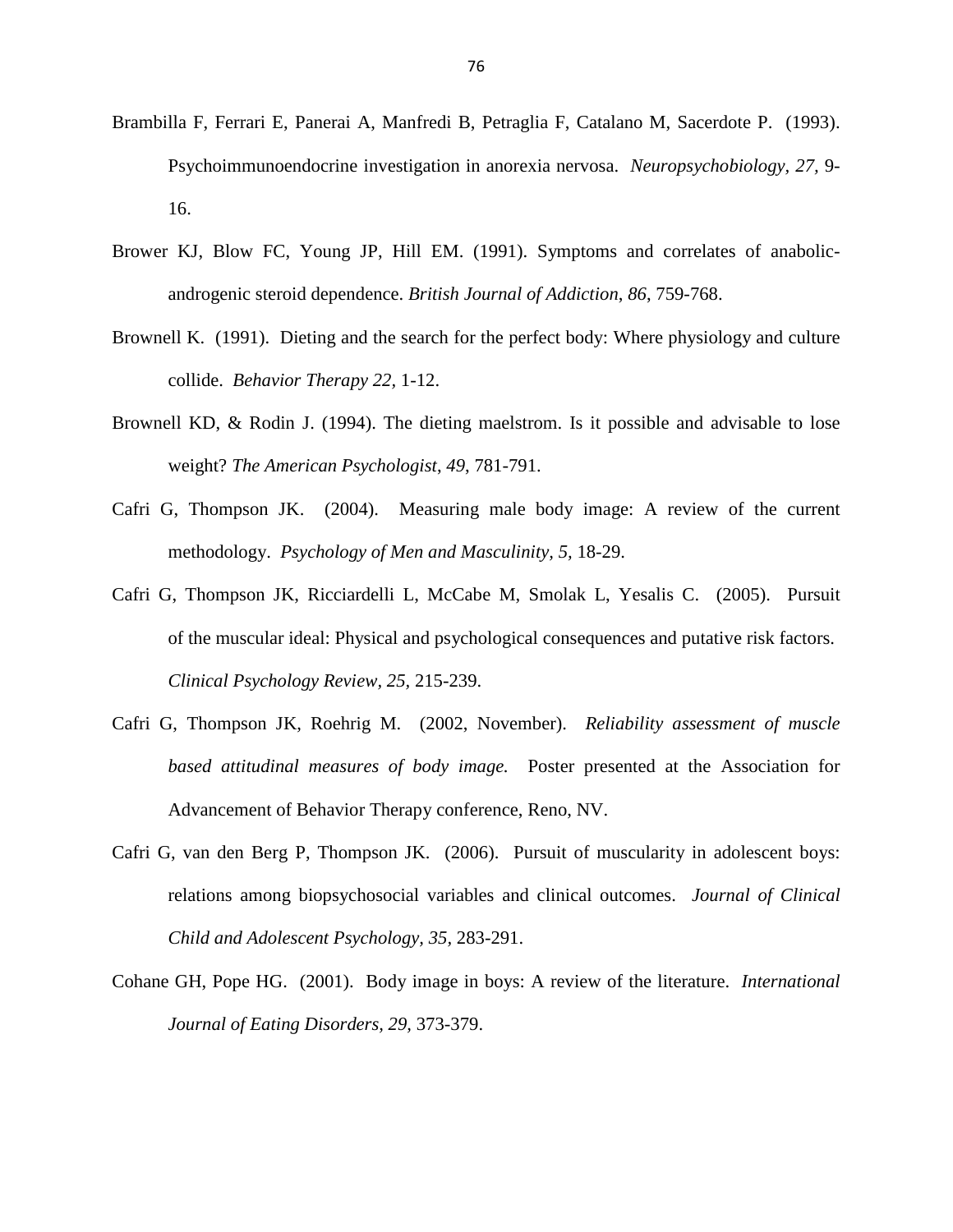- Cash TF, Fleming EC, Alindogan J, Steadman L, Whitehead A. (2002). Beyond body image as a trait: the development and validation of the Body Image States Scale. *Eating Disorders*, *10*, 103-113.
- Cash TF. (2002). Cognitive-behavioral perspectives on body image. *Body Image: A Handbook of Theory, Research, and Clinical Practice.* 38-45.
- Cash TF, Winstead BA, Janda LH. (1986). The great American shape up, *Psychology Today, 1,*  30-37.
- Cattanach L, Malley R, Rodin J. (1988). Psychologic and physiologic reactivity to stressors in eating disordered individuals. *Psychosomatic Medicine, 50,* 591-599.
- Chernow B, Alexander R, Smallridge RC, Thompson WR, Cook D, Beardsley D, Fink MP, Lake CR, Fletcher R. (1987). Hormonal responses to graded surgical stress. *Achrives of Internal Medicine, 147,* 1273-1278.
- Cronbach LJ. (1951). Coefficient alpha and the internal structure of tests. *Psychometrika, 16(3)*, 297–334.
- Donnerstein E, Berkowitz L. (1981). Victim reactions in aggressive erotic films as a factor in violence against women. *Journal of Personality and Social Psychology, 41,* 710-724.
- Drewnowski A, Yee DK. (1987). Men and body image: Are males satisfied with their body weight? *Psychosomatic Medicine, 49,* 626-643.
- Drucker S. (1987). New M1: Disorders of adrenal steroidgenesis. *Pediatrics Clinics of North America, 34,* 1055-1066.
- Farquhar JC, Wasylkiw L. (2007). Media images of men: Trends and consequences of body conceptualization. *Psychology of Men and Masculinity, 8,* 145-160.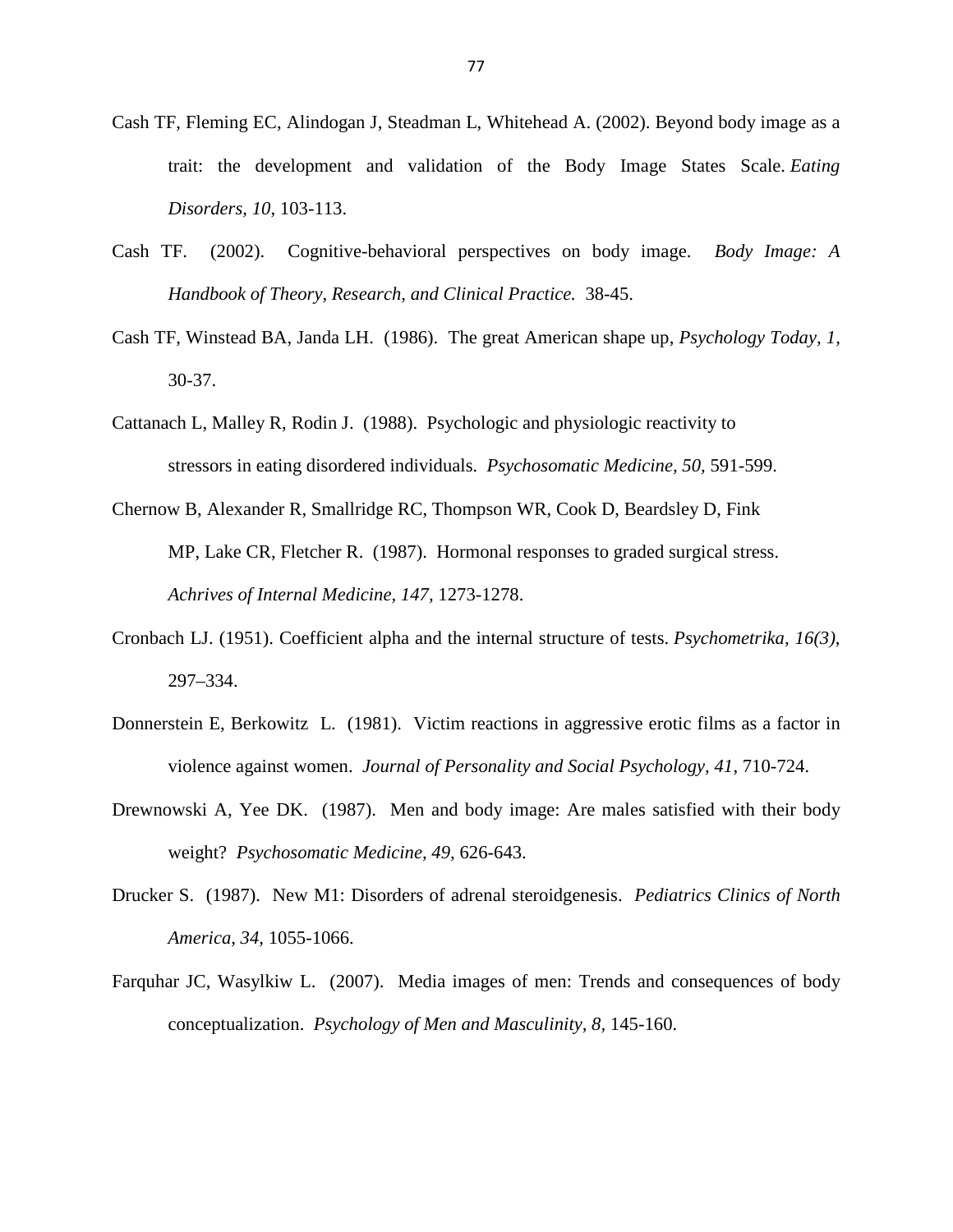- Ferron C, Narring F, Cauderay M, Michaud PA. (1999). Sport activity in adolescence: associations with health perceptions and experimental behaviours. *Health Education Research*, *14*, 225-233.
- Festinger L. (1954). A Theory of Social Comparison Processes. *Human Relations, 7,* 117-140.
- Field T, Hernandez-Reif M, Diego M, Schanberg S, Kuhn C. (2005). Cortisol decreases and serotonin and dopamine increase following massage therapy. *The International Journal of Neuroscience, 115,* 1397-1413.

Fischbach FT. (1992). *The manual of laboratory and diagnostic tests, 4.* 

- Frederick CM, Morrison CS. (1996). Social physique anxiety: personality constructs, motivations, exercise attitudes, and behaviors. *Perceptual and Motor Skills*, *82*, 963-972.
- Garner DM. (1997). The 1997 body image survey results. *Psychology Today, 30,* 30-44, 75-80, 84.
- Gergen KJ, Taylor MG. (1969). Social expectancy and self-presentation in a status hierarchy. *Journal of Experimental Social Psychology, 5,* 79-92.
- Glascock J. (2005). Degrading content and character sex: Accounting for men's and women's differential reactions to pornography. *Communication Reports, 18,* 43-53.
- Gluck ME, Geliebter A, Hung J, Yahav E. (2004). Cortisol, hunger, and desire to binge eat following a cold stress test in obese women with binge eating disorder. *Psychosomatic Medicine, 66,* 876-881.

Goffman E. (1959). *The presentation of self in everyday life.* New York: Doubleday.

Grilo CM, Wilfley DE, Brownell KD, Rodin J. (1994). Teasing, body image, and self esteem in a clinical sample of obese women. *Addictive Behaviors, 19,* 443-450.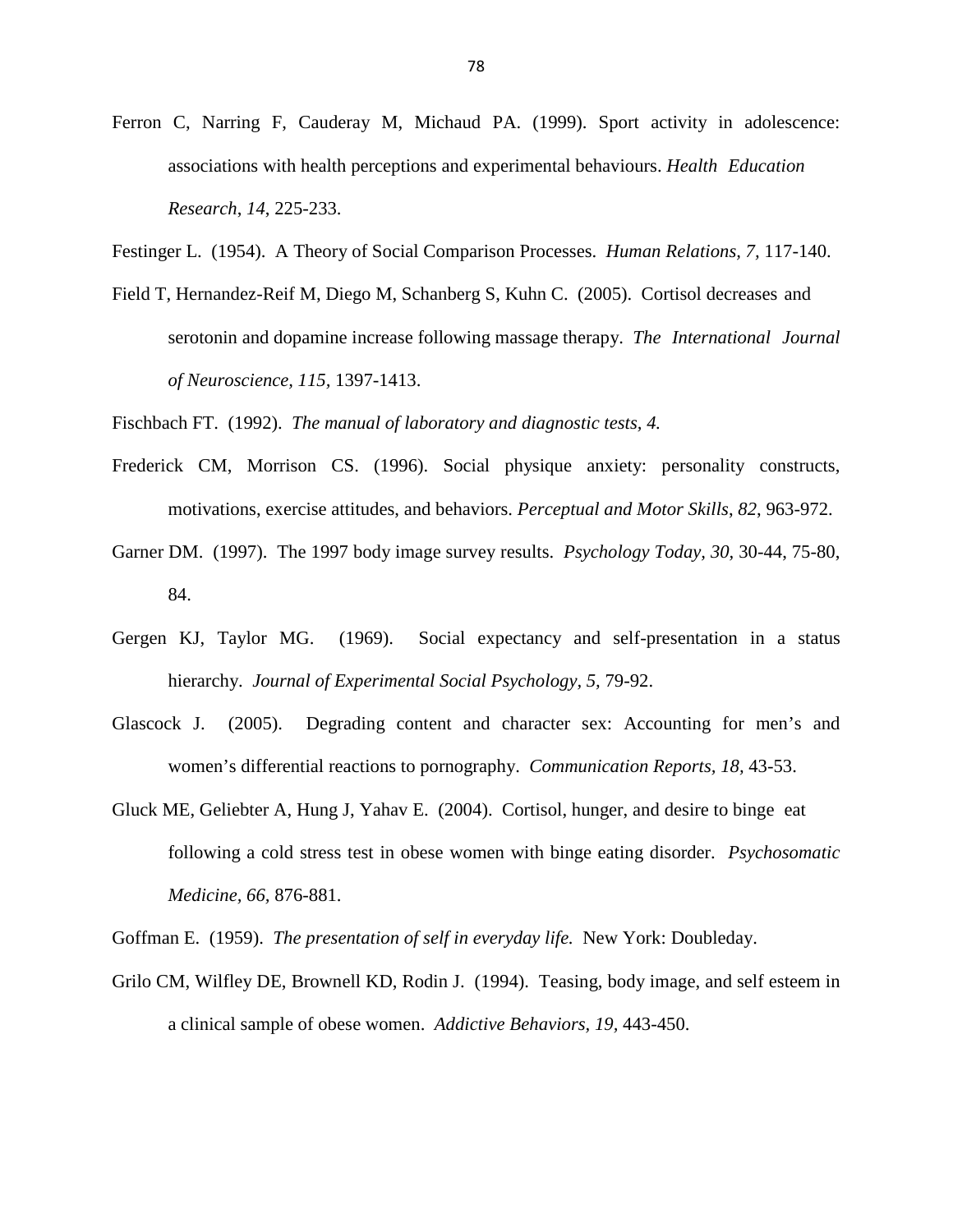- Groesz LM, Levine MP, Murnen SK. (2002). The effect of experimental presentation of thin media images on body satisfaction: A meta-analytic review. *International Journal of Eating Disorders, 31,* 1-16.
- Grogan S, Williams Z, Conner M. (1996). The effects of viewing same-gender photographic models on body-esteem. *Psychology of Women Quarterly, 20,* 569 -575.
- Grove SJ, Dodder RA. (1982). Constructing measures to assess perceptions of sport functions: An exploratory investigation. *International Journal of Sport Psychology, 13,* 96-106.
- Gulas CS, McKeage K. (2000). Extending Social Comparison: An examination of the unintended consequences of idealized advertising imagery. *Journal of Advertising, 29,*  17-28.
- Halliwell E, Dittmar H, Orsborn A. (2007). The effects of exposure to muscular male models among men: Exploring the moderating role of gym use and exercise motivation. *Body Image, 4,* 278-287.
- Hart S, Field T, Hernandez-Reif M, Nearing G, Shaw S, Schanberg S, Kuhn C. (2001). Anorexia nervosa symptoms are reduced by massage therapy. *Eating Disorders, 9,* 289- 299.
- Heatherton T, Polivy J. (1991). Development and validation of a scale for measuring state selfesteem. *Journal of Personality and Social Psychology, 27,* 895-910.
- Heinberg LJ, Thompson JK, Stormer S. (1995). Developing and validation of the sociocultural attitudes toward appearance questionnaire. *The International Journal of Eating Disorders, 17,* 81-89.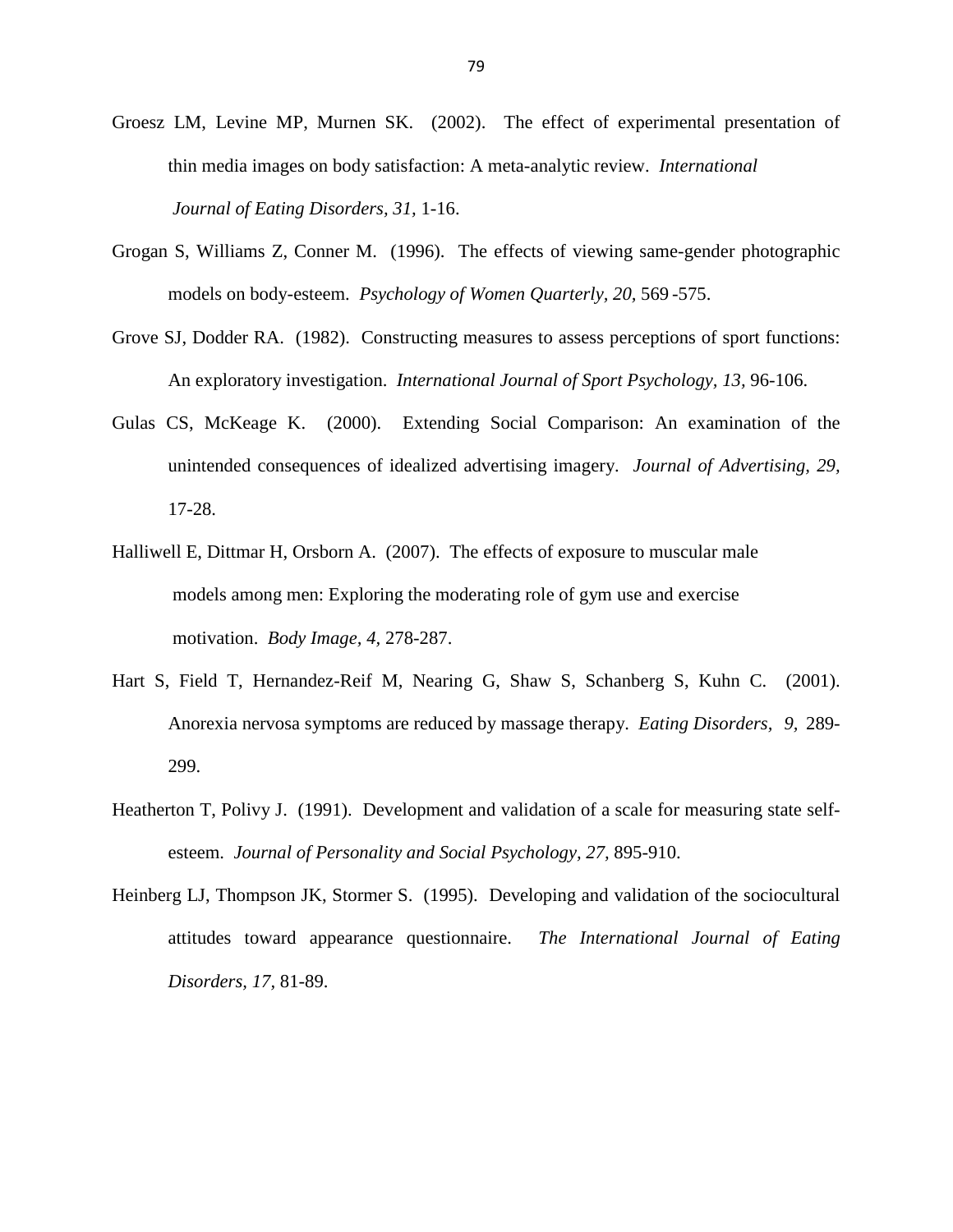- Hobza CL, Walker KE, Yakushko O, Peugh JL. (2007). What about men? Social comparison and the effects of media images on body and self-esteem. *Pscyhology of Men and Masculinity*, *8,* 161-172.
- Humphreys P, Paxton SJ. (2004). Impact of exposure to idealized male images on adolescent boys' body image. *Body Image, 1,* 253-266.
- Jayo JM, Shively CA, Kaplan JR, Manuck SB. (1993). Effects of exercise and stress on body fat distribution in male cynomolgus monkeys. *International journal of obesity and related metabolic disorders, 17,* 597-604.
- Johnson PJ, McCreary DR, Mills JS. (2007). Effects of exposure to objectified male and female media images on men's psychological well-being. *Psychology of Men and Masculinity, 8,* 95-102.
- Jones EE. (1964). *Ingratiation.* New York: Appleton-Century Crofts.
- Jones EE, Gergen KJ, Gumpert P, Thibaut JW. (1965). Some conditions affecting the use of ingratiation to influence performance evaluation. *Journal of Personality and Social Psychology*, *36*, 613-625.
- Jones EE, Gergen KJ, Jones RG. (1963). Tactics of ingratiation among leaders and subordinates in a status hierarchy. *Psychological Monographs, 77* (3, Whole No. 566).
- Kaminsky LA, Bonzheim KA, Garber CE, Glass SC, Hamm LF, Kohl HW, Mikesky A. (2006). *ACSM's Resource Manual for Guidelines for Exercise Testing and Prescription: Fifth Edition.* Baltimore, MD: Lippincott Williams & Wilkins.
- Karazsia BT, Crowther JH. (2008). Social body comparison and internalization: Mediators of social influences on men's muscularity-oriented body dissatisfaction. *Body Image, 6,*  105-112.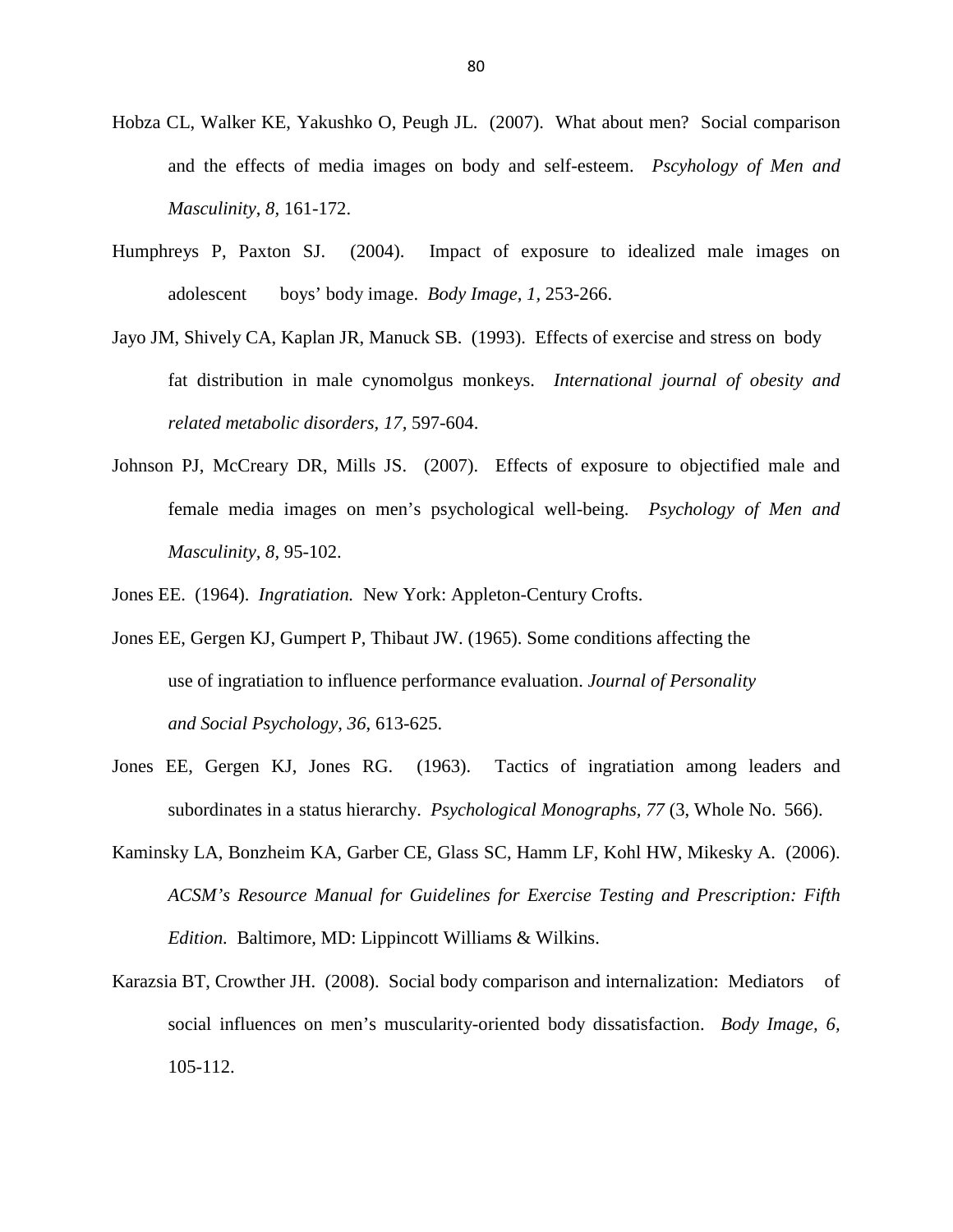- Kirschbaum C, Wüst S, Hellhammer D. (1992). Consistent sex differences in cortisol responses to psychological stress. *Psychosomatic Medicine*, *54*, 648-657.
- Koo-Loeb JH, Pedersen C, Girdler SS. (1998). Blunted cardiovascular and catecholamine stress reactivity in women with bulimia nervosa. *Psychiatry Research, 80,* 13-27.

Leary MR. (1983). *Understanding social anxiety.* Beverly Hills, CA: Sage.

- Leary MR. (1992). Self presentation processes in exercise and sport. *Journal of Sport and Exercise Psychology, 14,* 339-351.
- Leary MR, Kowalski RM. (1990). Impression management: A literature review and two component model. *Psychological Bulletin, 107,* 34-47.
- Leit RA, Pope HG, Gray JJ. (2001). Cultural expectations of muscularity in men: The evolution of playgirl centerfolds. *International Journal of Eating Disorders, 29,* 90-93.
- Leit RA, Gray JJ, Pope HG. (2002). The media's representation of the ideal male body: A cause for muscle dysmorphia? *International Journal of Eating Disorders, 31,*334-338.
- Lenders JW, Demacker PN, Vos JA, Jansen PL, Hoitsma AJ, van 't Laar A, Thien T. (1988). Deleterious effects of anabolic steroids on serum lipoproteins, blood pressure, and liver function in amateur body builders. *International Journal of Sports Medicine*, *9*, 19-23.
- Lerner RM, Jovanovic J (1990). The role of body image in psychosocial development across the lifespan: A developmental contextual perspective. In TF Cash & T Pruzinsky (Eds.), *Body images: Development, deviance, and change.* New York: Guilford Press.
- Levine M, Marcus M. (1997). Eating behavior following stress in women with and without bulimic symptoms. *Annals of Behavioral Medicine, 19,* 132-138.
- Lingswiler VM, Crowther JH, Stephens MA. (1987). Emotional reactivity and eating in binge eating and obesity. *Journal of Behavioral Medicine*, *10*, 287-299.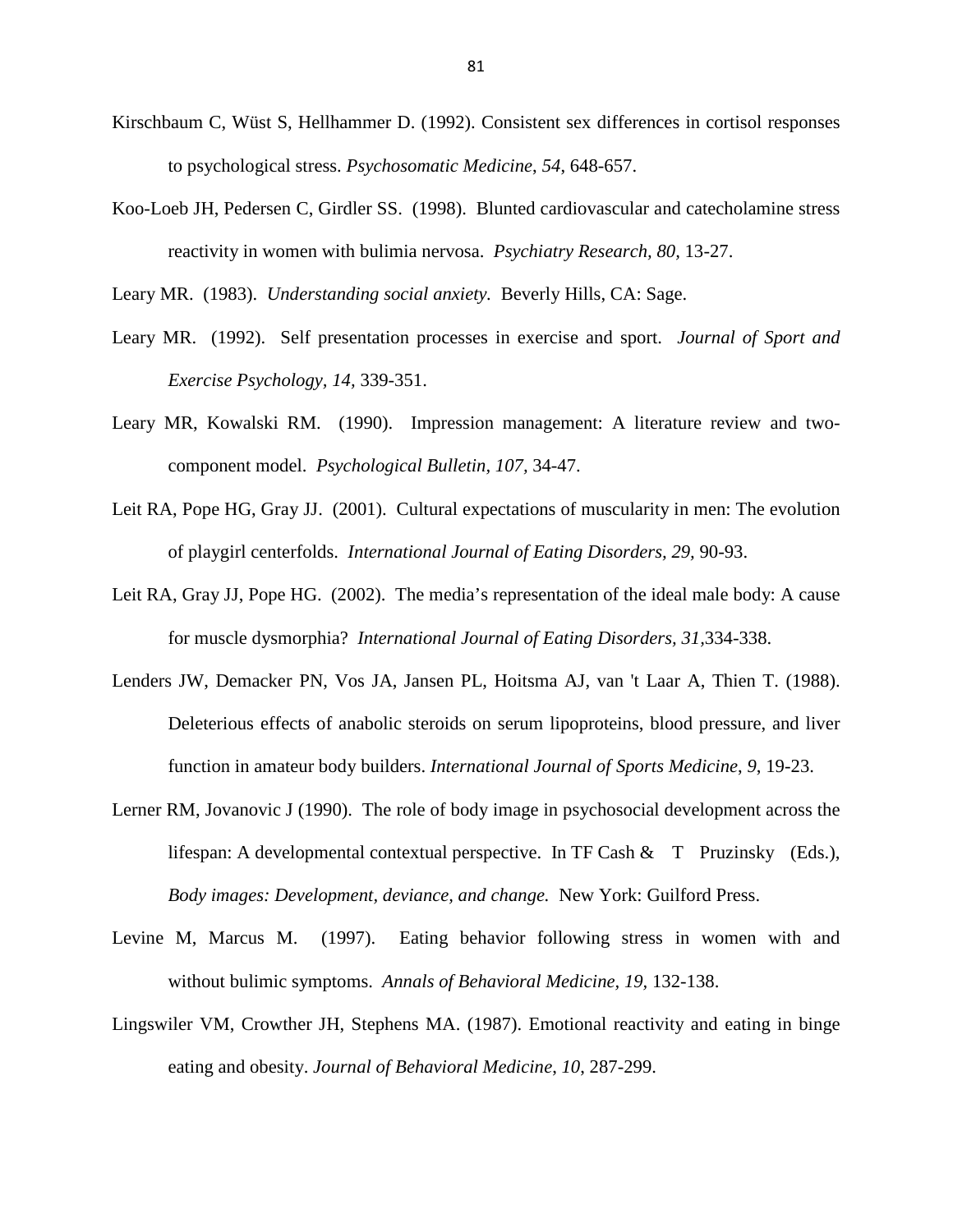- Lorenzen LA, Grieve FG, Thomas A. (2004). Exposure to muscular male models decreases men's body satisfaction. *Sex Roles, 51,* 743-748.
- Martin JJ, Kliber A, Kulinna PH, Fahlman M. (2006). Social physique anxiety and muscularity and appearance cognitions in college men. *Sex Roles, 55,* 151-158.
- McCabe MP, Ricciardelli LA. (2001). Parent, peer, and media influences on body image and strategies to both increase and decrease body size among adolescent boys and girls. *Adolescence, 36,* 225-240.
- McCreary DR, Sasse DK. (2000). An exploration of the drive for muscularity in adolescent boys and girls. *Journal of American College Health, 48,* 297-304.
- McCreary DR, Sasse DK, Saucier DM, Dorsch KD. (2004). Measuring the drive for muscularity, factorial validity of the drive for muscularity scale in men and women. *Psychology of Men and Masculinity, 5,* 49-58.
- Migeon CJ, Lanes RL. (1990). Adrenal cortex: hypo- and hyperfunction. In F. Lifshitz (ed.), *Pediatric endocrinology, a clinical guide, 2,* 333-352.
- Mishkind ME, Rodin J, Silberstein LR, Striegel-Moore RH. (1986). The embodiment of masculinity: Cultural, psychological, and behavioral dimensions. *American Behavioral Scientist, 29,* 545-562.
- Monteleone P, Maes M, Fabrazzo M, Tortorella A, Lin A, Bosmas E, Kenis G, Maj M. (1999). Immunoendocrine findings in patients with eating disorders. *Neuropsychobiology, 40,*  115-120.
- Mosley PE. (2008). Bigorexia: Bodybuilding and muscle dysmorphia. *European Eating Disorders Review, 17,* 191-198.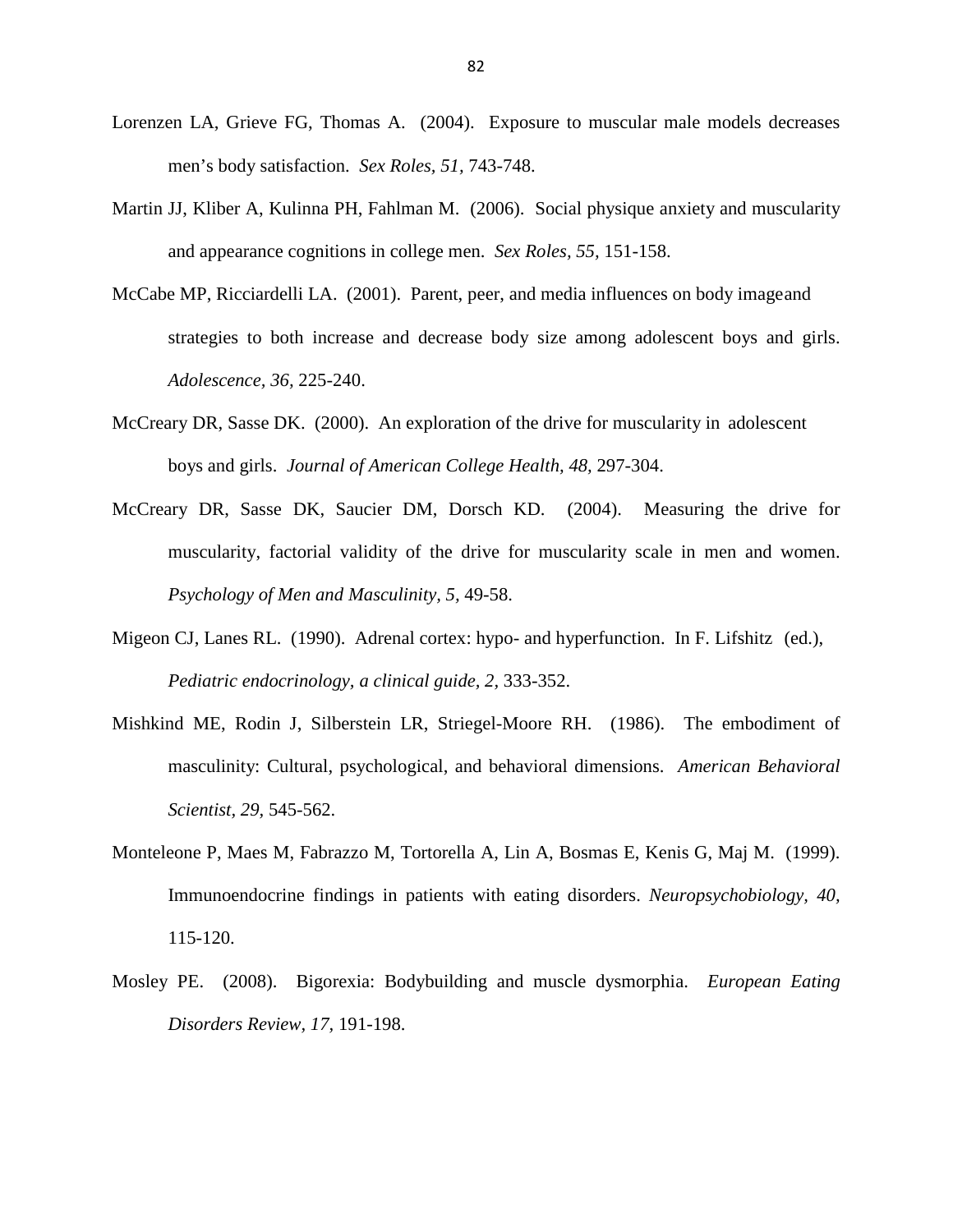- Ochner CN, Gray JA, Brickner K. (2009). The development and initial validation of a new measure of male body dissatisfaction. *Eating Behaviors, 10,* 197-201.
- O'Dea JA, Abraham S. (1999). Onset of disordered eating attitudes and behaviors in early adolescence: interplay of pubertal status, gender, weight, and age. *Adolescence*, *34*, 671- 679.
- Ogden J, Mundray K. (1996). The effect of the media on body satisfaction: The role of gender and size. *European Eating Disorders Review, 4,* 171-182.
- Olivardia R, Pope HG, Borowiecki JJ, Cohane GF. (2004). Biceps and body image: The relationship between muscularity and self-esteem, depression, and eating disorder symptoms. *Psychiatry of Men and Masculinity, 5,* 112-120.
- Olivardia R, Pope HG, Hudson JI. (2000). Muscle dysmorphia in male weightlifters: A case control study. *American Journal of Psychiatry, 157,* 1291-1296.
- Pasman L, Thompson JK. (1988). Body image and eating disturbance in obligatory runners, obligatory weightlifters, and sedentary individuals. *The International Journal of Eating Disorders, 7,* 759-769.
- Phillips KA, McElroy SL, Hudson JI, Pope HG Jr. (1995). Body dysmorphic disorder: an obsessive-compulsive spectrum disorder, a form of affective spectrum disorder, or both? *The Journal of Clinical Psychiatry*, *56*, 41-51; discussion 52.
- Pirke KM, Platte P, Laessle R, Seidl M, Fichter MM. (1992). The effect of a mental challenge test of plasma norepinephrine and cortisol in bulimia nervosa and in controls. *Biological Psychiatry, 32*, 202-206
- Pope HG Jr, Katz DL. (1987). Bodybuilder's psychosis. *Lancet*, *1*, 863.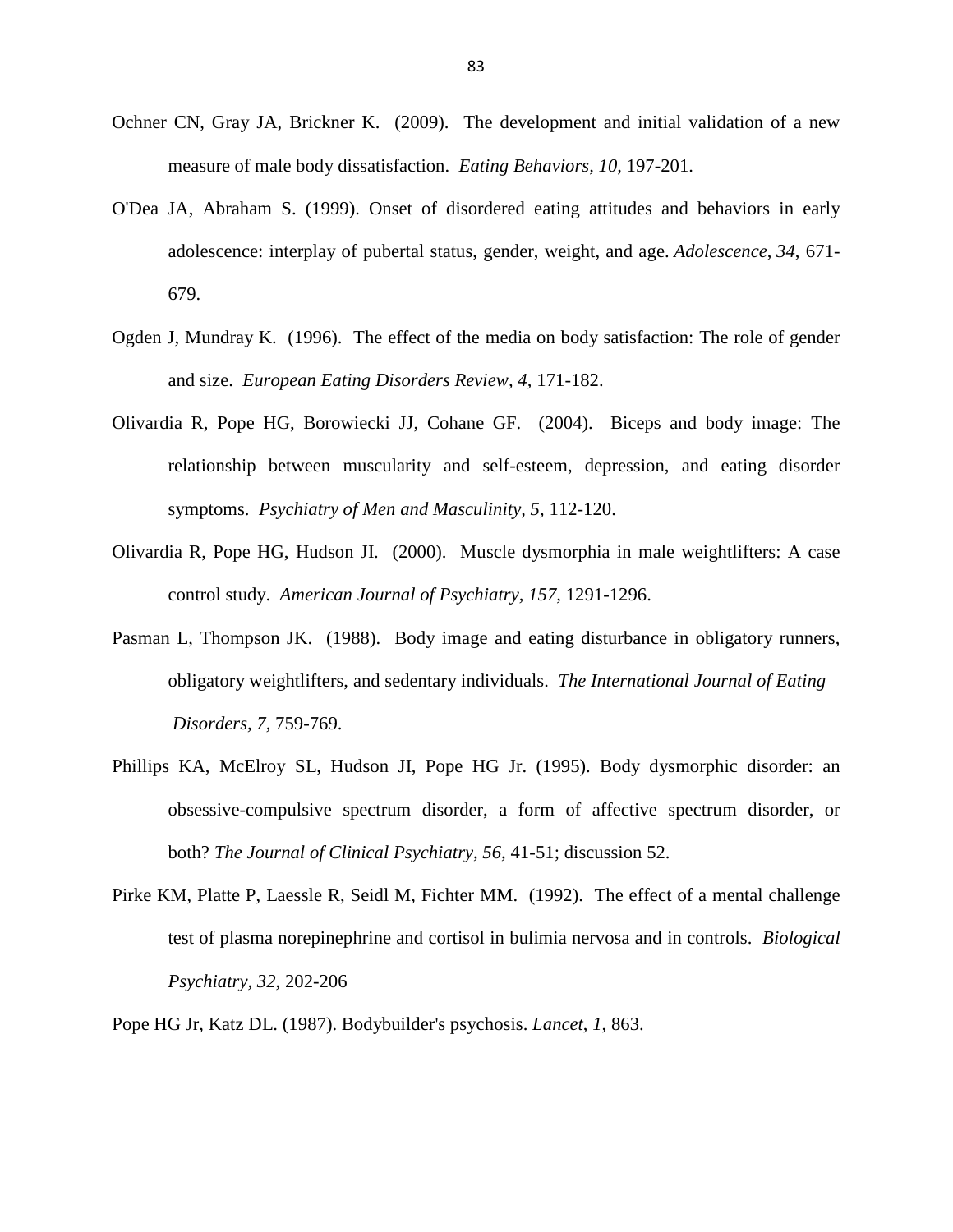- Pope HG Jr, Katz DL. (1988). Affective and psychotic symptoms associated with anabolic steroid use. *The American Journal of Psychiatry*, *145*, 487-490.
- Pope HG Jr, Katz DL. (1994). Psychiatric and medical effects of anabolic-androgenic steroid use. A controlled study of 160 athletes. *Archives of General Psychiatry*, *51*, 375-382.
- Pope CG, Pope HG, Menard W, Fay C, Olivardia R, Phillips KA. (2005). Clinical features of muscle dysmorphia among males with body dysmorphic disorder. *Body Image, 2,* 395- 400.
- Pope HG, Gruber AJ, Choi P, Olivardia R, Phillips KA. (1997). Muscle dysmorphia: An under recognized form of body dysmorphic disorder. *Psychosomatics, 38,* 548-557.
- Pope HG, Gruber AJ, Mangweth B, Bureau B, deCol C, Jouvent R, Hudson JI. (2000). Body image perception among men in three countries. *American Journal of Psychiatry, 157,*  1297-1301.
- Pope HG Jr, Olivardia R, Borowiecki JJ, Cohane GH. (2001). The growing commercial value of the male body: a longitudinal survey of advertising in women's magazines. *Psychotherapy and Psychosomatics*, *70*, 189-192.
- Pope HG, Olivardia R, Gruber A, Borowiecki JJ. (1999). Evolving ideals of male body image as seen through action toys. *International Journal of Eating Disorders, 26,* 65-72.
- Reed DL, Thompson JK, Brannick MT, Sacco WP. (1991). Development and validation of the physical appearance state and trait anxiety scale (PASTAS). *Journal of Anxiety Disorders, 5,* 323-332.
- Rhoades RA, Pflanzer RG. (2003). *Human Physiology: Fourth Edition.* New York: Thompson.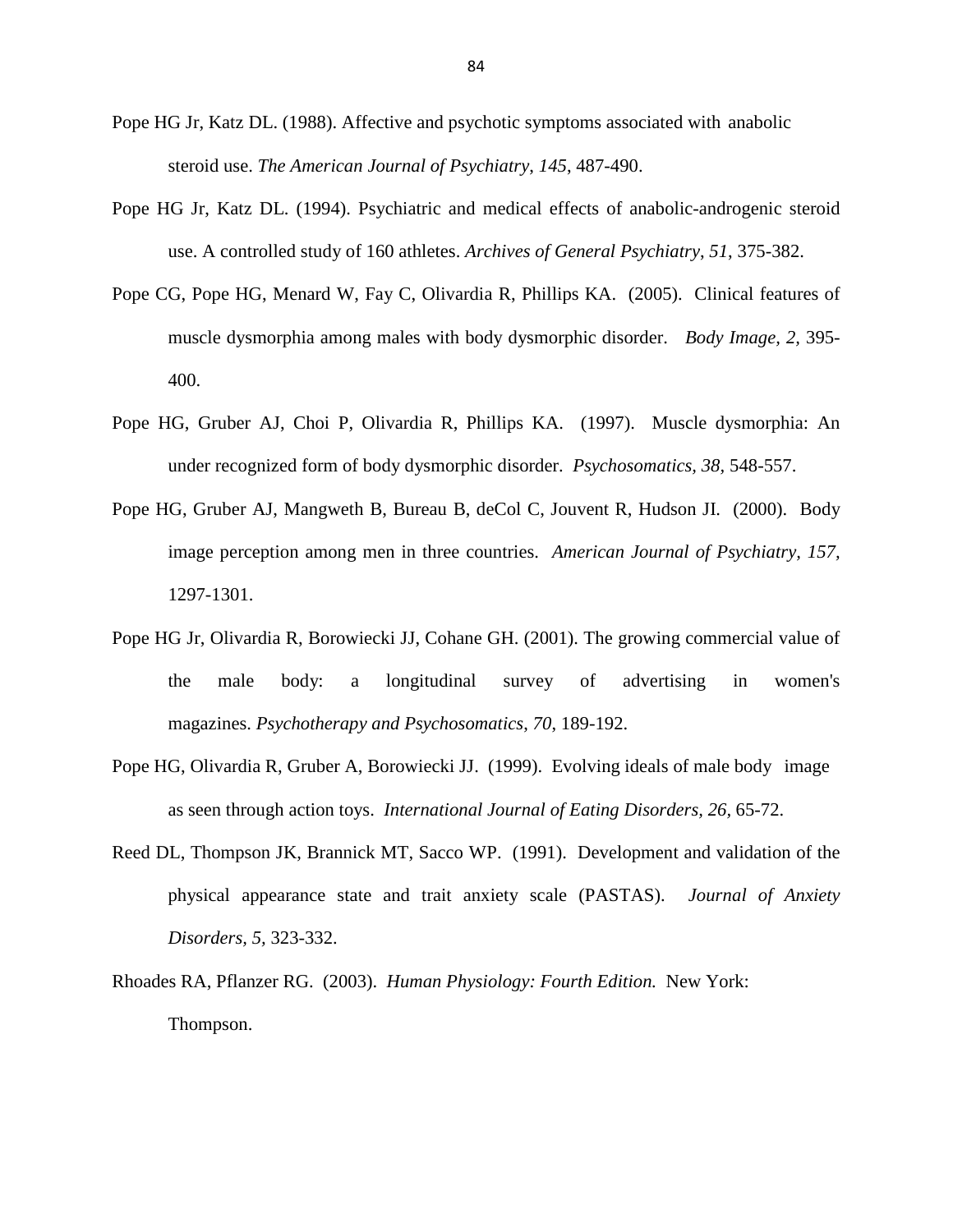- Ricciardelli LA, McCabe MP. (2003). A longitudinal analysis of the role of biopsychosocial factors in predicting body change strategies among adolescent boys. *Sex Roles, 48,* 349- 359.
- Ridgeway RT, Tylka TL. (2005). College men's perceptions of ideal body composition and shape. *Psychology of Men and Masculinity, 6,* 209-220.
- Rodin J. (1993). Cultural and psychosocial determinants of weight concerns. *Annals of Internal Medicine, 119,* 643-645.
- Rohleder N, Schommer NC, Hellhammer DH, Engel R, Kirschbaum C. (2001). Sex differences in glucocorticoid sensitivity of proinflammatory cytokine production after psychosocial stress. *Psychosomatic Medicine*, *63*, 966-972.
- Sarbin TR, Allen VL, Rutherford EE. (1965). Social reinforcement, socialization, and chronic delinquency. *The British Journal of Social and Clinical Psychology*, *4*, 179-184.
- Rosenfeld HM. (1966). Approval-seeking and approval-inducing functions of verbal and nonverbal responses in the dyad. *Journal of Personality and Social Psychology, 4,* 597- 605.
- Schutz HK, Paxton SJ, Wertheim EH. (2002). Investigation of body comparison among adolescent girls. *Journal of Applied Social Psychology, 32,* 1906-1937.
- Smolak L, Levine MP, Thompson JK. (2001). The Use of the Sociocultural Attitudes Towards Appearance Questionnaire with Middle School Boys and Girls. *International Journal of Eating Disorders, 29,* 216-223.
- Stice E, Schupak-Neuberg E, Shaw HE, Stein RI. (1994). Relation of media exposure to eating disorder symptomatology: an examination of mediating mechanisms. *Journal of Abnormal Psychology*, *103*, 836-840.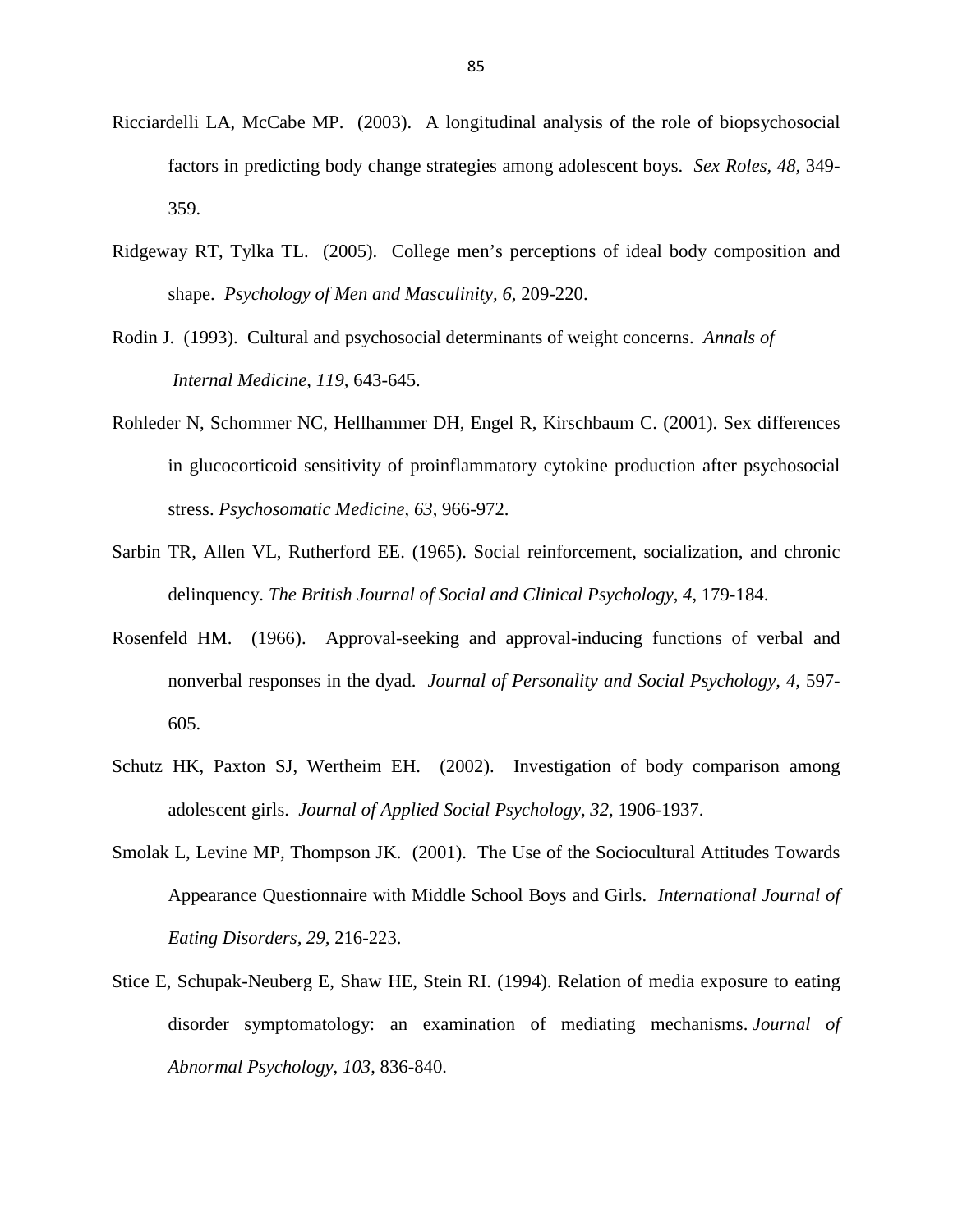- Striegel-Moore RH, Silberstein LR, Rodin J. (1986). Toward and understanding of risk factors for bulimia. *American Psychologist, 41,* 246-263.
- Telch CF, Agras WS. (1996). Do emotional states influence binge eating in the obese? *International Journal of Eating Disorders, 20,* 271-279.
- Thompson JK, Heinberg L. (1992). Social comparison: Gender, target importance ratings, and relation to body image disturbance. *Journal of Social Behaviour and Personality, 7,* 335- 344.
- Tuschen-Caffier B, Vogele C. (1999). Psychological and physiological reactivity to stress: An experimental study on bulimic patients, restrained eaters and controls. *Psychotherapy and Psychosomatics, 68,* 333-340.
- Vocks S, Legenbauer T, Wachter A, Wucherer M, Kosfelder J. (2007). What happens in the course of body exposure? Emotional, cognitive, and physiological reactions to mirror confrontation in eating disorders. *Journal of Psychosomatic Research, 6,* 231-239.
- Walsh BT, Roose SP, Katz JL, Dyrenfurth I, Wright L, Vande Wiele R, Glassman AH. (1987). Hypothalamic-pituitary-adrenal-cortical activity in anorexia nervosa and bulimia. *Psychoneuroendocrinology, 12,* 131-140.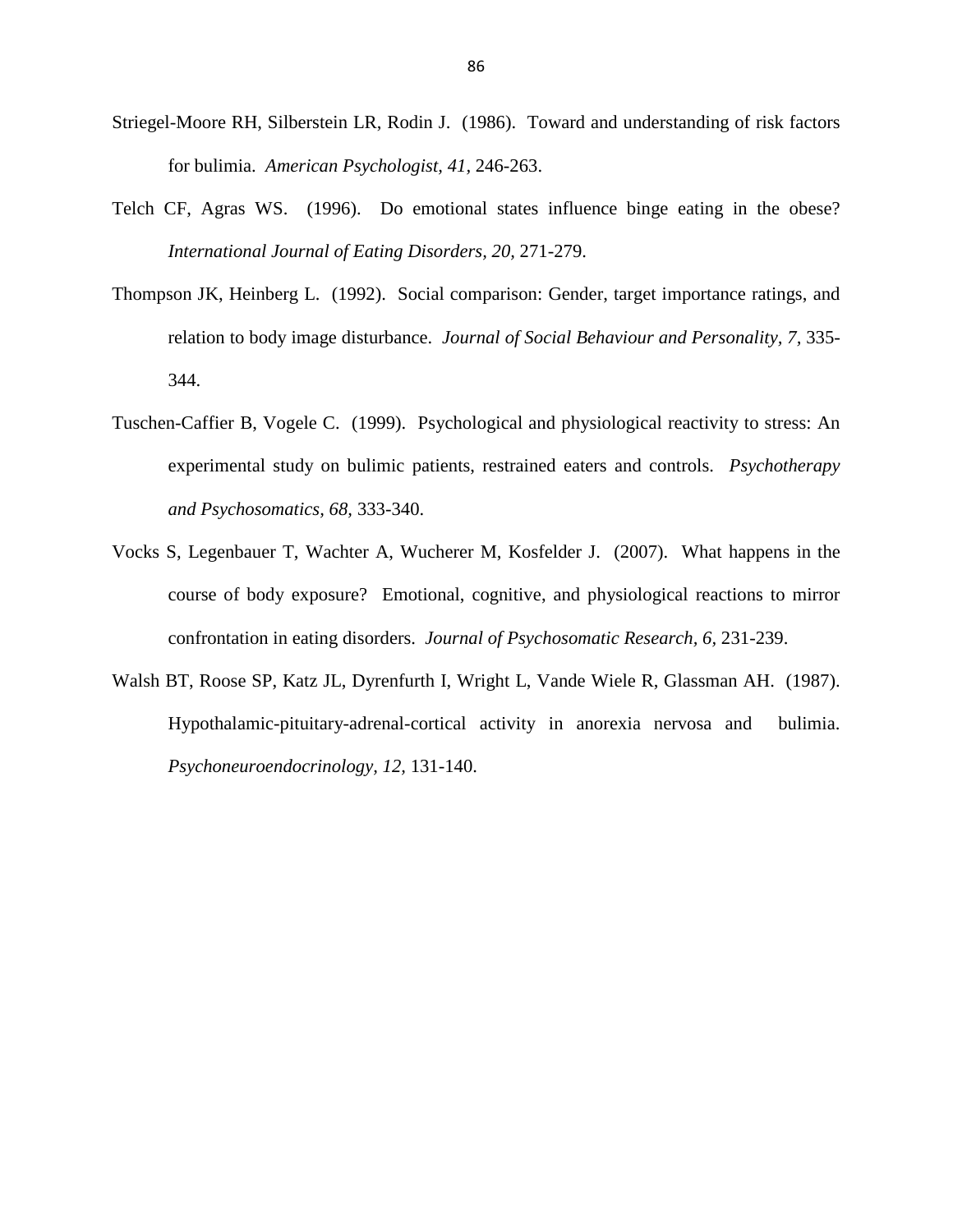#### **ABSTRACT**

### **PSYCHOLOGICAL AND PHYSIOLOGICAL RESPONSES OF MALES VIEWING SAME GENDER ADVERTISEMENTS**

by

#### **PHILLIP M. DITTMER**

#### **December 2012**

**Advisor:** Dr. Jeffrey Martin

**Major:** Kinesiology, Health, and Sport Studies (Sport and Exercise Psychology)

#### **Degree:** Master of Education

 Body image has been a well established research topic in the field of sport and exercise psychology. However, most of the literature focuses on female body image and ignores male body image. It has been established by current literature that men react the same way as females when presented with pictures of the ideal body of the same sex; a negative body image affect. However, it is unknown in both females and males if this negative body image affect is a strong enough response to elicit a physiological stress response. This master's thesis serves as an explorative project to bridge the gap between body image and physiological stress response, and will subsequently add to the literature focusing on male body image. It was hypothesized that men viewing mock advertisements of ideal muscular male models paired with male centric products would experience a strong enough negative body image affect that it would increase their salivary cortisol levels when compared to men viewing mock advertisements of the same male centric products without an ideal muscular male model. The increase in salivary cortisol would thusly demonstrate that a strong negative body affect can elicit a physiologic stress response. Thirty male participants were randomly assigned to either a control group that viewed male centric products (gaming systems, televisions, shaving products, etc.) alone and an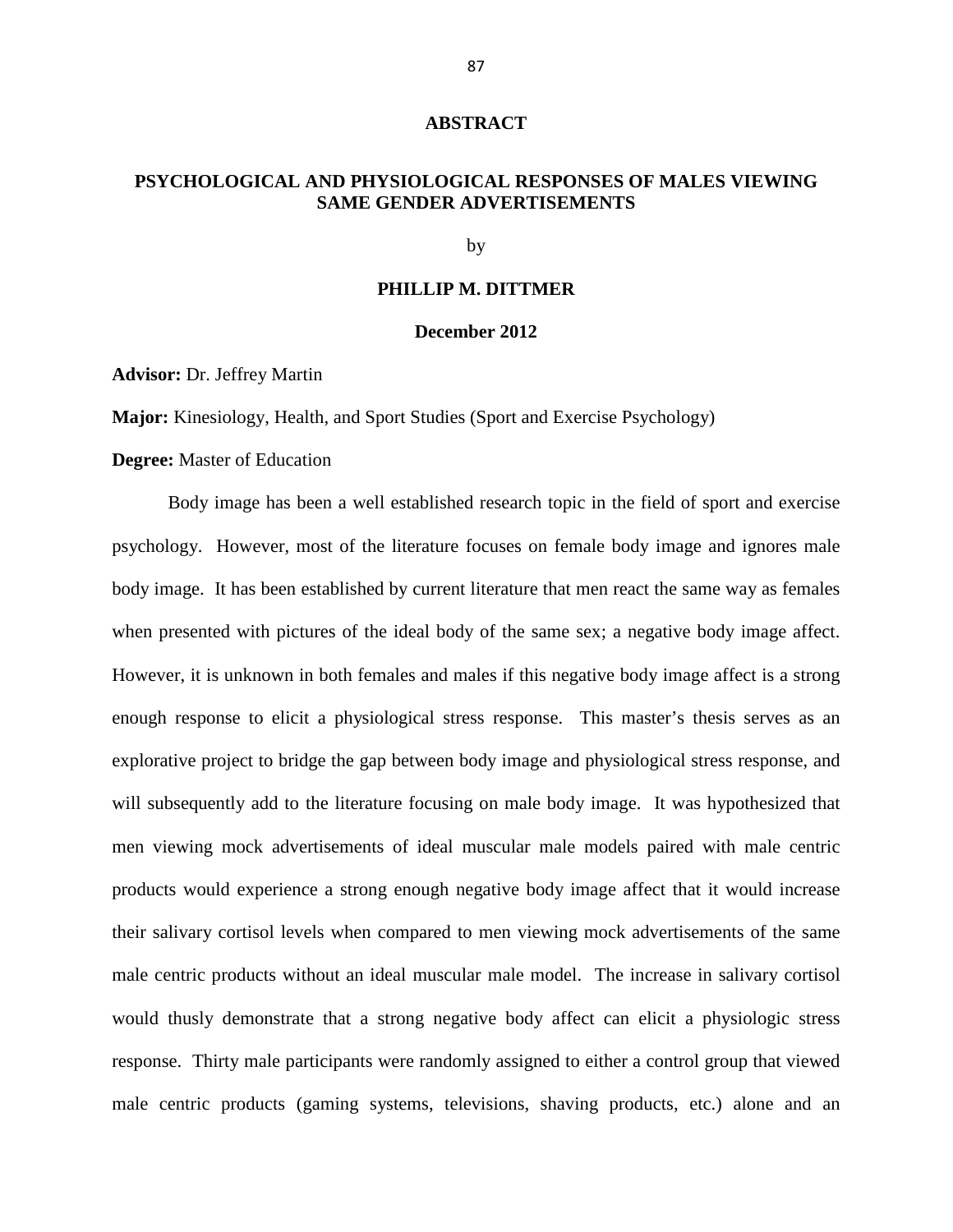intervention group that viewed the same products paired with a muscular male model. To measure changes in body image, five psychosocial scales were used, while salivary cortisol levels were measured to establish changes in physiological states. Multivariate Analysis of Variance (MANOVA) of the data exhibited men viewing advertisements of male centric products paired with ideal muscular male models does not create a negative body image affect, thus a physiologic stress response was never obtained. Reasons for this include the intervention not being strong enough for the participants, obliviousness towards social standards of attractiveness in the participants creating a stable body image, the models being well known celebrities leading to less impact, and the small sample size. In conclusion, this explorative study signifies that men are developing more stable and healthier body images than previous research illustrates.